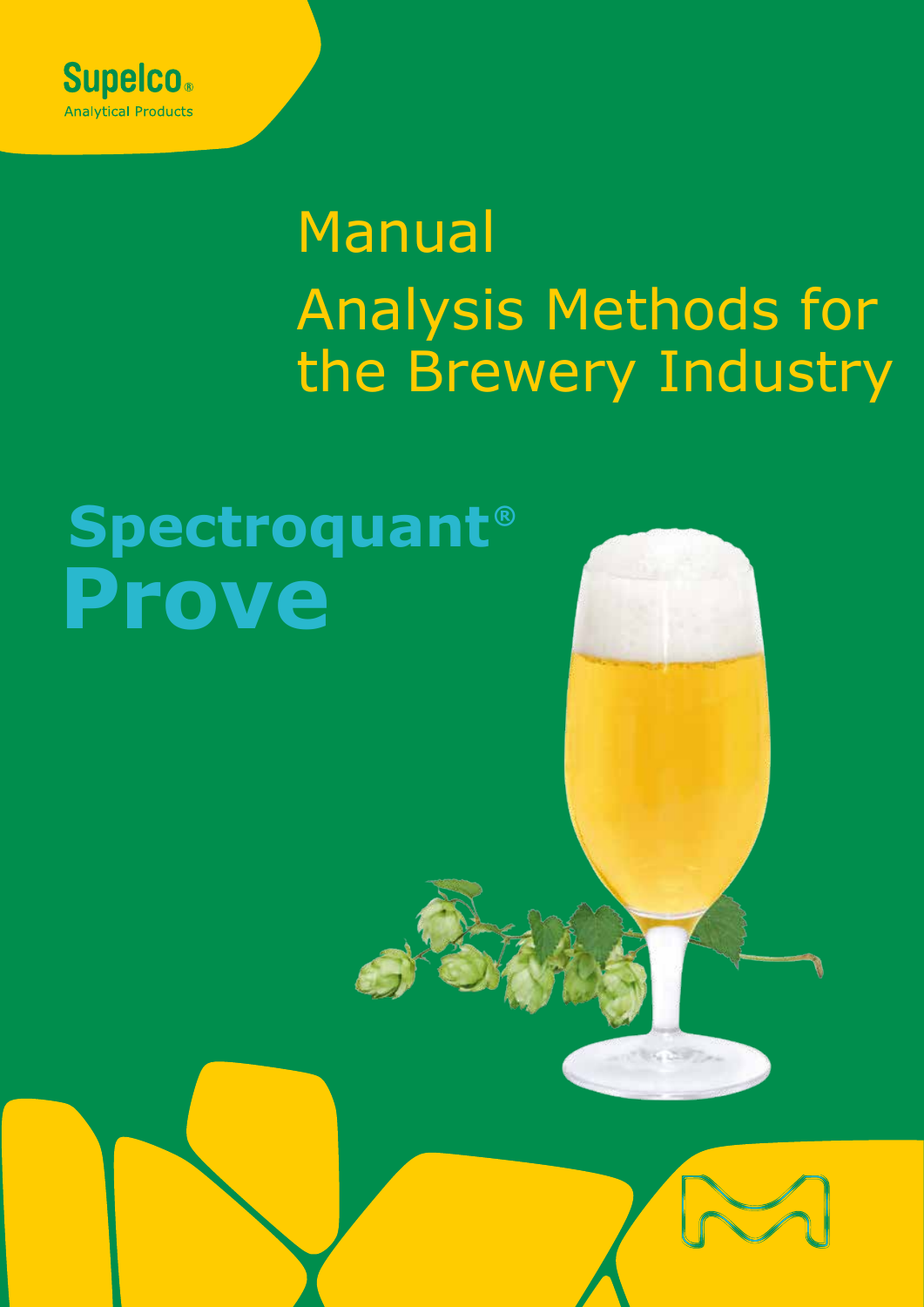# **Contents**

|              |      |                                                        | 4              |  |  |  |  |
|--------------|------|--------------------------------------------------------|----------------|--|--|--|--|
|              | T    |                                                        | $\overline{4}$ |  |  |  |  |
|              | II   |                                                        | 4              |  |  |  |  |
|              | Ш    |                                                        | 4              |  |  |  |  |
|              | IV   |                                                        | 5              |  |  |  |  |
|              | V    |                                                        | 6              |  |  |  |  |
|              | VI   |                                                        | 6              |  |  |  |  |
|              | VII  |                                                        | 7              |  |  |  |  |
|              | VIII |                                                        | 7              |  |  |  |  |
|              | IX   |                                                        | 8              |  |  |  |  |
|              |      |                                                        | 9              |  |  |  |  |
| $\mathbf{1}$ |      |                                                        | 9              |  |  |  |  |
| $\mathbf{2}$ |      | a Acids, spectrophotometric - non isomered             |                |  |  |  |  |
|              |      |                                                        | 11             |  |  |  |  |
|              |      |                                                        |                |  |  |  |  |
| 3            |      | $a$ and $\beta$ Acids, spectrophotometric - hops /     |                |  |  |  |  |
|              |      |                                                        | 14             |  |  |  |  |
|              |      |                                                        |                |  |  |  |  |
| 4            |      | Anthocyanogenes, Harris and Ricketts method            |                |  |  |  |  |
|              |      |                                                        | 17             |  |  |  |  |
|              |      |                                                        |                |  |  |  |  |
| 5            |      |                                                        | 20             |  |  |  |  |
|              |      |                                                        |                |  |  |  |  |
| 6            |      | Bitterness - beer (EBC / MEBAK method) *               | 22             |  |  |  |  |
| 7            |      |                                                        |                |  |  |  |  |
|              |      | Bitterness - wort (EBC / MEBAK / ASBC method) *        | 24             |  |  |  |  |
| 8            |      | Color, spectrophotometric - beer (ASBC method)         | 26             |  |  |  |  |
|              |      |                                                        |                |  |  |  |  |
| 9            |      | Color, spectrophotometric celite - wort (ASBC method)  | 28             |  |  |  |  |
|              |      |                                                        |                |  |  |  |  |
|              |      | 10 Color, spectrophotometric (EBC / MEBAK method)      | 30             |  |  |  |  |
|              |      |                                                        |                |  |  |  |  |
|              |      | 11 Copper, Cuprethol method (EBC / MEBAK method)       | 32             |  |  |  |  |
|              |      |                                                        |                |  |  |  |  |
|              |      | 12 Diacetyl, Broad spectrum method (ASBC method)       | 34             |  |  |  |  |
|              |      |                                                        |                |  |  |  |  |
|              |      |                                                        | 39             |  |  |  |  |
|              |      |                                                        |                |  |  |  |  |
|              |      | 14 Flocculation, absorbance method - yeast             |                |  |  |  |  |
|              |      |                                                        | 41             |  |  |  |  |
|              |      |                                                        |                |  |  |  |  |
|              |      | 15 Free Amino Nitrogen, Ninhydrin method - beer / wort |                |  |  |  |  |
|              |      |                                                        | 44             |  |  |  |  |
|              |      | 16 Hop Storage Index - hops (ASBC method) *            | 48             |  |  |  |  |
|              |      |                                                        |                |  |  |  |  |
|              |      | 17 Iodine Value, photometric (MEBAK method)            | 51             |  |  |  |  |
|              |      |                                                        |                |  |  |  |  |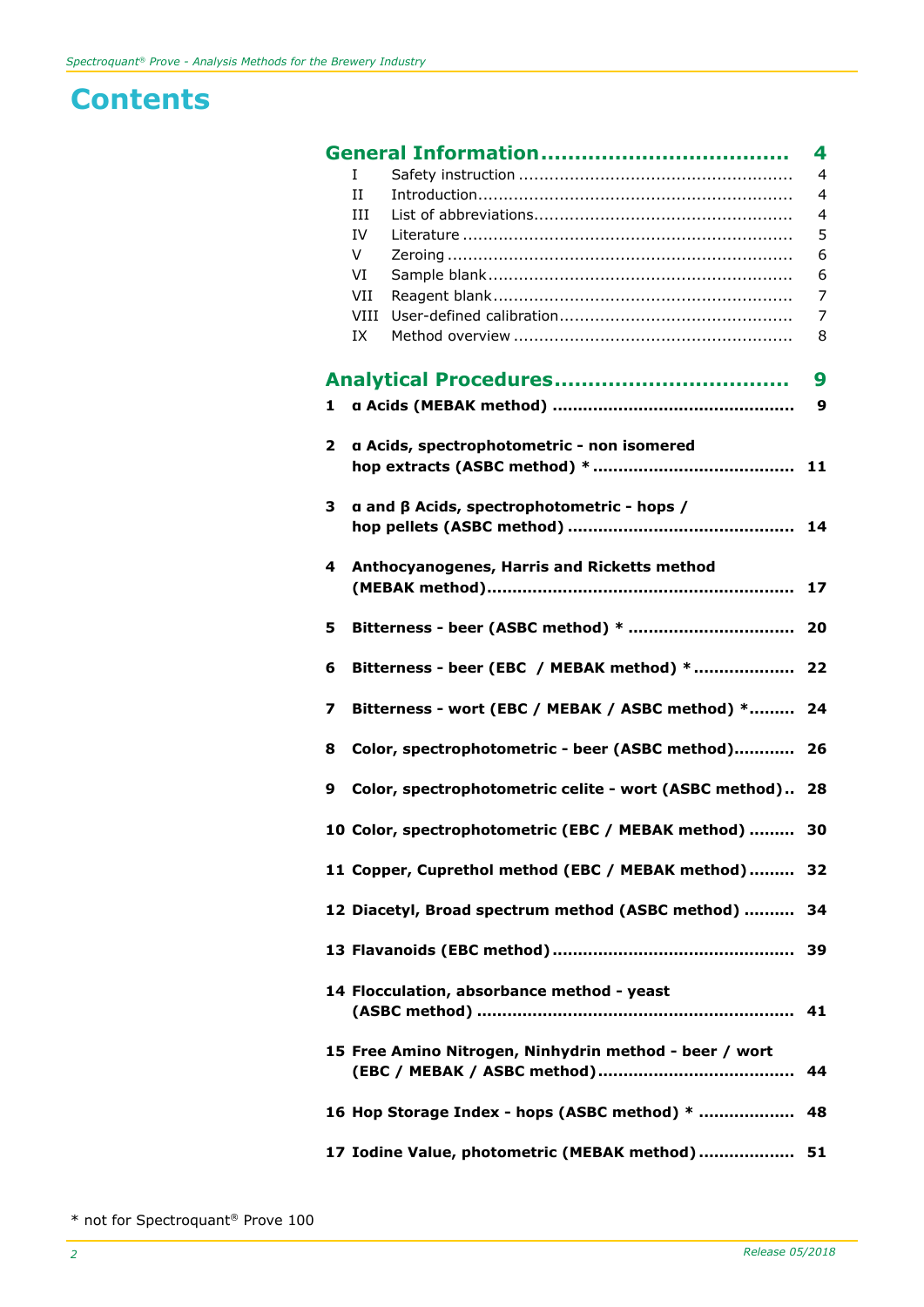# **Contents**

# **Analytical Procedures**

| 18 Iron, spectrophotometric, Phenanthroline method                                        |    |
|-------------------------------------------------------------------------------------------|----|
| 19 Iron, spectrophotometric, 2,2'-Bipyridine method                                       | 58 |
| 20 Iron, spectrophotometric, Ferrozine method - beer                                      | 63 |
| 21 Iron, spectrophotometric (EBC / MEBAK method)                                          | 68 |
|                                                                                           | 72 |
|                                                                                           |    |
| 24 Protein, spectrophotometric - beer (ASBC method) *  77                                 |    |
| 25 Protein, spectrophotometric - unhopped wort                                            | 79 |
| 26 Reducing Power, spectrophotometric (MEBAK method) 83                                   |    |
| 27 Reducing Sugars, Henry method - malt (ASBC method) 85                                  |    |
| 28 Steam-volatile Phenols (MEBAK method) 90                                               |    |
| 29 Sulfur Dioxide, p-Rosaniline method - malt                                             |    |
| 30 Thiobarbituric Acid Number (TAN) - beer/wort                                           |    |
| 31 Total Carbohydrates (EBC method)  104                                                  |    |
| 32 Total Polyphenols (EBC / MEBAK / ASBC method)  107                                     |    |
| 33 Total Sulfur Dioxide, p-Rosaniline method - beer                                       |    |
| 34 Vicinal Diketones (Diacetyl, 2,3-Pentandione),<br>spectrophotometric (EBC method)  116 |    |

<sup>\*</sup> not for Spectroquant® Prove 100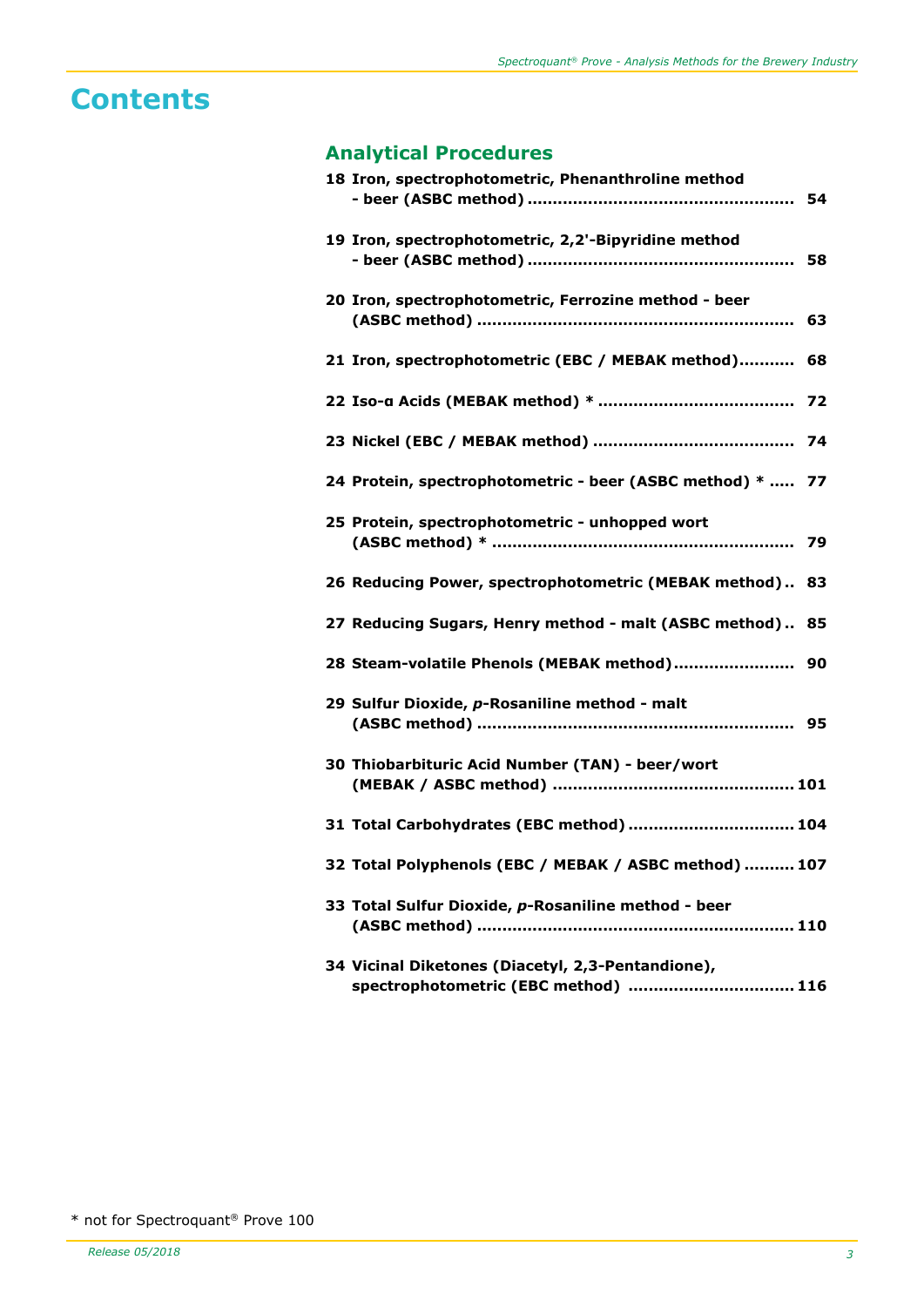### **I Safety instruction**

**Improper handling of reagents may result in damage to health. The safety labels on the packaging materials and the safety instructions in the package insert must be observed in all cases. The protective measures described must be heeded exactly.**

The safety data sheets for the chemicals (www.analytical-test-kits.com) contain all instructions for their safe handling, all risks that may occur, as well as preventive measures and measures to be taken in the event of an accident. Please follow these instructions for your own safety.

### **II Introduction**

The operating steps described here are as a rule menu-driven in the photometer of the Spectroquant® Prove series. In the case of uncertainty, please refer to the corresponding sections of the functional description of the photometer.

The methods for brewery analysis are a compilation of spectrophotometric specifications of relevance in the area of brewery analysis. The working instructions are reproduced with kind permission of the "Mitteleuropäische Brautechnische Analysekommission" (MEBAK, Central European Brewery Analysis Committee) from the MEBAK method-collection volume "Rohstoffe" (Raw Materials) 1st Edition 2006 and volume II, 4th Edition 2002

and

American Society of Brewing Chemists from ASBC method collection "Methods of Analysis" 14th edition. Reproduced with permission from the American Society of Brewing Chemists for use by purchasers of specified Spectroquant<sup>®</sup> Prove Spectrophotometers. No other use or reproduction is permitted without written permission from the American Society of Brewing Chemists.

### **III List of abbreviations**

Unless noted otherwise, all reagents used are of the GR (guaranteed reagent) grade.

| Н,О |     | distilled / demineralized water |
|-----|-----|---------------------------------|
| S   |     | seconds                         |
| min |     | minutes                         |
| h   |     | hours                           |
| mm  |     | millimeter                      |
| rpm | =   | revolutions per minute          |
| nm  | $=$ | nanometer                       |
| QS  |     | cells made of quartz glass      |
| οs  |     | cells made of optical glass     |
|     |     |                                 |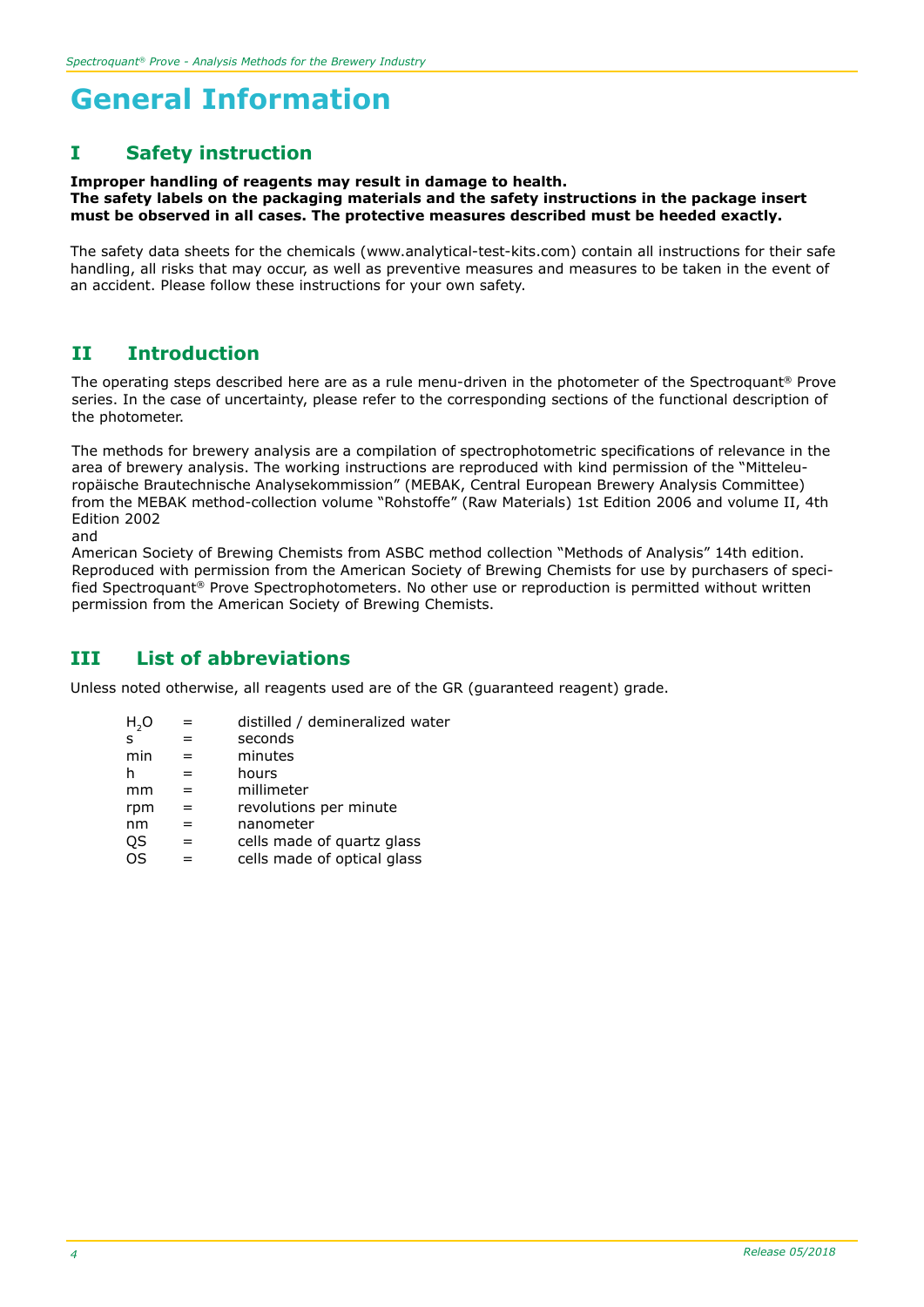### **IV Literature**

#### **MEBAK**

Brautechnische Analysemethoden

Methodensammlung der Mitteleuropäischen Brautechnischen Analysekommission (MEBAK)

Volume Rohstoffe, 1st Edition 2006 Edited by Chairman Dr Heinz-Michael Anger

Volume II, 4th Edition, revised and amended, 2002 Edited by Chairman Prof Dr H Miedaner

Published by MEBAK D-85350 Freising - Weihenstephan, Germany

The working instructions for brewery-technical analytical methods are reproduced with kind permission of the "Mitteleuropäische Brautechnische Analysekommission" (MEBAK, Central European Commission for Brewery Analysis) from the MEBAK multiplevolume collection.

#### **ASBC**

American Society of Brewing Chemists from ASBC method collection "Methods of Analysis" 14th edition Available under http:\\methods.asbcnet.org

All ASBC methods reproduced in this manual © American Society of Brewing Chemists. Reproduced with permission from the American Society of Brewing Chemists for use by purchasers of specified Spectroquant® Prove Spectrophotometers. No other use or reproduction is permitted without written permission from the American Society of Brewing Chemists.



**American Society of Brewing Chemists**  3340 Pilot Knob Road St. Paul, MN 55121 USA 1.651.454.7250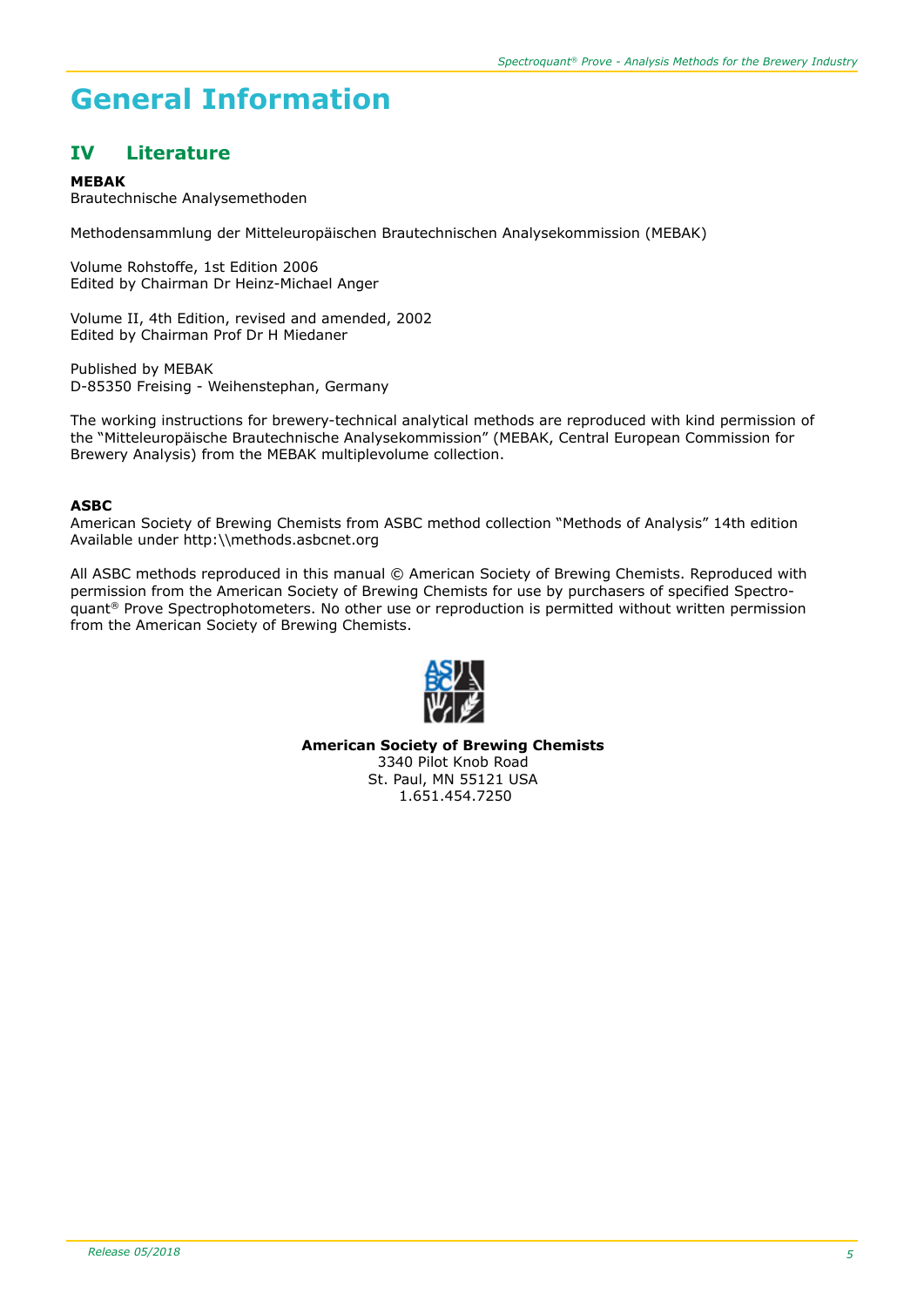## **V Zeroing**

A valid zero point is required for the calculation of measurement results. Zeroing is performed as a rule by measuring the absorbance of **a cell filled with distilled water ("zero cell")** and saving the result in the photometer. In those cases in which the zero adjustment is **not** to be made using a cell filled with distilled water, this is noted in the analytical procedure of the corresponding method.

#### **Notes**

- Cells must be absolutely **clean** and **scratch-free**.
- When zeroing always use a cell of the same type as the one used for measuring the sample. Refer to the corresponding section of the functional description of the spectrophotometer for ordering information. The cells listed there are specifically designed for the Spectroquant® product range. Please refer to the corresponding section of the functional description of the photometer for general requirements regarding the cells. Please note that the transmission of the cell must be suited for the intended use (e. g. rectangular QS cells for the UV spectrum).
- When using rectangular cells, zeroing must be performed using the **same type of cell** (manufacturer and glass type) as the one used for the measurement. This is important since cells made by different manufacturers exhibit differing absorbance characteristics. If you exchange the cell type, please repeat the zeroing procedure with the new type.
- Clean rectangular cells prior to zeroing and fill with distilled water. **The minimum filling level is 25 mm.**
- Always insert rectangular cells into the cell compartment with the **same orientation** as the cell used for zeroing (e. g. with the cell print always on the left).

#### **Zeroing procedure**

A concentration method must be selected to start the zero adjustment. Subsequently tap the **<Settings>** button and select the **<ZERO ADJUSTMENT>** menu item. Follow the instructions shown on the display to proceed. Refer to the corresponding section of the functional description of the photometer if you are uncertain.

#### **It is advisable to repeat the zeroing procedure in the following cases:**

- When the instrument has been subjected to **mechanical stress**, e. g. to strong vibrations or after transport.
- When the ambient temperature has changed **by more than 5 °C** since the last zeroing.
- At least **once a week**.
- When using a **new type of cell** (different manufacturer, different type of glass).
- In all cases in which measurement is to yield results of the **best possible accuracy**.

## **VI Sample blank**

The measurement and use of a sample blank can help eliminate measurement errors due to discoloration and turbidity in the sample matrix.

The sample blank is measured as per the corresponding analysis, but without the coloring reagent. The sample blank is valid only for the subsequent measurement, and a new sample blank must be measured into the system prior to every new measurement.

#### **Sample blank procedure**

The necessary sample blanks are described in greater detail in the corresponding analytical procedures.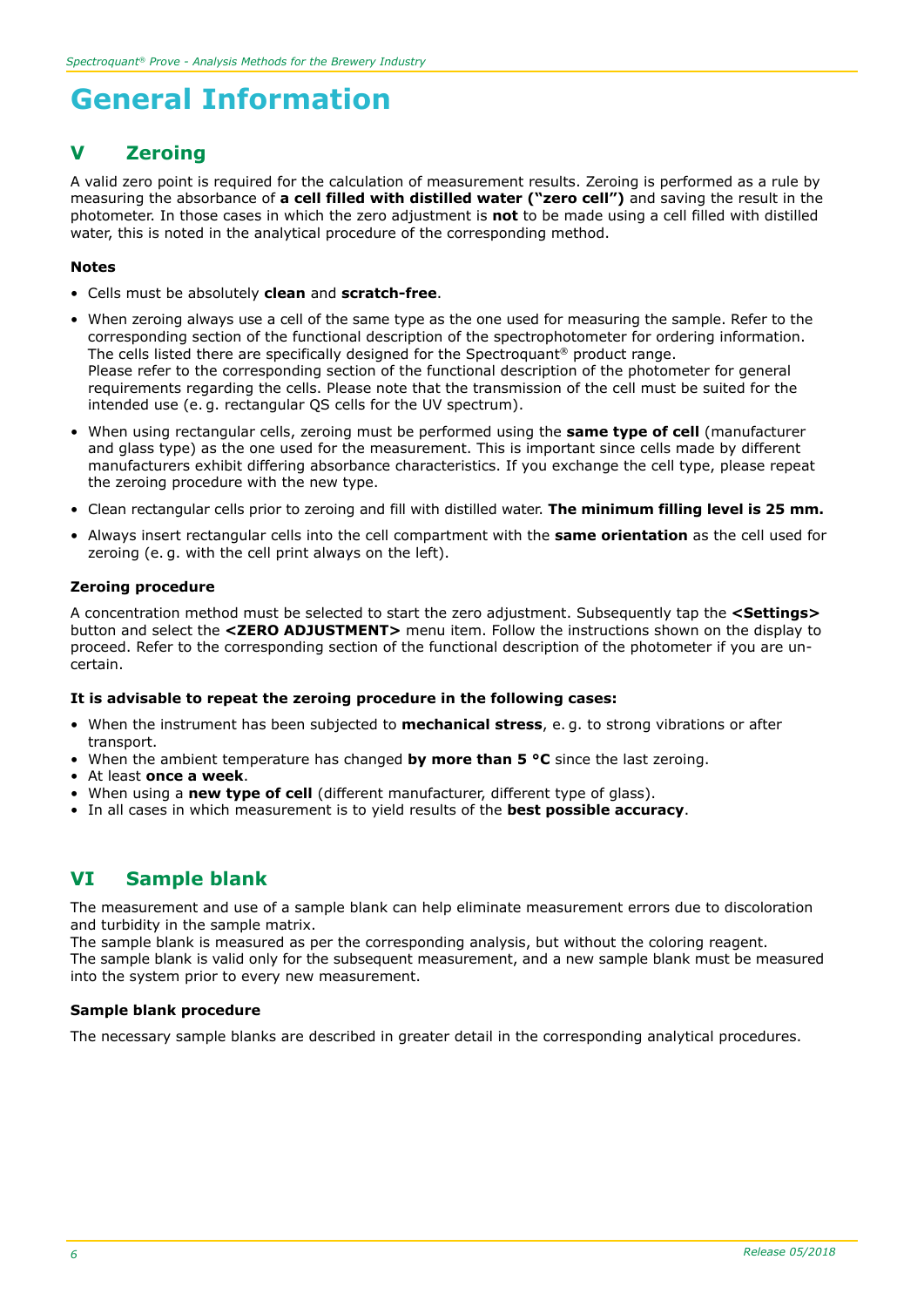## **VII Reagent blank (blank)**

The evaluation of the photometric measurement is always in relation to the reference value of a measurement solution that does not contain the analyte (reagent blank). This is to compensate the effect of the baseline absorbance of the reagents on the photometric measurement. In the practical context, the reagent blank is measured using the same volume of deionized water in place of the sample.

#### **Notes**

- The accuracy can be enhanced by determining the **reagent blank** using reagents of **one and the same batch**, keeping the reagent blank stored until the reagents are exchanged, after which a new reagent blank must be measured.
- In order to facilitate the assignment of the data in the result documentation later on, enter the designation details (e. g. operator, date of preparation) for the respective sample (as "**Lot number**") here during the measurement of the reagent blank.
- The reagent blank can be determined either in single or in multiple measurement. In the multiple measurement mode, the reagent blank is calculated as the mean of the single measurement results.

#### **Reagent blank procedure**

After selecting a concentration method, tap the <Settings> button and select the <REAGENT BLANK> menu item. Fill the cell with the reagent blank and insert the cell into the cell compartment. The measurement is performed automatically. Accept the reagent blank by activating the <User RB> field and confirm with <OK>. Refer to the corresponding section of the functional description of the photometer if you are uncertain. The exact composition of the reagent blank is described in more detail in the corresponding analytical procedure.

#### **Measurement of the reagent blank is necessary in the following cases:**

- When **prompted** by the instrument.
- For each series of measurements in the case that the reagent blank changes in the course of the day of measurement.
- When **exchanging batches** of the reagents used.
- When the **saved value** is to be **overwritten**.

### **VIII User-defined calibration**

The user must recalibrate the method in the case that calibration data (slope and reagent blank) of the method are subject to change, depending on the sample matrix or on the reagents used from one sample or, respectively, one measurement series to the next.

In the case of methods that require user-defined calibration, the procedure is described in the corresponding analytical procedures.

#### **Procedure of user-defined calibration**

After selecting a concentration method, tap the **<Settings>** button and select the **<RECALIBRATION>** menu item. Follow the instructions shown on the display to proceed. Refer to the corresponding section of the functional description of the photometer if you are uncertain.

#### **User-defined calibration is necessary in the following cases:**

- When **exchanging batches** of the reagents used.
- When the calibration is influenced by the sample matrix.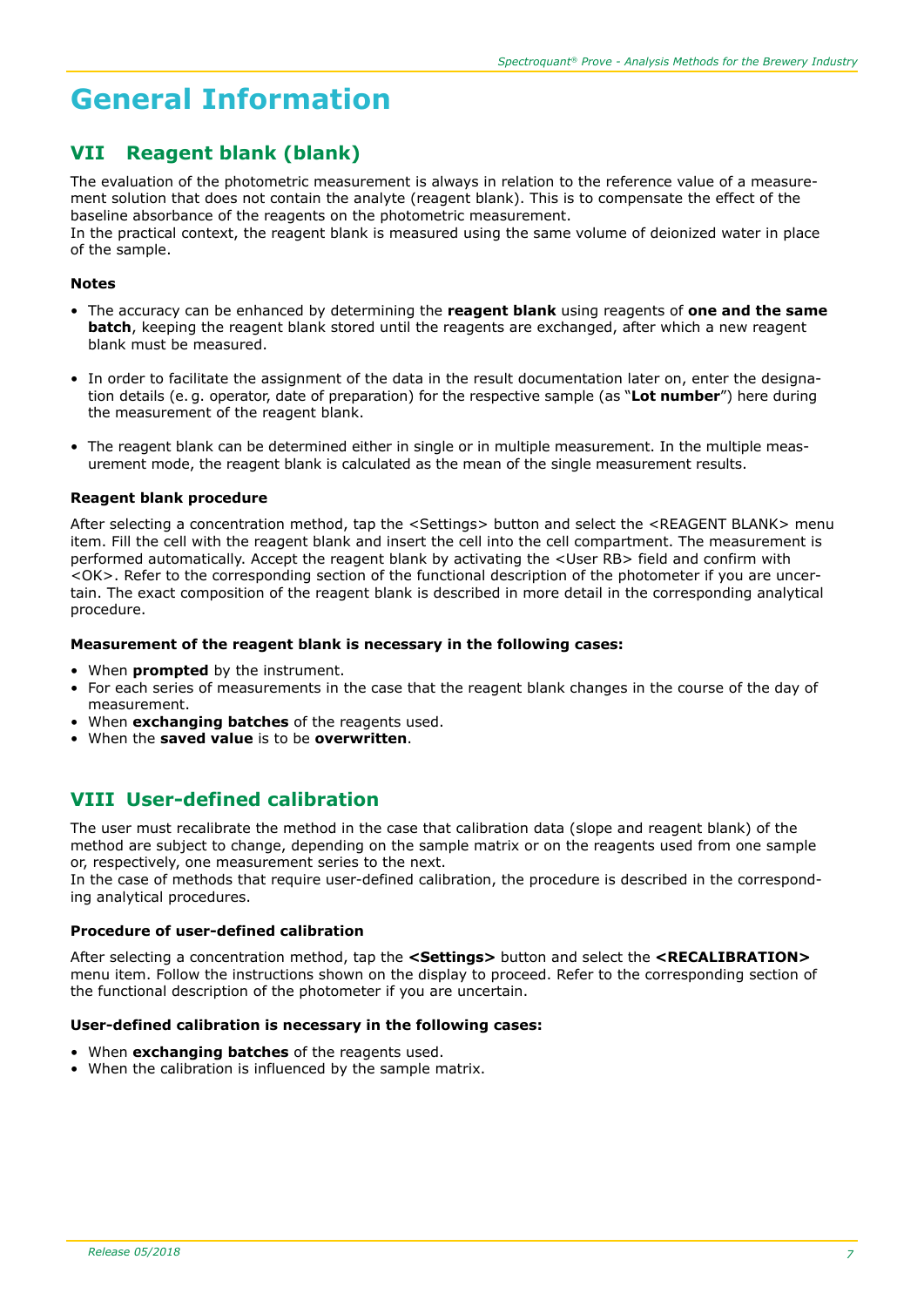## **IX Method overview**

| <b>Parameter</b>                   | Acc.                         | Matrix                                 | <b>Measuring range</b>                                           | <b>Method principle</b> |              | <b>Method No. Photometer Prove</b> |
|------------------------------------|------------------------------|----------------------------------------|------------------------------------------------------------------|-------------------------|--------------|------------------------------------|
| a Acids                            | <b>MEBAK</b>                 | beer                                   | $0 - 80$ mg/l a acids                                            | Inherent color          | 2612         | 100, 300, 600                      |
| a Acids                            | <b>ASBC Hops-8B</b>          | hops (non-isomerized<br>extracts)      | $0.0 - 100.0 %$ a acids<br>Inherent color                        |                         | 2637         | 300, 600                           |
| $a$ and $\beta$ acids              | ASBC Malt 6-A                | Hop / Hop pellets                      | 0.0 - 100.0 % a acids<br>$0.0 - 100.0 %$ $\beta$ acids           | Inherent color          | 2636         | 300, 600                           |
| Anthocyanogenes                    | MEBAK                        | beer                                   | 0 - 100 mg/l anthocyanogenes Acidic hydrolysis (Harris           | and Ricketts method)    | 2601         | 100, 300, 600                      |
| <b>Bitterness</b>                  | ASBC Beer-23A                | beer                                   | $1.0 - 80.0$ BU                                                  | UV absorption           | 2603         | 300, 600                           |
| <b>Bitterness</b>                  | EBC, MEBAK                   | beer                                   | $1.0 - 80.0$ BU                                                  | UV absorption           | 2603         | 300, 600                           |
| <b>Bitterness</b>                  | EBC, MEBAK,<br>ASBC Wort-23A | wort                                   | 1.0 -120.0 BU                                                    | UV absorption           | 2604         | 300, 600                           |
| Color                              | ASBC Beer-10A                | beer                                   | 0.0-50.0 °SRM<br>0.0-100.0 EBC                                   | Inherent color          | 2633         | 100, 300, 600                      |
| Color                              | ASBC Wort-9A                 | wort                                   | 0.0-50.0 °SRM<br>0.0-100.0 EBC                                   | Inherent color          | 2633         | 100, 300, 600                      |
| Color                              | EBC, MEBAK                   | wort, beer, liquid<br>malt substitutes | 0.0 - 60.0 EBC units                                             | Inherent color          | 2602         | 100, 300, 600                      |
| Copper                             | EBC, MEBAK                   | beer (clear and light)                 | 0.10 - 5.00 mg/l Cu                                              | Cuprethol               | 2613         | 100, 300, 600                      |
| Diacetyl                           | ASBC Beer-25B                | beer                                   | $0.0 - 4.0$ mg/l diacetyl                                        | a-Naphthol              | 2631         | 100, 300, 600                      |
| Flavanoids                         | EBC                          | beer                                   | 3 - 200 mg/l catechin                                            | 4-Dimethylamino-        | 2626         | 100, 300, 600                      |
|                                    |                              |                                        | equivalent                                                       | cinnamaldehyd           |              |                                    |
| Flocculation                       | ASBC Yeast-11B               | yeast                                  | $-10.0 - 100.0$ % flocculation                                   | Turbidity               | 2635         | 100, 300, 600                      |
| Free Amino Nitrogen EBC, MEBAK,    | ASBC Beer-31                 | beer, wort                             | $0 - 400$ mg/l free amino<br>nitrogen                            | Ninhydrin               | 2606         | 100, 300, 600                      |
| Hop Storage Index ASBC Hops-12     |                              | hop                                    | $0.00 - 2.00$ HSI                                                | UV absorption           | 2634         | 300, 600                           |
| <b>Iodine Value</b>                | <b>MEBAK</b>                 | beer, wort                             | 0.00 - 0.80 iodine value                                         | Iodine                  | 2615, 2616   | 100, 300, 600                      |
| Iron                               | ASBC Beer-18A                | beer                                   | 0.00 - 3.00 mg/l Fe                                              | 1,10-Phenanthroline     | 2642         | 100, 300, 600                      |
| Iron                               | ASBC Beer-18A                | beer                                   | 0.00 - 3.00 mg/l Fe                                              | 2,2'-Bipyridine         | 2643         | 100, 300, 600                      |
| Iron                               | ASBC Beer-18C                | beer                                   | 0.00 - 0.40 mg/l Fe                                              | Ferrozine               | 2644         | 100, 300, 600                      |
| Iron                               | EBC, MEBAK                   | beer                                   | 0.000 - 1.000 mg/l Fe                                            | Ferrozine               | 2623, 2624   | 100, 300, 600                      |
| Iso-a acids                        | <b>MEBAK</b>                 | beer                                   | 0 - 60 mg/l iso-a acids                                          | UV absorption           | 2611         | 300, 600                           |
| Nickel                             | EBC, MEBAK                   | beer                                   | $0.00 - 5.00$ mg/l Ni                                            | Dimethylglyoxime        | 2614         | 100, 300, 600                      |
| Protein                            | ASBC Beer-11C                | beer (unstabilized)                    | 0.0 - 100.0 % protein                                            | UV absorption           | 2638         | 300, 600                           |
| Protein                            | ASBC Beer-11C                | beer (stabilized)                      | 0.0 - 100.0 % protein                                            | UV absorption           | 2639         | 300, 600                           |
| Protein                            | ASBC Beer-11C                | beer (dark)                            | 0.0 - 100.0 % protein                                            | UV absorption           | 2640         | 300, 600                           |
| Protein                            | ASBC Wort-17                 | wort (unhopped)                        | $0.0 - 100.0$ % (malt, dry basis)                                | UV absorption           | 3641         | 100, 300, 600                      |
| Reducing Power                     | <b>MEBAK</b>                 | beer                                   | $0 - 100 %$                                                      | <b>DPI</b>              | 2617         | 100, 300, 600                      |
| <b>Reducing Sugars</b>             | <b>ASBC Malt-6B</b>          | malt                                   | 0.00 - 1.00 g/l dextrose                                         | PAHBAH (Henry method)   | 2632         | 100, 300, 600                      |
| Steam-volatile                     | <b>MEBAK</b>                 | beer:                                  | 0.00 - 0.30 mg/l steam-                                          | Aminoantipyrine by      | 2621, 2622   | 100, 300, 600                      |
| Phenols                            |                              | malt:                                  | volatile phenols<br>0.00 - 3.00 mg/kg steam-<br>volatile phenols | extraction              |              |                                    |
| Sulfur Dioxide                     | ASBC Malt-11                 | malt                                   | $0.0 - 50.0$ mg/l SO.                                            | p-Rosaniline method     | user-defined | 100, 300, 600                      |
| Thiobarbituric Acid                | MEBAK,                       | beer, wort, malt                       | $0 - 250$                                                        | Thiobarbituric acid     | 2619         | 100, 300, 600                      |
| Number                             | ASBC Wort-21                 | extract                                |                                                                  |                         |              |                                    |
| <b>Total Carbohydrates MEBAK</b>   |                              | beer                                   | $0.000 - 6.000$ g / 100 ml<br>total carbohydrates                | Anthrone                | 2625         | 100, 300, 600                      |
| <b>Total Polyphenols</b>           | EBC, MEBAK,<br>ASBC Beer-35  | beer                                   | 0 - 800 mg/l total<br>polyphenols                                | Iron(III)               | 2610         | 100, 300, 600                      |
| Total Sulfur Dioxide ASBC Beer-21A |                              | beer                                   | $0.0 - 16.0$ mg/l SO.                                            | $p$ -Rosaniline method  | user-defined | 100, 300, 600                      |
| Vicinale Diketones                 | EBC, MEBAK                   | beer                                   | 0.000 - 2.000 mg/kg vicinale Phenylendiamine<br>diketones        |                         | 2620         | 100, 300, 600                      |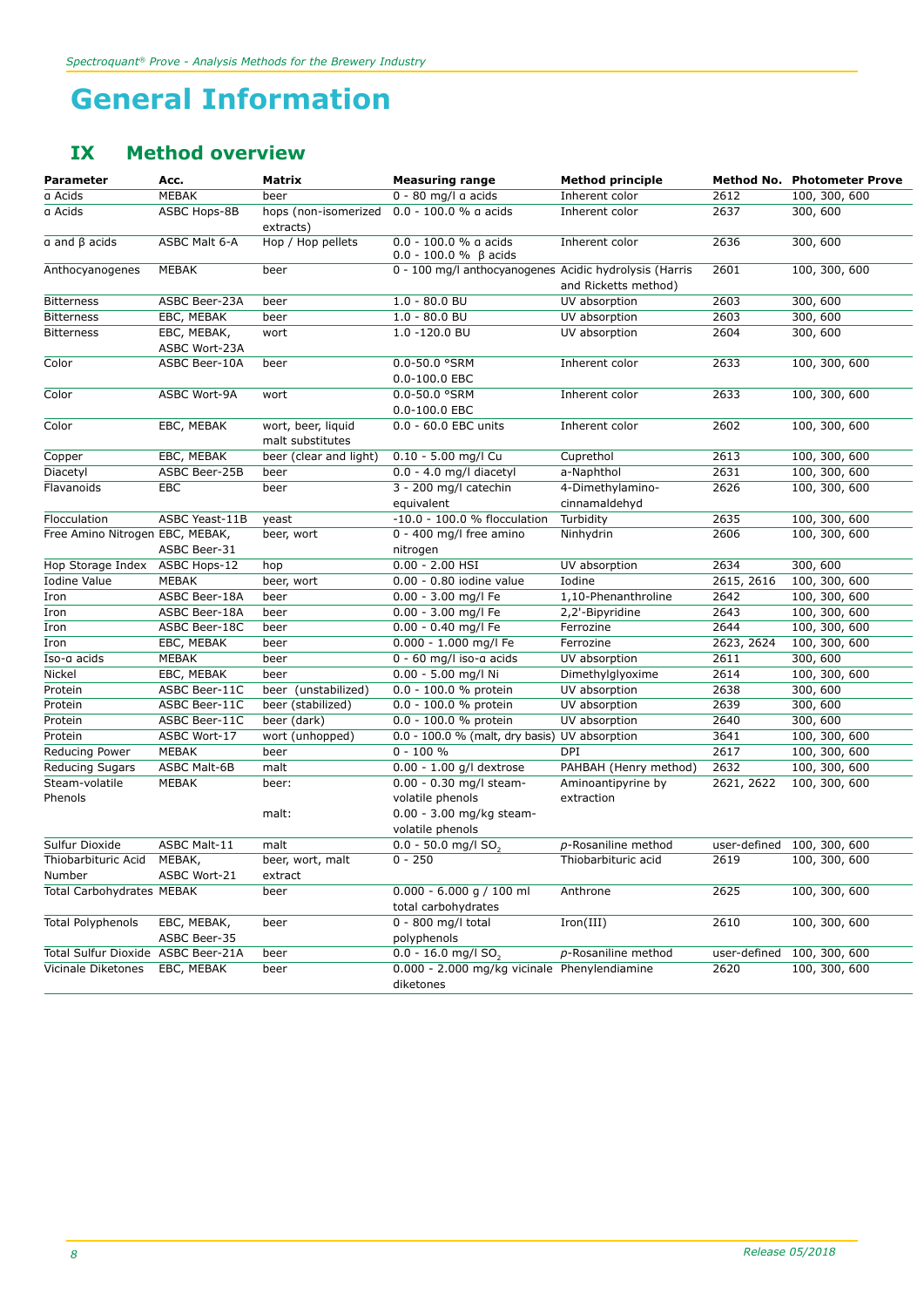### **1 α Acids (MEBAK method)**

#### **1.1 Method**

The bitter substances are extracted from the acidified sample (beer or wort) with iso-octane. Any substances that cause interference are removed by washing the extract with acidified methanol and the concentration of the α acids is determined by spectrophotometry.

#### **1.2 Measuring range**

0 - 80 mg/l α acids

#### **1.3 Reagents and accessories**

- Hydrochloric acid 6 mol/l EMPROVE®, Cat. No. 110164
- Hydrochloric acid 25 % for analysis EMSURE®, Cat. No. 100316
- Isooctane Uvasol®, Cat. No. 104718
- Sodium sulfate anhydrous for analysis EMSURE®, Cat. No. 106649
- Methanol for spectroscopy Uvasol®, Cat. No. 106002
- Sodium hydroxide pellets for analysis EMSURE®, Cat. No. 106498
- Standard laboratory glass equipment (e. g. glass beakers, conical flasks, measuring cylinders) and pipettes
- 25-ml volumetric flask
- 100-ml volumetric flask
- 1000-ml volumetric flask
- Centrifuge glasses with solvent-proof twist-off caps, 100 110 ml content
- Centrifuge, 3000 rpm
- Mechanical shaker
- 25-ml mixing cylinder
- Rectangular cells, 10 mm, Spectroquant®, Cat. No. 114946

#### **1.4 Preparing the solutions**

#### • **Hydrochloric acid 4 mol/l (4 N):**

- Place 521 ml resp. 583 g of hydrochloric acid 25 % in a volumetric flask, make up to  $1000$  ml with  $H<sub>2</sub>O$  and mix (shelf-life 3 months)
- • **Sodium hydroxide solution 6 mol/l (6N):** In a 100-ml volumetric flask: dissolve 24.0 g of sodium hydroxide pellets in approx.  $80$  ml  $H<sub>2</sub>O$ , cool to room temperature, make up to 100 ml with  $H<sub>2</sub>O$  and mix
- **Acidic methanol solution:** In a glass vessel: mix 64 ml of methanol and 36 ml of hydrochloric acid 4 mol/l (4 N) (prepare freshly every day)
- **Alkaline methanol solution:** Pipette 0.2 ml sodium hydroxide solution 6.0 mol/l (6 N) in a volumetric flask, make up to 100 ml with methanol and mix (prepare freshly every day)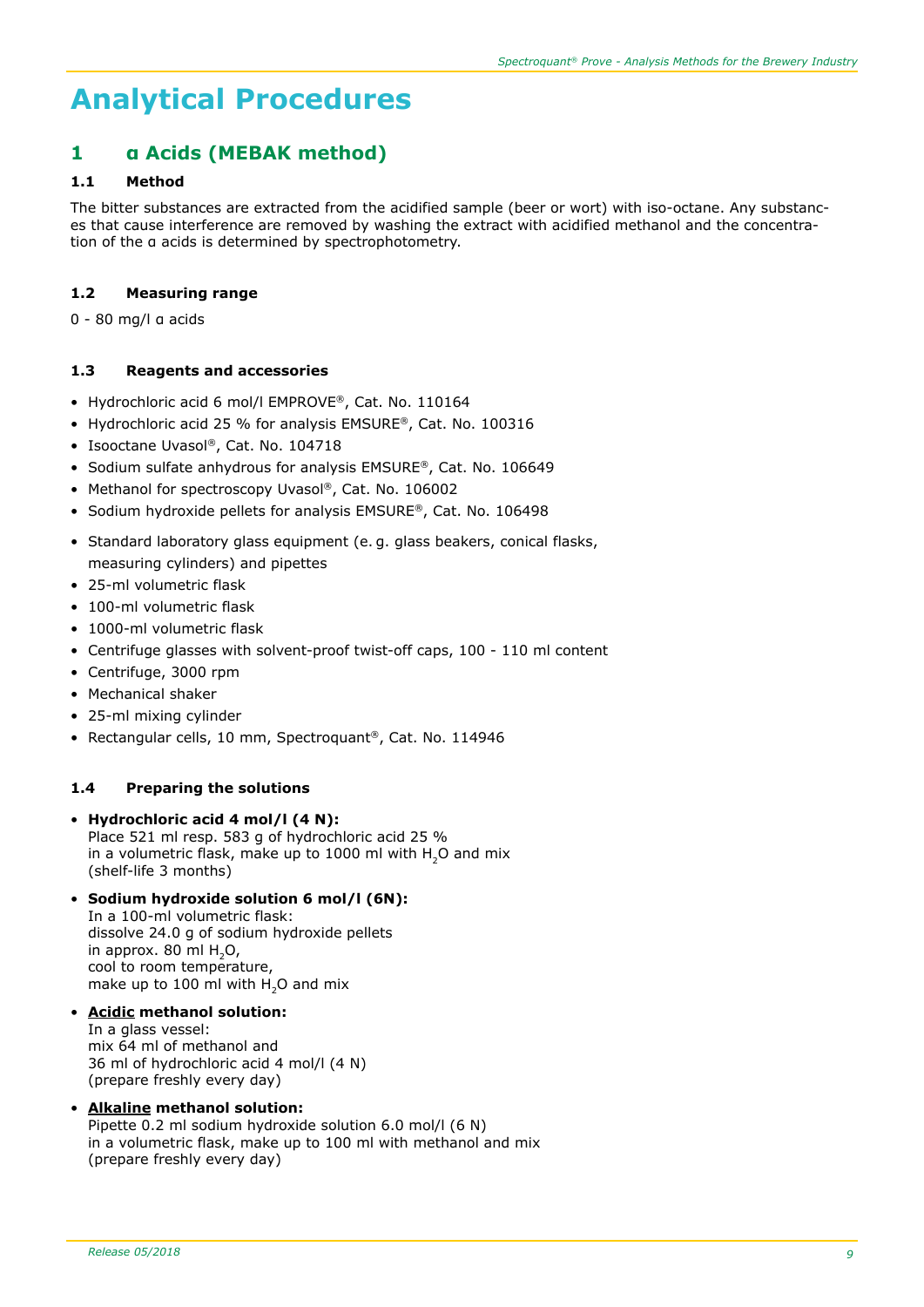### **1 α Acids (MEBAK method)**

#### **1.5 Preparation**

- Clarify **wort** and **turbid beer** by centrifuging at 3000 rpm for **15 min** (**do not filter!**)
- Expel carbon dioxide from **sample** without losing any foam

#### **1.6 Procedure and measurement**

#### **Reagent blank:**

• Mix **5.0 ml of isooctane** and **20.0 ml of alkaline methanol solution** thoroughly

#### **Measurement sample:**

- Pipette **50.0 ml** of the sample (tempered to 20 °C) into a centrifuge glass
- Add **3.0 ml of hydrochloric acid 6 mol/l (6 N)** and **25.0 ml isooctane**
- Close centrifuge glass and **shake mechanically** at optimum mixing intensity for **30 min**
- Centrifuge at **3000 rpm** for **5 min** to separate the phases and braek the emulsion
- Draw off the **lower aqueous phase** with a pipette and **discard**
- Add sodium sulfate to the remaining **isooctane phase** until the phase **clarifies** after brief vigorous shaking
- Pipette **10.0 ml** of this phase into a 25-ml mixing cylinder add **10.0 ml of acidic methanol solution shake for 3 min**
- Transfer **5.0 ml** of the supernatant clear **isooctane phase** to a 25-ml volumetric flask
- Make up to the mark with **alkaline methanol solution** and mix thoroughly

#### **Measurement:**

- Open the method list (**<Methods>**) and select **method No. 2612 "α Acids"**.
- It is recommended to zero the method each new working day. Proceed as described in section V "Zeroing".
- For method No. 2612 it is recommended to measure a new reagent blank each time the batch of the reagents used is exchanged. In this case proceed as described in section VII "Reagent blank".
- After the reagent blank has been measured or, respectively, the stored reagent blank has been selected, fill the measurement sample into a 10-mm rectangular cell and insert cell into the cell compartment. The measurement starts automatically.
- Read off the result in mg/l α acids from the display.

#### **1.7 Evaluation**

Results are expressed in mg/l

#### **Standard values**

Beer: less than 2 mg/l a acids, depending on grade, quality, type, and origin Wort: 1 - 15 mg/l a acids, depending on degree of isomerization

#### **1.8 Literature**

MEBAK Brautechnische Analysemethoden 4th Edition 2002 Volume II, Method 2.18.2, page 116ff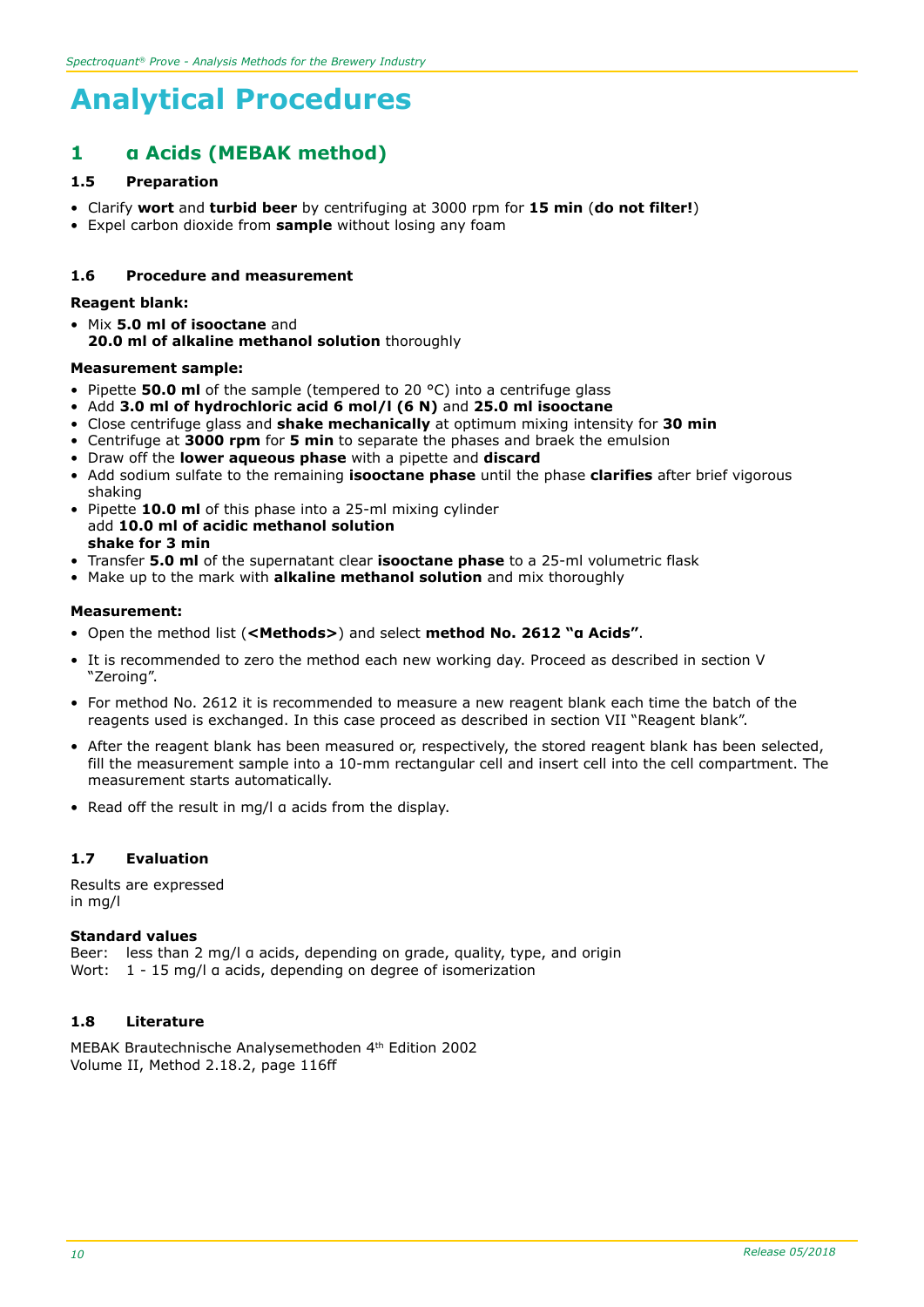# **2 α Acids, spectrophotometric - non-isomerized hop extracts (ASBC method)**

Hop extracts are concentrated liquids of hops, which can be present in isomerized and non-isomerized form. As well as hops, they contribute chemical compounds that impart bitterness and aroma to beer.  $\alpha$  Acids are the substances that are mainly responsible for the bitterness in beer.

#### **2.1 Method**

After extraction of the hop extract with diisopropyl ether-aqueous HCl and dilution of the ether extract with methanol, a spectrophotometric measurement is carried out at multi-wavelengths. This method applies only for non-isomerized hop extracts and requires a Prove 300 or 600 as measurements are made in the UV range.

#### **2.2 Measuring range**

0.0 - 100.0 % α acids

#### **2.3 Reagents and accessories**

- Diisopropyl ether for analysis EMSURE®, Cat. No. 100867
- Hydrochloric acid 1.0 mol/l Titripur®, Cat. No. 109057
- Sodium sulfate anhydrous for analysis EMSURE®, Cat. No. 106649
- Methanol for spectroscopy Uvasol®, Cat. No. 106002
- Sodium hydroxide pellets for analysis EMSURE®, Cat. No. 106498
- Potassium iodide for analysis EMSURE®, Cat. No. 105043 (only necessary, if ether is tested for peroxides)
- Potassium disulfite for analysis EMSURE®, Cat. No. 105057 (only necessary, if ether is tested for peroxides)
- Standard laboratory glass equipment (e. g. glass beakers, conical flasks, measuring cylinders) and pipettes
- Analytical balance, accurate to 0.0001 g
- Water bath (70 °C)
- Mechanical shaker
- 5-ml volumetric pipette
- 25-ml volumetric pipette
- 100-ml volumetric pipette
- Adjustable pipettes 0.2 5.0 ml
- 100-ml volumetric flask
- 250-ml extraction vessels with inert closures (e. g. conical flask with Teflon or PE closures)
- Stop watch
- Rectangular cells 10 mm, quartz, Spectroquant®, Cat. No. 100784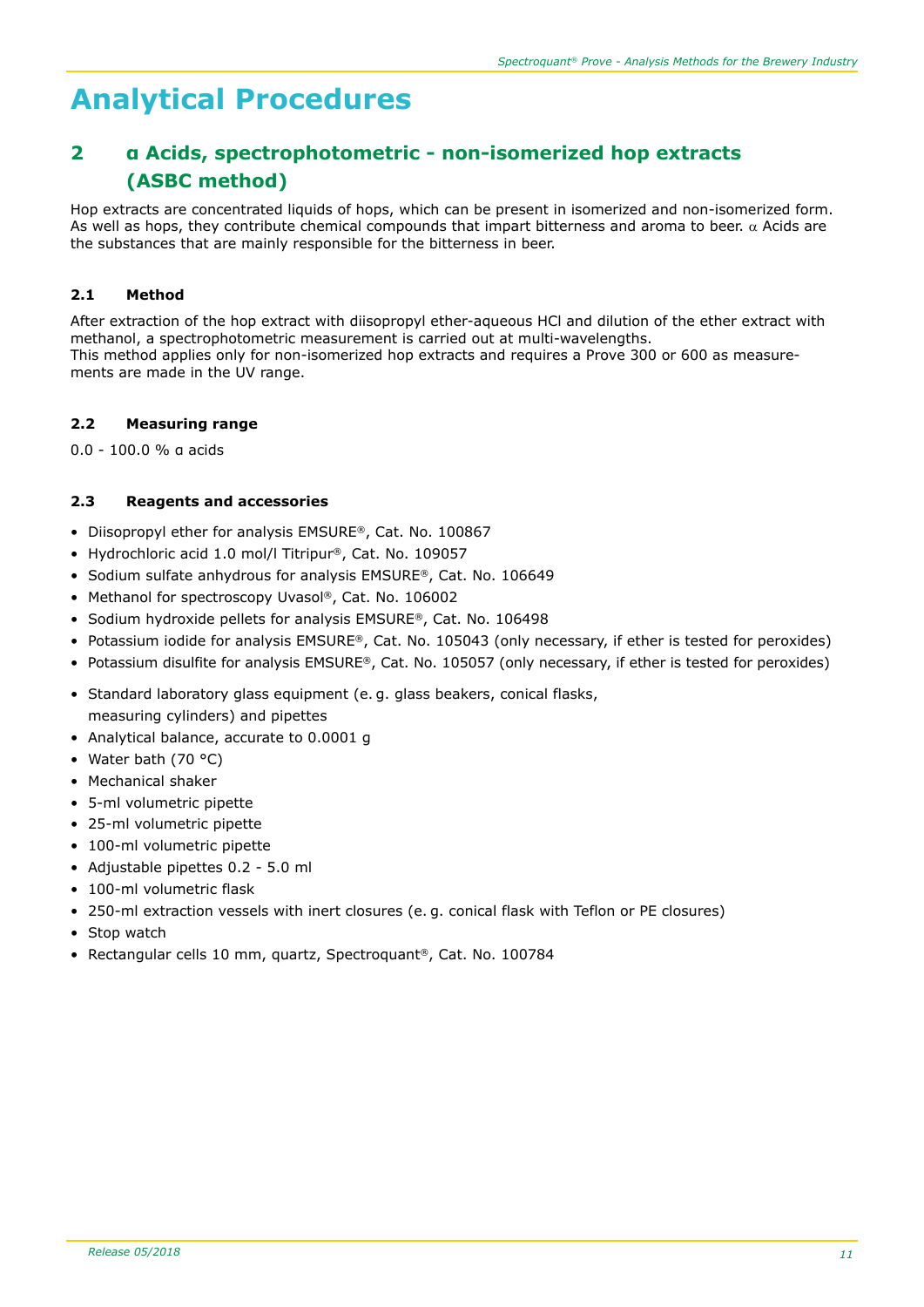### **2 α Acids, spectrophotometric - non-isomerized hop extracts (ASBC method)**

#### **2.4 Preparing the solutions**

#### • **Sodium hydroxide solution 6 mol/l (6N):**

In a 100-ml volumetric flask: dissolve 24.0 g of sodium hydroxide pellets in approx. 80 ml  $H_2O$ , cool to room temperature, make up to  $100$  ml with  $H<sub>2</sub>O$  and mix

#### • **Alkaline methanol solution:**

In a conical flask: mix 0.2 ml of sodium hydroxide solution 6.0 mol/l with 100 ml of methanol (solution remains stable for 1 month in a tightly closed glass bottle in a solvent cabinet)

#### • **Diisopropyl ether:**

The above mentioned isopropyl ether is stabilized and should be free of peroxides.

Nevertheless peroxides might occur especially if the bottle is stored inappropriately or stored over a long time.

To ensure work safety the isopropyl ether can be checked on peroxides as follows:

Add 1 ml of potassium iodide solution 10 % (1 g potassium iodide + 9 g H<sub>2</sub>O) to 10 ml diisopropyl ether. If the solution shows a definite yellow or brown color after a standing time of  $1 - 10$  min, peroxides should be removed from the sample. Therefor shake the solvent with 10 % potassium metabisulfite.

#### **2.5 Preparation**

#### **Extraction of hop extract**

- **Warm** hop extract for few minutes at 70 °C and homogenize it to a uniform mixture (especially important for hop extracts containing water solubles as they form separate phases)
- Weigh **2.000 g of warmed, homogenized hop extract** onto a glassine paper, fold it and place it in a 250-ml conical flask. If the hop extract contains a high amount of α acids (>30 % α acids), take only 1.000 g of the hop extract and calculate the result accordingly.
- Add **25 ml of hydrochloric acid 1.0 mol/l** and **100 ml of diisopropyl ether** by pipetting
- Stopper the flask tightly and **shake** mechanically at 20 °C and at an optimum mixing intensity for **30 min**
- Leave the suspension standing until complete separation of the phases
- **Take 30 - 35 ml of the upper ether layer** into a 50-ml conical flasks **containing 5 - 10 g sodium sulfate**
- Close the flask tightly and **shake** vigorously and quickly (attention, pressure is building up in the flask!)
- Let the solution stand until it is clear. This will take approx. 5 10 min

#### **2.6 Procedure and measurement**

#### **Reagent blank:**

• Dilute the diisopropyl ether-aqueous HCl solution with **methanol/alkaline methanol** in analogous manner as measurement sample

#### **Measurement sample:**

- Pipette **5 ml of the clear ether phase** into a 100-ml volumetric flask and make up to the mark with **methanol** (**dilution A**)
- **Mix dilution A** appropriately **with alkaline methanol** so that the absorption of the solution at 325 and 355 nm is within 0.1 - 0.8 A (**dilution B**). The aliquot volume of dilution A should be between 1 - 20 ml and the total volume of dilution B between 5 - 100 ml.
- Note the used volume of the aliquot of dilution A and the total volume of dilution B
- **Immediately measure** the sample to avoid decomposition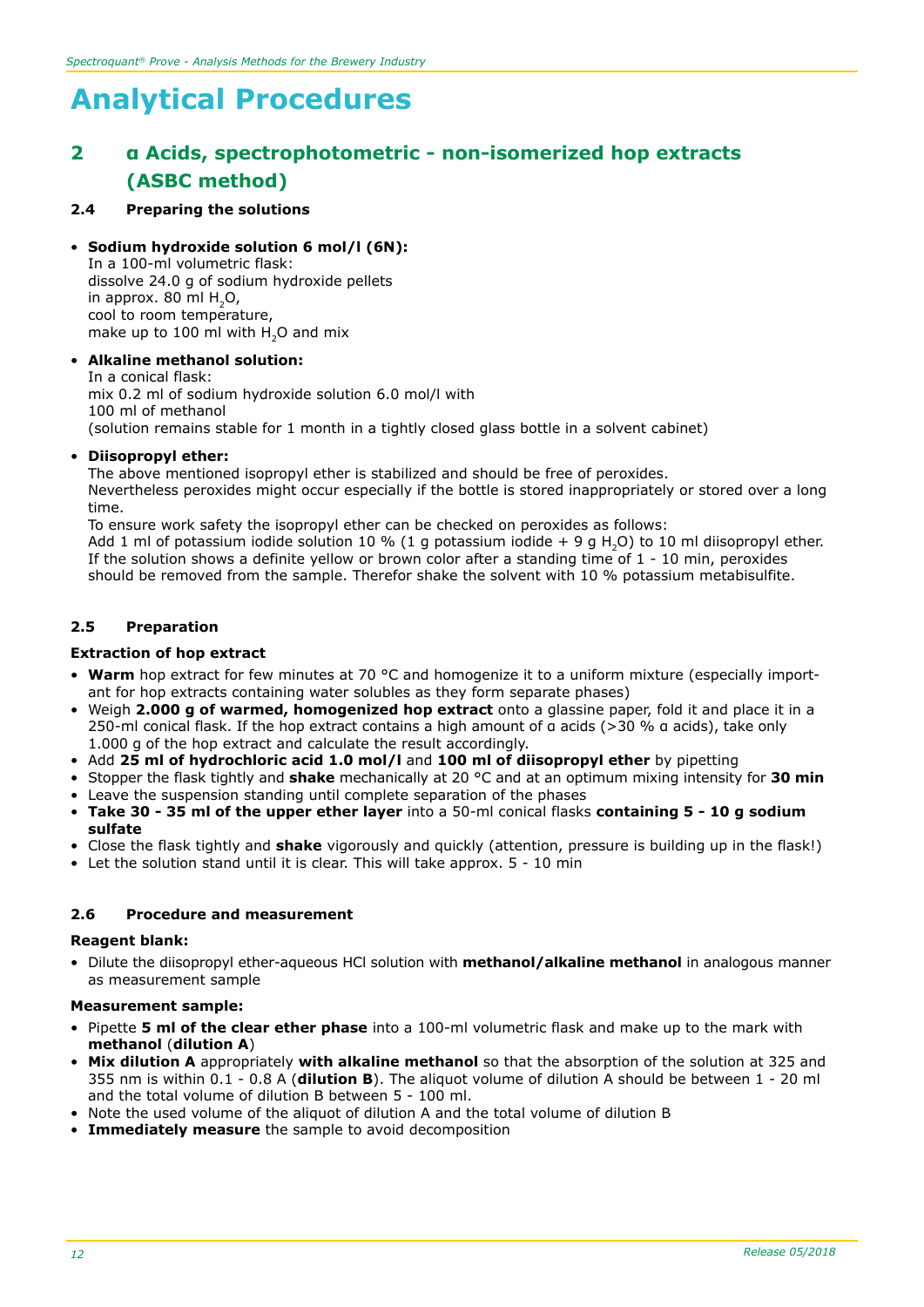### **2 α Acids, spectrophotometric - non-isomerized hop extracts (ASBC method)**

#### **Measurement:**

- Open the method list (**<Methods>**) and select **method No. 2637 "α Acids (Hop Extracts)"**.
- The aliquot of dilution A must be entered. An input masks pops up. Enter the aliquot of dilution A and tap **<OK>** to confirm
- The total volume of dilution B must be entered. An input masks pops up. Enter the total volume of dilution B and tap **<OK>** to confirm
- Press the **<START>** button to start the measurement procedure
- It is recommended to zero the method each new working day. Proceed as described in section V "Zeroing".
- Subsequently fill reagent blank into a 10-mm rectangular quartz cell and insert cell into the cell compart ment. The measurement starts automatically. The **"**ü**"** symbol appears in the line **"Insert Reagent Blank"**.

Confirm the message with **<OK>**.

- Fill measurement sample into a 10-mm rectangular quartz cell and insert cell into the cell compartment. The measurement starts automatically. The **"**ü**"** symbol appears in the line **"Insert Sample"**. Confirm the message with **<OK>**.
- Read off the result as % α acids from the display.
- Tap the **<START>** button to start the measurement procedure for the next sample.

#### **2.7 Evaluation**

Results are expressed % α acids

#### **2.8 Literature**

ASBC Methods of Analysis, online. Hops-8, Hop Extracts, B(I). Isopropyl ether spectrophotometric (I) and conductometric (II) methods [Release date 1970, revised 1977 and 2008].

American society of brewing Chemists, St. Paul, Mn, U.S.A. doi: 10.1094/ASBCMOA-Hops-8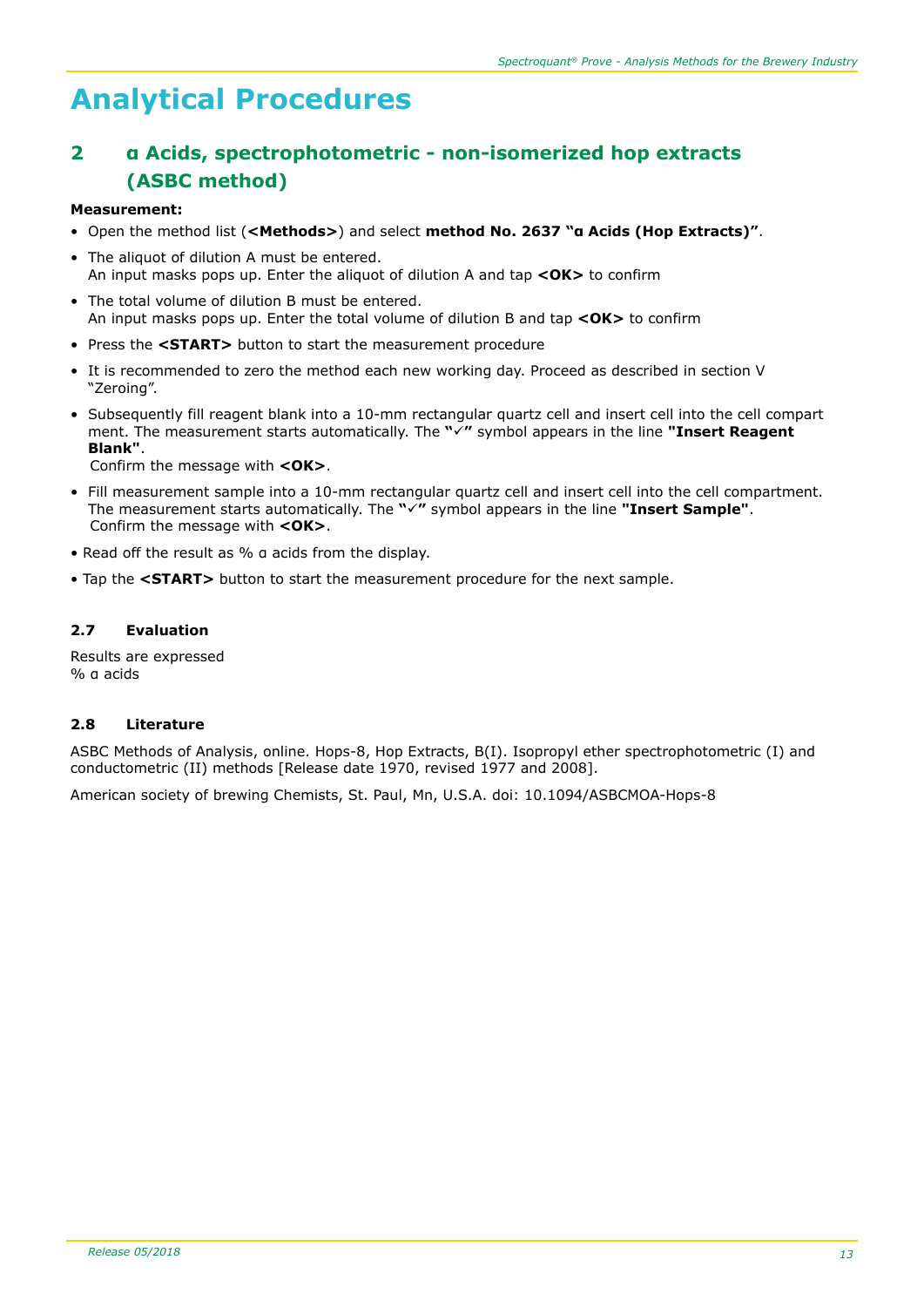### **3 α and β Acids, spectrophotometric - hops / hop pellets (ASBC method)**

Hops contribute chemical compounds that impart bitterness and aroma to beer. α acids are the substances that are mainly responsible for the bitterness in beer. The oxidation products of β acids also affect beer bitterness. The method applies to hops and hop pellets.

#### **3.1 Method**

After extraction of hops or hop pellets with an organic solvent, a spectrophotometric procedure can be used to evaluate both α and β acids.

This method requires a Prove 300 or 600 as measurements are made in the UV range.

#### **3.2 Measuring range**

0.0 – 100.0 % α acids 0.0 – 100.0 % β acids

#### **3.3 Reagents and accessories**

- Toluene for spectroscopy Uvasol®, Cat. No. 108331
- Methanol for spectroscopy Uvasol®, Cat. No. 106002
- Sodium hydroxide pellets for analysis EMSURE®, Cat. No. 106498
- Standard laboratory glass equipment (e. g. glass beakers, conical flasks, measuring cylinders) and pipettes
- Grinder or blender jar
- Analytical balance, accurate to 0.0001 g
- Mechanical shaker or rotary shaker, 200 rpm
- Centrifuge, 2000 rpm
- Centrifuge glasses with solvent-proof twist-off caps, 100 110 ml content
- Polyethylene bag, suitable for covering the grinder
- 5-ml volumetric pipette
- 100-ml volumetric pipette
- Adjustable pipettes 0.2 5.0 ml
- 100-ml volumetric flask
- 250-ml extraction vessels with inert closures (e. g. conical flask with Teflon or PE closures)
- Stop watch
- Rectangular cells 10 mm, quartz, Spectroquant®, Cat. No. 100784

#### **3.4 Preparing the solutions**

• **Sodium hydroxide solution 6 mol/l (6N):**

In a 100-ml volumetric flask: dissolve 24.0 g of sodium hydroxide pellets in approx.  $80$  ml  $H<sub>2</sub>O$ , cool to room temperature, make up to 100 ml with  $H<sub>2</sub>O$  and mix

#### • **Alkaline methanol solution:**

In a conical flask: mix 0.2 ml of sodium hydroxide solution 6.0 mol/l with 100 ml of methanol (solution remains stable for 1 month in a tightly closed glass bottle in a solvent cabinet)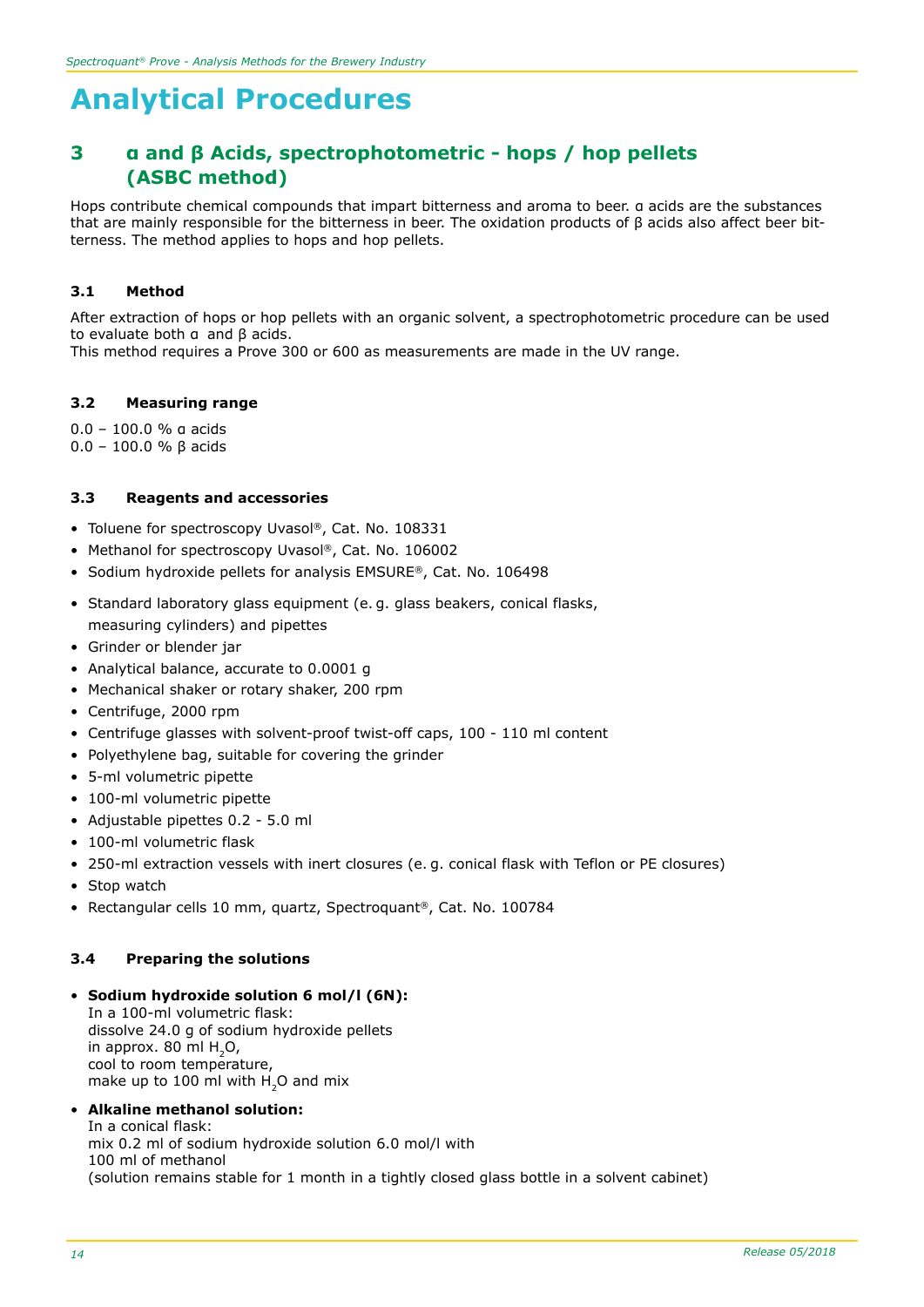### **3 α and β Acids, spectrophotometric - hops / hop pellets (ASBC method)**

#### **3.5 Preparation**

#### **Sample preparation for pressed and unpressed hop samples**

- Bring cooled samples (in a closed container) to room temperature.
- Grind sample (immediately before use). Discard the first 10 g of the ground sample. Place an appropriate polyethylene bag over the discharge of the chopper and grind the remaining sample using only small portions to avoid losses of moisture.
- Homogenize sample by inverting and rotating the bag.
- Immediately use the ground sample for analysis otherwise freeze sample.

#### **Sample preparation for hop pellets**

- Grind 75 125 g of the sample at high speed for 20 30 s using a blender jar. A heating of the sample should be avoided.
- The grind size is optimal if 95 % of the powder pass a screen with 20 opening per inch.
- Immediately use the ground sample for analysis otherwise freeze sample.

#### **Sample Extraction**

- Weigh **5.000 g of freshly ground hop sample** into a 250-ml extraction vessel.
- Add **100 ml of toluene** by pipetting.
- Stopper the extraction vessel tightly and **shake mechanically for 30 min** at room temperature and at an optimum mixing intensity or on a rotary shaker at 200 rpm.
- **Centrifuge** at 2000 rpm for 5 min or alternatively let the solution stand until the separation of the solid and liquid phases (not longer than 1 h).

#### **3.6 Procedure and measurement**

#### **Reagent blank:**

• **Toluene diluted with methanol/alkaline methanol** in analogous manner as measurement sample

#### **Measurement sample:**

- Pipette **5 ml of the clear supernatant** into a 100-ml volumetric flask and make up to the mark with **methanol** (**dilution A**)
- **Mix dilution A** appropriately **with alkaline methanol** so that the absorption of the solution at 325 and 355 nm is within 0.1 - 0.8 A (**dilution B**). The aliquot volume of dilution A should be between 1 - 20 ml and the total volume of dilution B between 5 - 100 ml.
- Note the used volume of the aliquot of dilution A and the total volume of dilution B
- **Immediately measure** the sample to avoid decomposition

#### **Measurement:**

- Open the method list (**<Methods>**) and select **method No. 2636 "α/β Acids (Hops)"**.
- The aliquot of dilution A must be entered. An input masks pops up. Enter the aliquot of dilution A and tap **<OK>** to confirm
- The total volume of dilution B must be entered. An input masks pops up. Enter the total volume of dilution B and tap **<OK>** to confirm
- Press the **<START>** button to start the measurement procedure
- It is recommended to zero the method each new working day. Proceed as described in section V "Zeroing".
- Subsequently fill reagent blank into a 10-mm rectangular quartz cell and insert cell into the cell compart ment. The measurement starts automatically. The **"**ü**"** symbol appears in the line **"Insert Reagent Blank"**. Confirm the message with **<OK>**.
- Fill measurement sample into a 10-mm rectangular quartz cell and insert cell into the cell compartment. The measurement starts automatically. The **"**ü**"** symbol appears in the line **"Insert Sample"**. Confirm the message with **<OK>**.
- Read off the result as % α acids and % β acids from the display.
- Tap the **<START>** button to start the measurement procedure for the next sample.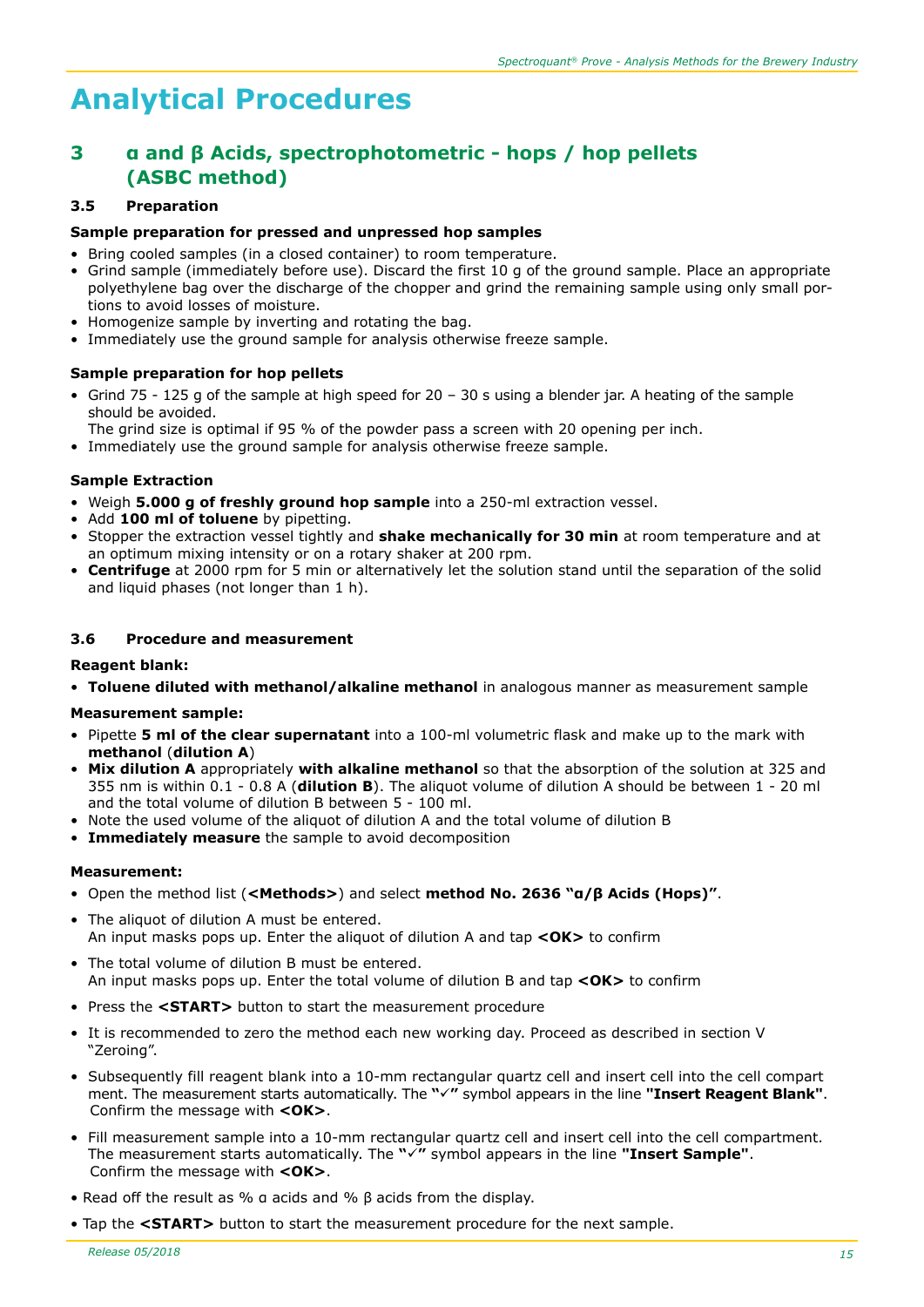### **3 α and β Acids, spectrophotometric - hops / hop pellets (ASBC method)**

#### **3.7 Evaluation**

Results are expressed % α acids % β acids

#### **3.8 Literature**

ASBC Methods of Analysis, online. Hops-6, α- and β-Acids in Hops and Hop Pellets by spectrophotometry and conductometric titration, A. α- and β-Acids by Spectrophotometry [Release date 1959, revised 1976 and 2008].

American society of brewing Chemists, St. Paul, Mn, U.S.A. doi: 10.1094/ASBCMOA-Hops-6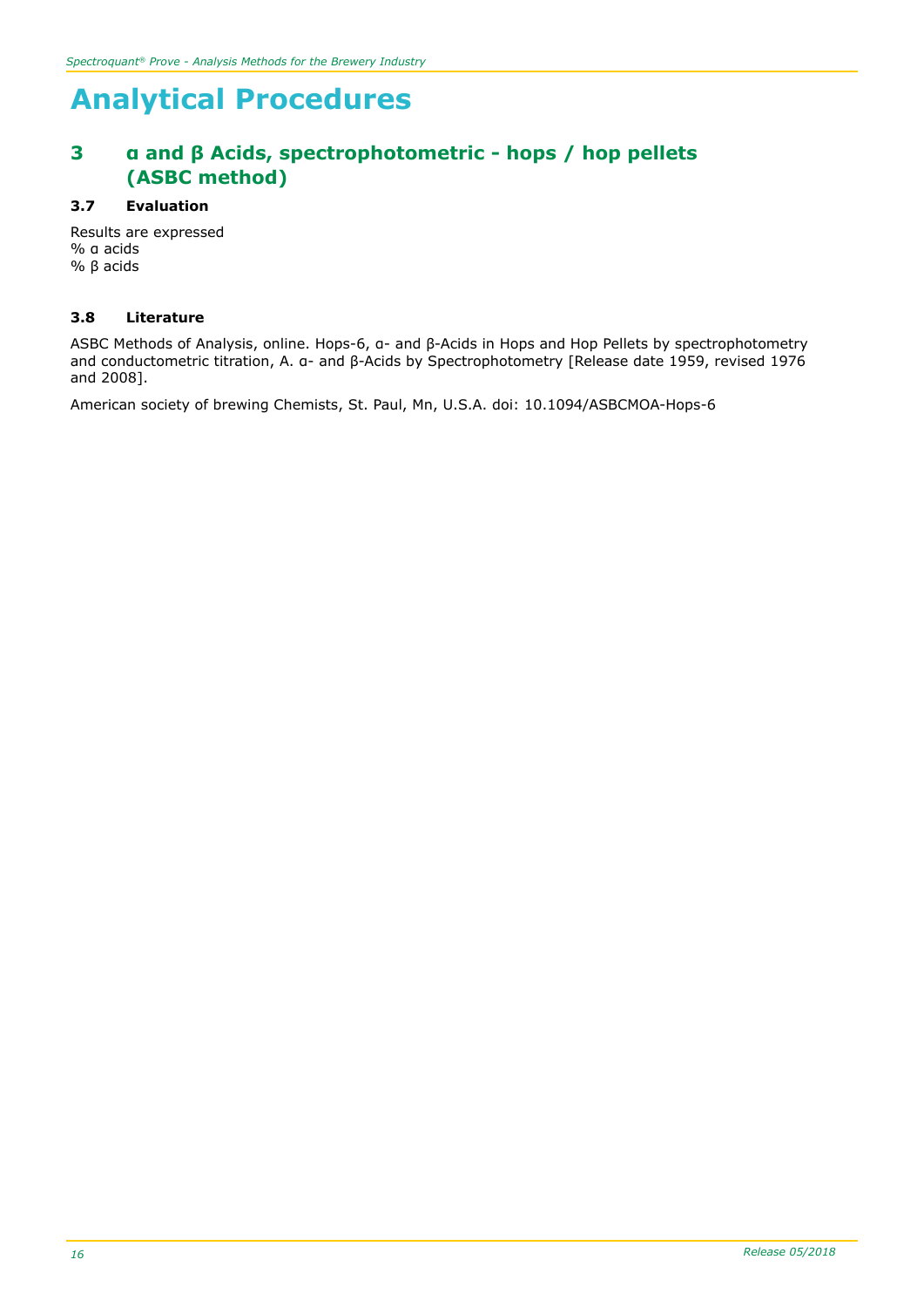### **4 Anthocyanogenes, Harris and Ricketts method (MEBAK method)**

Anthocyanogenes (leukoanthocyanidins) are phenolic compounds that are transformed into red-colored anthocyanidins by hot hydrochloric acid. The amount and the degree of condensation/polymerization of these compounds have an effect on the formation of colloidal turbidities in the beer. Stabilization measures using PVPP correlate with a reduction of the anthocyanogene content.

#### **4.1 Method**

The anthocyanogenes are adsorbed on polyamide, and the adsorbate is dissolved in butanol and hydrochloric acid and heated. This produces a red solution, the intensity of which is measured by spectrophotometry.

#### **4.2 Measuring range**

0 - 100 mg/l anthocyanogenes

#### **4.3 Reagents and accessories**

- Polyamide SC 6 (particle size 0.05 0.16 mm)
- 1-Butanol for analysis EMSURE®, Cat. No. 101990
- Hydrochloric acid fuming 37 % for analysis EMSURE®, Cat. No. 100317
- Iron(II) sulfate heptahydrate for analysis EMSURE®, Cat. No. 103965
- Methanol for spectroscopy Uvasol®, Cat. No. 106002
- Standard laboratory glass equipment (e. g. glass beakers, conical flasks, measuring cylinders) and pipettes
- Centrifuge glasses, 100 110 ml content
- Centrifuge, 3000 rpm
- 50-ml mixing cylinder with ground-glass stopper
- Mechanical shaker
- Glass frit G4
- Suction flask
- Vacuum pump
- Spatula
- 30-ml test tubes with ground-glass stopper, graduation to 25 ml
- Water bath (100 °C)
- Glass rod
- Rectangular cells, 10 mm, Spectroquant®, Cat. No. 114946

#### **4.4 Preparing the solutions**

#### • **Solution 1:**

In a glass vessel: place 500 ml of 1-butanol with 100 ml of hydrochloric acid 37 % and mix (shelf-life 4 weeks)

#### • **Solution 2:**

In a glass vessel: dissolve 0.120 g of iron(II) sulfate in 100 ml of solution 1 (prepare freshly every day)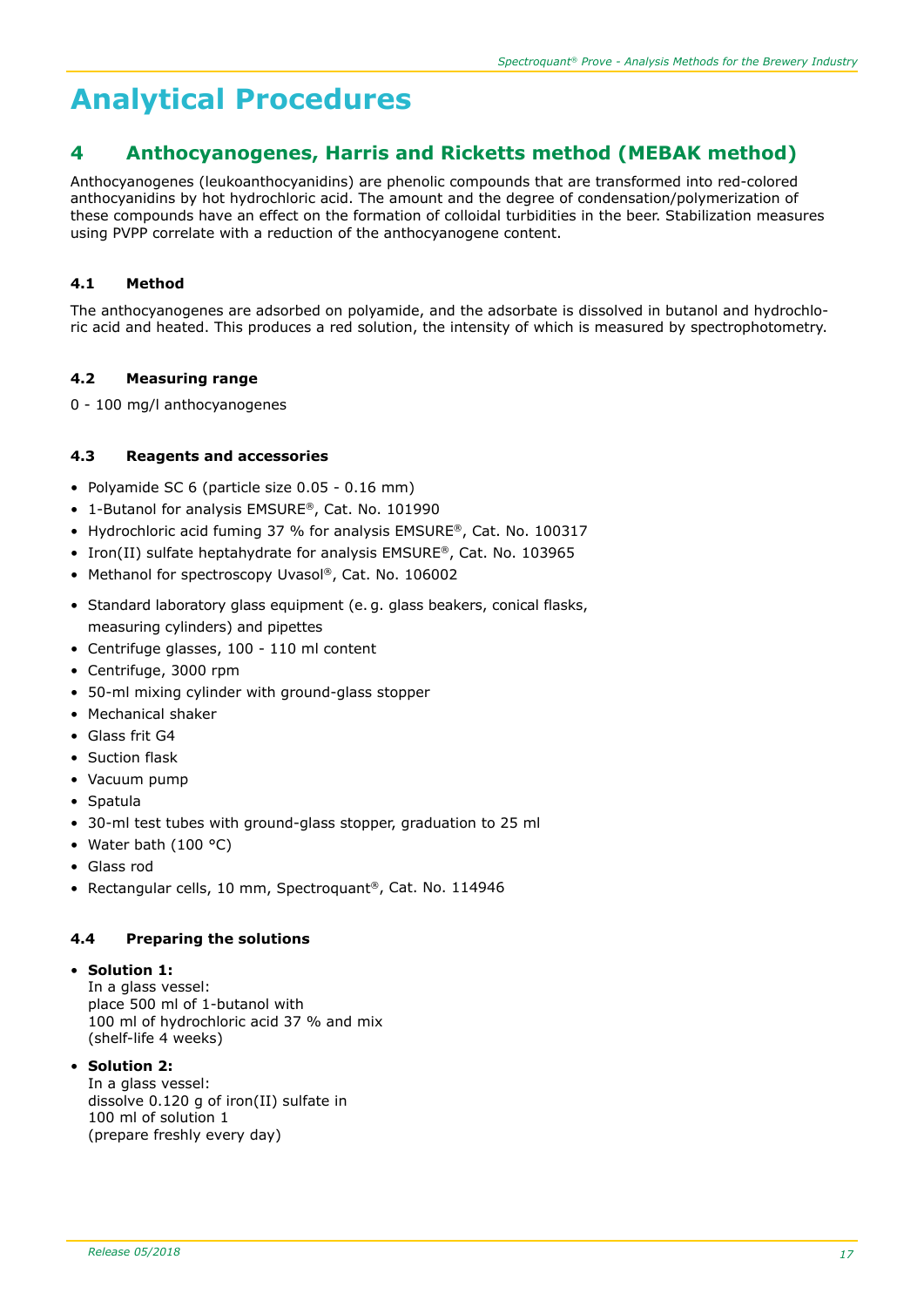### **4 Anthocyanogenes, Harris and Ricketts method (MEBAK method)**

#### **4.5 Preparation**

- Centrifuge **wort and young beers** at 3000 rpm for 10 min
- Expel carbon dioxide from **sample**

#### **4.6 Procedure and measurement**

#### **Reagent blank:**

- Pipette **10 ml of H2O** into a 50-ml mixing cylinder
- Rinse **0.5 g of polyamide powder** into the mixing cylinder with **10 ml of H2O**
- **Shake mechanically** at optimum mixing intensity for **40 min**
- Filter suspension over a G4 frit and rinse **twice** with approx. **20 ml of H2O**
- Suction-dry the glass frit with the polyamide powder, transfer the residue to a test tube quantitatively with the spatula, and rinse with **15 ml of solution 1**
- Add **0.5 ml of solution 2** and heat the test tube in the **boiling water bath** for **30 min** (stirring thoroughly with a glass rod during the first 5 min)
- Remove glass rod, rinse with a little of **solution 1**
- Bring the test tube to a temperature of 20 °C, and make up to 25 ml with **solution 1**

#### **Measurement sample:**

- Pipette **5.0 ml of decarbonized beer** or **wort** and **5.0 ml of H2O** into a 50-ml mixing cylinder and mix
- Rinse **0.5 g of polyamide powder** into the mixing cylinder with **10 ml of H2O**
- **Shake mechanically** at optimum mixing intensity for **40 min**
- Filter suspension over a G4 frit and rinse **twice** with approx. **20 ml of H2O**
- Suction-dry the glass frit with the polyamide powder, transfer the residue to a test tube quantitatively with the spatula, and rinse with **15 ml of solution 1**
- Add **0.5 ml of solution 2** and heat the test tube in the **boiling water bath** for **30 min** (stirring thoroughly with a glass rod during the first 5 min)
- Remove glass rod, rinse with a little of **solution 1**
- Bring the test tube to a temperature of 20 °C, and make up to 25 ml with **solution 1**

#### **Measurement:**

- Open the method list (**<Methods>**) and select **method No. 2601 "Anthocyanogenes"**.
- It is recommended to zero the method each new working day. Proceed as described in section V "Zeroing".
- For method No. 2601 it is recommended to measure a new reagent blank each new working day and each time the batch of the reagents used is exchanged. In this case proceed as described in section VII "Reagent blank".
- After the reagent blank has been measured or, respectively, the stored reagent blank has been selected, fill the measurement sample into a 10-mm rectangular cell and insert cell into the cell compartment. The measurement starts automatically.
- Read off the result in mg/l anthocyanogenes from the display.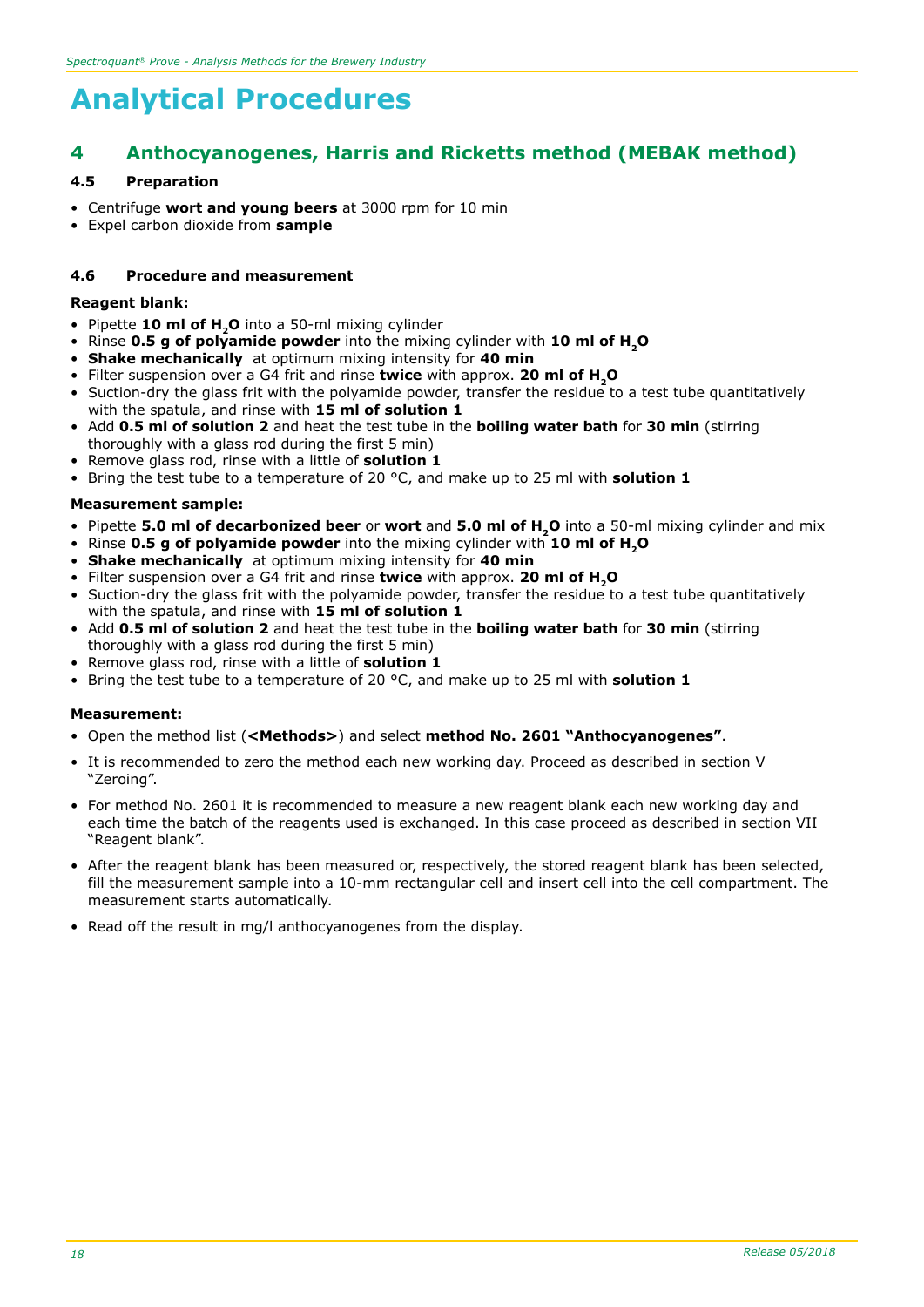### **4 Anthocyanogenes, Harris and Ricketts method (MEBAK method)**

#### **4.7 Evaluation**

Results are expressed in mg/l

#### **Standard values**

50 - 70 mg/l anthocyanogens, depending on the raw materials and technical measures; correspondingly lower after stabilization with PVPP

#### **4.8 Literature**

MEBAK Brautechnische Analysemethoden 4th Edition 2002 Volume II, Method 2.17.2, page 109ff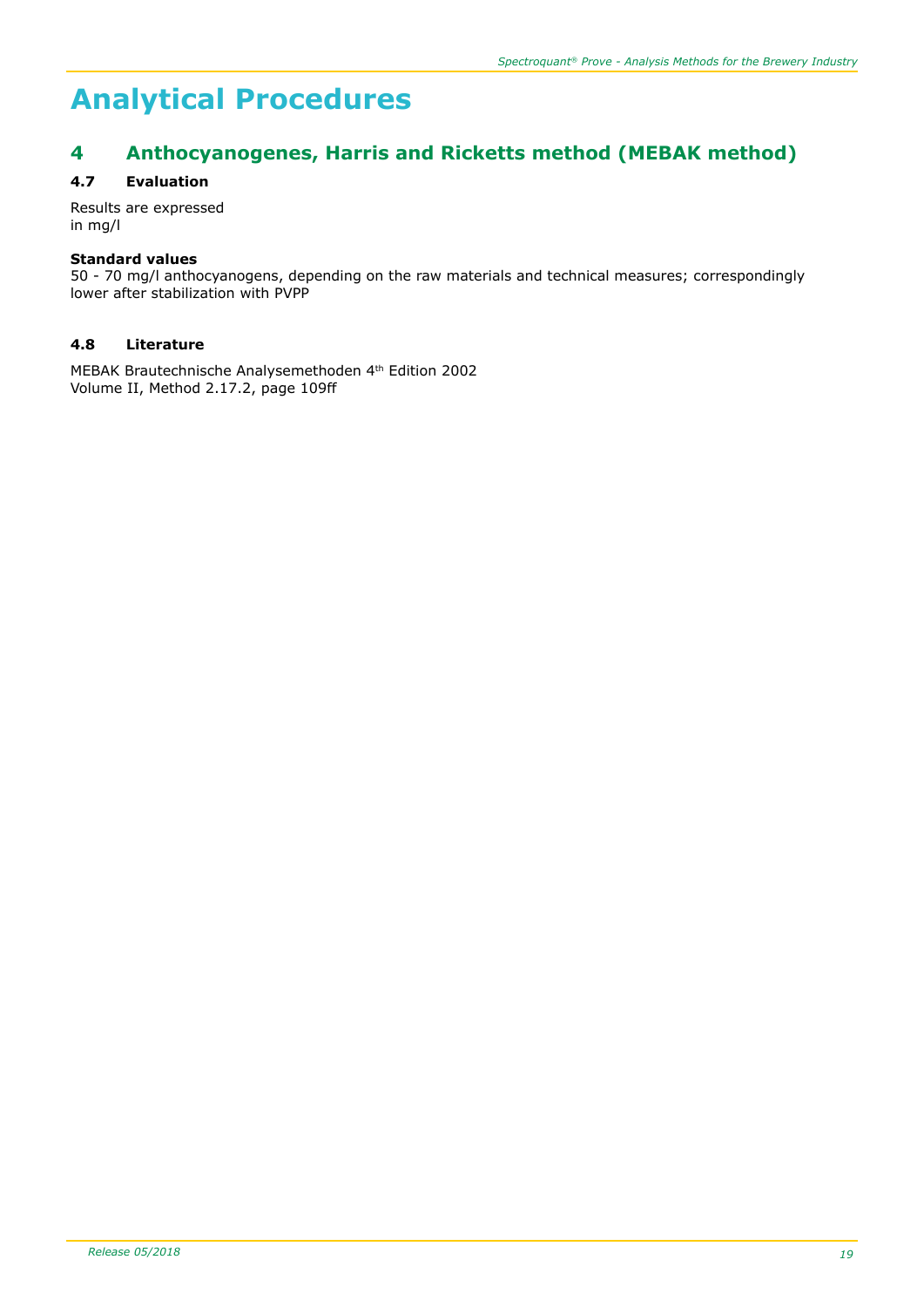### **5 Bitterness - beer (ASBC method)**

The most important bitter substances in wort and beer are the iso-α acids. Other α acids and  $\delta$  acids may also be present, in particular in wort. In addition, wort and beer contain other derivatives of the hop bitter acids, especially oxidation products, that also contribute to the bitter taste.

#### **5.1 Method**

The bitter substances in beer and wort – in particular iso-a acids – are extracted from the acidified sample with isooctane and the concentration in the extract is measured by spectrophotometry. It can be chosen between the international method "Manual Isooctane Extraction" and the method "Reduced solvent Technique".

This method requires a Prove 300 or 600 as the measurements are made in the UV-range.

#### **5.2 Measuring range**

1.0 - 80.0 bitterness (BU)

#### **5.3 Reagents and accessories**

- Hydrochloric acid 6 mol/l EMPROVE®, Cat. No. 110164
- Isooctane Uvasol®, Cat. No. 104718
- 1-Octanol EMPLURA®, Cat. No. 100991
- Standard laboratory glass equipment (e. g. glass beakers, conical flasks, measuring cylinders) and pipettes
- Centrifuge glasses with solvent-proof twist-off caps, 35 ml content
- Centrifuge, 3000 rpm
- 1-ml volumetric pipette
- 5-ml volumetric pipette
- 10-ml volumetric pipette
- 20-ml volumetric pipette
- Pasteur pipettes, glass
- Mechanical shaker
- Stop watch
- Rectangular cells quartz, 10 mm, Spectroquant®, Cat. No. 100784

#### **5.4 Preparing the solution**

• **Hydrochloric acid 3 mol/l:** In a glass vessel: mix 5 ml of hydrochloric 6 mol/l with 5 ml of  $H<sub>2</sub>O$ 

#### **5.5 Preparation**

• Use carbonated beer cooled to 10 °C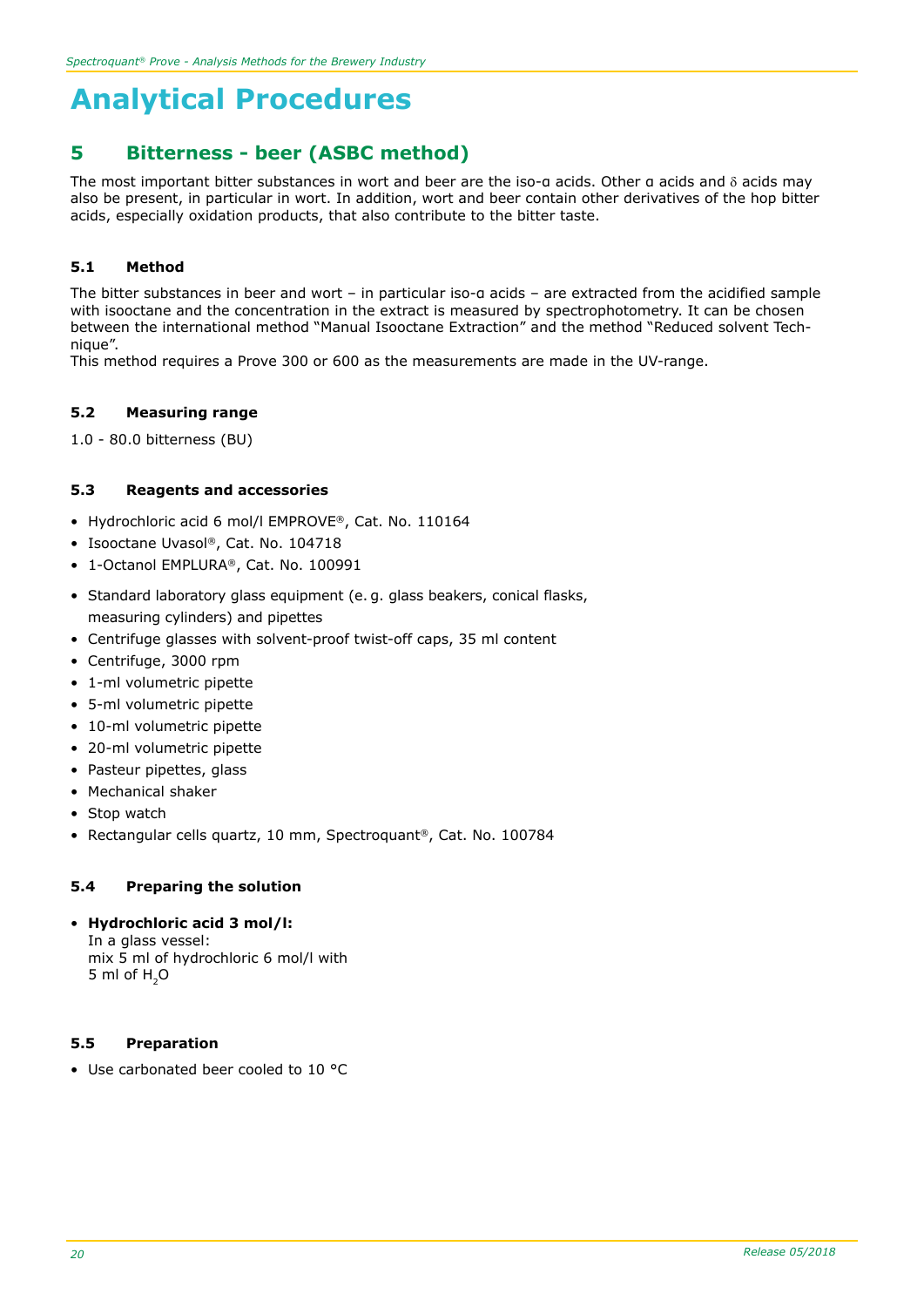### **5 Bitterness - beer (ASBC method)**

#### **5.6 Procedure and measurement**

#### **Acc. to method "Manual Isooctane Extraction"**

#### **Reagent blank:**

#### • **20 ml isooctane plus one drop of 1-octanol**

#### **Measurement sample:**

- Pipette **10.0 ml** of the chilled, carbonated sample into a 50-ml centrifuge glass. Therefor use a volumetric pipette, whose tip is moistened with a small amount of 1-octanol
- Add **1.0 ml of hydrochloric acid 3 mol/l** and **20.0 ml of isooctane**
- Close centrifuge glass tightly and **shake vigorously** with a mechanical shaker **for 15 min**
- If necessary, centrifuge at **3000 rpm** for **3 min** to separate the phases and break the emulsion
- After separation of the phases, immediately transfer the clear supernatant into a 10-mm rectangular quartz cell and measure in the photometer

#### **Acc. to method "Reduced solvent Technique"**

#### **Reagent blank**

- Pipette 0.5 ml of hydrochloric acid 3 mol/l and 10.0 ml of isooctane into a 50-ml centrifuge glass
- Close centrifuge glass tightly and shake 2 3 times with hands and afterwards with a mechanical shaker for 15 min (at 80 % capacitity)
- Centrifuge the reagent blank in the same manner as the measurement sample

#### **Measurement sample:**

- Pipette 5.0 ml of the chilled, carbonated sample into a 50-ml centrifuge glass using a volumetric pipette
- Add 0.5 ml of hydrochloric acid 3 mol/l and 10.0 ml of isooctane
- Close centrifuge glass tightly and shake 2 3 times with hands and afterwards with a mechanical shaker for 15 min (at 80 % capacitity)
- Centrifuge at 400 g for 5 min. Tap the centrifuge glass and swirl to help separating the phases. Then centrifuge again for 5 min at 400 g. Repeat the tapping and swirling. If the volume is approx. 5 ml, transfer the upper phase into a cell. If not, centrifuge for another 5 min.

#### **Measurement:**

- Open the method list (**<Methods>**) and select **method No. 2603 "Bitterness - beer"**.
- It is recommended to zero the method each new working day. Proceed as described in section V "Zeroing".
- For method No. 2603 it is recommended to measure a new reagent blank each time the batch of the reagents used is exchanged. In this case proceed as described in section VII "Reagent blank".
- After the reagent blank has been measured or, respectively, the stored reagent blank has been selected, fill the measurement sample into a 10-mm rectangular quartz cell and insert cell into the cell compartment. The measurement starts automatically.
- Read off the result in BU (= bitter units) from the display.

#### **5.7 Evaluation**

Results are expressed in bitterness (BU)

#### **Standard values**

Beer: 10 - 40 BU, depending on grade, quality, type, and origin (source: MEBAK)

#### **5.8 Literature**

MEBAK Brautechnische Analysemethoden 4th Edition 2002 Volume II, Method 2.18.1, page 114ff

ASBC Methods of Analysis, online. Beer-23, Beer Bitterness, A. Bitterness Units-Manual Isooctane Extraction [Release date 1968, revised 1975].

American society of brewing Chemists, St. Paul, Mn, U.S.A. doi: 10.1094/ASBCMOA-Beer-23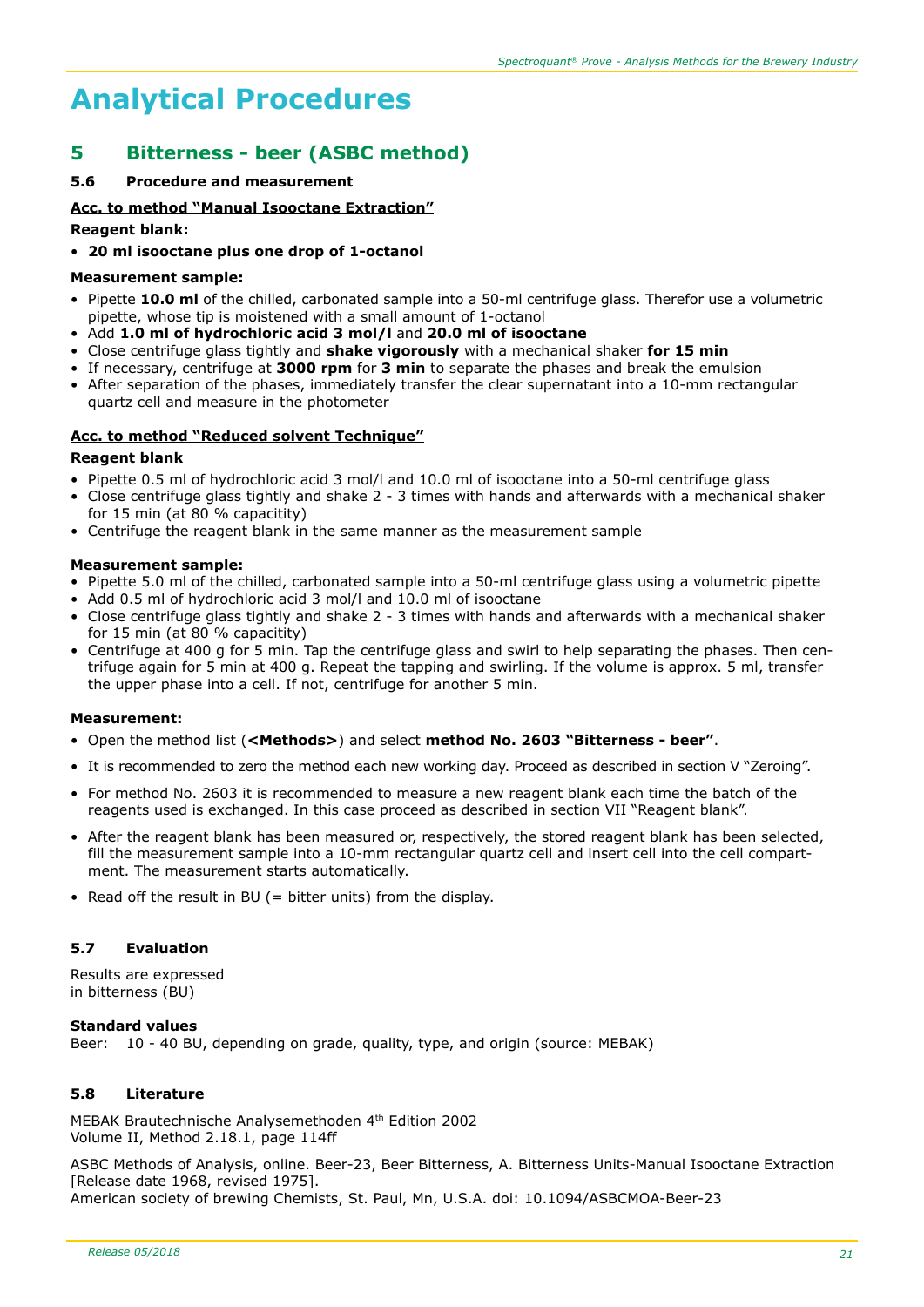### **6 Bitterness - beer (EBC / MEBAK method)**

The most important bitter substances in wort and beer are the iso-α acids. Other α acids and  $\delta$  acids may also be present, in particular in wort. In addition, wort and beer contain other derivatives of the hop bitter acids, especially oxidation products, that also contribute to the bitter taste.

#### **6.1 Method**

The bitter substances in beer and wort – in particular iso-a acids – are extracted from the acidified sample with isooctane and the concentration in the extract is measured by spectrophotometry. This method requires a Prove 300 or 600 as measurements are made in the UV range.

#### **6.2 Measuring range**

1.0 - 80.0 bitterness (BU)

#### **6.3 Reagents and accessories**

- Hydrochloric acid 6 mol/l EMPROVE®, Cat. No. 110164
- Isooctane Uvasol®, Cat. No. 104718
- Standard laboratory glass equipment (e. g. glass beakers, conical flasks, measuring cylinders) and pipettes
- Centrifuge glasses with solvent-proof twist-off caps, 35 ml content
- Centrifuge, 3000 rpm
- Glass beads
- Mechanical shaker
- Rectangular cells quartz, 10 mm, Spectroquant®, Cat. No. 100784

#### **6.4 Preparation**

- Clarify **wort** by centrifuging at 3000 rpm for **15 min** (**do not filter!**)
- Expel carbon dioxide from **sample** without losing any foam

#### **6.5 Procedure and measurement**

#### **Reagent blank:**

• **Isooctane used**

#### **Measurement sample:**

- Pipette **10.0 ml** of the sample (tempered to 20 °C) into a centrifuge glass
- Add **0.5 ml of hydrochloric acid 6 mol/l**, **20.0 ml of isooctane**, and **3 glass beads**
- Close centrifuge glass and **shake mechanically** at 20°C and at optimum mixing intensity for **15 min**
- Centrifuge at **3000 rpm** for **3 min** to separate the phases and break the emulsion

#### **Measurement:**

- Open the method list (**<Methods>**) and select **method No. 2603 "Bitterness - beer"**.
- It is recommended to zero the method each new working day. Proceed as described in section V "Zeroing".
- For method No. 2603 it is recommended to measure a new reagent blank each time the batch of the reagents used is exchanged. In this case proceed as described in section VII "Reagent blank".
- After the reagent blank has been measured or, respectively, the stored reagent blank has been selected, fill the measurement sample into a 10-mm rectangular cell and insert cell into the cell compartment. The measurement starts automatically.
- Read off the result in BU (= bitter units) from the display.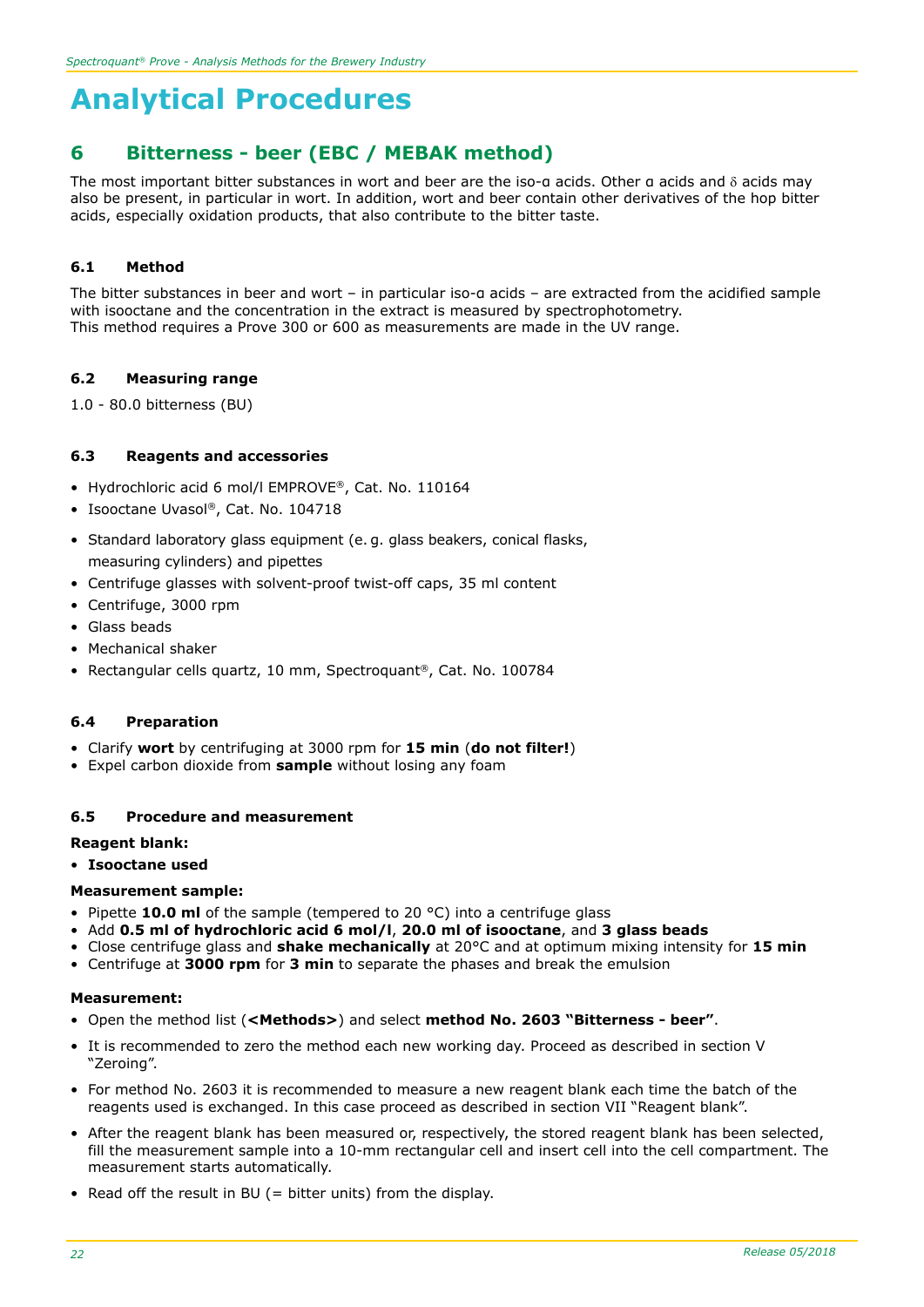### **6 Bitterness - beer (EBC / MEBAK method)**

#### **6.6 Evaluation**

Results are expressed in bitterness (BU)

#### **Standard values**

Beer: 10 - 40 BU, depending on grade, quality, type, and origin

#### **6.7 Literature**

MEBAK Brautechnische Analysemethoden 4th Edition 2002 Volume II, Method 2.18.1, page 114ff

Analytica-EBC, Section 9 Beer, Method 9.8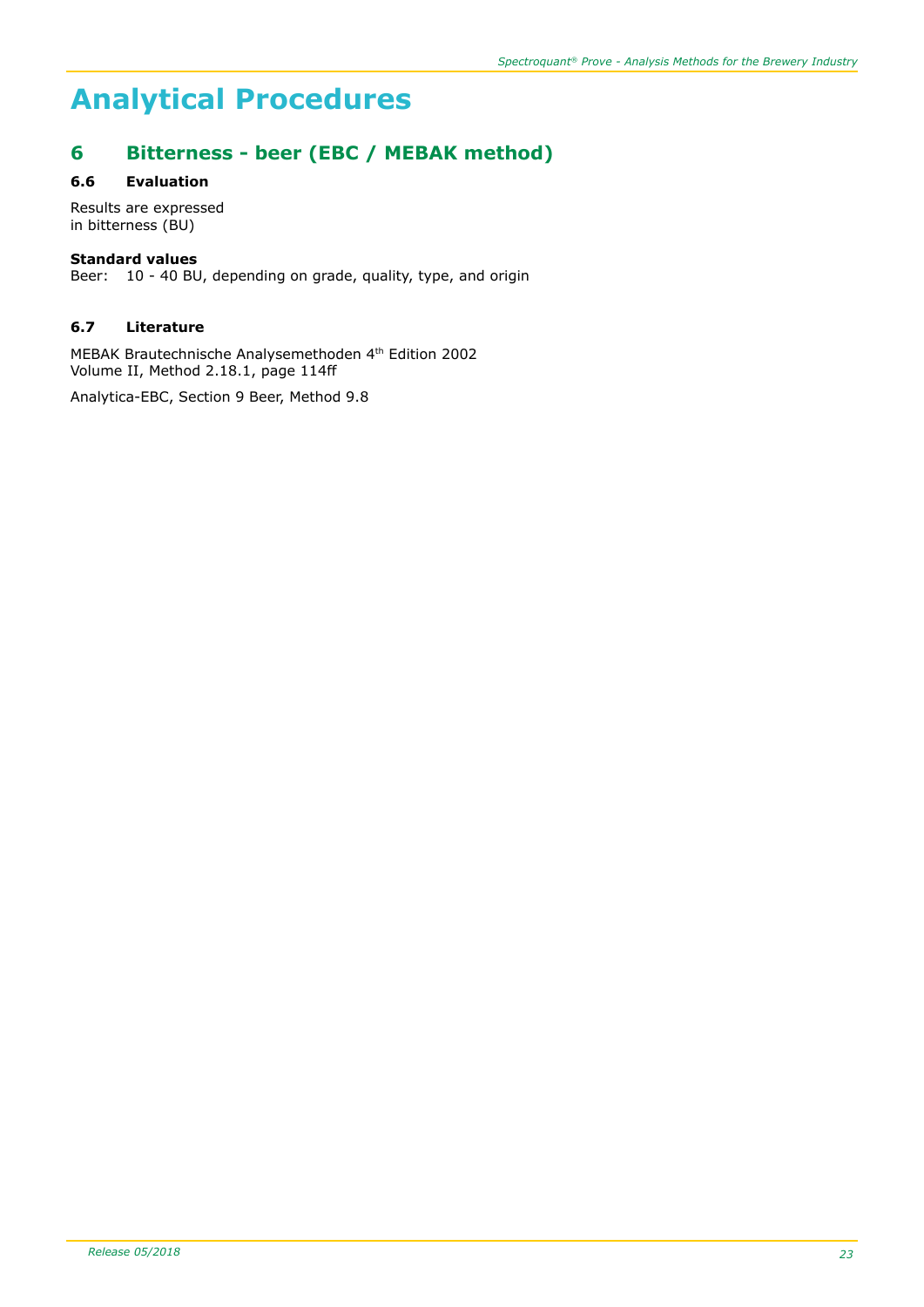### **7 Bitterness - wort (EBC / MEBAK / ASBC method)**

The most important bitter substances in wort and beer are the iso-α acids. Other α acids and  $\delta$  acids may also be present, in particular in wort. In addition, wort and beer contain other derivatives of the hop bitter acids, especially oxidation products, that also contribute to the bitter taste.

#### **7.1 Method**

The bitter substances in beer and wort – in particular iso-a acids – are extracted from the acidified sample with isooctane and the concentration in the extract is measured by spectrophotometry. This method requires a Prove 300 or 600 as measurements are made in the UV range.

#### **7.2 Measuring range**

1.0 - 120.0 bitterness (BU)

#### **7.3 Reagents and accessories**

- Hydrochloric acid 6 mol/l EMPROVE®, Cat. No. 110164
- Isooctane Uvasol®, Cat. No. 104718
- Standard laboratory glass equipment (e. g. glass beakers, conical flasks, measuring cylinders) and pipettes
- Centrifuge glasses with solvent-proof twist-off caps, 35 ml content
- Centrifuge, 3000 rpm
- Glass beads
- Mechanical shaker
- Rectangular cells quartz, 10 mm, Spectroquant®, Cat. No. 100784

#### **7.4 Preparation**

- Clarify **wort** by centrifuging at 3000 rpm for **15 min** (**do not filter!**)
- Expel carbon dioxide from **sample** without losing any foam

#### **7.5 Procedure and measurement**

#### **Reagent blank:**

• **Isooctane used**

#### **Measurement sample:**

- Pipette **5.0 ml** of the sample (tempered to 20 °C) and **5.0 ml H2O** (20 °C) into a centrifuge glass
- Add **0.5 ml of hydrochloric acid 6 mol/l**, **20.0 ml of isooctane**, and **3 glass beads**
- Close centrifuge glass and **shake mechanically** at 20°C and at optimum mixing intensity for **15 min**
- Centrifuge at **3000 rpm** for **3 min** to separate the phases and break the emulsion

#### **Measurement:**

- Open the method list (**<Methods>**) and select **method No. 2604 "Bitterness - wort"**.
- It is recommended to zero the method each new working day. Proceed as described in section V "Zeroing".
- For method No. 2604 it is recommended to measure a new reagent blank each time the batch of the reagents used is exchanged. In this case proceed as described in section VII "Reagent blank".
- After the reagent blank has been measured or, respectively, the stored reagent blank has been selected, fill the measurement sample into a 10-mm rectangular cell and insert cell into the cell compartment. The measurement starts automatically.
- Read off the result in BU (= bitter units) from the display.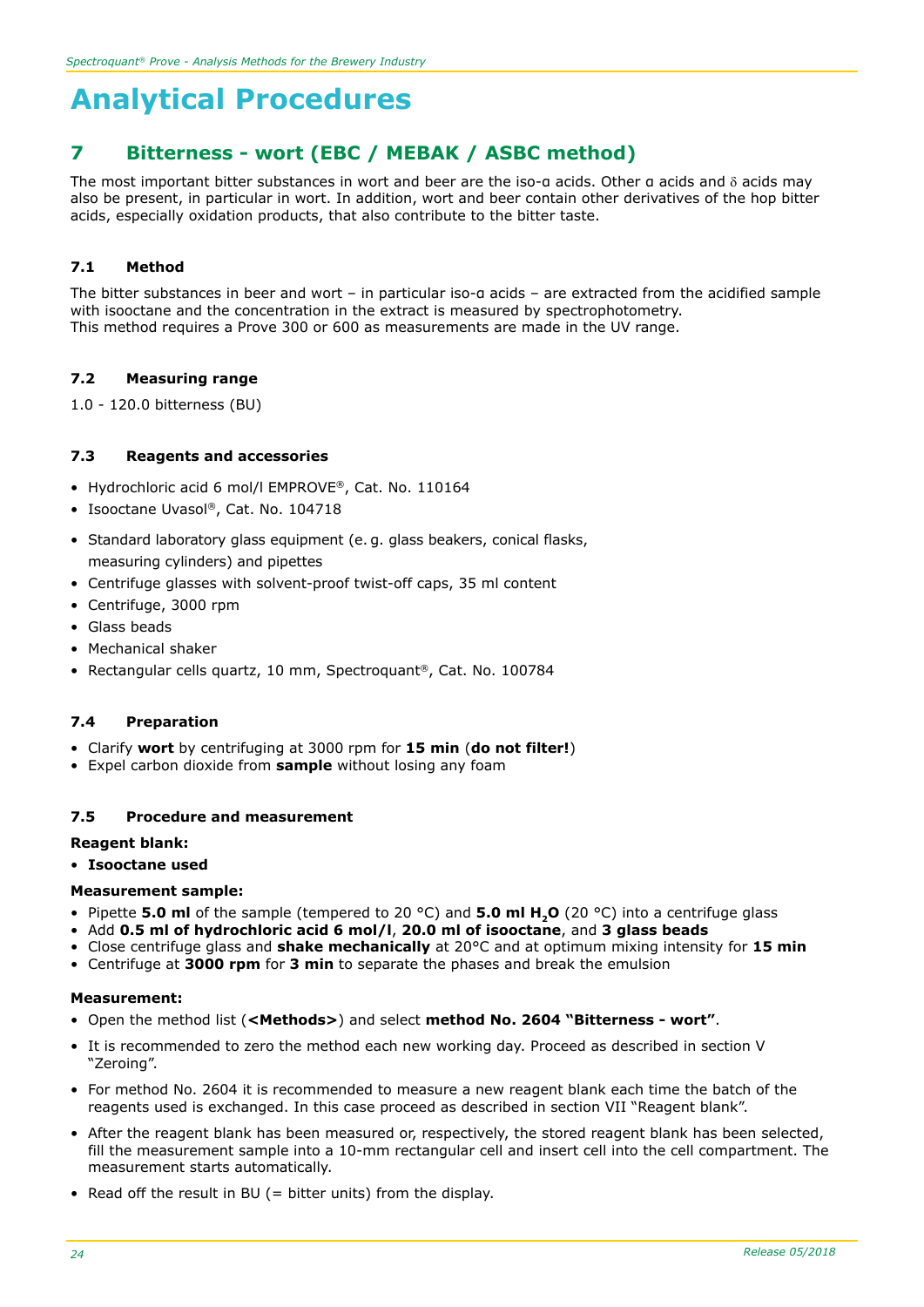### **7 Bitterness - wort (EBC / MEBAK / ASBC method)**

#### **7.6 Evaluation**

Results are expressed in bitterness (BU)

#### **Standard values**

Wort: 20 - 60 BU, depending on beer and bitter-substance utilization

#### **7.7 Literature**

MEBAK Brautechnische Analysemethoden 4th Edition 2002 Volume II, Method 2.18.1, page 114ff

Analytica-EBC, Section 8 Wort, Method 8.8

ASBC Methods of Analysis, online. Wort-23, Wort Bitterness, A. Bitterness Units by Spectrophotometry [Release date 2011]. American society of brewing Chemists, St. Paul, Mn, U.S.A. doi: 10.1094/ASBCMOA-Wort-23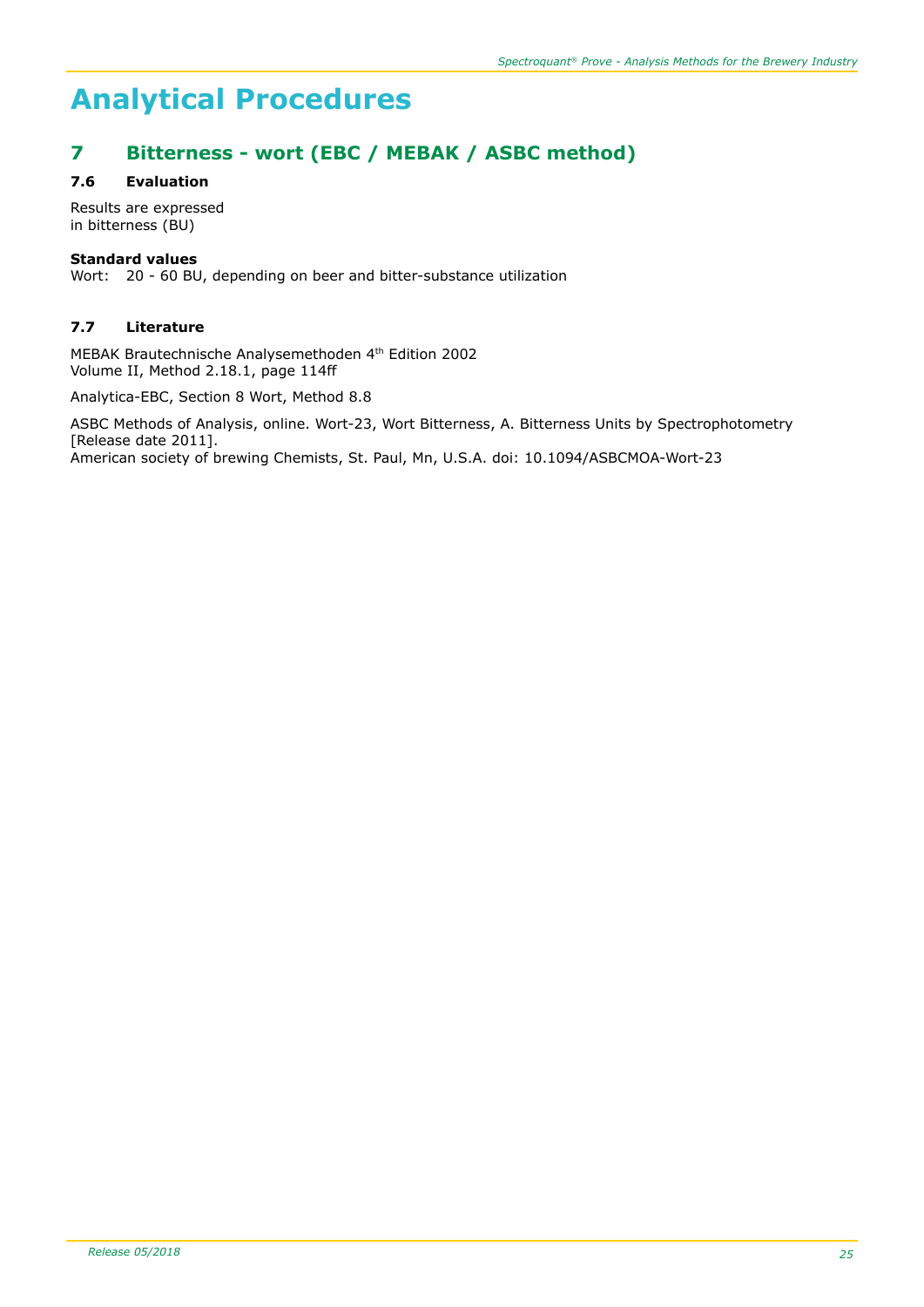### **8 Color, spectrophotometric - beer (ASBC method)**

This method is designed to eliminate subjective effects attributable to the human eye as well as differences in the color impression when comparing beer samples with the color comparator disk. This method is applied to beer.

#### **8.1 Method**

The absorbance is measured by spectrophotometry. The color, expressed in °SRM, is calculated by conversion with a predefined factor.

#### **8.2 Measuring range**

0.0 - 50.0 °SRM 0.0 - 100.0 EBC units

#### **8.3 Accessories**

- Standard laboratory glass equipment (e. g. glass beakers, conical flasks)
- Membrane filters 0.45 µm or centrifuge
- Rectangular cells, 10 mm, Spectroquant®, Cat. No. 114946

#### **8.4 Preparation**

- Expel carbon dioxide from **sample**. The beer must be free of gas bubbles as they strongly interfere the measurement
- In case of **turbidity, clarify sample** by filtration or centrifugation
- In the event of °SRM units >50.0, dilute sample with H<sub>2</sub>O so that its color is within the measurement range and note the dilution factor

#### **8.5 Procedure and measurement**

#### **Measurement:**

- Open the method list (**<Methods>**) and select **method No. 2633 "Color - ASBC"**.
- The dilution factor must be entered. An input masks pops up. Enter the dilution factor (1+x) and tap **<OK>** to confirm.
- Press the **<START>** button to start the measurement procedure.
- It is recommended to zero the method each new working day. Proceed as described in section V "Zeroing".
- Fill measurement sample into a 10-mm rectangular cell and insert cell into the cell compartment. The measurement starts automatically. The **""** symbol appears in the line **"Insert Sample"**. Confirm the message with **<OK>**.
- Read off the result as °SRM and EBC units from the display.
- Tap the **<START>** button to start the measurement procedure for the next sample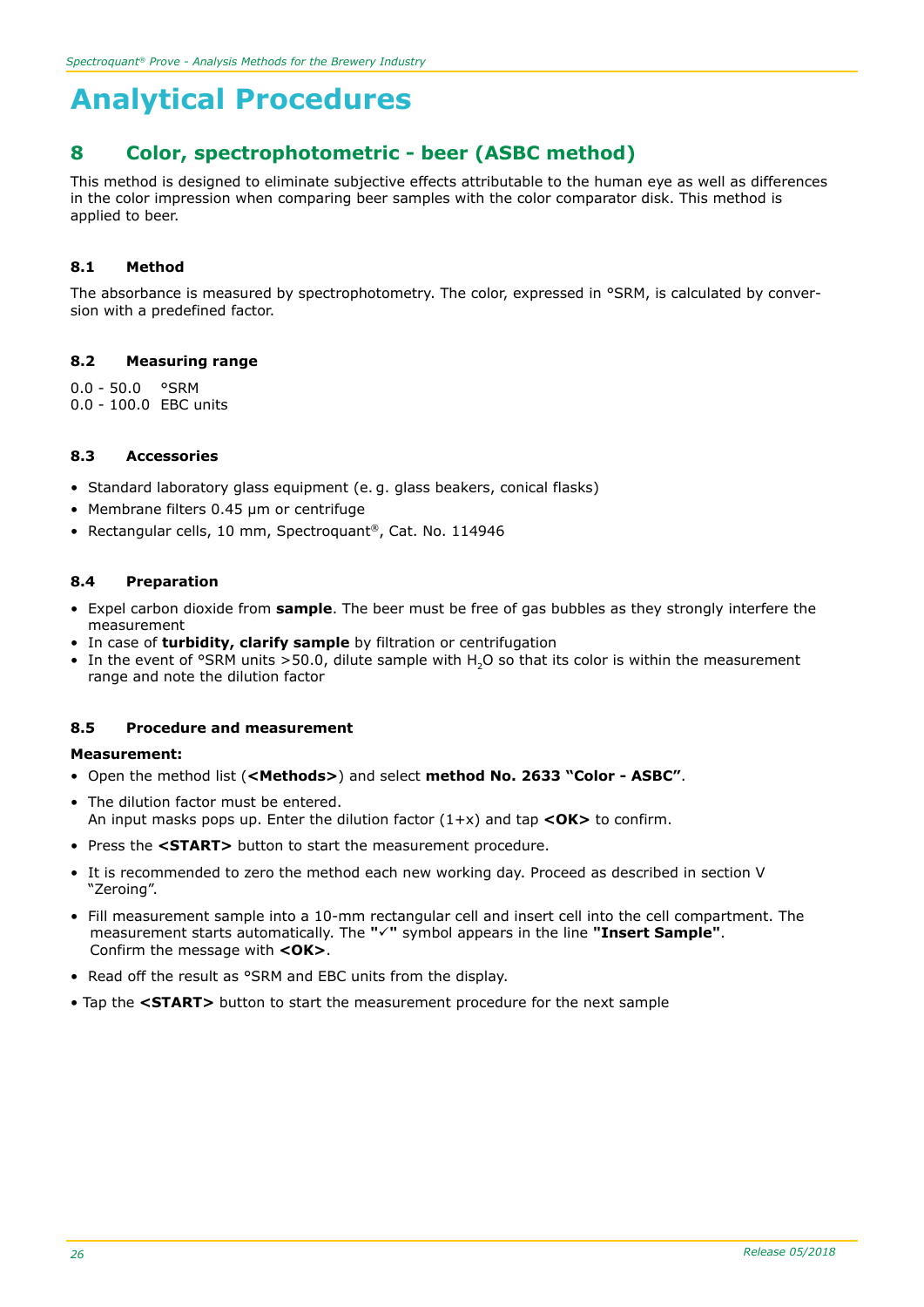### **8 Color, spectrophotometric - beer (ASBC method)**

#### **8.6 Evaluation**

Results are expressed in °SRM, EBC units

The absorption values at 430 and 700 nm are also given as result. If the absorption ratio of Abs<sub>700 nm</sub> : Abs<sub>430 nm</sub> is higher than 0.039, the sample is turbid and needs to be clarified.

#### **8.7 Literature**

ASBC Methods of Analysis, online. Beer-10, Color, A. Spectrophotometric color method [Release date 1958, revised 1975, reviewed 2015].

American society of brewing Chemists, St. Paul, Mn, U.S.A. doi: 10.1094/ASBCMOA-Beer-10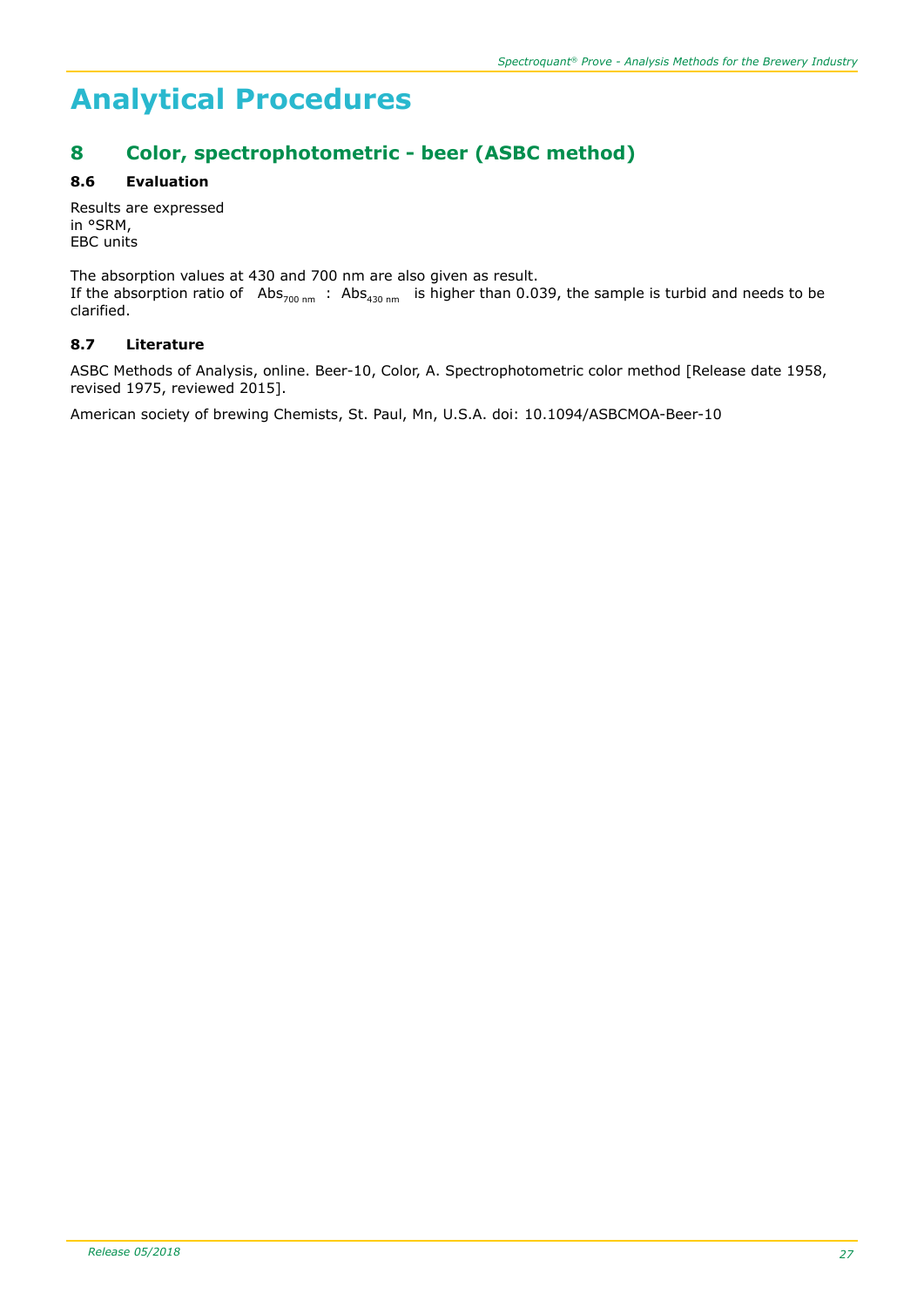### **9 Color, spectrophotometric celite - wort (ASBC method)**

This method is designed to eliminate subjective effects attributable to the human eye as well as differences in the color impression when comparing wort samples with the color comparator disk. This method is applied to industrial wort and laboratory wort samples.

#### **9.1 Method**

The absorbance of clarified and filtered wort samples is measured by spectrophotometry. The color, expressed in °SRM is calculated by conversion with a predefined factor.

#### **9.2 Measuring range**

0.0 - 50.0 °SRM 0.0 - 100.0 EBC units

#### **9.3 Accessories**

- Kieselguhr purified and calcined GR for analysis, Cat. No. 107910
- Standard laboratory glass equipment (e. g. glass beakers, conical flasks)
- Precision balance, accurate to 0.1 g
- Funnel with filter paper
- Rectangular cells, 10 mm, Spectroquant®, Cat. No. 114946

#### **9.4 Preparation**

- **Immediately filter wort after sampling** through filter paper at 5 8 °C. Otherwise preserve wort before filtration (by storing in the refrigerator or pasteurizing in beer bottles)
- Add 5 g Kieselguhr to 100 ml of filtered wort, swirl and let stand for 5 min
- **Filter suspension** through filter paper. Refilter the first 30 40 ml of the filtrate and collect the clear filtrate in a clean flask.
- In the event of °SRM units >50.0, dilute sample with H<sub>2</sub>O so that its color is within the measurement range and note the dilution factor

#### **9.5 Procedure and measurement**

#### **Measurement:**

- Open the method list (**<Methods>**) and select **method No. 2633 "Color - ASBC"**.
- The dilution factor must be entered. An input masks pops up. Enter the dilution factor (1+x) and tap **<OK>** to confirm.
- Press the **<START>** button to start the measurement procedure.
- It is recommended to zero the method each new working day. Proceed as described in section V "Zeroing".
- Fill measurement sample into a 10-mm rectangular cell and insert cell into the cell compartment. The measurement starts automatically. The **""** symbol appears in the line **"Insert Sample"**. Confirm the message with **<OK>**.
- Read off the result as °SRM and EBC units from the display.
- Tap the **<START>** button to start the measurement procedure for the next sample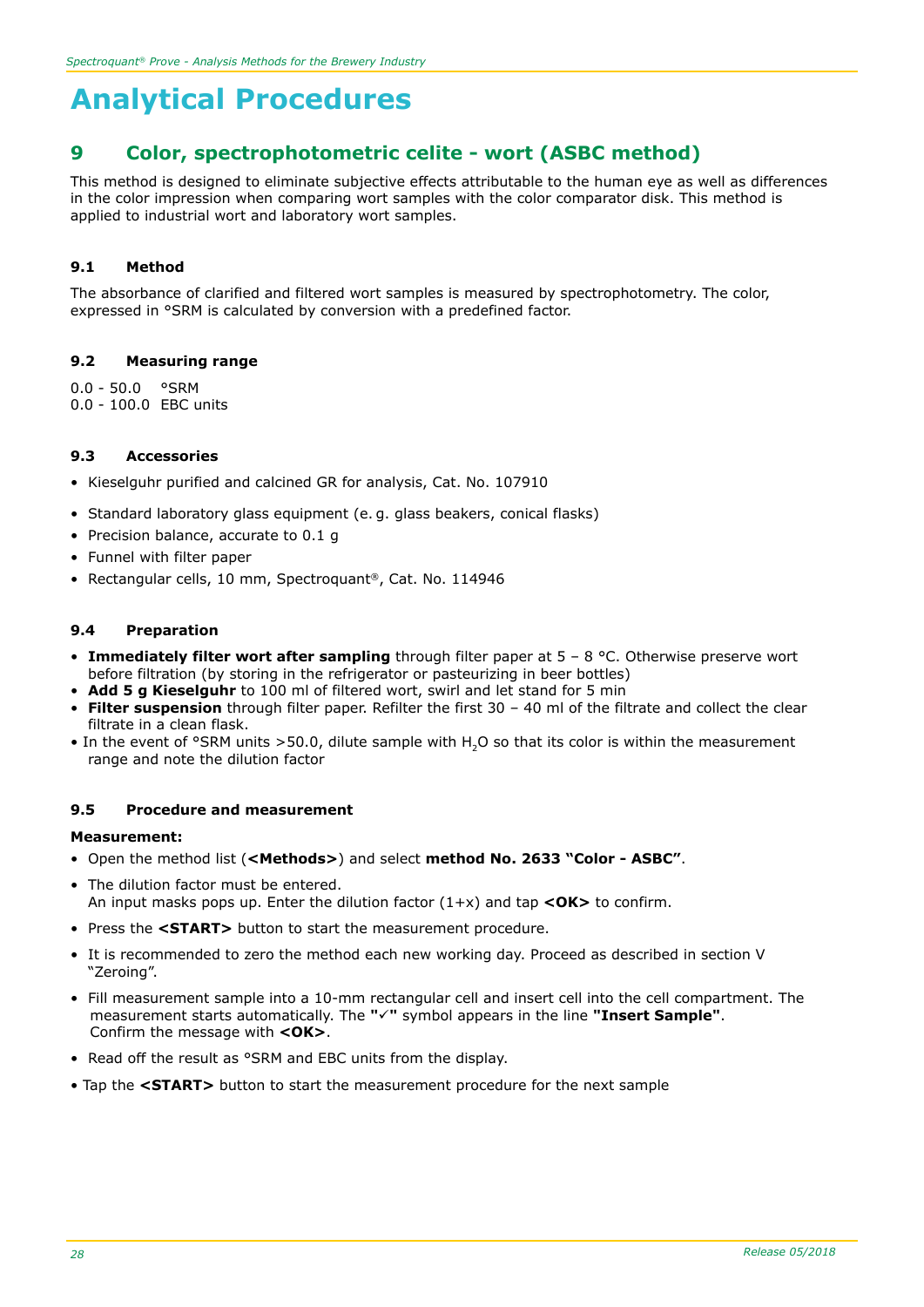### **9 Color, spectrophotometric celite - wort (ASBC method)**

#### **9.6 Evaluation**

Results are expressed in °SRM, EBC units

The absorption values at 430 and 700 nm are also given as result. If the absorption ratio of Abs<sub>700 nm</sub>: Abs<sub>430 nm</sub> is higher than 0.039, the sample is turbid and needs to be clarified.

#### **9.7 Literature**

ASBC Methods of Analysis, online. Wort-9, Wort Color and Sample Preparation, A. Celite [Release date 1969, revised 1976, reviewed 2010].

American society of brewing Chemists, St. Paul, Mn, U.S.A. doi: 10.1094/ASBCMOA-Wort-9

ASBC Methods of Analysis, online. Beer-10, Color, A. Spectrophotometric color method [Release date 1958, revised 1975, reviewed 2015].

American society of brewing Chemists, St. Paul, Mn, U.S.A. doi: 10.1094/ASBCMOA-Beer-10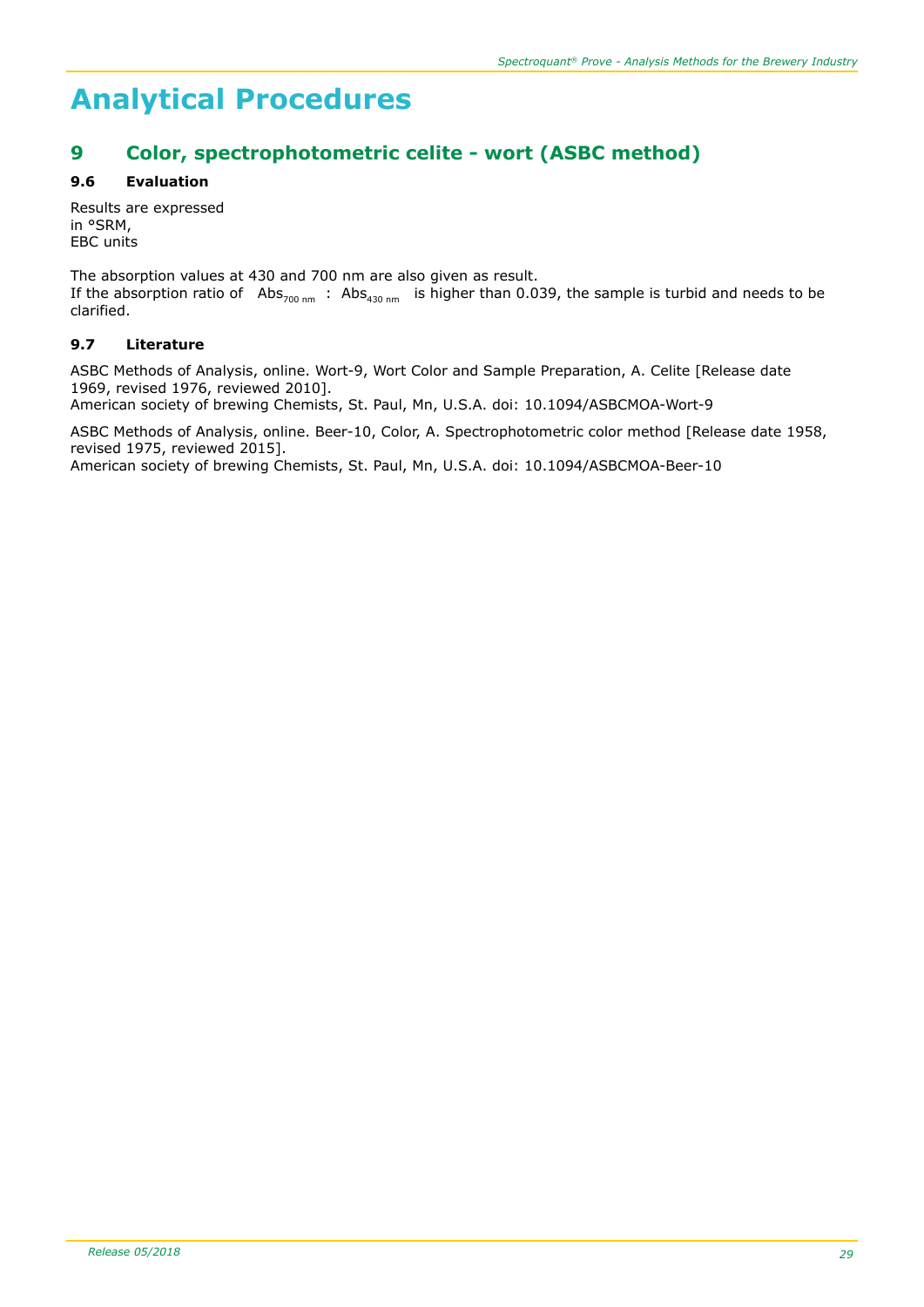### **10 Color, spectrophotometric (EBC / MEBAK method)**

This method is designed to eliminate subjective effects attributable to the human eye as well as differences in the color impression when comparing beer samples with the color comparator disk. This technical method counts as the official method of reference and can be applied to industrial worts, beers, laboratory worts (congress worts), and liquid malt substitutes of all kinds.

#### **10.1 Method**

The absorbance is measured by spectrophotometry in a 10-mm rectangular OS cell. The color, expressed in EBC units, is calculated by conversion with a predefined factor.

#### **10.2 Measuring range**

0.0 - 60.0 EBC units

#### **10.3 Accessories**

- Standard laboratory glass equipment (e. g. glass beakers, conical flasks)
- Membrane filters 0.45 µm
- Rectangular cells, 10 mm, Spectroquant®, Cat. No. 114946

#### **10.4 Preparation**

- Expel carbon dioxide from **sample**
- **Filter** the sample over the membrane filter; filtration can be dispensed with in the event that the turbidity of the diluted sample is **lower than 1 EBC turbidity units**
- Optionally clarify the sample by adding 0.1% kieselguhr (Kieselguhr GR for analysis, Cat. No. 107910) and filtration prior to the membrane filtration step
- In the event of EBC units > 60.0, **dilute** the sample so that its color is within the measurement range; **use** the corresponding **dilution factor** when subsequently calculating the result (**measurement result x dilution factor)**

#### **10.5 Procedure and measurement**

#### **Measurement:**

- Open the method list (**<Methods>**) and select **method No. 2602 "Color - EBC"**.
- It is recommended to zero the method each new working day. Proceed as described in section V "Zeroing".
- Subsequently fill the measurement sample into a 10-mm cell and insert cell into the cell compartment. The measurement starts automatically
- Read off the result in EBC units from the display.

#### **10.6 Evaluation**

Results are expressed in EBC units

#### **Note**

A spectrophotometric absorbance curve does not reflect the color impression perceived by the human eye, since light of identical intensity makes a different impression on the eye in different parts of the spectrum. Furthermore, the absorbance curves at 430 nm are very steep, meaning that measurement errors can easily occur. Differences also occur when comparing light beers with diluted dark beers.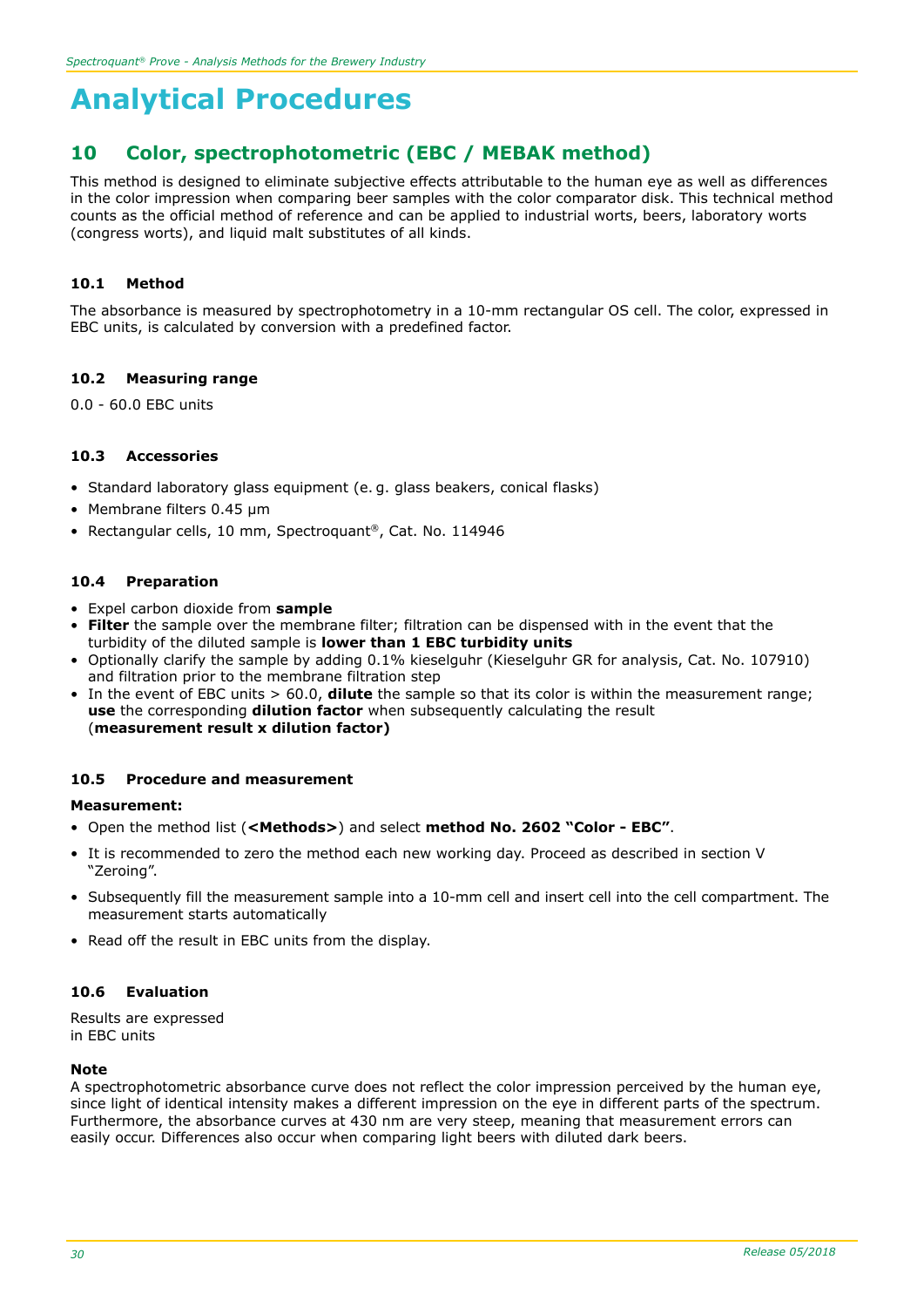### **10 Color, spectrophotometric (EBC / MEBAK method)**

#### **10.7 Literature**

MEBAK Brautechnische Analysemethoden 4<sup>th</sup> Edition 2002 Volume II, Method 2.13.2, page 88ff Analytica-EBC, Section 8 Wort, Method 8.5

Analytica-EBC, Section 9 Beer, Method 9.6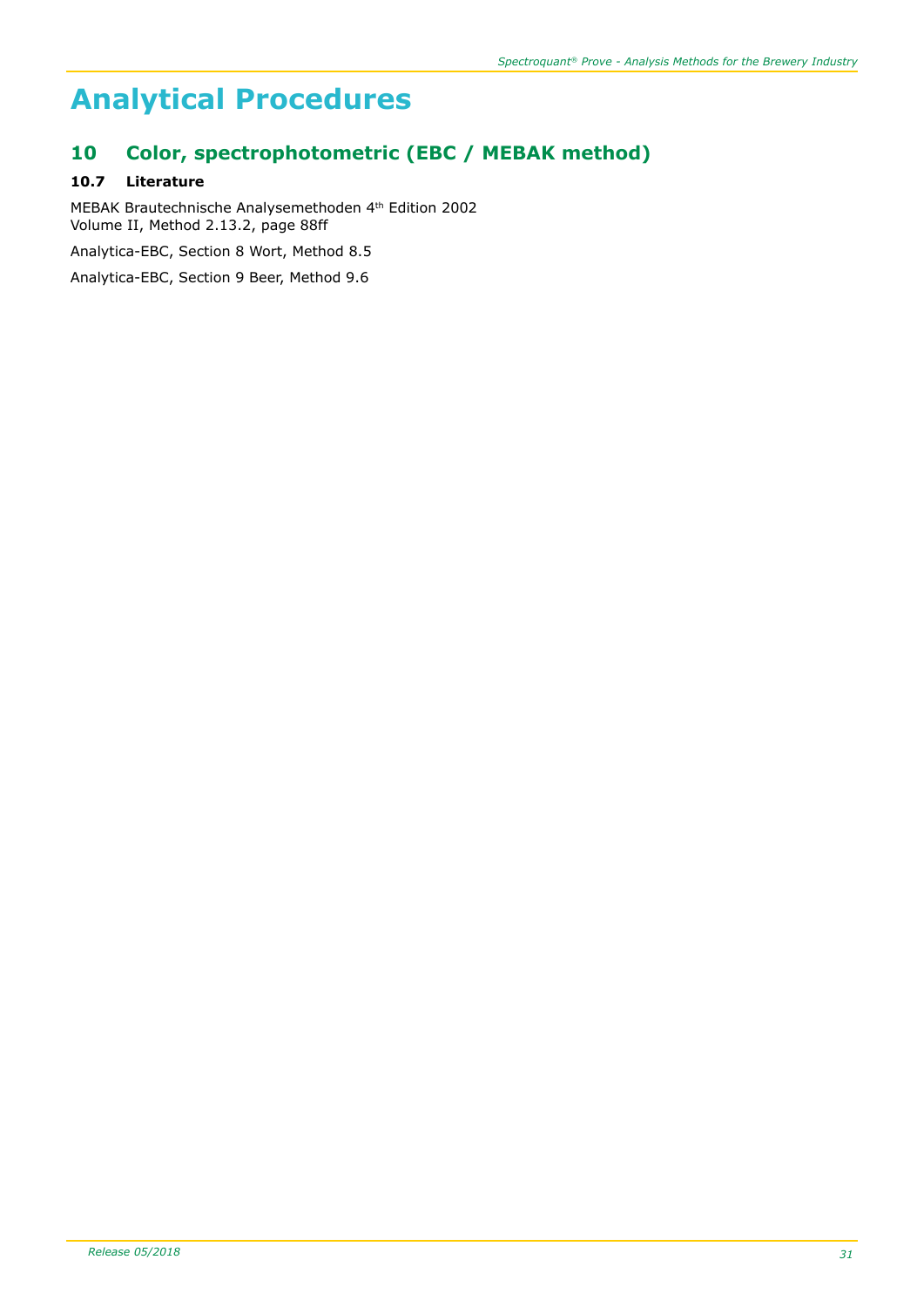### **11 Copper, Cuprethol method (EBC / MEBAK method)**

Copper can be imported into the beer by spray residues from the raw materials; it may also find its way into beer from apparatuses and beer pipes. Heavy-metal ions have a detrimental effect on the colloidal stability and the flavour of the beer.

#### **11.1 Method**

Copper reacts with dietholamine and carbon disulfide to form a color complex that is measured by spectrophotometry.

#### **Important:**

This method of determination can be used only for clear and light beers.

#### **11.2 Measuring range**

0.10 - 5.00 mg/l copper

#### **11.3 Reagents and accessories**

- Diethanolamine for analysis EMSURE®, Cat. No. 116205
- Methanol for analysis EMSURE®, Cat. No. 106009
- Carbon disulfide for analysis, Cat. No. 102214
- Sodium acetate trihydrate for analysis EMSURE®, Cat. No. 106267
- Acetic acid (glacial) 100 % anhydrous for analysis EMSURE®, Cat. No. 100063
- Standard laboratory glass equipment (e. g. glass beakers, conical flasks, measuring cylinders) and pipettes
- 1000-ml volumetric flask
- 50-ml conical flask
- Rectangular cells, 10 mm, Spectroquant®, Cat. No. 114946

#### **11.4 Preparing the solutions**

#### • **Solution 1:**

In a glass vessel: dissolve 4 g of diethanolamine in 200 ml of methanol (solution remains stable for 4 weeks when stored in tightly closed glass bottles in a solvent cabinet)

#### • **Solution 2:**

In a glass vessel: dissolve 0.5 g of carbon disulfide in 100 ml of methanol ( $\Lambda$  solution remains stable for 4 weeks when stored in the dark in tightly closed glass bottles in a solvent cabinet (explosion-proof))

#### • **Solution 3:**

In a glass vessel: mix 100 ml of methanol with 100 ml of solution 1 (solution remains stable for 4 weeks when stored in tightly closed glass bottles in a solvent cabinet)

#### • **Solution 4 (Cuprethol reagent):**

In a glass vessel: mix 30 ml of solution 1 with 10 ml of solution 2 (prepare freshly every day)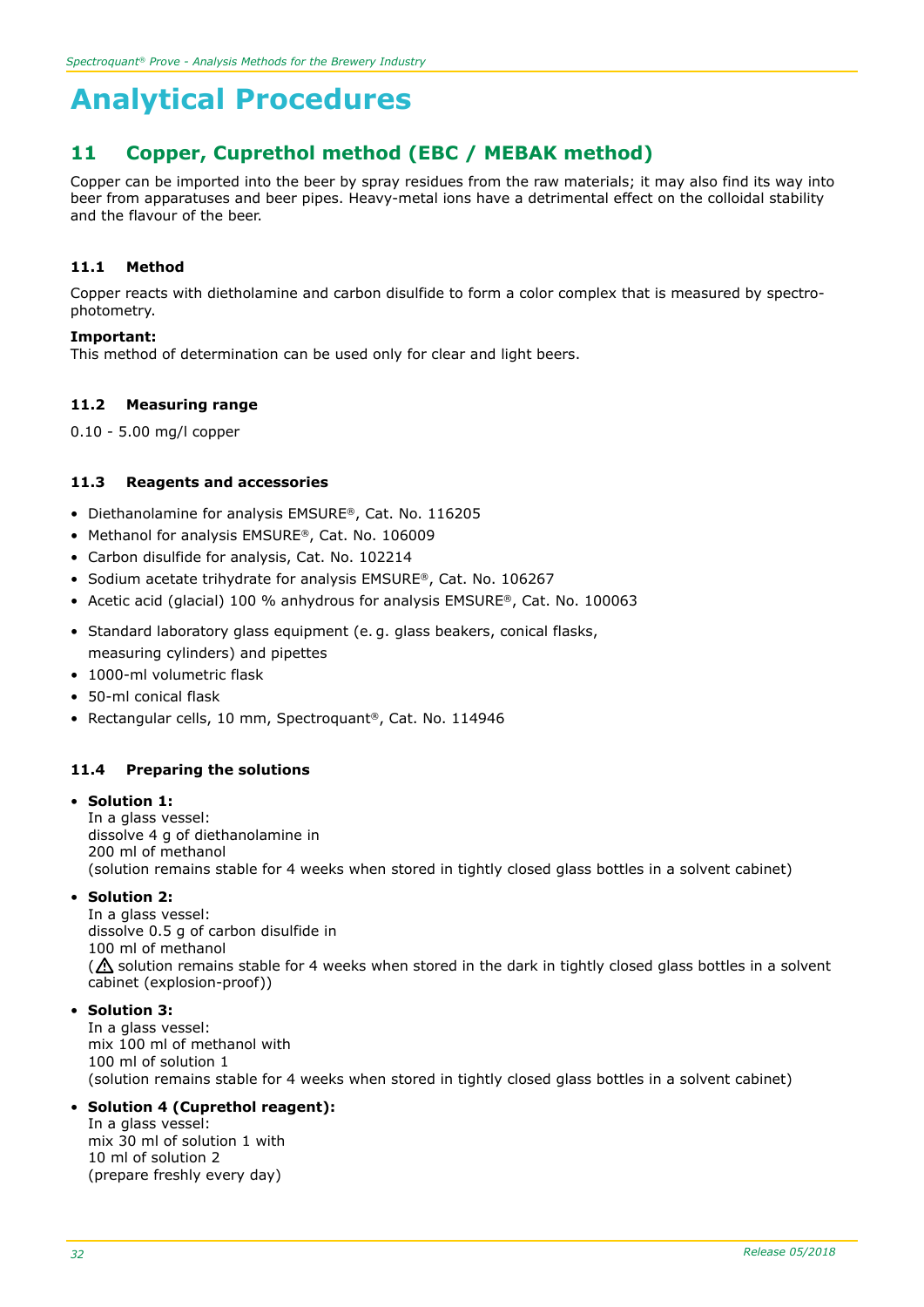### **11 Copper, Cuprethol method (EBC / MEBAK method)**

#### • **Buffer solution pH 4.6:**

Dissolve 105 g of sodium acetate trihydrate in approx.  $800$  ml of  $H<sub>2</sub>O<sub>t</sub>$ add 65 ml of acetic acid 100 % Check pH and make up to 1000 ml with  $H<sub>2</sub>O$  in a volumetric flask (solution remains stable for 4 weeks when stored at  $+4^{\circ}$ C)

#### **11.5 Preparation**

• Expel carbon dioxide from **beer**, allow froth to disintegrate

#### • **Buffered beer solution:**

- Pipette **50 ml of decarbonized beer** into a 100-ml conical flask
- Add **25 ml of buffer solution** and mix

#### **11.6 Procedure and measurement**

#### **Sample blank:**

- Pipette **20 ml of buffered beer solution** into a 50-ml conical flask
- Add **2 ml of solution 3** and mix
- Measure **within 10 min**

#### **Measurement sample:**

- Pipette **20 ml of buffered beer solution** into a 50-ml conical flask
- Add **2 ml solution 4 (Cuprethol reagent)** and mix
- Measure **within 10 min**

#### **Measurement:**

- Open the method list (**<Methods>**) and select **method No. 2613 "Copper (EBC)"**.
- It is recommended to zero the method each new working day. Proceed as described in section V "Zeroing".
- Subsequently fill the sample blank into a 10-mm cell and insert cell into the cell compartment. The measurement starts automatically. The **"**ü**"** symbol appears in the line **"Insert Sample Blank"**. Confirm the message with **<OK>.**
- Fill the measurement sample into a 10-mm cell and insert cell into the cell compartment. The measurement starts automatically. The **"**ü**"** symbol appears in the line **"Insert Sample"**. Confirm the message with **<OK>.**
- Read off the result in mg/l copper from the display.
- Tap the **<START>** button to start the measurement procedure for the next sample.

#### **11.7 Evaluation**

Results are expressed in mg/l Cu

**Specified values** Beer: <0.20 mg/l Cu

#### **11.8 Literature**

MEBAK Brautechnische Analysemethoden 4th Edition 2002 Volume II, Method 2.29.4, page 152ff

Analytica-EBC, Section 9 Beer, Method 9.14.2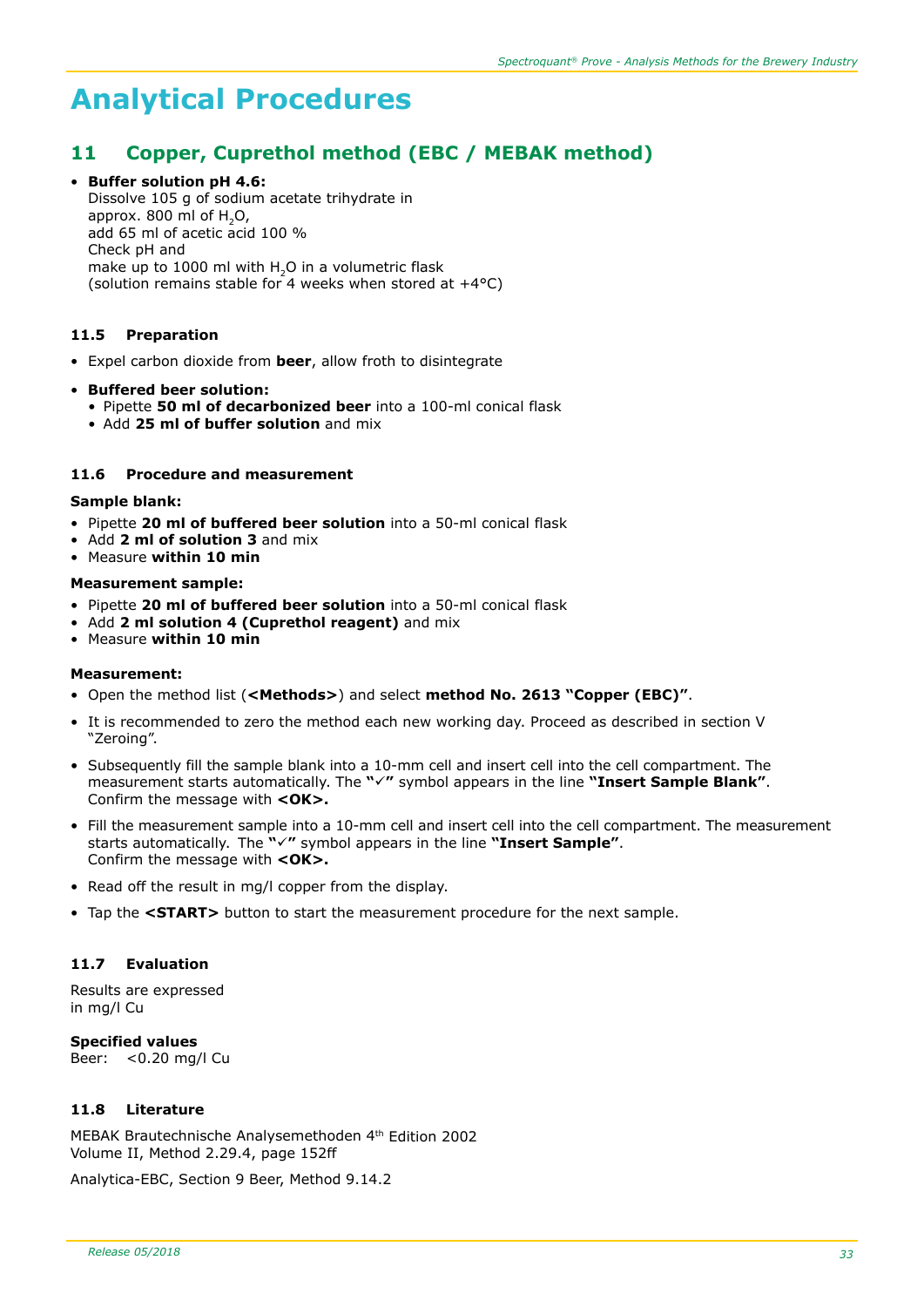### **12 Diacetyl, Broad spectrum method - beer (ASBC method)**

The metabolic processes of yeast produce 2-acetolactate and 2-acetohydroxybutyrate in the course of fermentation. 2-Acetolactate and 2-acetohydroxybutyrate are converted by oxidization to form the vicinal diketones diacetyl (2,3-butanedione) and 2,3-pentanedione. Diacetyl can also occur as metabolic product of certain microorganisms. When the threshold value is exceeded, the beer acquires an off flavor.

#### **12.1 Method**

This method is called the Broad Spectrum Method for VDK (Vicinal Diketones). The basis of this method is the reaction of diacetyl with α-naphthol and creatine in an alkaline medium to a form a colored reaction product, which is measured by spectrophotometry.

#### **12.2 Measuring range**

0.0 - 4.0 mg/l diacetyl

#### **12.3 Reagents and accessories**

- 1-Naphthol GR for analysis, Cat. No. 106223
- 2-Propanol for analysis EMSURE®, Cat. No. 109634
- Charcoal activated for analysis, Cat. No. 102186
- Potassium hydroxide pellets for analysis EMSURE®, Cat No. 105033
- Creatine monohydrate, Cat. No. 841470
- Diacetyl analytical standard, Cat. No. 11038 (Sigma)
- Standard laboratory glass equipment (e. g. glass beakers, conical flasks) and pipettes
- Analytical balance, accurate 0.0001 g
- Precision balance, accurate to 0.01 g
- Stirrer
- 100-ml brown glass bottle
- 100-ml polyethylene bottle
- Distillation apparatus
	- Heating mantle for boiling flasks
	- 500-ml boiling flasks, two-neck
	- Condenser
	- Tube adapter
	- 25-ml graduated measuring cylinder
- 10-ml volumetric flask
- 100-ml volumetric flask
- 1000-ml volumetric flask
- Adjustable pipettes 0.5 5.0 ml
- Funnel with filter
- Stop watch
- Rectangular cells, 10 mm, Spectroquant®, Cat. No. 114946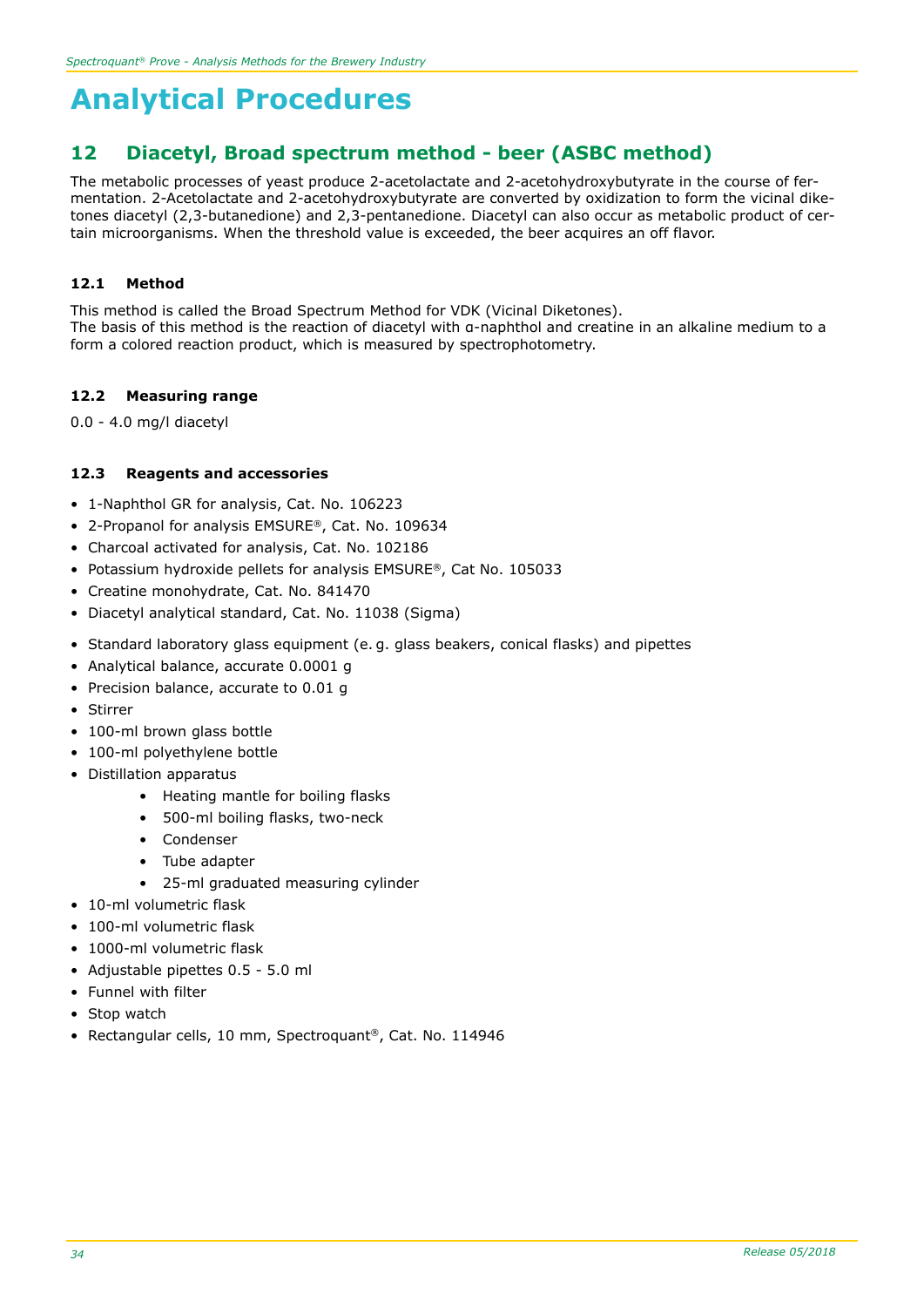### **12 Diacetyl, Broad spectrum method - beer (ASBC method)**

#### **12.4 Preparing the solutions**

#### • **1-Naphthol solution:**

Dissolve 4 g of 1-naphthol in approx. 80 ml of 2-propanol in a 100-ml volumetric flask, make up to 100 ml with 2-propanol and mix. Transfer the solution into a conical flask, add ca. 0.5 g of charcoal, shake the mixture for 30 min and filter using a folded filter. Store the solution in a brown bottle in the dark

#### • **Potash solution 40 %:**

In a glass vessel: dissolve 40 g of potassium hydroxide pellets in 60 g of H<sub>2</sub>O ( $\triangle$  exothermic reaction)

#### • **KOH-creatine-solution:**

In a glass vessel: dissolve 0.34 g of creatine monohydrate in 80 ml of potash solution 40 % and mix thoroughly by stirring. Filter using a folded filter (suitable for the filtration of alkaline solutions) Store in a polyethylene bottle in the refrigerator.

• **Diacetyl stock solution, 500 mg/l diacetyl:** Place 0.500 g of diacetyl\* in a 1000-ml volumetric flask, make up to 1000 ml with  $H<sub>2</sub>O$  and mix **Immediately** proceed preparing the diacetyl standard solution 5 mg/l

\* To increase accuracy adapt the amount of diacetyl on basis of the assay given in the certificate of analysis. Calculation: "sample weight  $[g] = (0.500 g \cdot 100) /$  assay  $[%]$ 

# • **Diacetyl standard solution, 5 mg/l diacetyl:**

Pipette 1.0 ml of diacetyl stock solution 500 mg/l in a 100-ml volumetric flask, make up to 100 ml with H<sub>2</sub>O and mix (solution is not stable, prepare immediately before use)

#### **12.5 Preparation**

#### **Sample:**

• Expel carbon dioxide from beer

#### **Distillation:**

- Installation of the distillation apparatus:
	- Place the boiling flask in a heating mantle
	- Connect the distilling tube to the boiling flask and the condensator. The condensator should be placed so that it slopes downwards.
	- The condensator is then connected to a curved tapered tube adapter.
	- Place a 25-ml graduated cylinder filled with 5 ml H<sub>2</sub>O below the tube adapter.
- Place **100 ml of beer** in the boiling flask.
- **Collect 15 ml distillate** in the 25-ml graduated cylinder filled with 5 ml H<sub>2</sub>O.
- Make up to 25 ml with  $H$ <sub>2</sub>O and mix.

#### **12.6 Calculation of the calibration curve**

#### **A user-defined calibration is necessary.**

A re-calibration is necessary in the following cases:

- When **exchanging batches** of the reagents used.
- When the **stored calibration** is to be overwritten.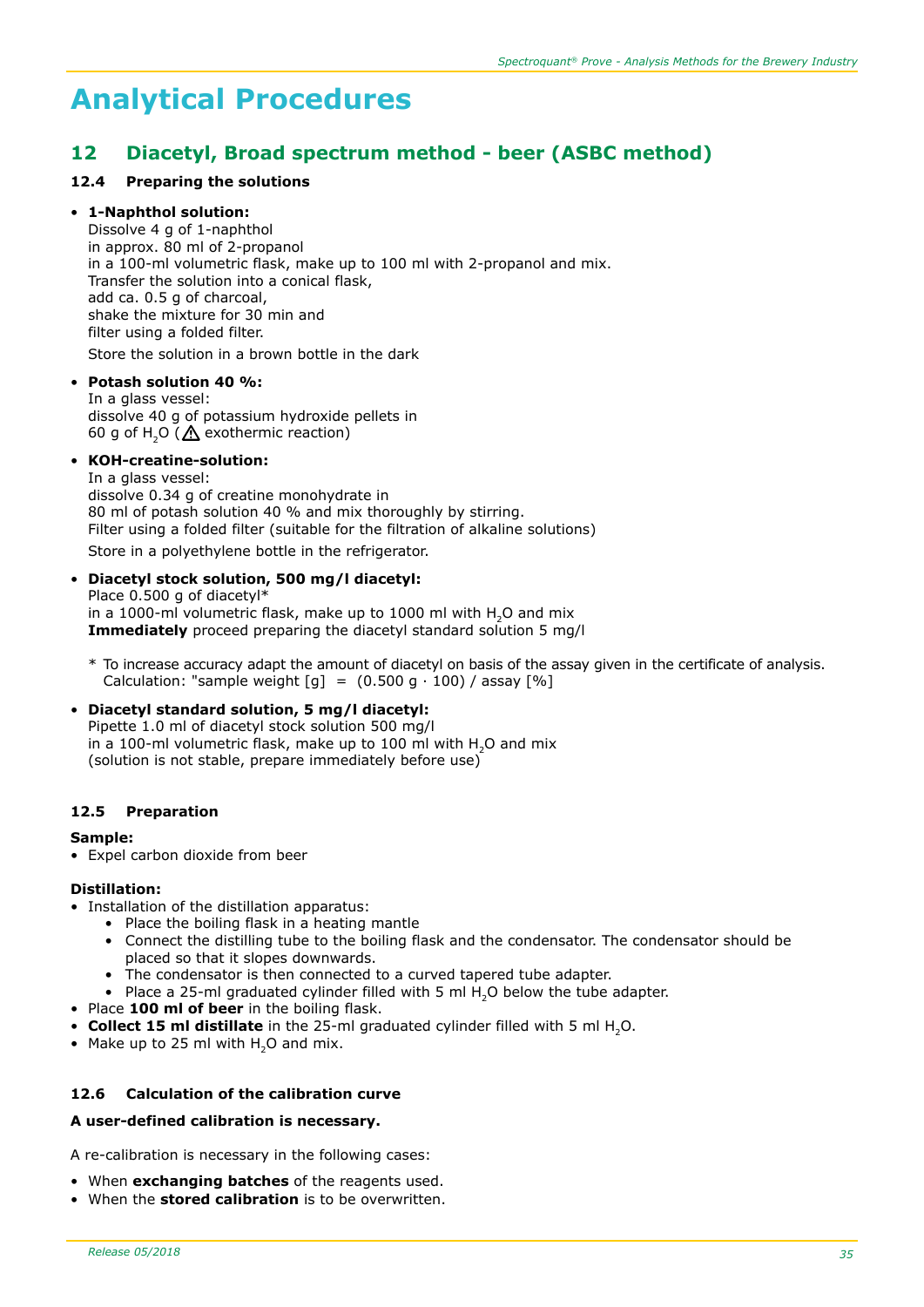## **12 Diacetyl, Broad spectrum method - beer (ASBC method)**

#### **12.7 Procedure and measurement**

#### **User-defined calibration:**

• Prepare standard solutions in the following manner:

|                                            | Standard solutions                              |           |                      |           |           |           |  |
|--------------------------------------------|-------------------------------------------------|-----------|----------------------|-----------|-----------|-----------|--|
|                                            | E0                                              |           |                      | 3         | 4         |           |  |
|                                            | [0.00]                                          | [0.50]    | $\lceil 1.00 \rceil$ | $[1.50]$  | [3.00]    | [4.00]    |  |
|                                            | mq/l                                            | mq/l      | mq/l                 | mq/l      | mq/l      | mq/l      |  |
|                                            | diacetyl]                                       | diacetyl] | diacetyl]            | diacetyl] | diacetyl] | diacetyl] |  |
| Diacetyl standard solution 5 mg/l diacetyl | $0.00$ ml                                       | $0.50$ ml | $1.00$ ml            | $1.50$ ml | $3.00$ ml | 4.00 ml   |  |
|                                            | • Pipette into separate 10-ml volumetric flasks |           |                      |           |           |           |  |
| H <sub>2</sub> O                           | $5.00$ ml                                       | $4.50$ ml | 4.00 ml              | $3.50$ ml | $2.00$ ml | $1.00$ ml |  |
|                                            | Add and mix<br>$\bullet$                        |           |                      |           |           |           |  |

• Prepare calibration solutions in the following manner:

|                              | Calibration solutions                                                                                                                                                              |           |               |           |                  |           |  |
|------------------------------|------------------------------------------------------------------------------------------------------------------------------------------------------------------------------------|-----------|---------------|-----------|------------------|-----------|--|
|                              | E0                                                                                                                                                                                 |           | $\mathcal{P}$ | 3         | 4                | 5         |  |
|                              | [0.00]                                                                                                                                                                             | [0.50]    | $[1.00]$      | $[1.50$   | [3.00]           | [4.00]    |  |
|                              | mq/l                                                                                                                                                                               | mq/l      | mq/l          | mq/l      | mq/l             | mq/l      |  |
|                              | diacetyl]                                                                                                                                                                          | diacetyl] | diacetyl]     | diacetyl] | diacetyl]        | diacetyl] |  |
| 1-Naphthol solution          | $1.0$ ml                                                                                                                                                                           | $1.0$ ml  | $1.0$ ml      | $1.0$ ml  | $1.0 \text{ ml}$ | $1.0$ ml  |  |
|                              | Pipette into each 10-ml volumetric flask containing the<br>standard solutions and mix                                                                                              |           |               |           |                  |           |  |
| <b>KOH-creatine-solution</b> | $0.5$ ml                                                                                                                                                                           | $0.5$ ml  | $0.5$ ml      | $0.5$ ml  | $0.5$ ml         | $0.5$ ml  |  |
|                              | Pipette into each 10-ml volumetric flask and make up to<br>10 ml with $H2O$<br>Shake vigorously for 1 min<br>Let the solution stand and measure between 5 - 6 min<br>after shaking |           |               |           |                  |           |  |

#### **Reagent blank:**

- Pipette **5 ml of H2O** into a volumetric flask
- Add **1.0 ml of 1-naphthol solution** and mix by swirling
- Add 0.5 of ml KOH-creatine-solution and make up to 10 ml with H<sub>2</sub>O
- **Shake** vigorously for 1 min
- Let the solution stand and **measure between 5 - 6 min** after shaking

### **Measurement sample:**

- Pipette **5 ml of the homogenized distillate-water-mixture** in a 10-ml volumetric flask
- Add **1.0 ml of 1-naphthol solution** and mix
- Add 0.5 ml of KOH-creatine-solution and make up to 10 ml with H<sub>2</sub>O
- **Shake** vigorously for 1 min
- Let the solution stand and **measure between 5 - 6 min** after shaking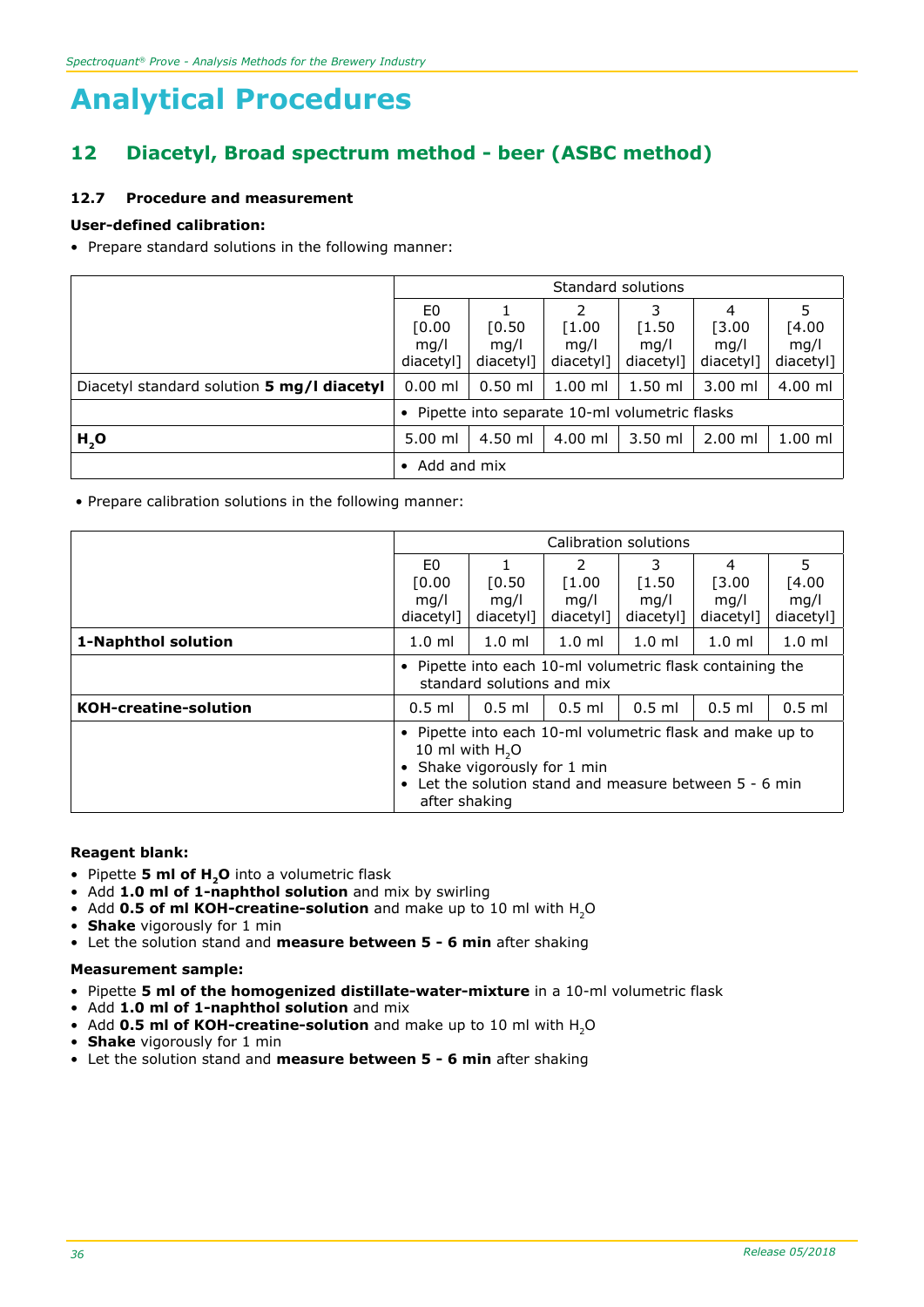# **12 Diacetyl, Broad spectrum method - beer (ASBC method)**

### **Measurement:**

- Open the method list (**<Methods>**) and select **method No. 2631 "Diacetyl (ASBC)"**.
- It is recommended to zero the method each new working day. Proceed as described in section V "Zeroing".
- A user-defined calibration is necessary. It is recommended to perform a re-calibration when exchanging batches of the reagents used.

Do this by tapping the **<Settings>** button and selecting the **<RECALIBRATION>** menu item. An input mask pops up.

Tap on **<+>** in the numerical keyboard to create an additional input line.

Select the **"Absorbance"** field in the **"E0"** line (selected fields are shown in a blue frame).

Fill calibration solution E0 into a 10-mm rectangular cell and insert cell into the cell compartment. The measurement starts automatically. The measured absorbance is shown in the display.

Select the **"Conc."** field in the **"1"** line and enter the concentration of **0.50 mg/l** for the first calibration solution.

Select the **"Absorbance"** field in the **"1"** line. Fill calibration solution 1 into a 10-mm rectangular cell and insert cell into the cell compartment. The measurement starts automatically. The measured absorbance is shown in the display.

Select the **"Conc."** field in the **"2"** line and enter the concentration of **1.00 mg/l** for the second calibration solution.

Select the **"Absorbance"** field in the **"2"** line. Fill calibration solution 2 into a 10-mm rectangular cell and insert cell into the cell compartment. The measurement starts automatically. The measured absorbance is shown in the display.

Select the **"Conc."** field in the **"3"** line and enter the concentration of **1.50 mg/l** for the third calibration solution.

Select the **"Absorbance"** field in the **"3"** line. Fill calibration solution 3 into a 10-mm rectangular cell and insert cell into the cell compartment. The measurement starts automatically. The measured absorbance is shown in the display.

Select the **"Conc."** field in the **"4"** line and enter the concentration of **3.00 mg/l** for the fourth calibration solution.

Select the **"Absorbance"** field in the **"4"** line. Fill calibration solution 4 into a 10-mm rectangular cell and insert cell into the cell compartment. The measurement starts automatically. The measured absorbance is shown in the display.

Select the **"Conc."** field in the **"5"** line and enter the concentration of **4.00 mg/l** for the fifth calibration solution.

Select the **"Absorbance"** field in the **"5"** line. Fill calibration solution 5 into a 10-mm rectangular cell and insert cell into the cell compartment. The measurement starts automatically. The measured absorbance is shown in the display.

#### Activate the **<U-CAL on>** and **<linear>** fields.

Optionally enter a batch number for the calibration, selecting the **<Lot number>** field to do so. Once all calibration solutions have been measured, save the calibration by pressing **<OK>**.

- For method No. 2631 it is recommended to measure a new reagent blank each new working day and each time the batch of the reagents used is exchanged. In this case proceed as described in section VII "Reagent blank".
- After the reagent blank has been measured or, respectively, the stored reagent blank has been selected, fill the measurement sample into a 10-mm rectangular cell and insert cell into the cell compartment. The measurement starts automatically.
- Read off the result in mg/l diacetyl from the display.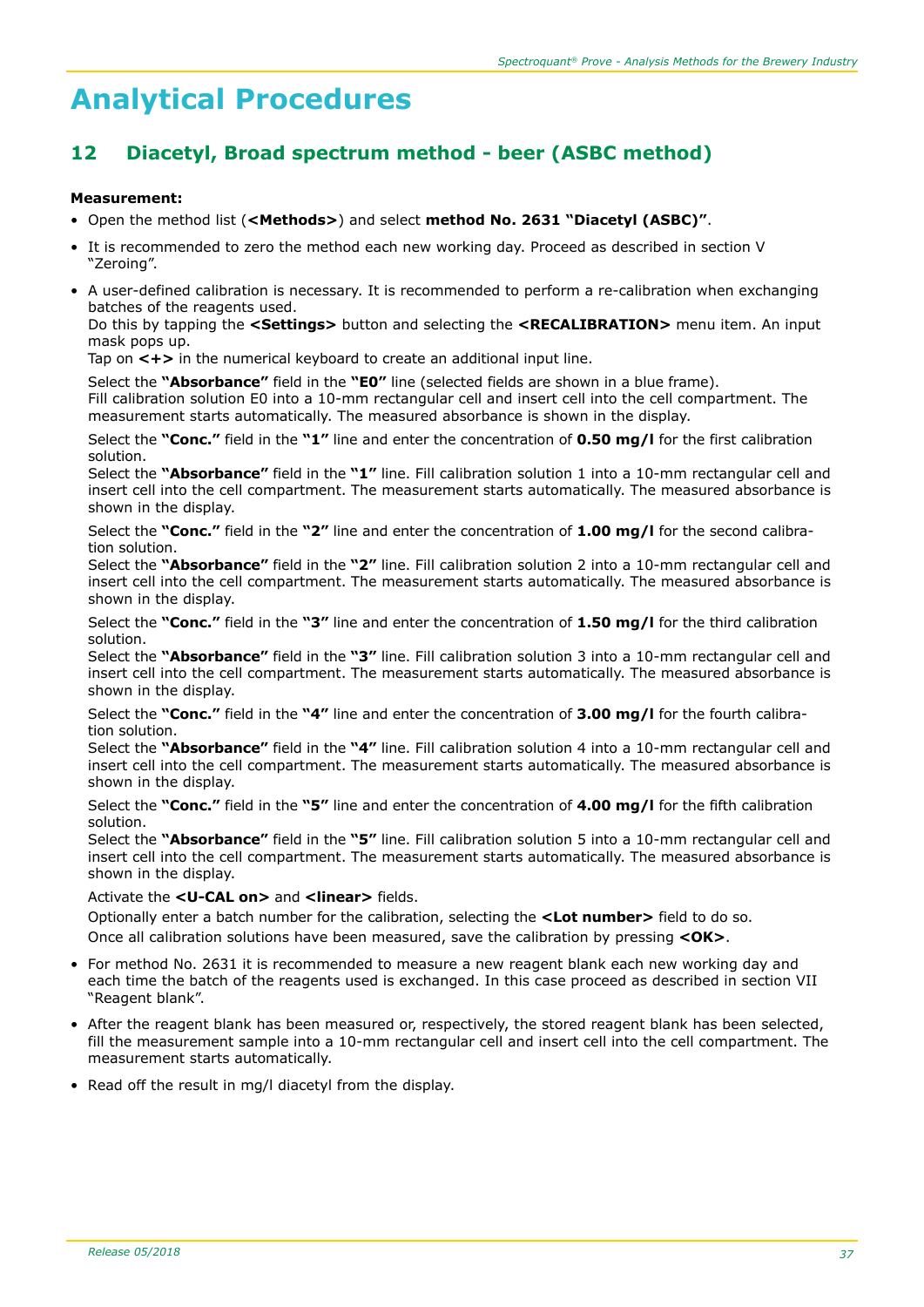# **12 Diacetyl, Broad spectrum method - beer (ASBC method)**

# **12.8 Evaluation**

Results are expressed in mg/l diacetyl

## **12.9 Literature**

ASBC Methods of Analysis, online. Beer-25, Diacetyl, B. Broad Spectrum Method for VDK [Release date 1964].

American society of brewing Chemists, St. Paul, Mn, U.S.A. doi: 10.1094/ASBCMOA-Beer-25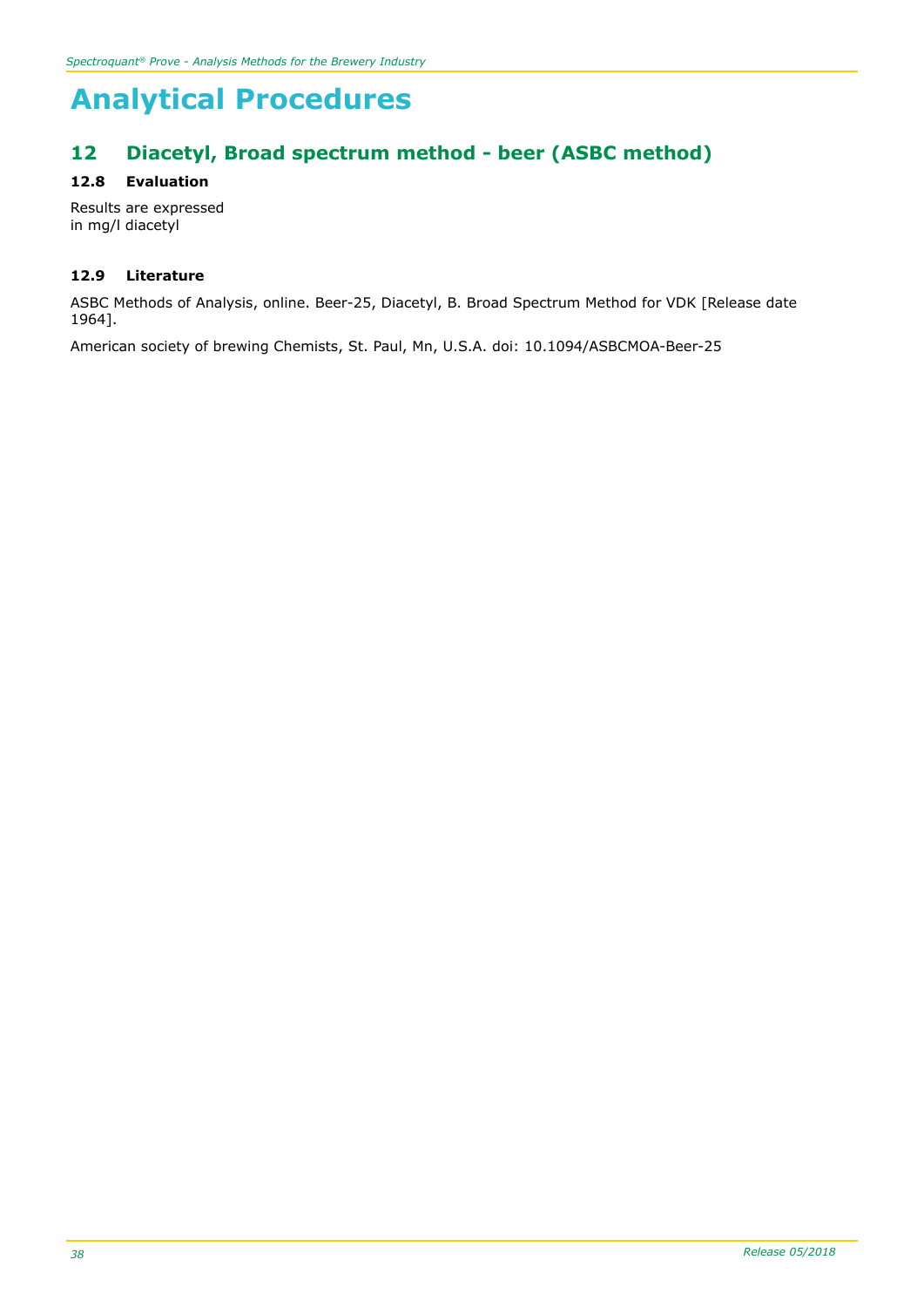# **13 Flavanoids (EBC method)**

Flavanoids contribute to the bitter flavour of beer. They are reputed to have antioxidative properties. They occur universally in plants.

# **13.1 Method**

In acidified medium 4-(dimethylamino)-cinnamaldehyde reacts with flavanoids to produce a dye, which is then measured by spectrophotometry.

## **13.2 Measuring range**

3 - 200 mg/l catechin equivalent

## **13.3 Reagents and accessories**

- Hydrochloric acid fuming 37 % for analysis EMSURE®, Cat. No. 100317
- Methanol for spectroscopy Uvasol®, Cat. No. 106002
- 4-(Dimethylamino)-cinnamaldehyde for synthesis, Cat. No. 822034
- Standard laboratory glass equipment (e. g. glass beakers, conical flasks, measuring cylinders) and pipettes
- 100-ml volumetric flask
- 500-ml volumetric flask
- 1000-ml conical flask
- Mechanical shaker
- 250-ml measuring cylinder
- Test tubes
- Rectangular cells, 10 mm, Spectroquant®, Cat. No. 114946

## **13.4 Preparing the solutions**

#### • **Acidic methanol solution:**

In a glass vessel: mix 350 ml of methanol and 125 ml of hydrochloric acid 37 % (solution remains stable for 1 week when stored in dark bottles)

## • **Color reagent:**

In a volumetric flask: dissolve 500 mg of 4-(dimethylamino)-cinnamaldehyde in the entire amount of acidic methanol solution and make up to the 500-ml mark with methanol (solution remains stable for 1 week when stored in dark bottles)

## **13.5 Preparation**

- Bring **beer** to a temperature of 20 °C
- Expel carbon dioxide from **beer** by shaking in a conical flask (gradually increase intensity) **do not filter!**
- Dilute **beer** tenfold with H<sub>2</sub>O (pipette 10.0 ml of decarbonized beer into a 100-ml volumetric flask, make up to the mark with H<sub>2</sub>O, and mix: dilution  $1 + 9$ )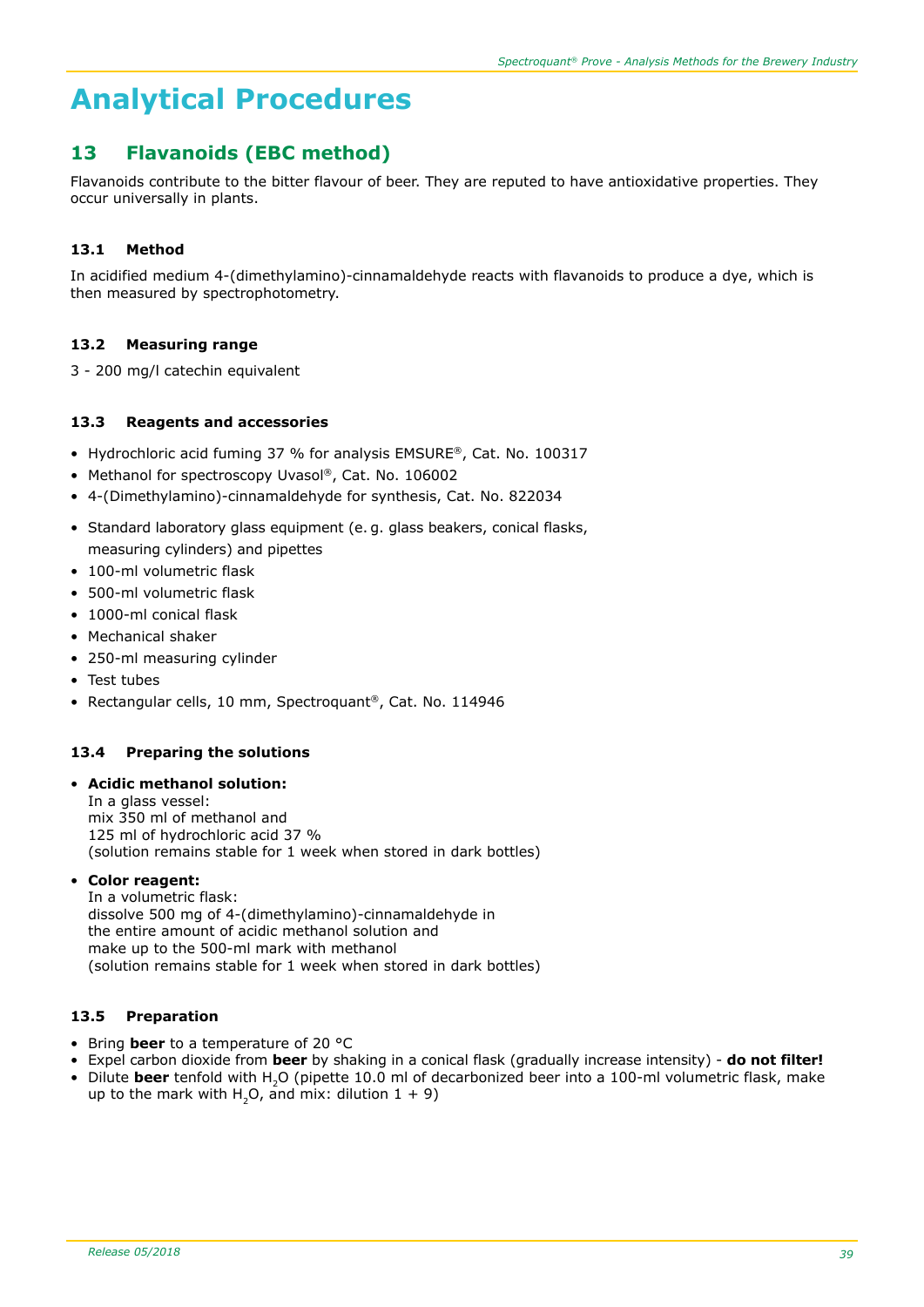# **13 Flavanoids (EBC method)**

# **13.6 Procedure and measurement**

#### **Reagent blank:**

- Pipette **1.0 ml** of **H2O** into a test tube
- Add **5.0 ml of color reagent** and mix thoroughly
- Leave to stand for **10 min**

#### **Measurement sample:**

- Pipette **1.0 ml** of the diluted **beer** into a test tube
- Add **5.0 ml of color reagent** and mix thoroughly
- Leave to stand for **10 min**

#### **Measurement:**

- Open the method list (**<Methods>**) and select **method No. 2626 "Flavanoids"**.
- It is recommended to zero the method each new working day. Proceed as described in section V "Zeroing".
- For method No. 2626 it is recommended to measure a new reagent blank each new working day and each time the batch of the reagents used is exchanged. In this case proceed as described in section VII "Reagent blank".
- After the reagent blank has been measured or, respectively, the stored reagent blank has been selected, fill the measurement sample into a 10-mm rectangular cell and insert cell into the cell compartment. The measurement starts automatically.
- Read off the result in mg/l catechin equivalent from the display.

#### **13.7 Evaluation**

Results are expressed in mg/l catechin equivalent

### **13.8 Literature**

Analytica-EBC, Section 9 Beer, Method 9.12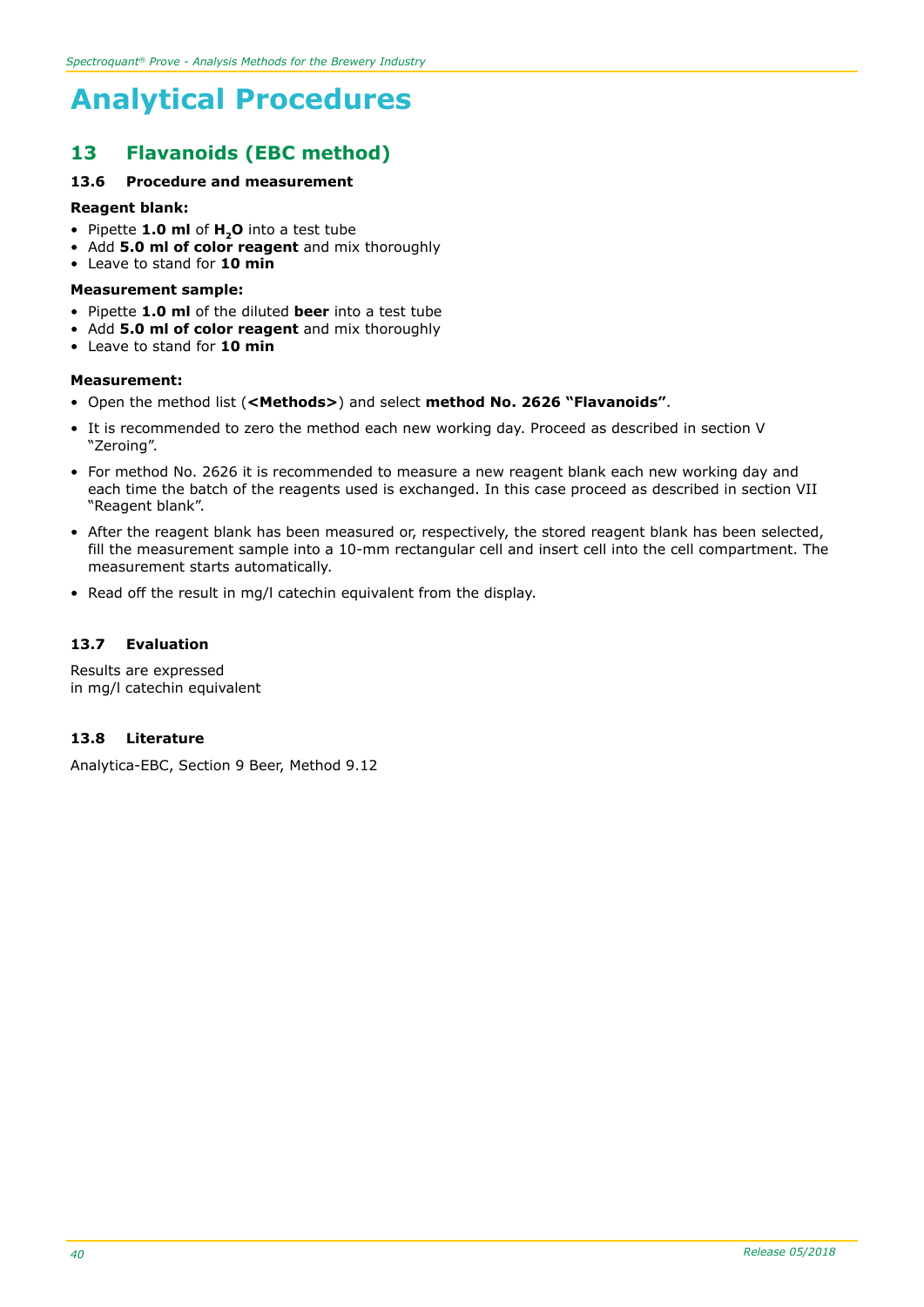# **14 Flocculation, absorbance method – yeast (ASBC method)**

The flocculation can give statement about consistent quality of a yeast strain if carried out routinely. If the flocculation behavior changes, changes of the yeast strain can be expected.

# **14.1 Method**

After the breeding of the yeast a settling reaction in a calcium sulfate buffered solution is carried out. The absorbance of this suspension is measured at 600 nm.

## **14.2 Measuring range**

-10.0 - 100.0 % flocculation

## **14.3 Reagents and accessories**

- Calcium sulfate dihydrate for analysis EMSURE®, Cat. No. 102161
- Sodium acetate anhydrous for analysis EMSURE®, Cat. No. 106268
- Acetic acid (glacial) 100 % for analysis EMSURE®, Cat No. 100063
- Sodium hydroxide solution 1 mol/l Titripur®, Cat. No. 109137
- Ethylenediaminetetraacetic acid disodium salt dihydrate, Cat. No. 108454
- Agar extra pure EMPROVE®, Cat No. 101615
- Hopped wort
- Standard laboratory glass equipment (e. g. glass beakers, conical flasks, measuring cylinders) and pipettes
- Autoclave
- Incubator, 25 °C
- Shaker incubator, 25 °C
- Hemacytometer
- Analytical balance, accurate to 0.001 g
- pH meter
- Heating plate
- Centrifuge
- Vortex
- Stop watch
- 100-ml volumetric flask
- Petri dishes, 100 x 15 mm
- Vessels for autoclaving
- 250-ml culture flask
- 500-ml graduated measuring cylinder
- 15-ml centrifuge tubes, disposable,
- Test tubes
- Adjustable pipettes 0.1 10.0 ml
- Pasteur pipettes
- Rectangular cells, 10 mm, Spectroquant®, Cat. No. 114946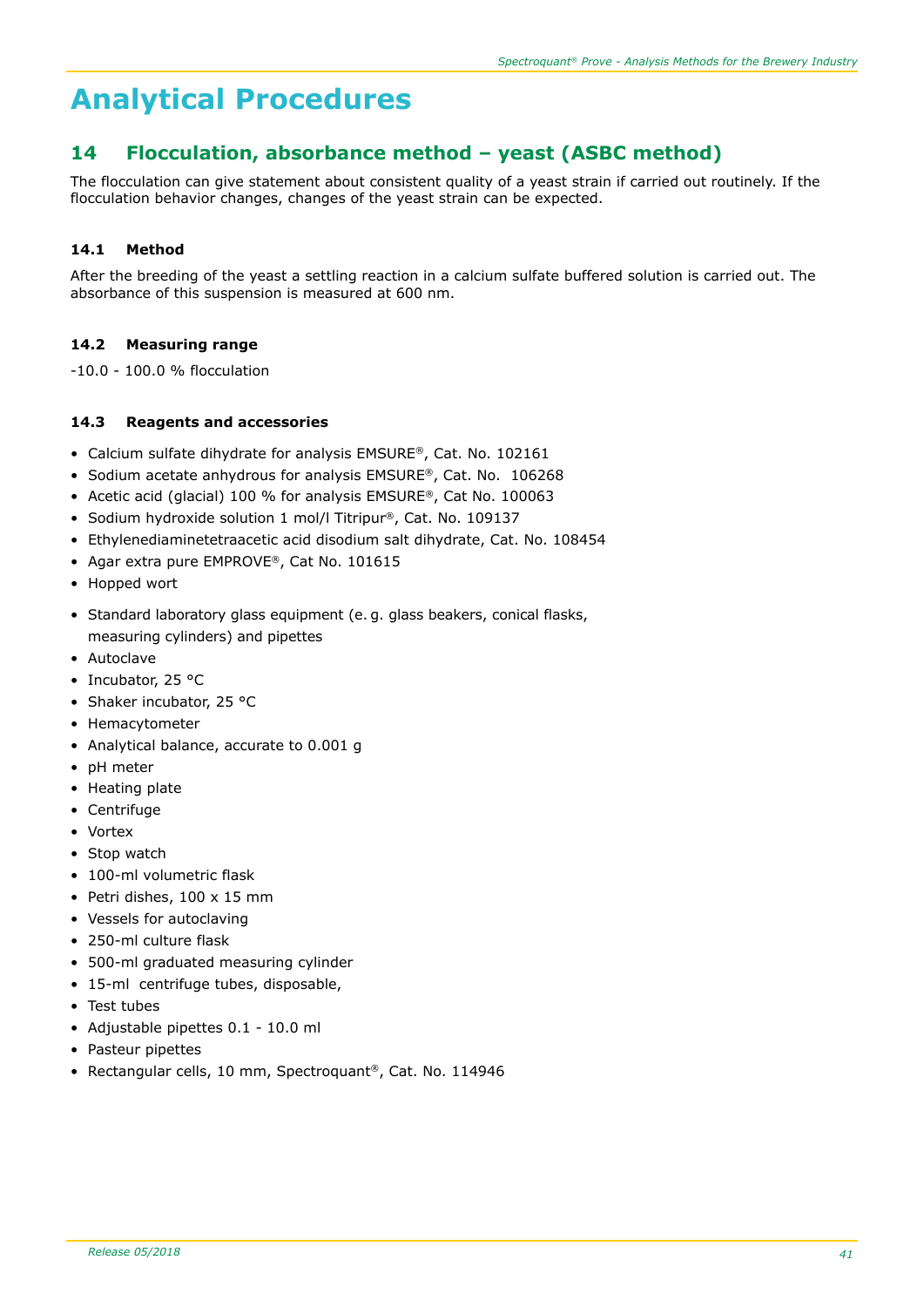# **14 Flocculation, absorbance method – yeast (ASBC method)**

## **14.4 Preparing the solutions**

#### • **Washing solution:**

In a glass vessel: dissolve 0.322 g of calcium sulfate dihydrate in 500 ml of H<sub>2</sub>O

#### • **Suspension solution pH 4.5:**

In a glass vessel: dissolve 0.322 g of calcium sulfate dihydrate and 3.4 g of sodium acetate and 1.93 ml (or 2.03 g) of acetic acid 100 % in 500 ml of H<sub>2</sub>O Check the pH and if necessary, adjust the pH-value to 4.5 using acetic acid or sodium hydroxide 1 mol/l

#### • **EDTA solution 0.5 mol/l:**

Dissolve 18.61 g of Ethylenediaminetetraacetic acid disodium salt dihydrate in 80 ml of H2O, adjust the pH value to 7.0 using sodium hydroxide 1 mol/l, make up to 100 ml with H<sub>2</sub>O in a volumetric flask and mix

#### • **Hopped wort:**

Collect the hopped brewery wort hot or sterilize it for 20 min at 121  $^{\circ}$ C and 15 lb/in<sup>2</sup> If necessary, adjust the wort to 10 - 12 °Plato

#### • **Hopped wort agar:**

In a glass vessel, suitable for autoclaving: add 2 g of agar to 100 ml of hopped wort, warm the suspension for solving and sterilize for 20 min at 121 °C

## **14.5 Preparation**

- **Grow yeast** for 4 days at 25 °C on wort agar plates
- **Inoculate** yeast from each plate at a pitching rate of 15 ∙ 106 cells/ml into 100 ml hopped wort in a sterile 250-ml culture flask
- **Check the pitching rate** using a hemacytometer and adjust, if necessary, to a pitching rate of 1 - 2 ∙ 107 cells/ml
- **Incubate** by shaking for 2 days at 25 °C at 150 rpm on a shaker incubator

## **14.6 Procedure and measurement**

#### **Measurement sample A:**

- Pipette **10.0 ml of the freshly grown** yeast cultures into a 15-ml disposable centrifuge tube
- **Centrifuge** for 2.5 min at 2500 rpm
- Discard the supernatant by **decanting**
- Add **9.9 ml of H2O** and **0.1 ml of EDTA solution 0.5 mol/l**
- **Resuspend** the pellet and vortex for 15 s
- Add 1.0 ml of the resuspended solution to 9.0 ml H<sub>2</sub>O in a test tube and mix
- Add **1.0 ml of the resuspended solution** to 9 ml H<sub>2</sub>O in a test tube and mix
- Immediately measure the sample A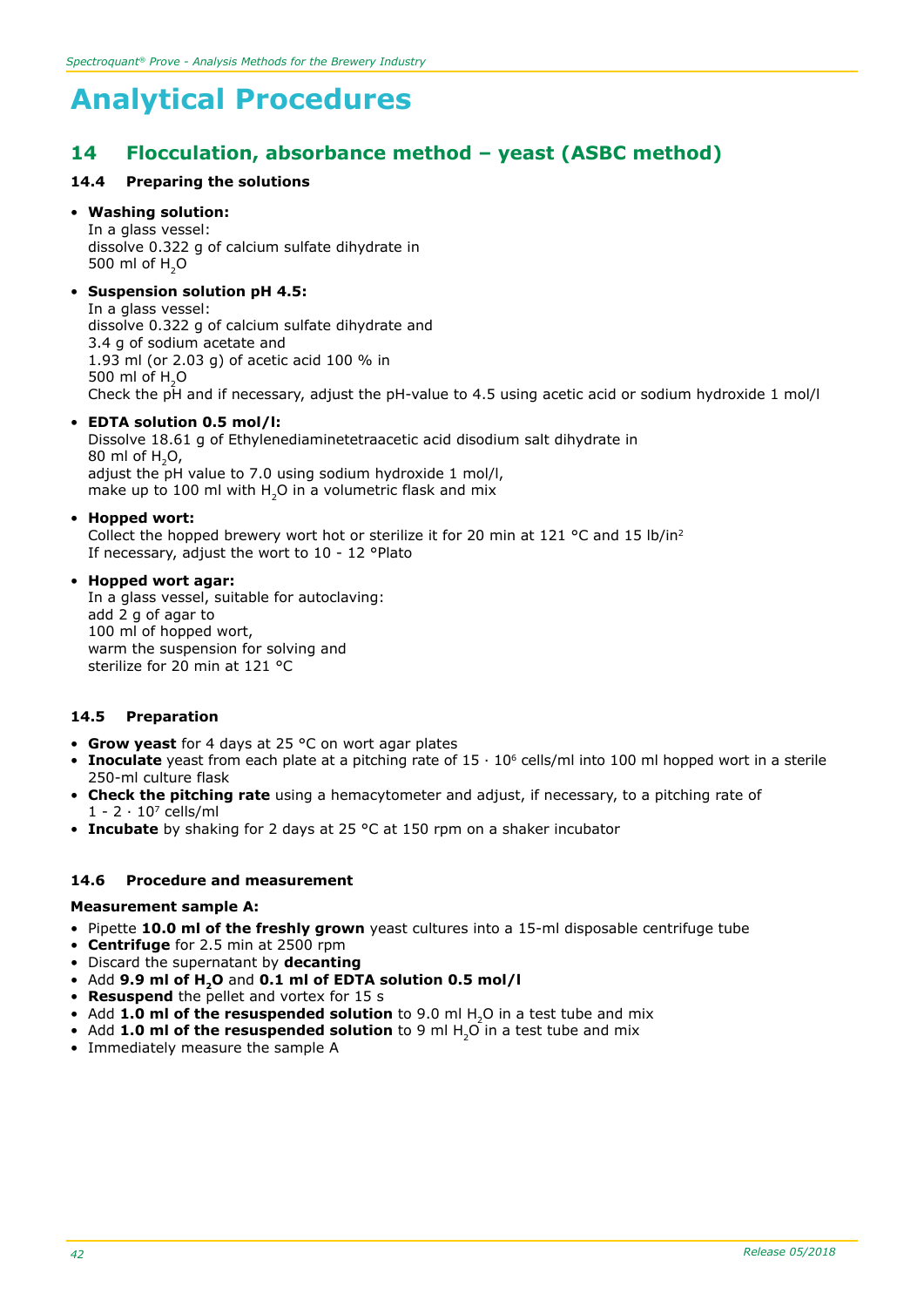# **14 Flocculation, absorbance method – yeast (ASBC method)**

#### **Measurement sample B:**

- Pipette **10.0 ml of the freshly grown** yeast cultures into a 15-ml disposable centrifuge tube
- **Centrifuge** for 2.5 min at 2600 rpm
- Discard the supernatant by **decanting**
- Add **10.0 ml washing solution**
- **Resuspend** the pellet and vortex for 15 s
- **Centrifuge** for 2.5 min at 2500 rpm
- Discard the supernatant by **decanting**
- Add **10.0 ml of suspension solution pH 4.5**
- **Resuspend** the pellet and vortex for 15 s
- Slowly **invert** suspension (5 times in 15 s)
- Leave the suspension standing upright for exactly 6 min
- Pipette **9.0 ml of H2O** into a separate test tube
- Add **1.0 ml of the suspension** by carefully pipetting the top 1 ml of the suspension without disturbing the remaining suspension
- **Homogenize** the content of the test tube by vortexing
- Add **1.0 ml of the resuspended solution** to 9 ml H<sub>2</sub>O in a test tube and mix
- Immediately measure the sample B

#### **Measurement:**

- Open the method list (**<Methods>**) and select **method No. 2635 "Flocculation (ASBC)"**.
- It is recommended to zero the method each new working day. Proceed as described in section V "Zeroing".
- Subsequently fill measurement sample A into a 10-mm rectangular cell and insert cell into the cell compartment. The measurement starts automatically. The **""** symbol appears in the line **"Insert Sample A"**. Confirm the message with **<OK>**.
- Fill measurement sample B into a 10-mm rectangular cell and insert cell into the cell compartment. The measurement starts automatically. The **""** symbol appears in the line **"Insert Sample B"**. Confirm the message with **<OK>**.
- Read off the result as % flocculence from the display.
- Tap the **<START>** button to start the measurement procedure for the next sample.

## **14.7 Evaluation**

Results are expressed in % flocculence

# **Standard values**<br>Flocculence >85 %:

very flocculent yeast Flocculence 20 - 85 %: moderately flocculent yeast<br>Flocculence <20 %: nonflocculent yeast nonflocculent yeast

#### **Note**

Negative flocculation values may occur for nonflocculent yeasts. This is the case when the absorption value of measurement sample A is lower than that of measurement sample B. A result below zero should be given as zero.

## **14.8 Literature**

ASBC Methods of Analysis, online. Yeast-11, Flocculation, B. Absorbance method [Release date 1996, revised 2011].

American society of brewing Chemists, St. Paul, Mn, U.S.A. doi: 10.1094/ASBCMOA-Yeast-11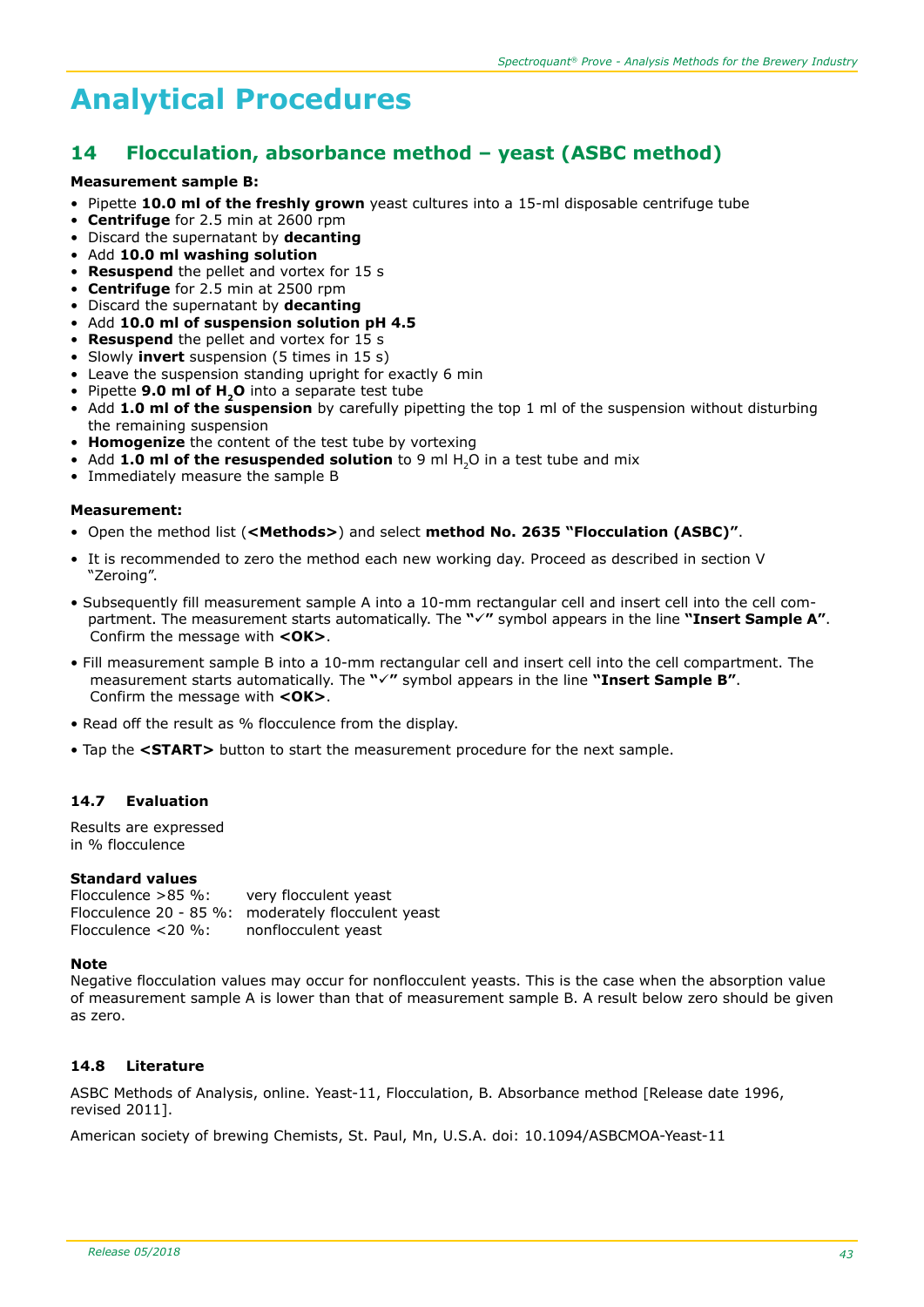# **15 Free Amino Nitrogen, Ninhydrin method - beer / wort (EBC / MEBAK / ASBC method)**

Low-molecular nitrogen compounds, in particular amino acids in the wort, have an influence on the fermentation process and on the formation of fermentation byproducts. The concentration and composition of the amino acids are accordingly of relevance for the aroma profile of a beer, while the reactivity with reducing sugars (Maillard's reaction), in particular in the kilning of malt and in the boiling of mashes and worts, is a further effect. These reaction products have an effect on the redox potential, color, and aroma of the beer. In methods that are based on color reactions, the various amino acids exhibit different color intensities. Results are set in relation to a so-called "standard amino acid", in most cases glycine. In the ninhydrin method the color yield of the individual amino acids varies between 70 % and 105 %, relative to glycine.

## **15.1 Method**

The test sample is heated with ninhydrin at pH 6.7 and the resultant color is measured by spectrophotometry. The method measures the amino acids, ammonia, and also the terminal alpha-amino groups of peptides and proteins. Proline is also partly measured at the wavelength used. The method is not specific for alpha-amino nitrogen, since gamma-amino butyric acid, which occurs in wort, also reacts with ninhydrin to produce a color.

## **15.2 Measuring range**

0 - 400 mg/l free amino nitrogen

## **15.3 Reagents and accessories**

- di-Sodium hydrogen phosphate dodecahydrate for analysis EMSURE®, Cat. No. 106579
- Potassium dihydrogen phosphate for analysis EMSURE®, Cat. No. Nr. 104873
- Ninhydrin GR for analysis, Cat. No. 106762
- D(-)-Fructose, Cat. No. 105323
- Potassium iodate for analysis EMSURE®, Cat. No. 105051
- Ethanol 96 % EMSURE®, Cat. No. 159010
- Hydrochloric acid 6 mol/L EMPROVE®, Cat. No. 110164
- Sodium hydroxide solution 4 mol/l (4 N), Titripur®, Cat. No. 111584
- Glycine GR for analysis, Cat. No. 104201
- Standard laboratory glass equipment (e. g. glass beakers, conical flasks, measuring cylinders) and pipettes
- pH meter
- 100-ml volumetric flask
- Pincer
- Test tubes with ground-glass stopper, 16 x 150 mm
- Water bath (20 $\degree$ C)
- Water bath  $(100 °C)$
- Rectangular cells, 10 mm, Spectroquant®, Cat. No. 114946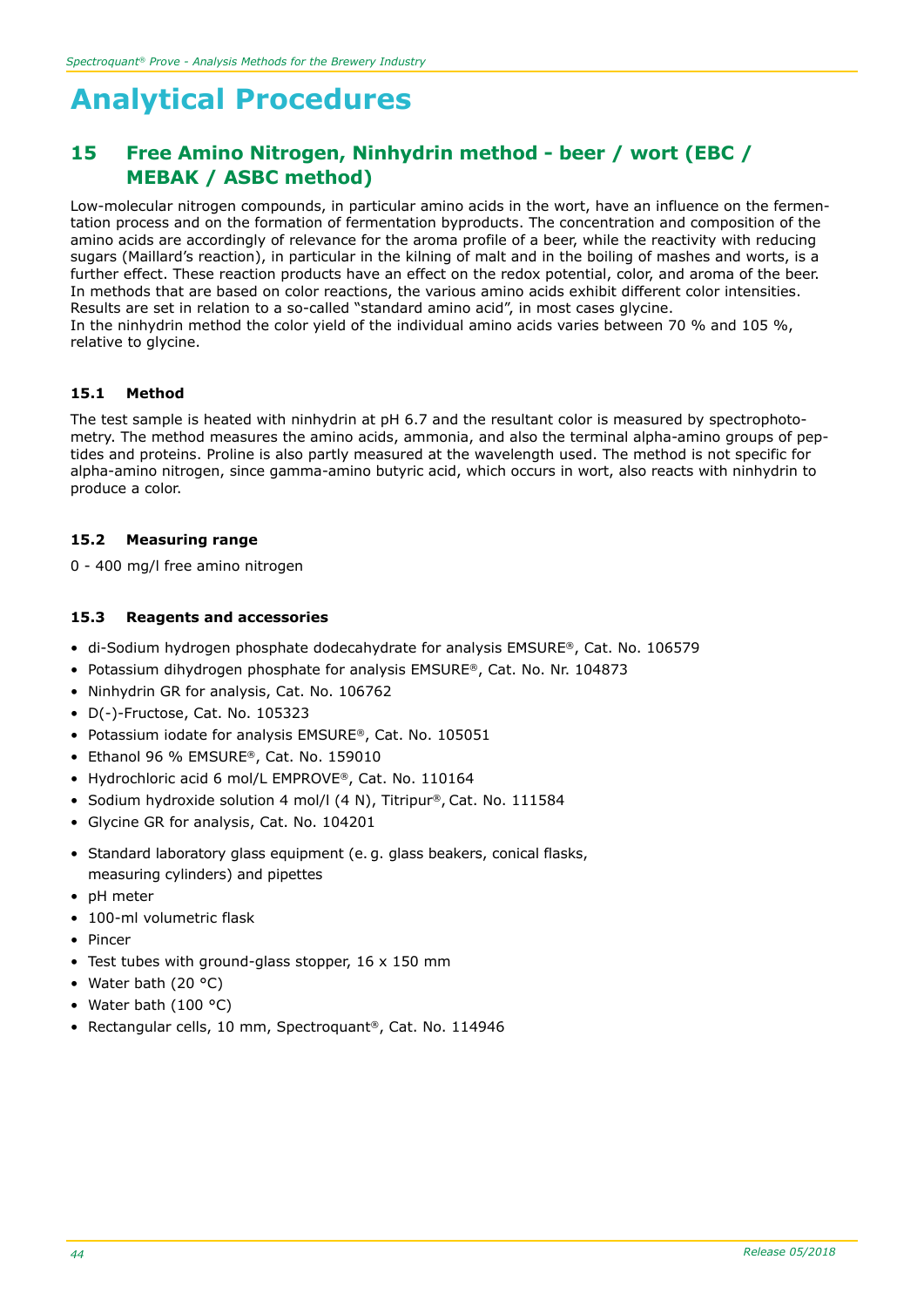# **15 Free Amino Nitrogen, Ninhydrin method - beer / wort (EBC / MEBAK / ASBC method)**

## **15.4 Preparing the solutions**

## • **Color reagent:**

Dissolve 10.0 g di-sodium hydrogen phosphate dodecahydrate, 6.0 g potassium dihydrogen phosphate, 0.5 g ninhydrin, and 0.3 g fructose in approx. 80 ml of  $H<sub>2</sub>O$ , check pH (pH must lie between 6.6 and 6.8; adjust, if necessary, with hydrochloric acid 6 mol/l or sodium hydroxide solution 4 mol/l), and make up to 100 ml with H<sub>2</sub>O in a volumetric flask (solution remains stable for 2 weeks when stored at  $+4$  °C in dark bottles)

## • **Dilution solution:**

In a glass vessel: dissolve 2 g of potassium iodate in 600 ml of H2O add 400 ml of ethanol 96 % and mix (solution remains stable for 1 week when stored at +4 °C in dark bottles)

- • **Glycine stock solution 200 mg/l amino nitrogen:** Dissolve 107.2 mg of glycine and make up to 100 ml with H<sub>2</sub>O in a volumetric flask (solution remains stable for 1 week when stored at 0 °C in dark bottles)
- • **Glycine standard solution 2 mg/l amino nitrogen:** 1.0 ml of glycine stock solution 200 mg/l amino nitrogen make up to 100 ml with H<sub>2</sub>O in a volumetric flask and mix (prepare freshly every day)

# **15.5 Preparation**

- Dilute **beer** 50-fold with  $H$ <sub>2</sub>O (dilution  $1 + 49$ )
- Dilute **wort** 100-fold with  $H_1O$  (dilution  $1 + 99$ )

## **15.6 Procedure and measurement**

## **Important:**

The amino acids occur in extremely low amounts in this analysis, meaning that contaminations must be avoided at all costs. The thoroughly cleaned glasses must be touched only on their external surfaces, and ground-glass stoppers etc. must be handled with pincers.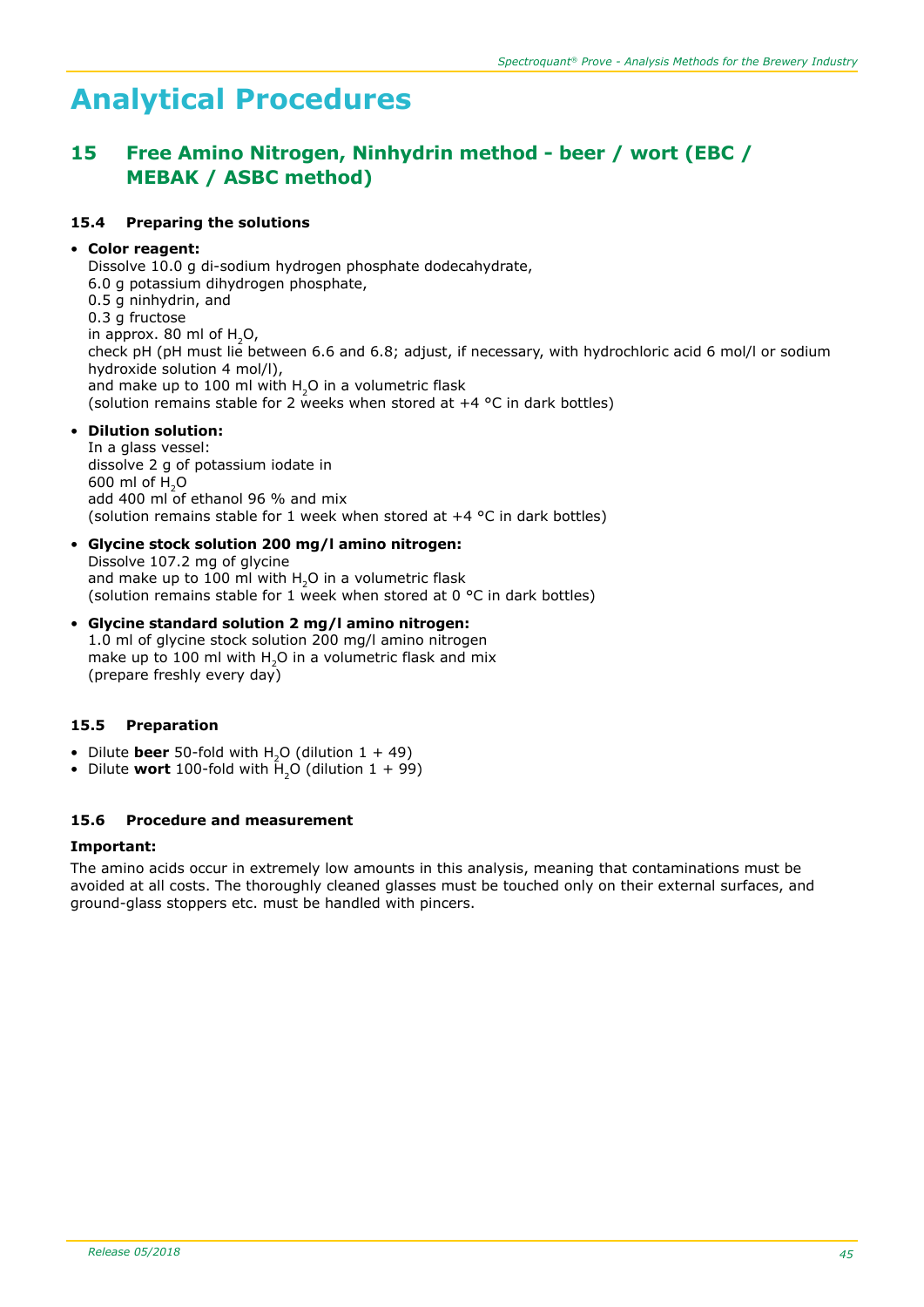# **15 Free Amino Nitrogen, Ninhydrin method - beer / wort (EBC / MEBAK / ASBC method)**

### **User-defined calibration:**

• Prepare calibration solutions in the following manner:

|                                  | E0<br>$[0 \text{ mg/l}$ FAN]                                                                                                             | $[2 \text{ mg/l} \text{ FAN}]$                                                                            |  |
|----------------------------------|------------------------------------------------------------------------------------------------------------------------------------------|-----------------------------------------------------------------------------------------------------------|--|
| Water                            | $2.0 \text{ ml}$                                                                                                                         |                                                                                                           |  |
| Glycin-Standardlösung 2 mg/l FAN |                                                                                                                                          | $2.0 \text{ ml}$                                                                                          |  |
|                                  |                                                                                                                                          | pipette into separate test tubes                                                                          |  |
| Color reagent                    | $1.0 \text{ ml}$                                                                                                                         | $1.0 \text{ ml}$                                                                                          |  |
|                                  | $\bullet$ add and mix<br>stoppers to prevent losses by<br>evaporation<br>heat in a <b>boiling water bath</b><br>bath at 20 °C for 20 min | loosely close test tubes with glass<br>for exactly 16 min, and subse-<br>quently allow to cool in a water |  |
| Dilution solution                | $5.0 \mathrm{m}$<br>$5.0 \text{ ml}$                                                                                                     |                                                                                                           |  |
|                                  | add and mix<br>leave to stand for <b>3 min</b> ;<br>measure within 30 min                                                                |                                                                                                           |  |

#### **Reagent blank:**

- Pipette **2.0 ml of H2O** into a test tube
- Add **1.0 ml of color reagent** and mix
- Loosely close test tubes with glass stoppers to prevent losses by evaporation
- Heat in a **boiling water bath for exactly 16 min**, and subsequently allow to cool **in a water bath at 20 °C for 20 min**
- Add **5.0 ml of dilution solution** and mix
- Leave to stand for **3 min**; measure within 30 min

#### **Measurement sample:**

- Pipette **2.0 ml of** the **diluted sample** into a test tube
- Add **1.0 ml of color reagent** and mix
- Loosely close test tubes with glass stoppers to prevent losses by evaporation • Heat in a **boiling water bath for exactly 16 min**, and
- subsequently allow to cool **in a water bath at 20 °C for 20 min**
- Add **5.0 ml of dilution solution** and mix
- Leave to stand for 3 min; measure within 30 min

#### **Measurement:**

- Open the method list (**<Methods>**) and select **method No. 2606 "Free Amino Nitrogen"**.
- It is recommended to zero the method each new working day. Proceed as described in section V "Zeroing".
- The sample dilution must be entered. Do this by tapping the **<Settings>** button and selecting the **<DILUTION>** menu item. Activate the field for entering the dilution, enter the dilution and tap **<OK>** to confirm.
- **Measurement of the reagent blank** is necessary. Measure a new reagent blank each new working day and each time the batch of the reagents used is exchanged. To do this fill the reagent blank into a 10-mm rectangular cell and proceed as described in section VII "Reagent blank".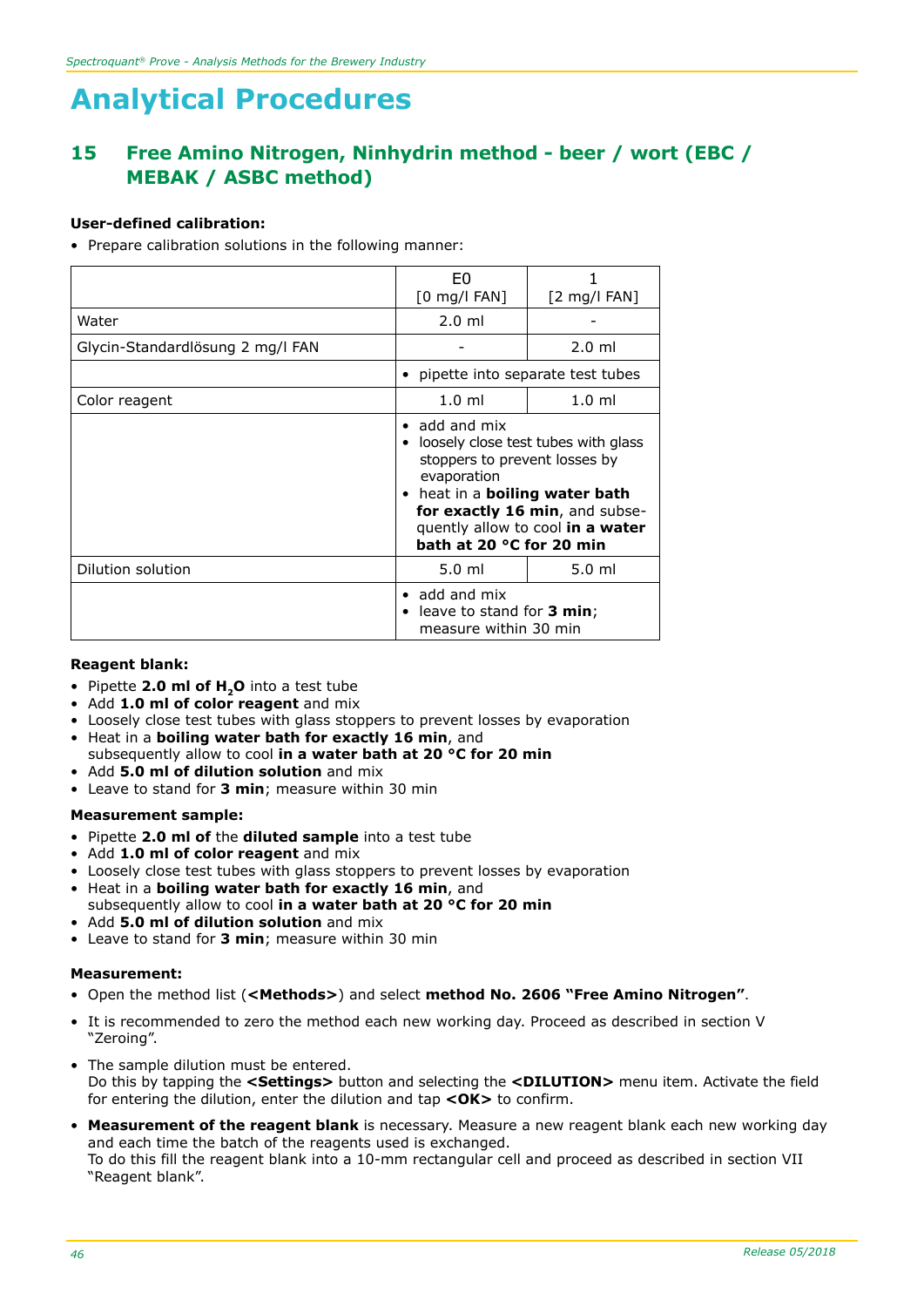# **15 Free Amino Nitrogen, Ninhydrin method - beer / wort (EBC / MEBAK / ASBC method)**

#### • **User-defined calibration** is necessary.

Do this by tapping the **<Settings>** button and selecting the **<RECALIBRATION>** menu item. An input mask pops up.

Select the **"Absorbance"** field in the **"E0"** line (selected fields are shown in a blue frame). Fill calibration solution E0 into a 10-mm rectangular cell and insert cell into the cell compartment. The measurement starts automatically. The measured absorbance is shown in the display.

Select the **"Conc."** field in the **"1"** line and enter the concentration of **2 mg/l** for the first calibration solution.

Select the **"Absorbance"** field in the **"1"** line. Fill calibration solution 1 into a 10-mm rectangular cell and insert cell into the cell compartment. The measurement starts automatically. The measured absorbance is shown in the display.

Activate the **<U-CAL on>** and **<linear>** fields.

Optionally enter a batch number for the calibration, selecting the **<Lot number>** field to do so. Once all calibration solutions have been measured, save the calibration by pressing <**OK**>.

- In the case of **dark samples** (beer or wort) a sample blank must be measured. Do this by tapping the **<Settings>** button and selecting the **<SAMPLE BLANK>** menu item. Fill the cell with the sample blank and insert the cell into the cell compartment. The measurement starts automatically. Accept the sample blank by tapping **<OK>** to confirm.
- Fill measurement sample into a 10-mm rectangular cell and insert cell into the cell compartment. The measurement starts automatically.
- Read off the result in mg/l free amino nitrogen from the display.

## **15.7 Evaluation**

Results are expressed in mg/l FAN The dilution is already considered in the result.

## **Standard values**

Beer (12 %): 100 - 120 mg/l FAN

## **15.8 Literature**

MEBAK Brautechnische Analysemethoden 4th Edition 2002 Volume II, Method 2.8.4.1.1, page 62ff

Analytica-EBC, Section 9 Beer, Method 9.10

ASBC Methods of Analysis, online. Beer-31, Free Amino Nitrogen [Release date 1975, revised 1976].

American society of brewing Chemists, St. Paul, Mn, U.S.A. doi: 10.1094/ASBCMOA-Beer-31

ASBC Methods of Analysis, online. Wort-12, Free Amino Nitrogen, A. Ninhydrin Method [Release date 1975, revised 1976 and 2010].

American society of brewing Chemists, St. Paul, Mn, U.S.A. doi: 10.1094/ASBCMOA-Wort-12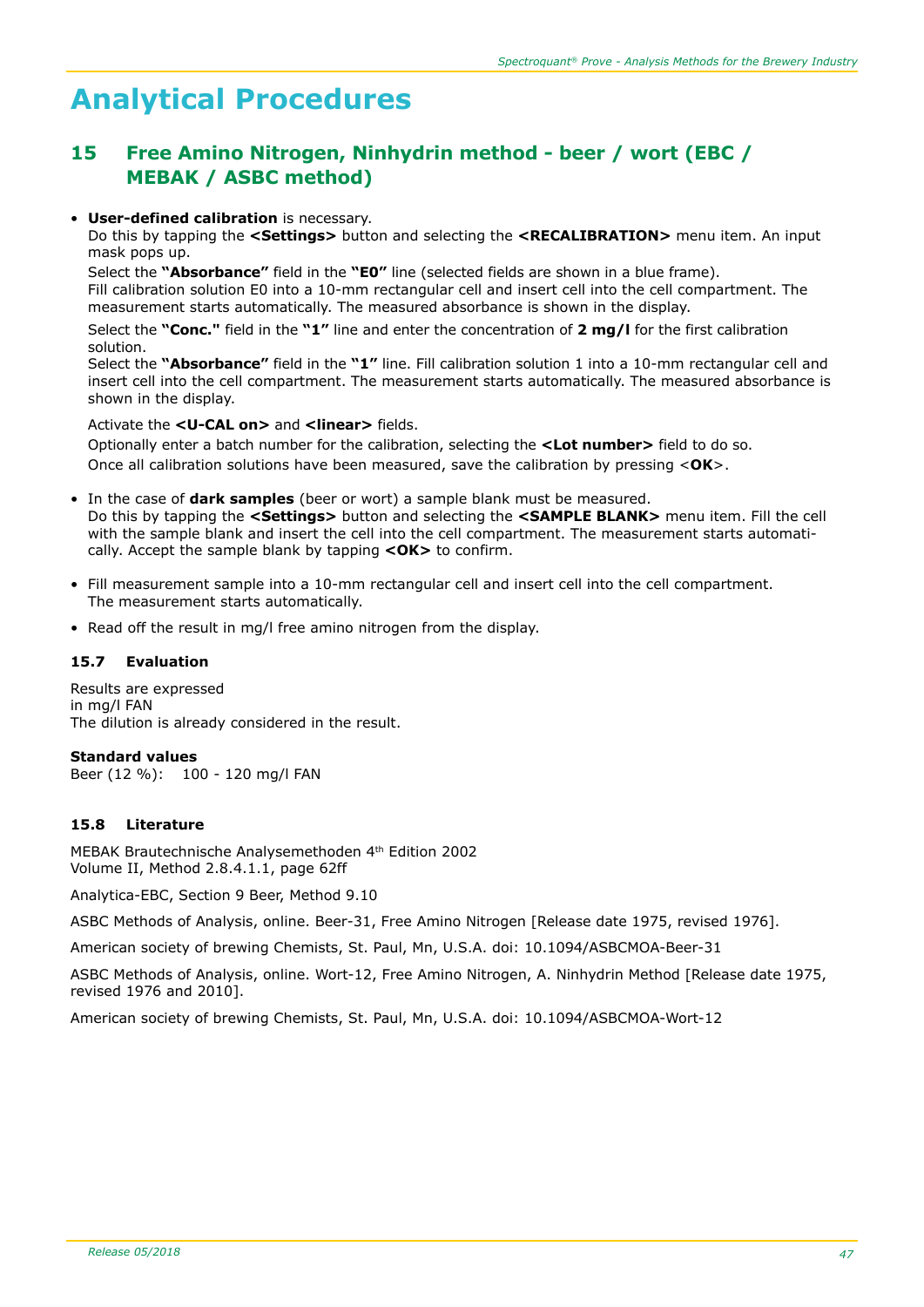# **16 Hop Storage Index - hops (ASBC method)**

If hop (cones and other hop products) is not stored or processed appropriately, α- and β-acids content changes reducing their potency resulting in inaccuracy of the label claim or COA. The loss is characterized by an increase in the ratio of absorbance at 275 nm to 325 nm. This can be evaluated with a UV spectrophotometer. Loss in α and β acids and increases in the hop storage index (HSI) provide a way to evaluate hops.

### **16.1 Method**

After extraction of hops or hop pellets with an organic solvent, the absorbance ratio at 275 nm to 325 nm is determined (Hop storage index).

This method requires a Prove 300 or 600 as measurements are made in the UV range.

#### **16.2 Measuring range**

0.00 - 2.00 HSI

#### **16.3 Reagents and accessories**

- Toluene for spectroscopy Uvasol®, Cat. No. 108331
- Methanol for spectroscopy Uvasol®, Cat. No. 106002
- Sodium hydroxide pellets for analysis EMSURE®, Cat. No. 106498
- Standard laboratory glass equipment (e. g. glass beakers, conical flasks, measuring cylinders) and pipettes
- Grinder or blender jar
- Analytical balance, accurate to 0.0001 g
- Mechanical shaker or rotary shaker, 200 rpm
- Centrifuge, 2000 rpm
- Centrifuge glasses with solvent-proof twist-off caps, 100 110 ml content
- Polyethylene bag, suitable for covering the grinder
- 5-ml volumetric pipette
- 100-ml volumetric pipette
- Adjustable pipettes 0.2 5.0 ml
- 100-ml volumetric flask
- 250-ml extraction vessels with inert closures (e. g. conical flask with Teflon or PE closures)
- Stop watch
- Rectangular cells 10 mm, quartz, Spectroquant®, Cat. No. 100784

## **16.4 Preparing the solutions**

• **Sodium hydroxide solution 6 mol/l (6N):** In a 100-ml volumetric flask: dissolve 24.0 g of sodium hydroxide pellets in approx. 80 ml  $H_2O$ , cool to room temperature, make up to 100 ml with H<sub>2</sub>O and mix

## • **Alkaline methanol:**

In a conical flask: mix 0.2 ml of sodium hydroxide solution 6.0 mol/l with 100 ml of methanol (solution remains stable for 1 month in a tightly closed glass bottle in a solvent cabinet)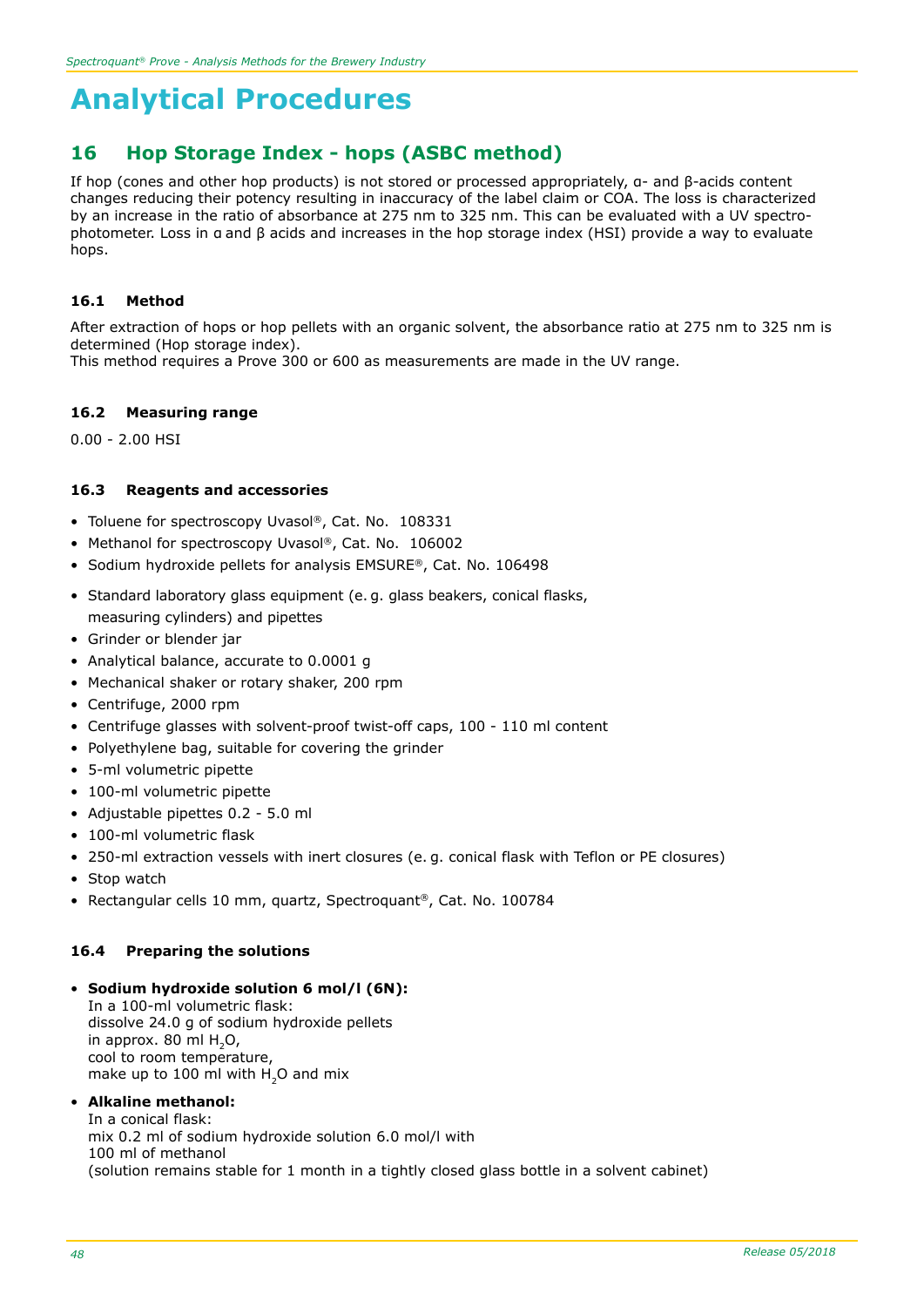# **16 Hop Storage Index - hops (ASBC method)**

### **16.5 Preparation**

#### **Sample preparation for pressed and unpressed Hop samples**

- Bring cooled samples (in a closed container) to room temperature
- Grind sample (immediately before use). Discard the first 10 g of the ground sample. Place an appropriate polyethylene bag over the discharge of the chopper and grind the remaining sample using only small portions to avoid losses of moisture
- Homogenize sample by inverting and rotating the bag
- Immediately use the ground sample for analysis otherwise freeze sample

#### **Sample preparation for hop pellets**

- Grind 75 125 g of the sample at high speed for 20 30 s using a blender jar. A heating of the sample should be avoided.
- The grind size is optimal if 95 % of the powder pass a screen with 20 opening per inch
- Immediately use the ground sample for analysis otherwise freeze sample

#### **Extraction of hop samples**

- Weigh **5.000 g of freshly ground hop sample** into a 250-ml extraction vessel
- Add **100 ml of toluene** by pipetting
- Stopper the extraction vessel tightly and **shake mechanically for 30 min** at room temperature and at an optimum mixing intensity or on a rotary shaker at 200 rpm
- **Centrifuge** at 2000 rpm for 5 min or alternatively let the solution stand until the separation of the solid and liquid phases (not longer than 1 h)

#### **16.6 Procedure and measurement**

#### **Reagent blank:**

• **Toluene diluted with methanol/alkaline methanol** in analogous manner as measurement sample

#### **Measurement sample:**

- Pipette **5 ml of the clear supernatant** into a 100-ml volumetric flask and make up to the mark with methanol (**dilution A**)
- Mix **dilution A** appropriately with **alkaline methanol** so that the absorption of the solution at 325 and 355 nm is within 0.1 - 0.8 A (**dilution B**). The aliquot volume of dilution A should be between 1 - 20 ml and the total volume of dilution B between 5 - 100 ml. Note the used volume of the aliquot of dilution A and the total volume of dilution B
- **Immediately measure** the sample to avoid decomposition

#### **Measurement:**

- Open the method list (**<Methods>**) and select **method No. 2634 "Hop Storage Index (HSI)"**.
- It is recommended to zero the method each new working day. Proceed as described in section V "Zeroing".
- Fill reagent blank into a 10-mm rectangular quartz cell and insert cell into the cell compartment. The measurement starts automatically. The **""** symbol appears in the line **"Insert Reagent Blank"**. Confirm the message with **<OK>**.
- Fill measurement sample into a 10-mm rectangular quartz cell and insert cell into the cell compartment. The measurement starts automatically. The **""** symbol appears in the line **"Insert Sample"**. Confirm the message with **<OK>**.
- Read off the result as HSI, absorbance at 275 nm and absorbance at 325 nm from the display.
- Tap the **<START>** button to start the measurement procedure for the next sample.

## **Note**

Check if the used cells are matching. The cells filled with H<sub>2</sub>O should not differ from each other more than 0.005 Abs at 275, 325 and 355 nm. Otherwise use the same cell for reagent blank and measurement sample and rinse the cell before use with the solution to be measured.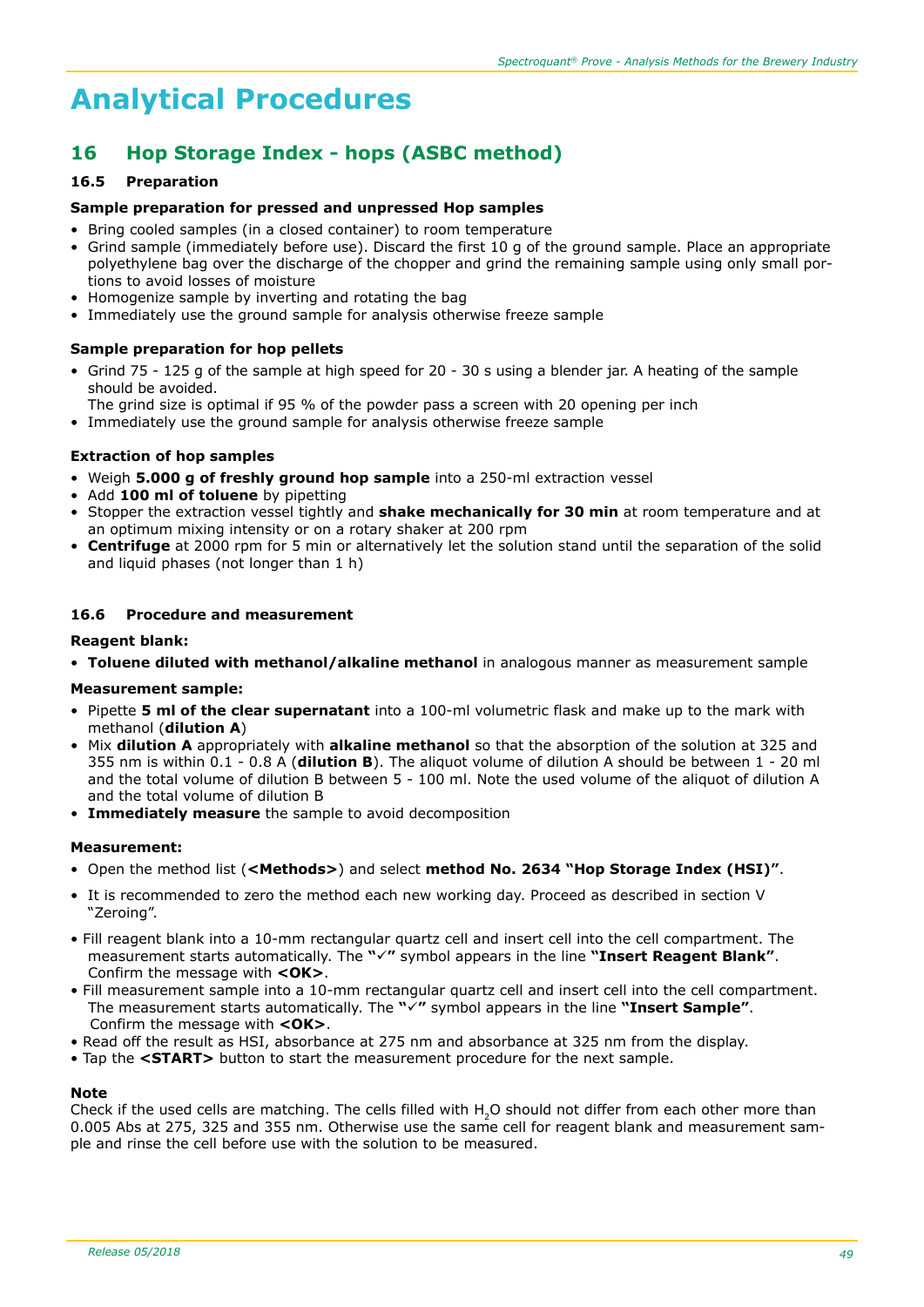# **16 Hop Storage Index - hops (ASBC method)**

## **16.7 Evaluation**

Results are expressed in HSI, absorbance at 275 nm, absorbance at 325 nm

#### **Standard values**

"Good keeper" hops (HSI range): fresh = 0.22; aged = 0.32 "Poor keeper" hops (HSI range): fresh = 0.26; aged = 0.79

#### **16.8 Literature**

ASBC Methods of Analysis, online. Hops-12, Hop Storage Index (HSI) [Release date 1979, revised 1981 and 2008].

American society of brewing Chemists, St. Paul, Mn, U.S.A. doi: 10.1094/ASBCMOA-Hops-12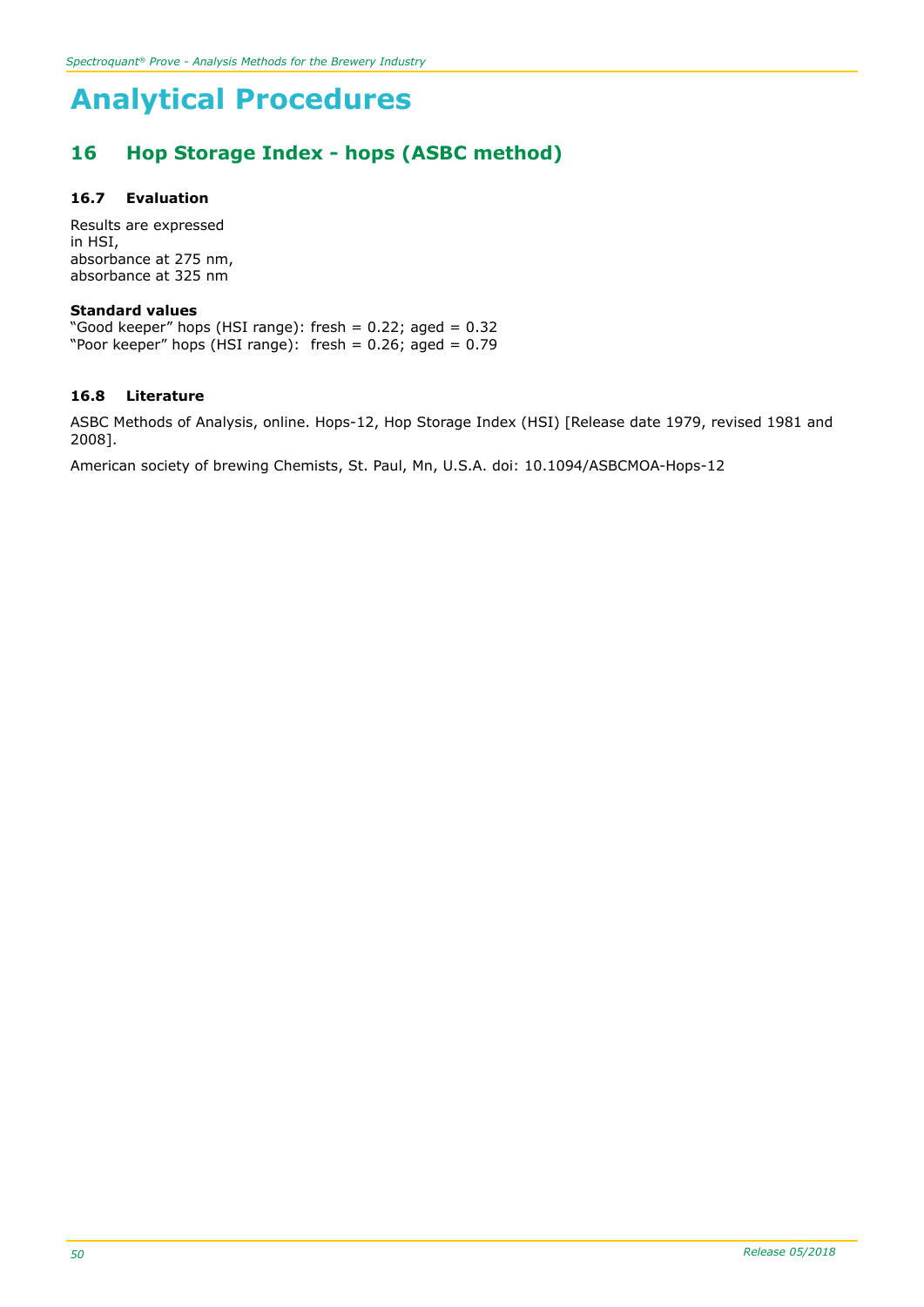# **17 Iodine Value, photometric (MEBAK method)**

In the practical environment, worts with iodine concentrations outside the normal range rectify only slowly and are difficult to clarify. The turbidity becomes stronger during fermentation, secondary fermentation ceases, and the beers can tend towards deviations of their flavor and odour.

# **17.1 Method**

High-molecular dextrins and starches are precipitated by the addition of ethanol to wort or beer; they are then centrifuged off, dissolved in phosphate buffer, and iodine solution is added. Depending on the molecular weight and the degree of branching of the erythrodextrins and starch, a red to blue color emerges, the intensity of which is measured by spectrophotometry.

MEBAK specifies the use of a 40-mm rectangular cell for the photometric iodine test. It is also possible, however, to take the measurement in a 50-mm rectangular cell. Depending on the cell you are using, please select either method "**Iodine Value 40, photometric**" or "**Iodine Value 50, photometric**" on the photometer.

# **17.2 Measuring range**

0.00 - 0.80 iodine value

## **17.3 Reagents and accessories**

- Ethanol 96 % EMSURE®, Cat. No. 159010
- Iodine solution 0.5 mol/l (1 N), Titripur®, Cat. No. 109098
- Potassium dihydrogen phosphate for analysis EMSURE®, Cat. No. 104873
- ortho-Phosphoric acid 85 % for analysis EMSURE®, Cat. No. 100573
- Standard laboratory glass equipment (e. g. glass beakers, conical flasks, measuring cylinders) and pipettes
- 100-ml volumetric flask
- 200-ml volumetric flask
- pH meter
- Centrifuge, 2500 rpm
- Centrifuge glasses with ground-glass stopper, 50 ml content
- Mechanical shaker
- 40-mm rectangular cells OS or Rectangular cells, 50 mm, Spectroquant®, Cat. No. 114944
- Plastic spatula

## **17.4 Preparing the solutions**

## • **Iodine solution 0.01 mol/l (0.02 N):**

Pipette 2 ml of iodine solution 0.5 mol/l (1 N) in a volumetric flask, make up to 100 ml with  $H<sub>2</sub>O$  and mix (prepare freshly every day)

• **Potassium dihydrogen phosphate solution 0.1 mol/l:** Place 2.72 g of potassium dihydrogen phosphate in a volumetric flask, make up to 200 ml with  $H<sub>2</sub>O$  and dissolve (shelf-life 4 weeks)

#### • **Phosphoric acid 0.1 mol/l:**  Place 2.3 g resp. 1.35 ml ortho-phosphoric acid 85 % in a volumetric flask, make up to 200 ml with  $H<sub>2</sub>O$  and mix (shelf-life 3 months)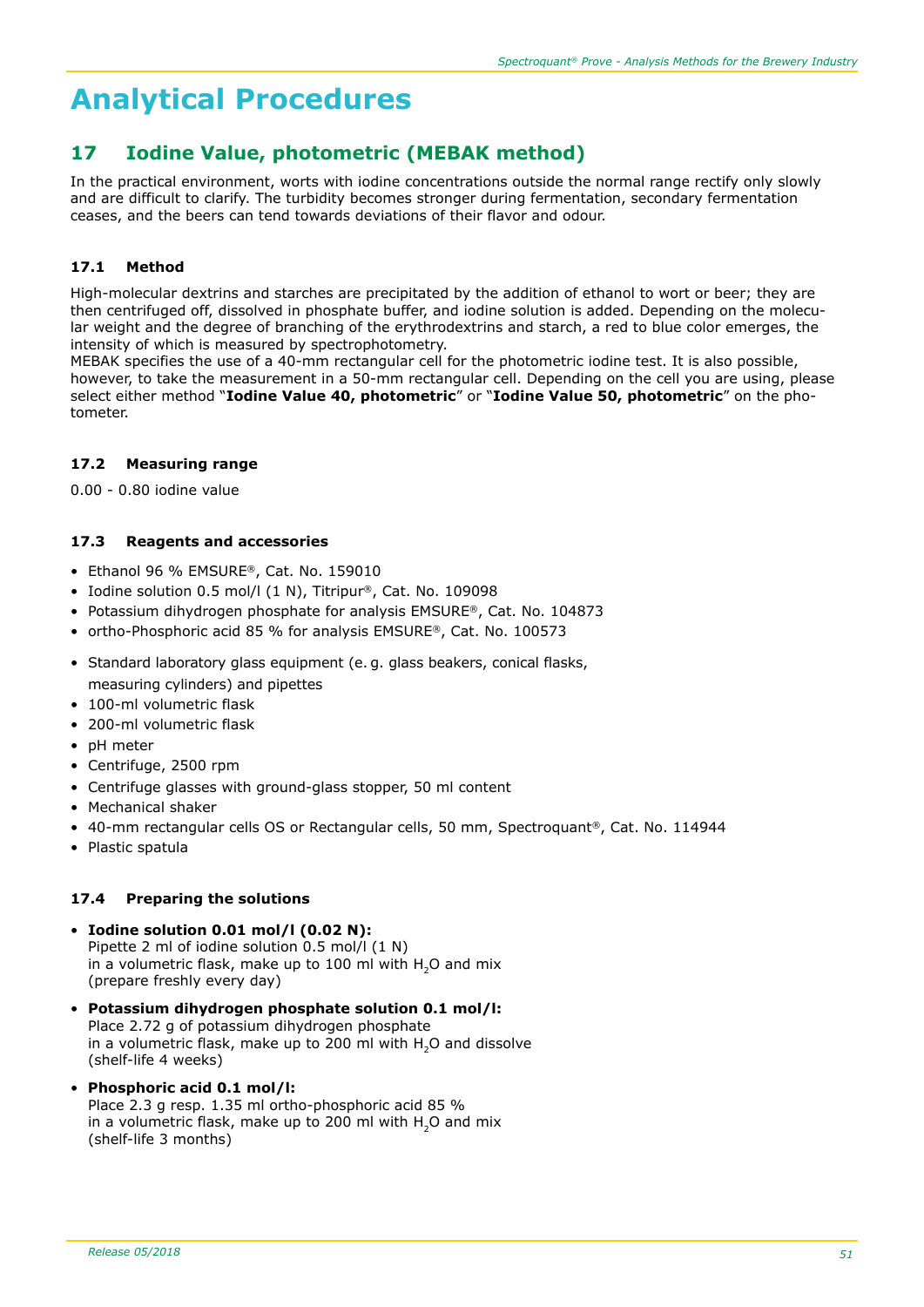# **17 Iodine Value, photometric (MEBAK method)**

## • **Buffer solution pH 3.5 (phosphate buffer 0.1 mol/l):**

In a glass vessel: potassium dihydrogen phosphate solution 0.1 mol/l with phosphoric acid 0.1 mol/l adjust pH to 3.5 on the pH meter (shelf-life 4 weeks)

### **17.5 Preparation**

- Centrifuge **wort**
- Expel carbon dioxide from **beer**

## **17.6 Procedure and measurement**

#### **Buffer blank:**

• Use **10 ml of buffer solution**

#### **Reagent blank:**

• To **10 ml of buffer solution** add **0.5 ml of iodine solution 0.01 mol/l (0.02 N)** and mix

#### **Sample blank:**

- Pipette **10.0 ml of centrifuged wort** or decarbonized **beer** into a centrifuge glass
- Add **40.0 ml of ethanol**, close centrifuge glass, and **shake mechanically** at optimum mixing intensity for **10 min**
- Centrifuge at **2500 rpm** for **5 min**
- Decant the supernatant as completely as possible and discard
- Add **20 ml of buffer solution** to the **residue** and form a suspension by **shaking mechanically** at optimum mixing intensity for **10 min**
- Centrifuge suspension at **2500 rpm** for **5 min**
- Pipette **2 ml of supernatant directly** into the rectangular cell (see 17.3)
- Add **8.0 ml of buffer solution** and mix

## **Measurement sample:**

- After measuring the sample blank, add **0.5 ml of iodine solution 0.01 mol/l (0.02 N) to the sample blank** and mix **immediately** with a plastic spatula
- Leave to stand for **30 s**

#### **Measurement:**

- Open the method list (**<Methods>**) and select **method No. 2615 "Iodine Value 40, photometric"** or **method No. 2616 "Iodine Value 50, photometric"**.
- A zero adjustment must be made for each separate measurement series. The photometer automatically prompts the zero adjustment for the measurement series. For this fill buffer solution into a 40-mm or, respectively, a 50-mm rectangular cell. After prompting, insert the filled rectangular cell into the cell compartment; the zero adjustment starts automatically. Confirm the conduct of the zero adjustment by tapping **<OK>**.
- Fill reagent blank into a 40-mm or, respectively, a 50-mm rectangular cell and insert cell into the cell compartment. The measurement starts automatically. The " $\checkmark$ " symbol appears in the line "Insert  **Reagent Blank"**. Comfirm the message with <**OK**>.
- Fill Sample blank into a 40-mm or, respectively, a 50-mm rectangular cell and insert cell into the cell compartment. The measurement starts automatically. The " $\checkmark$ " symbol appears in the line "Insert  **Sample Blank"**.

Comfirm the message with <**OK**>.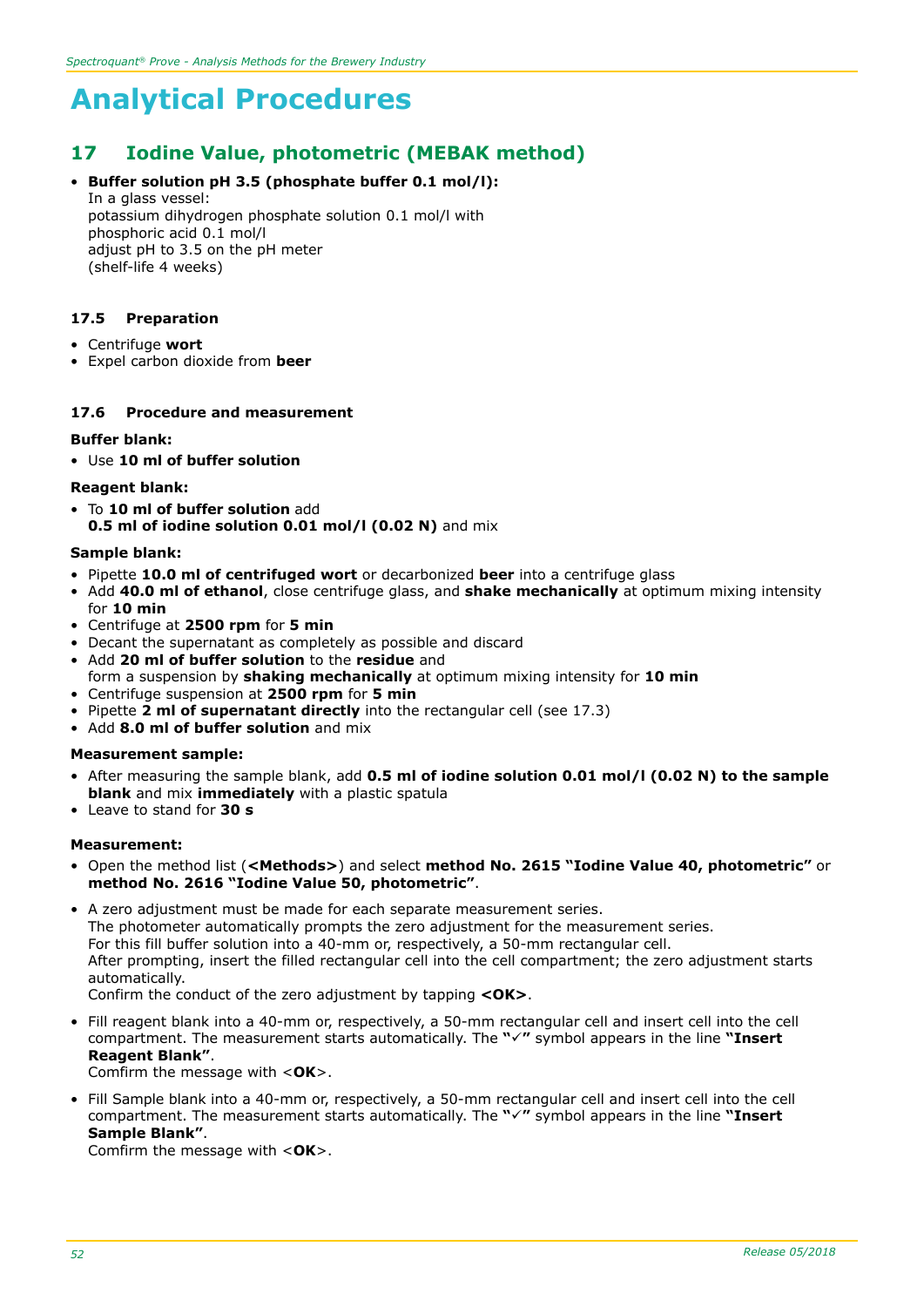# **17 Iodine Value, photometric (MEBAK method)**

• Fill measurement sample into a 40-mm or, respectively, a 50-mm rectangular cell and insert cell into the cell compartment. The measurement starts automatically. The "v" symbol appears in the line **"Insert Sample"**.

Comfirm the message with <**OK**>.

- Read off the result as iodine value from the display.
- Tap the **<START>** button to start the measurement procedure for the next sample. The system does **not prompt a repeat of the zero adjustment**.

## **17.7 Evaluation**

Results are expressed as iodine value

**Standard values**

Wort: <0.30 iodine value

## **17.8 Literature**

MEBAK Brautechnische Analysemethoden 4<sup>th</sup> Edition 2002 Volume II, Method 2.3.2, page 34ff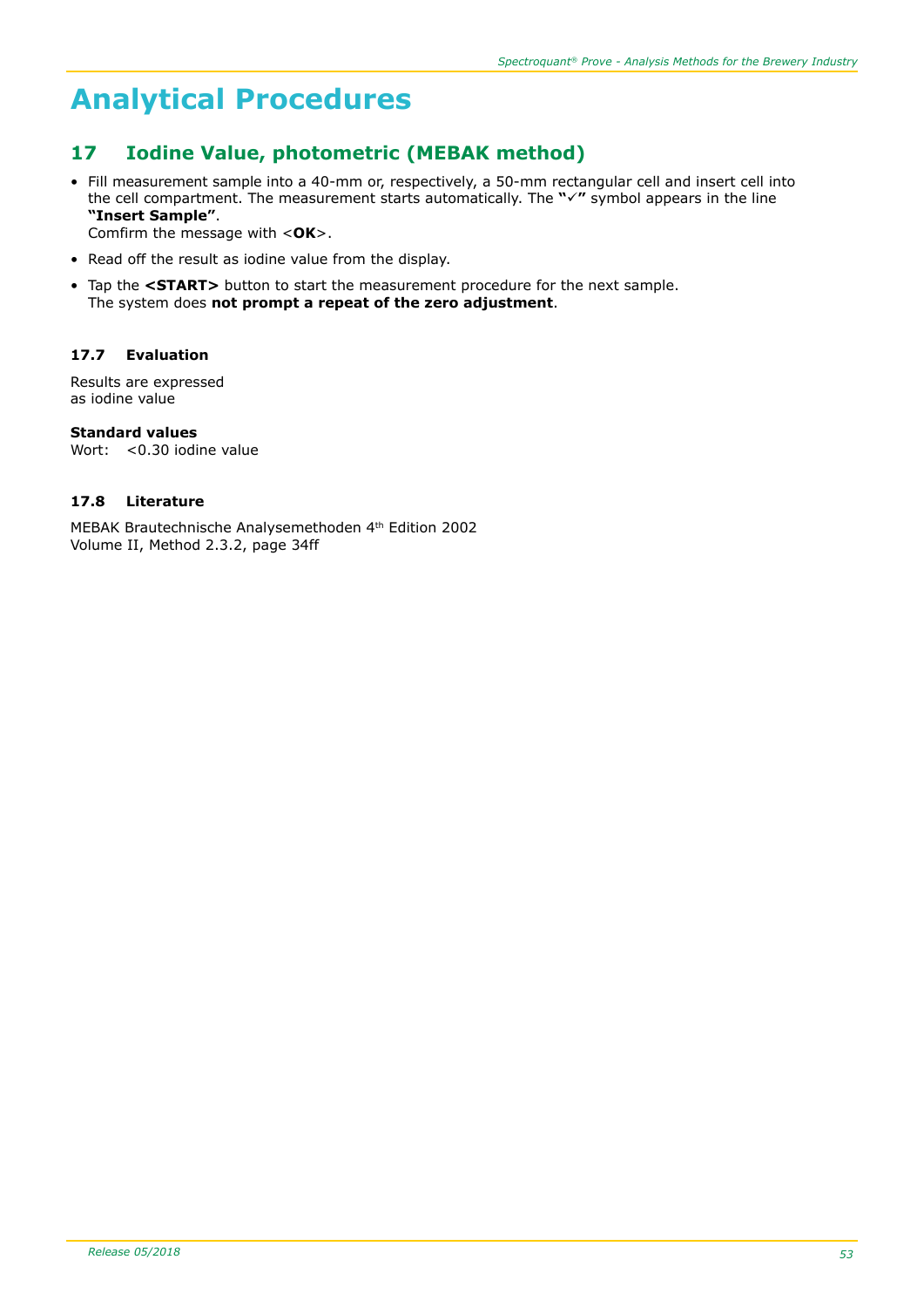# **18 Iron, spectrophotometric, Phenanthroline method - beer (ASBC method)**

Iron may be imported into beer via the raw materials and also via filtering aids/clarifying agents, as well as from apparatuses, pipes, or cans, and it may also be contained in beer-froth stabilizing agents. Iron has a detrimental effect on the colloidal stability, flavour, and the gushing tendency of the beer.

#### **18.1 Method**

All iron ions are reduced to iron(II) ions by ascorbic acid. In a buffered medium iron ions react with 1,10-phenanthroline to form a red complex that is determined photometrically.

#### **18.2 Measuring range**

0.00 - 3.00 mg/l iron

#### **18.3 Reagents and accessories**

- 1,10-Phenanthroline (anhydrous), Cat. No. 841491
- L(+)-Ascorbic acid for analysis EMSURE®, Cat. No. 100468
- Ammonium iron(II) sulfate hexahydrate for analysis EMSURE®, Cat. No. 103792
- Hydrochloric acid fuming 37% for analysis EMSURE®, Cat. No. 100317
- Nitric Acid 65 % EMPLURA®, Cat. No. 100443
- Standard laboratory glass equipment (e. g. glass beakers, conical flasks, measuring cylinders) and pipettes
- Analytical balance, accurate to 0.001 g
- Water bath (60 $\degree$ C) or
- Thermoreactor Spectroquant®, Cat. No. 171200 or 171201 or 171202 with
- Empty cells 16 mm with screw caps Spectroquant®, Cat. No. 114724
- Adjustable pipettes 1 5-ml
- 10-ml volumetric pipette
- 20-ml volumetric pipette
- 25-ml volumetric pipette
- 30-ml volumetric pipette
- 100-ml volumetric pipette
- 100-ml volumetric flask
- 50-ml conical flask
- 100-ml graduated measuring cylinder
- Funnel with folded filter (iron free)
- Stop watch
- 10-mm rectangular cells, Spectroquant®, Cat. No. 114946

## **18.4 Preparing the solutions**

#### • **Nitric acid 40 %:**

In a glass vessel: mix 40 ml of  $H<sub>2</sub>O$ with 60 ml of nitric acid 65 % ( $\triangle$  exothermic reaction) Use the nitric acid 40 % to acid-wash all glassware used for analysis by rinsing with small amounts of acid. Wash the glass ware with H<sub>2</sub>O until it is acid-free.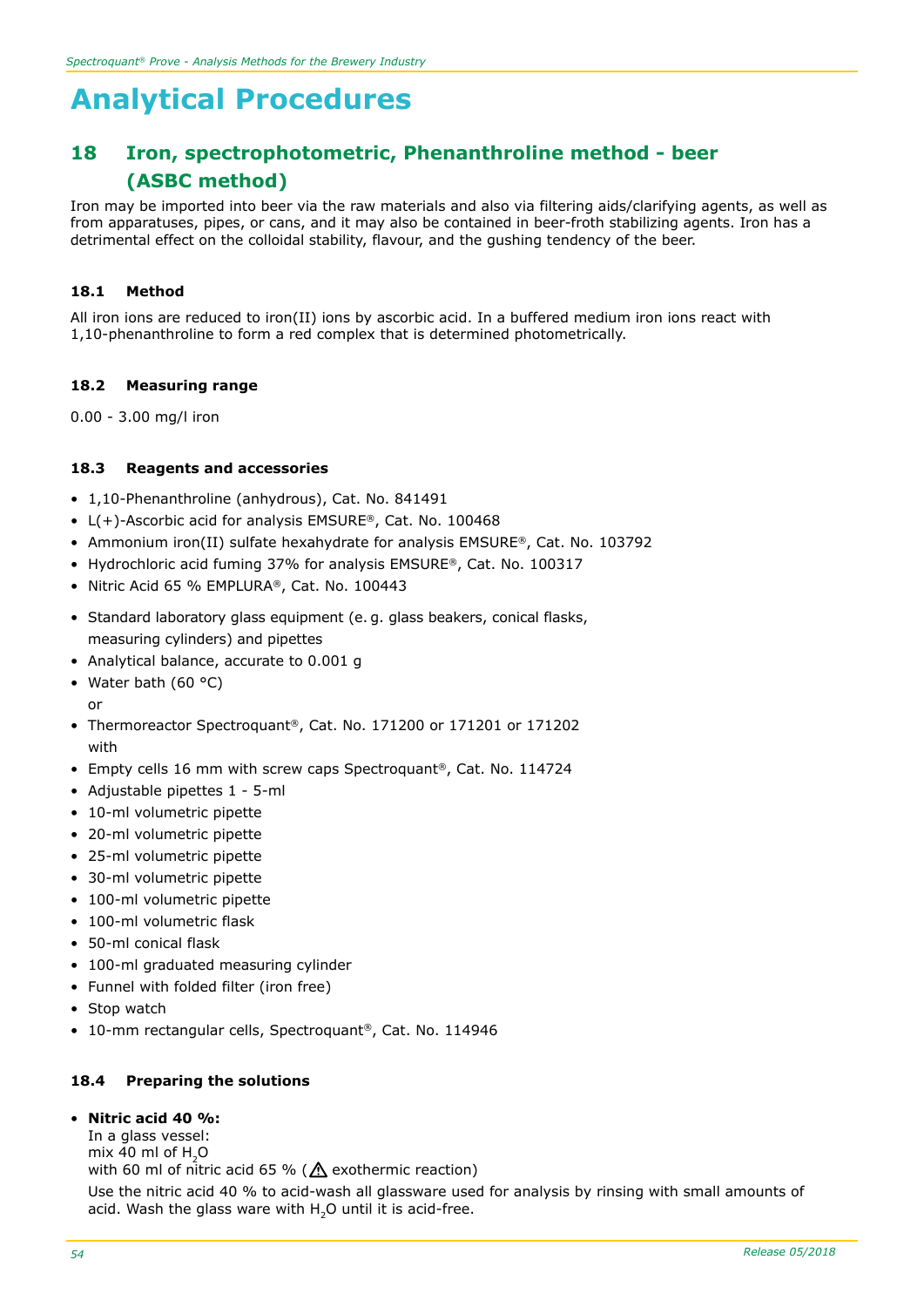# **18 Iron, spectrophotometric, Phenanthroline method - beer (ASBC method)**

• **Iron stock solution 1000 mg/l Fe2+:** Dissolve 3.511 g of ammonium iron(II) sulfate hexahydrate in approx.  $400$  ml  $H<sub>2</sub>O$ , add 0.1 ml of hydrochloric acid 37 % and make up to 500 ml with  $H<sub>2</sub>O$  in a volumetric flask and mix

• **Iron standard solution 10.0 mg/l Fe2+:** Pipette 1.00 ml of iron standard solution 1000 mg/l  $Fe<sup>2+</sup>$ into a 100-ml volumetric flask, make up to 100 ml with H<sub>2</sub>O and mix (prepare freshly every day)

• **Phenanthroline reagent:** In a glass vessel: dissolve 0.300 g of 1,10-phenanthroline in 100 ml of H<sub>2</sub>O, heated to 70 °C

## **18.5 Preparation**

- Expel carbon dioxide from beer and allow froth to disintegrate (avoid filtration, if possible). For beer samples with high iron content, degas by shaking only.
- Filter turbid samples over an iron-free folded filter.

#### **18.6 Calculation of the calibration curve**

A calibration for this method is preprogrammed in the photometer. It is recommended to check the calibration before the first use of the method as the calibration curve may, however, be influenced by the batch of reagents.

In general, to enhance the accuracy of the measurement, it is advisable to perform a user-defined calibration when exchanging batches of the reagents used. After making this user-defined calibration it is also necessary to measure a sample blank.

#### **User-defined calibration is necessary in the following cases:**

- When **exchanging batches** of the reagents used.
- When the **stored calibration** is to be overwritten.

#### **18.7 Procedure and measurement**

#### **User-defined calibration:**

• Prepare standard solutions in the following manner:

|                                                   | Standard solution                                                                    |                         |                          |                                 |                                |                          |  |  |
|---------------------------------------------------|--------------------------------------------------------------------------------------|-------------------------|--------------------------|---------------------------------|--------------------------------|--------------------------|--|--|
|                                                   | E0<br>[0.00]<br>mg/l<br>$Fe2+$ ]                                                     | [0.20<br>mg/l<br>$Fe2+$ | [0.50]<br>mg/l<br>$Fe2+$ | 3<br>$[1.00]$<br>mq/l<br>$Fe2+$ | 4<br>$[2.00$<br>mg/l<br>$Fe2+$ | [3.00]<br>mg/l<br>$Fe2+$ |  |  |
| Iron standard solution 10.0 mg/l Fe <sup>2+</sup> | $0.0$ ml                                                                             | $2.0$ ml                | $5.0$ ml                 | $10.0$ ml                       | $20.0$ ml                      | $30.0$ ml                |  |  |
|                                                   | • Pipette into separate 100-ml volumetric flasks and make<br>up to 100 ml with $H2O$ |                         |                          |                                 |                                |                          |  |  |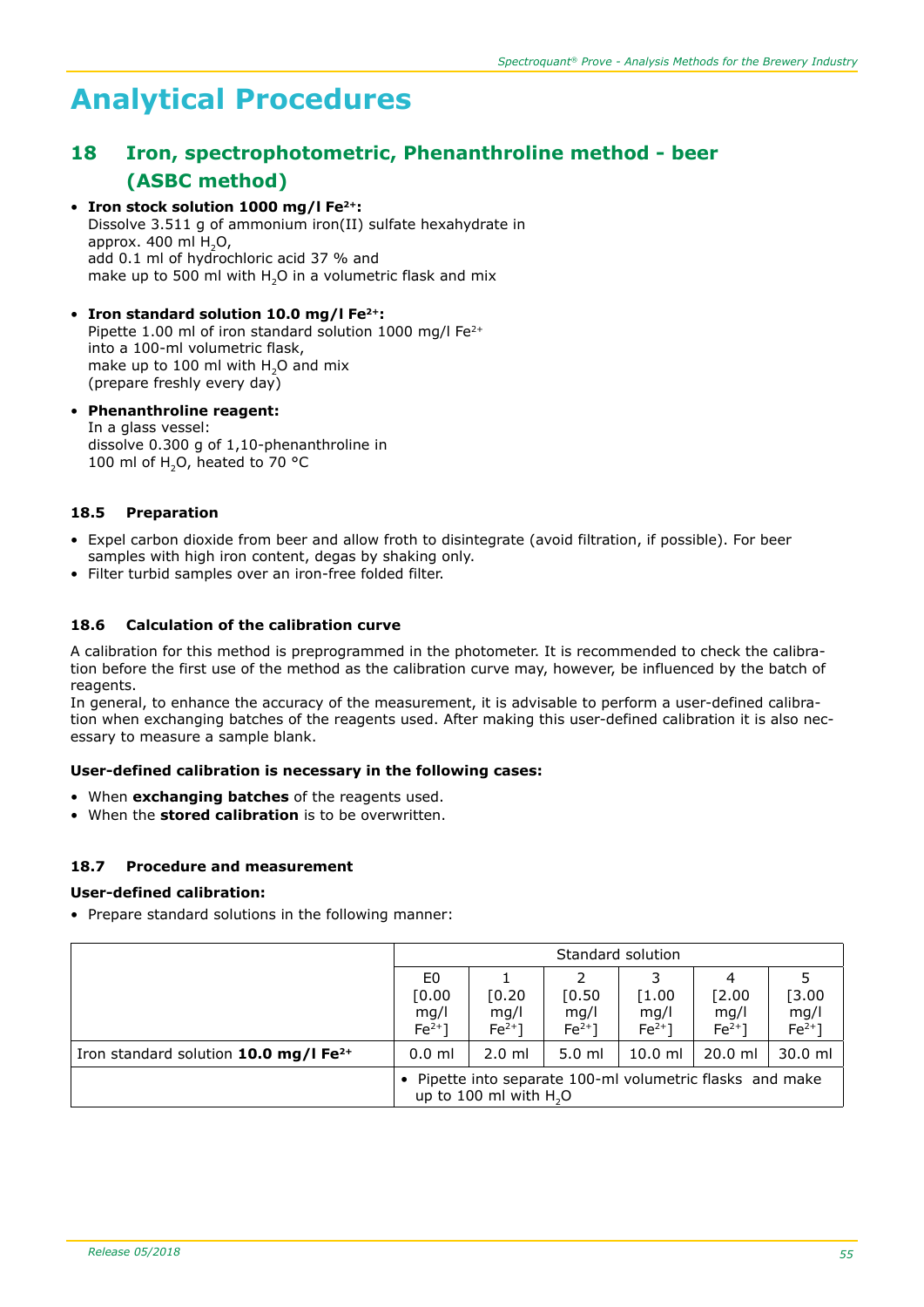# **18 Iron, spectrophotometric, Phenanthroline method - beer (ASBC method)**

• Prepare calibration solutions in the following manner:

|                                   | Calibration solution                                                                                                                                        |                          |                                           |                               |                                 |                                |  |
|-----------------------------------|-------------------------------------------------------------------------------------------------------------------------------------------------------------|--------------------------|-------------------------------------------|-------------------------------|---------------------------------|--------------------------------|--|
|                                   | E0<br>[0.00]<br>mq/l<br>$Fe2+$                                                                                                                              | [0.20]<br>mq/l<br>$Fe2+$ | $\mathcal{P}$<br>[0.50]<br>mq/l<br>$Fe2+$ | 3<br>[1.00]<br>mq/l<br>$Fe2+$ | 4<br>$[2.00]$<br>mq/l<br>$Fe2+$ | 5.<br>[3.00]<br>mg/l<br>$Fe2+$ |  |
| Each standard solution $(60 - 5)$ | $25.0$ ml                                                                                                                                                   | $25.0$ ml                | $25.0$ ml                                 | $25.0$ ml                     | $25.0$ ml                       | 25.0 ml                        |  |
|                                   | • Pipette into separate 50-ml conical flasks                                                                                                                |                          |                                           |                               |                                 |                                |  |
| Phenanthroline reagent            | $2.0$ ml                                                                                                                                                    | $2.0$ ml                 | $2.0$ ml                                  | $2.0$ ml                      | $2.0$ ml                        | $2.0$ ml                       |  |
|                                   | • Add to each flask and mix by swirling                                                                                                                     |                          |                                           |                               |                                 |                                |  |
| Ascorbic acid                     | $25.0$ mg                                                                                                                                                   | $25.0$ mg                | $25.0$ mg                                 | $25.0$ mg                     | $25.0$ mg                       | $25.0$ mg                      |  |
|                                   | • Add to each flask, stopper the flasks and mix until the<br>ascorbic acid is completely dissolved<br>Heat to 60 °C for 15 min*<br>Cool to room temperature |                          |                                           |                               |                                 |                                |  |

#### **Sample blank:**

- Pipette **25.0 ml of sample** into a 50-ml conical flask
- Add **2.0 ml of H2O** and mix by swirling • Add **25 mg of ascorbic acid\*\***,
- stopper the flasks and mix until it is completely dissolved
- Heat the solution for 15 min at 60 °C\*
- Cool to room temperature

#### **Measurement sample:**

- Pipette **25.0 ml of sample** into a 50-ml conical flask
- Add **2.0 ml of phenanthroline reagent** and mix by swirling
- Add **25 mg of ascorbic acid\*\***,
	- stopper the flasks and mix until it is completely dissolved
- Heat the solution for 15 min at 60 °C\*
- Cool to room temperature
- \* Alternatively a thermoreactor can be used. Preheat the thermoreactor to 60 °C. Transfer 10 ml of the solution into a 16-mm round cell and place the cell for 15 min in the thermoreactor. After 15 min remove the cell from the thermoreactor and cool it to room temperature.
- \*\* According to ASBC the addition of ascorbic acid is only required for beer samples with high iron content or highly oxidized samples. Nevertheless, it is recommended to perform this step for all beer samples to ensure that Fe3+ ions are also determined.

#### **Measurement:**

- Open the method list (**<Methods>**) and select **method No. 2642 "Iron (ASBC) Phen"**.
- It is recommended to zero the method each new working day. Proceed as described in section V "Zeroing".
- It is advisable to perform a user-defined calibration when exchanging batches of the reagents used. Do this by tapping the **<Settings>** button and selecting the **<RECALIBRATION>** menu item. An input mask pops up.

Tap on **<+>** in the numerical keyboard to create an additional input line.

Select the **"Absorbance"** field in the **"E0"** line (selected fields are shown in a blue frame). Fill calibration solution E0 into a 10-mm rectangular cell and insert cell into the cell compartment. The measurement starts automatically. The measured absorbance is shown in the display.

Select the **"Conc."** field in the **"1"** line and enter the concentration of **0.20 mg/l** for the first calibration solution.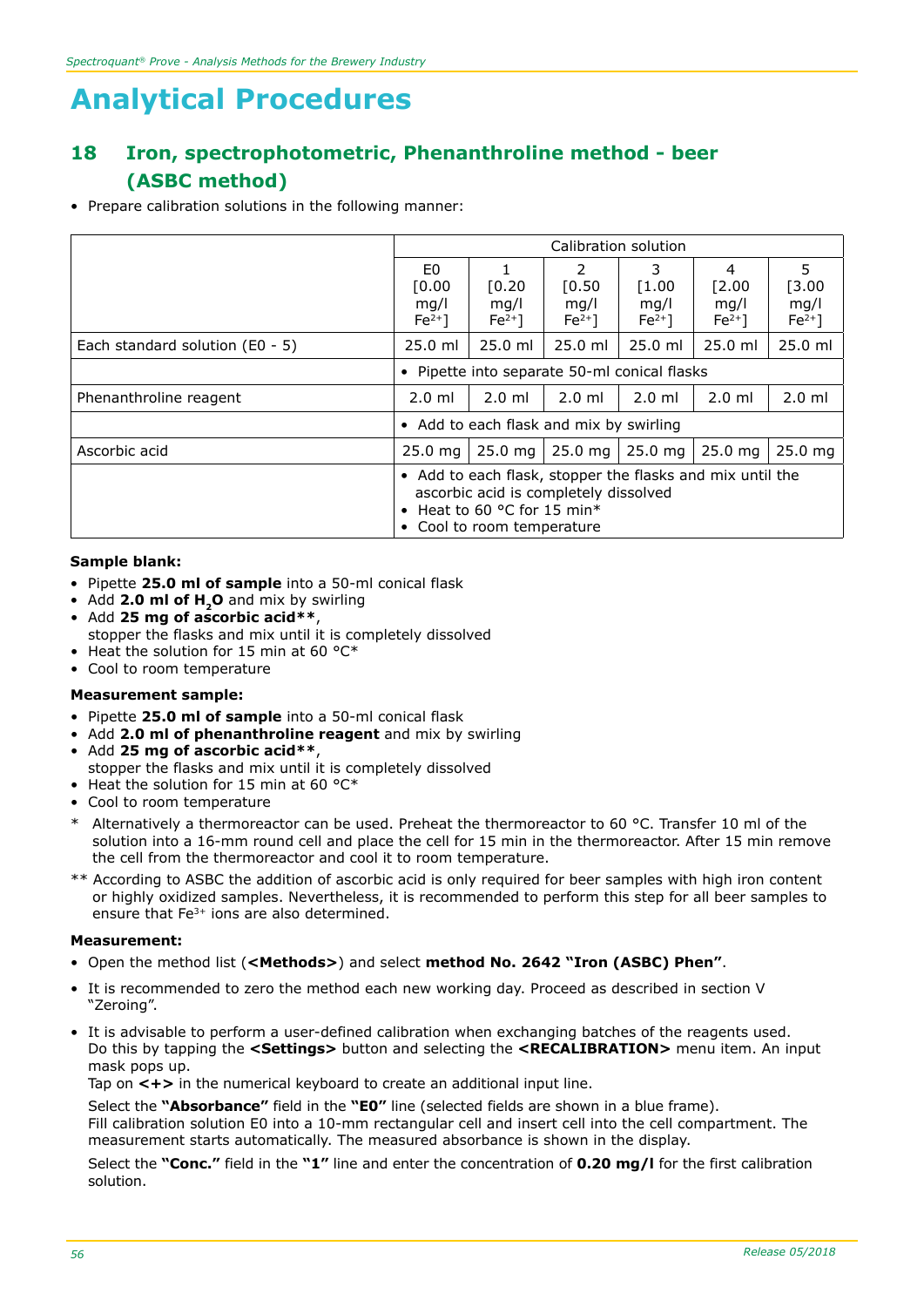# **18 Iron, spectrophotometric, Phenanthroline method - beer (ASBC method)**

Select the **"Absorbance"** field in the **"1"** line. Fill calibration solution 1 into a 10-mm rectangular cell and insert cell into the cell compartment. The measurement starts automatically. The measured absorbance is shown in the display.

Select the **"Conc."** field in the **"2"** line and enter the concentration of **0.50 mg/l** for the second calibration solution.

Select the **"Absorbance"** field in the **"2"** line. Fill calibration solution 2 into a 10-mm rectangular cell and insert cell into the cell compartment. The measurement starts automatically. The measured absorbance is shown in the display.

Select the **"Conc."** field in the **"3"** line and enter the concentration of **1.00 mg/l** for the third calibration solution.

Select the **"Absorbance"** field in the **"3"** line. Fill calibration solution 3 into a 10-mm rectangular cell and insert cell into the cell compartment. The measurement starts automatically. The measured absorbance is shown in the display.

Select the **"Conc."** field in the **"4"** line and enter the concentration of **2.00 mg/l** for the fourth calibration solution.

Select the **"Absorbance"** field in the **"4"** line. Fill calibration solution 4 into a 10-mm rectangular cell and insert cell into the cell compartment. The measurement starts automatically. The measured absorbance is shown in the display.

Select the **"Conc."** field in the **"5"** line and enter the concentration of **3.00 mg/l** for the fifth calibration solution.

Select the **"Absorbance"** field in the **"5"** line. Fill calibration solution 5 into a 10-mm rectangular cell and insert cell into the cell compartment. The measurement starts automatically. The measured absorbance is shown in the display.

Activate the **<U-CAL on>** and **<linear>** fields.

Optionally enter a batch number for the calibration, selecting the **<Lot number>** field to do so. Once all calibration solutions have been measured, save the calibration by pressing **<OK>**.

• **Measurement of the reagent blank** is necessary. Measure a new reagent blank each new working day and each time the batch of the reagents used is exchanged.

To do this fill the reagent blank into a 10-mm rectangular cell and proceed as described in section VII "Reagent blank".

• Measure a sample blank.

Do this by tapping the **<Settings>** button and selecting the **<SAMPLE BLANK>** menu item. Fill the cell with the sample blank and insert the cell into the cell compartment. The measurement starts automatically. Accept the sample blank by tapping **<OK>** to confirm.

- Fill the measurement sample into a 10-mm rectangular cell and insert cell into the cell compartment. The measurement starts automatically.
- Read off the result in mg/l iron from the display.

## **18.8 Evaluation**

Results are expressed in mg/l Fe

**Specified values** <0.200 mg/l iron (acc. to MEBAK)

## **18.9 Literature**

MEBAK Brautechnische Analysemethoden 4th Edition 2002 Volume II, Method 2.29.3, page 149ff

ASBC Methods of Analysis, online. Beer-18, Iron, A. Analysis by Colorimetry [Release date 1958, revised 1975 and reviewed 2015].

American society of brewing Chemists, St. Paul, Mn, U.S.A. doi: 10.1094/ASBCMOA-Beer-18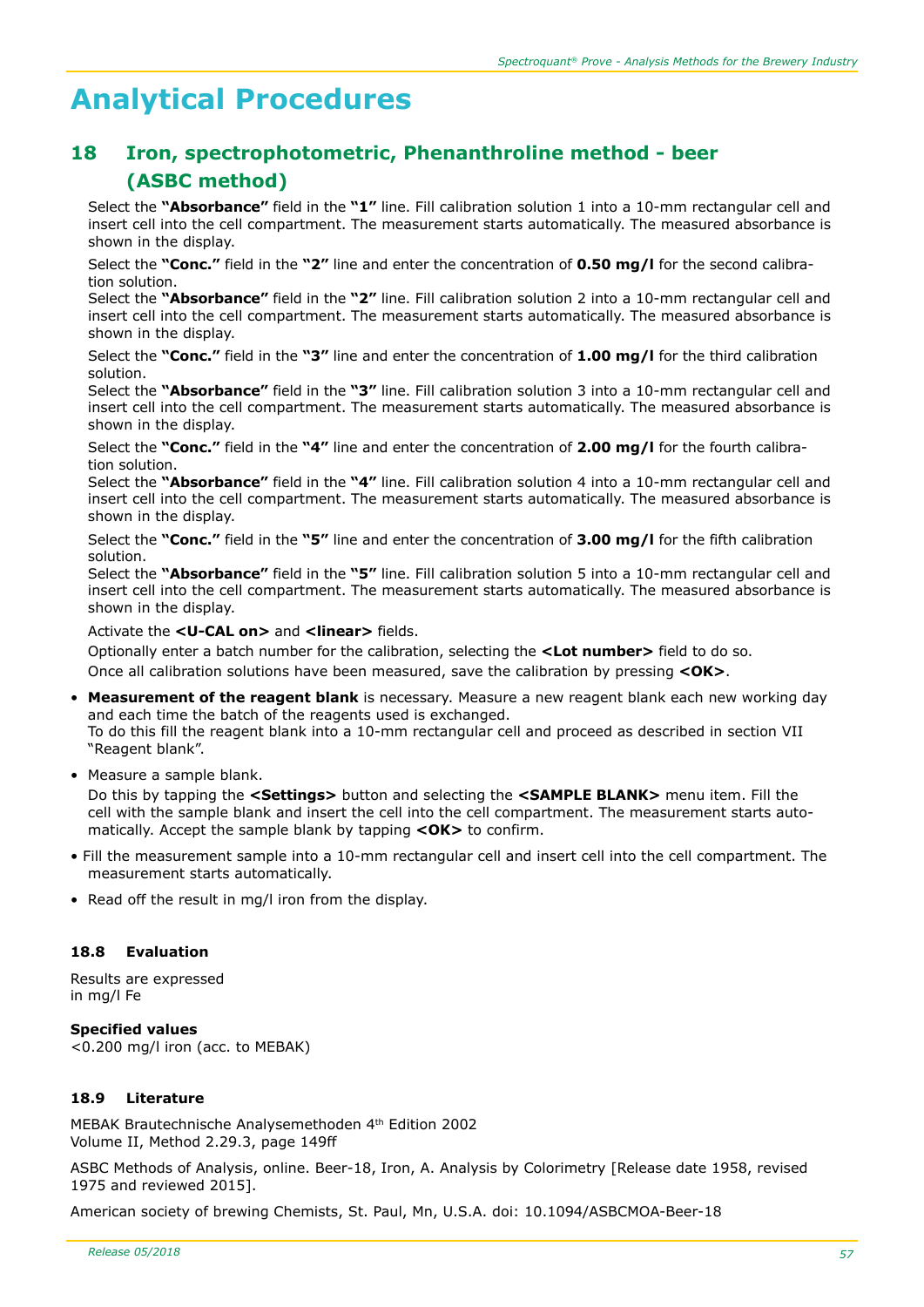# **19 Iron, spectrophotometric, 2,2'-Bipyridine method – beer (ASBC method)**

Iron may be imported into beer via the raw materials and also via filtering aids/clarifying agents, as well as from apparatuses, pipes, or cans, and it may also be contained in beer-froth stabilizing agents. Iron has a detrimental effect on the colloidal stability, flavour, and the gushing tendency of the beer.

## **19.1 Method**

All iron ions are reduced to iron(II) ions by ascorbic acid. In a buffered medium iron ions react with 2,2'-bipyridine to form a red complex that is determined photometrically.

#### **19.2 Measuring range**

0.00 - 3.00 mg/l iron

#### **19.3 Reagents and accessories**

- Acetic acid (glacial) 100 % anhydrous for analysis EMSURE®, Cat. No. 100063
- 2,2'-Bipyridine GR for analysis, Cat. No. 103098
- $L(+)$ -Ascorbic acid for analysis EMSURE®, Cat. No. 100468
- Ammonium iron(II) sulfate hexahydrate for analysis EMSURE®, Cat. No. 103792
- Hydrochloric acid fuming 37% for analysis EMSURE®, Cat. No. 100317
- Nitric Acid 65 % EMPLURA®, Cat. No. 100443
- Standard laboratory glass equipment (e. g. glass beakers, conical flasks, measuring cylinders) and pipettes
- Analytical balance, accurate to 0.001 g
- Water bath (60 °C) or
- Thermoreactor Spectroquant®, Cat. No. 171200 or 171201 or 171202 with
- Empty cells 16 mm with screw caps Spectroquant®, Cat. No. 114724
- Adjustable pipettes 1 5-ml
- 10-ml volumetric pipette
- 20-ml volumetric pipette
- 25-ml volumetric pipette
- 30-ml volumetric pipette
- 100-ml volumetric pipette
- 100-ml volumetric flask
- 50-ml conical flask
- 100-ml graduated measuring cylinder
- Funnel with folded filter (iron free)
- Stop watch
- 10-mm rectangular cells, Spectroquant®, Cat. No. 114946

## **19.4 Preparing the solutions**

## • **Nitric acid 40 %:**

In a glass vessel: mix 40 ml of  $H<sub>2</sub>O$ with 60 ml of nitric acid 65 % ( $\triangle$  exothermic reaction) Use the nitric acid 40 % to acid-wash all glassware used for analysis by rinsing with small amounts of acid. Wash the glass ware with  $H<sub>2</sub>O$  until it is acid-free.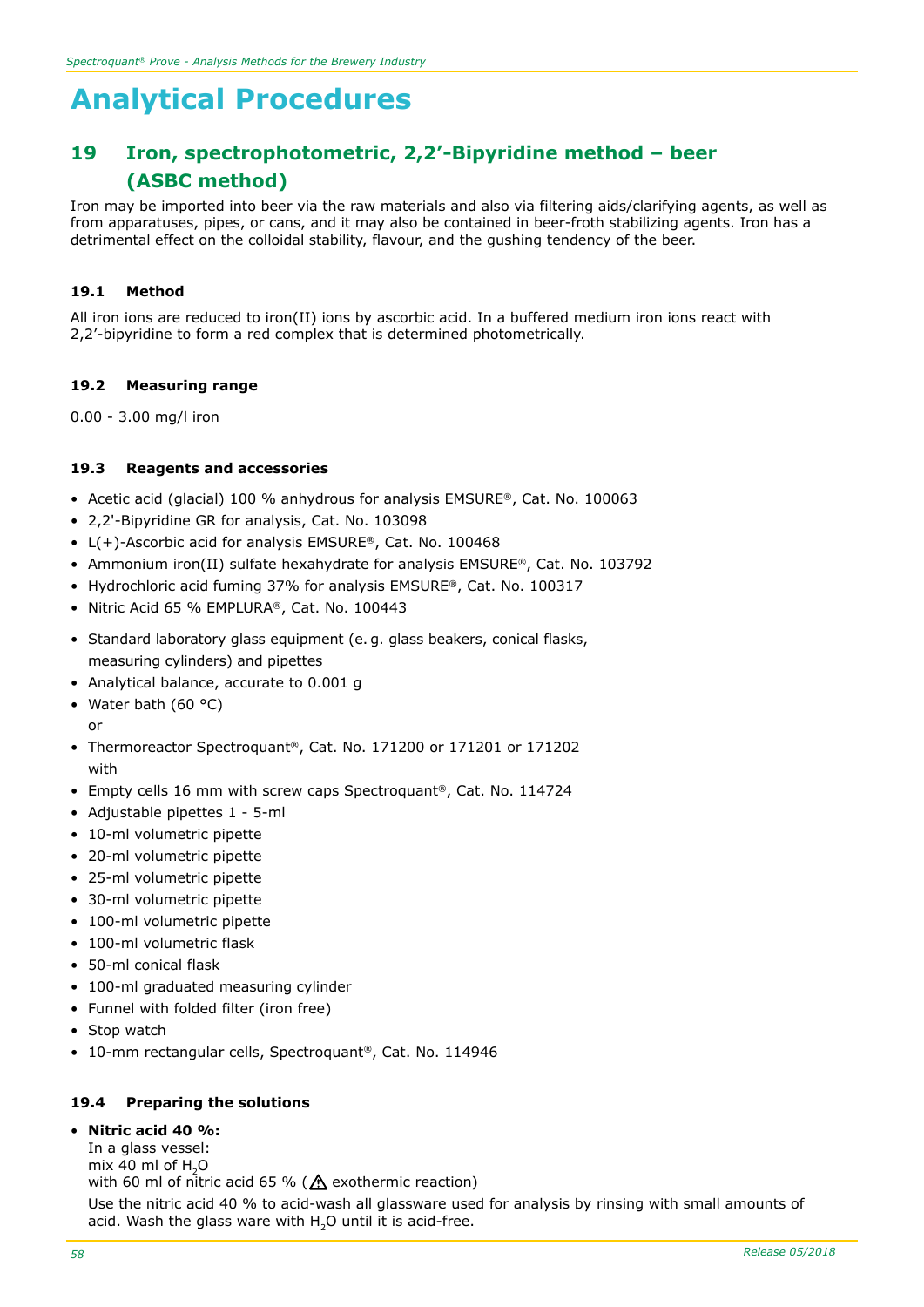# **19 Iron, spectrophotometric, 2,2'-Bipyridine method – beer (ASBC method)**

• **Iron stock solution 1000 mg/l Fe2+:** Dissolve 3.511 g of ammonium iron(II) sulfate hexahydrate in approx.  $400$  ml  $H<sub>2</sub>O$ , add 0.1 ml of hydrochloric acid 37 % and make up to 500 ml with  $H<sub>2</sub>O$  in a volumetric flask and mix

• **Iron standard solution 10.0 mg/l Fe2+:** Pipette 1.00 ml of iron standard solution 1000 mg/l  $Fe<sup>2+</sup>$ into a 100-ml volumetric flask, make up to 100 ml with H<sub>2</sub>O and mix (prepare freshly every day)

#### • **Acetic acid solution:** In a glass vessel: mix 20 ml of H<sub>2</sub>O and 10 ml of acetic acid 100 %

• **2,2'-Bipyridine reagent:** Dissolve 0.200 g of 2,2'-bipyridine in 4 ml of acetic acid solution and, in a 100-ml volumetric flask, make up to 100 ml with H<sub>2</sub>O and mix

## **19.5 Preparation**

- Expel carbon dioxide from beer and allow froth to disintegrate (avoid filtration, if possible). For beer samples with high iron content, degas by shaking only.
- Filter turbid samples over an iron-free folded filter.

#### **19.6 Calculation of the calibration curve**

A calibration for this method is preprogrammed in the photometer. It is recommended to check the calibration before the first use of the method as the calibration curve may, however, be influenced by the batch of reagents.

In general, to enhance the accuracy of the measurement, it is advisable to perform a "User-defined Calibration" when exchanging batches of the reagents used. After making this user-defined calibration it is also necessary to measure a sample blank.

#### **User-defined calibration is necessary in the following cases:**

- When **exchanging batches** of the reagents used.
- When the **stored calibration** is to be overwritten.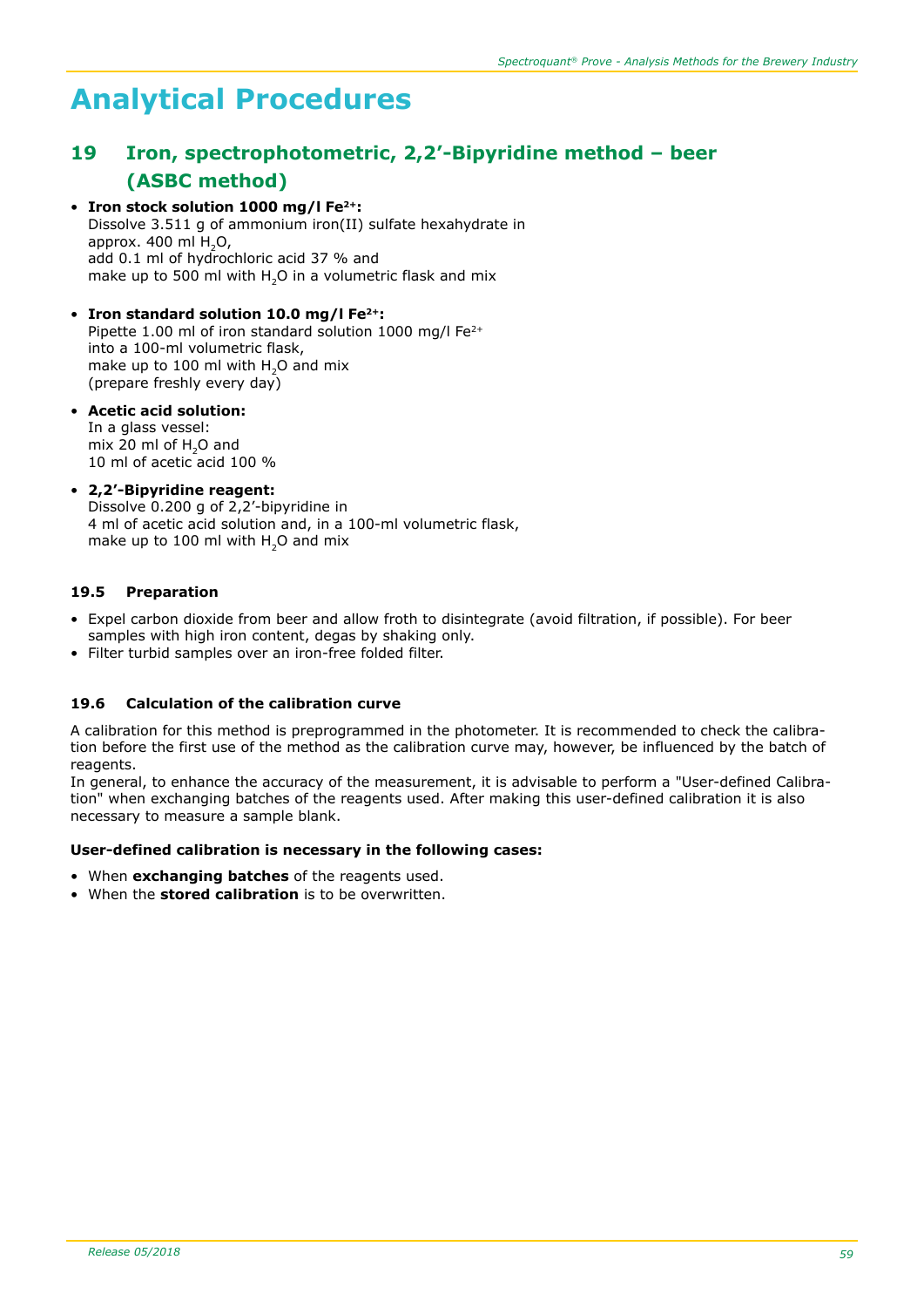# **19 Iron, spectrophotometric, 2,2'-Bipyridine method – beer (ASBC method)**

# **19.7 Procedure and measurement**

#### **User-defined calibration:**

• Prepare standard solutions in the following manner:

|                                                     | Standard solution                                                                    |                          |                         |                          |                              |                           |  |  |
|-----------------------------------------------------|--------------------------------------------------------------------------------------|--------------------------|-------------------------|--------------------------|------------------------------|---------------------------|--|--|
|                                                     | E0<br>[0.00]<br>mq/l<br>$Fe2+$ ]                                                     | [0.20]<br>mq/l<br>$Fe2+$ | [0.50<br>mg/l<br>$Fe2+$ | [1.00]<br>mq/l<br>$Fe2+$ | 4<br>[2.00<br>mq/l<br>$Fe2+$ | $[3.00$<br>mg/l<br>$Fe2+$ |  |  |
| Iron standard solution $10.0$ mg/l Fe <sup>2+</sup> | $0.0$ ml                                                                             | $2.0$ ml                 | $5.0 \mathrm{m}$        | $10.0$ ml                | $20.0$ ml                    | $30.0$ ml                 |  |  |
|                                                     | • Pipette into separate 100-ml volumetric flasks and make<br>up to 100 ml with $H2O$ |                          |                         |                          |                              |                           |  |  |

• Prepare calibration solutions in the following manner:

|                                   | Calibration solution                                                                                                                                                  |                          |                                             |                                 |                                 |                               |  |  |
|-----------------------------------|-----------------------------------------------------------------------------------------------------------------------------------------------------------------------|--------------------------|---------------------------------------------|---------------------------------|---------------------------------|-------------------------------|--|--|
|                                   | E <sub>0</sub><br>[0.00]<br>mq/l<br>$Fe2+$ ]                                                                                                                          | [0.20]<br>mq/l<br>$Fe2+$ | $\mathcal{P}$<br>[0.50]<br>mq/l<br>$Fe2+$ ] | 3<br>[1.00]<br>mq/l<br>$Fe2+$ ] | 4<br>$[2.00]$<br>mq/l<br>$Fe2+$ | 5<br>[3.00]<br>mg/l<br>$Fe2+$ |  |  |
| Each standard solution $(50 - 5)$ | $25.0$ ml                                                                                                                                                             | $25.0$ ml                | $25.0$ ml                                   | $25.0$ ml                       | $25.0$ ml                       | $25.0$ ml                     |  |  |
|                                   | • Pipette into separate 50-ml conical flasks                                                                                                                          |                          |                                             |                                 |                                 |                               |  |  |
| 2,2'-Bipyridine reagent           | $2.0 \text{ ml}$                                                                                                                                                      | $2.0$ ml                 | $2.0$ ml                                    | $2.0$ ml                        | $2.0$ ml                        | $2.0$ ml                      |  |  |
|                                   | • Add to each flask and mix by swirling                                                                                                                               |                          |                                             |                                 |                                 |                               |  |  |
| Ascorbic acid                     | $25.0$ mg                                                                                                                                                             | $25.0$ mg $ $            | $25.0$ mg                                   | $25.0$ mg                       | $25.0$ mg                       | $25.0$ mg                     |  |  |
|                                   | • Add to each flask, stopper the flasks and mix until the<br>ascorbic acid is completely dissolved<br>Heat to 60 $^{\circ}$ C for 15 min*<br>Cool to room temperature |                          |                                             |                                 |                                 |                               |  |  |

#### **Sample blank:**

- Pipette **25.0 ml of sample** into a 50-ml conical flask
- Add **2.0 ml of H2O** and mix by swirling
- Add **25 mg of ascorbic acid\*\***,
- stopper the flasks and mix until it is completely dissolved
- Heat the solution for 15 min at 60  $^{\circ}$ C<sup>\*</sup>
- Cool to room temperature

#### **Measurement sample:**

- Pipette **25.0 ml of sample** into a 50-ml conical flask
- Add **2.0 ml of 2,2'-bipyridine reagent** and mix by swirling
- Add **25 mg of ascorbic acid\*\***, stopper the flasks and mix until it is completely dissolved
- Heat the solution for 15 min at 60 °C\*
- Cool to room temperature
- Alternatively a thermoreactor can be used. Preheat the thermoreactor to 60 °C. Transfer 10 ml of the solution into a 16-mm round cell and place the cell for 15 min in the thermoreactor. After 15 min remove the cell from the thermoreactor and cool it to room temperature.
- \*\* According to ASBC the addition of ascorbic acid is only required for beer samples with high iron content or highly oxidized samples. Nevertheless, it is recommended to perform this step for all beer samples to ensure that  $Fe^{3+}$  ions are also determined.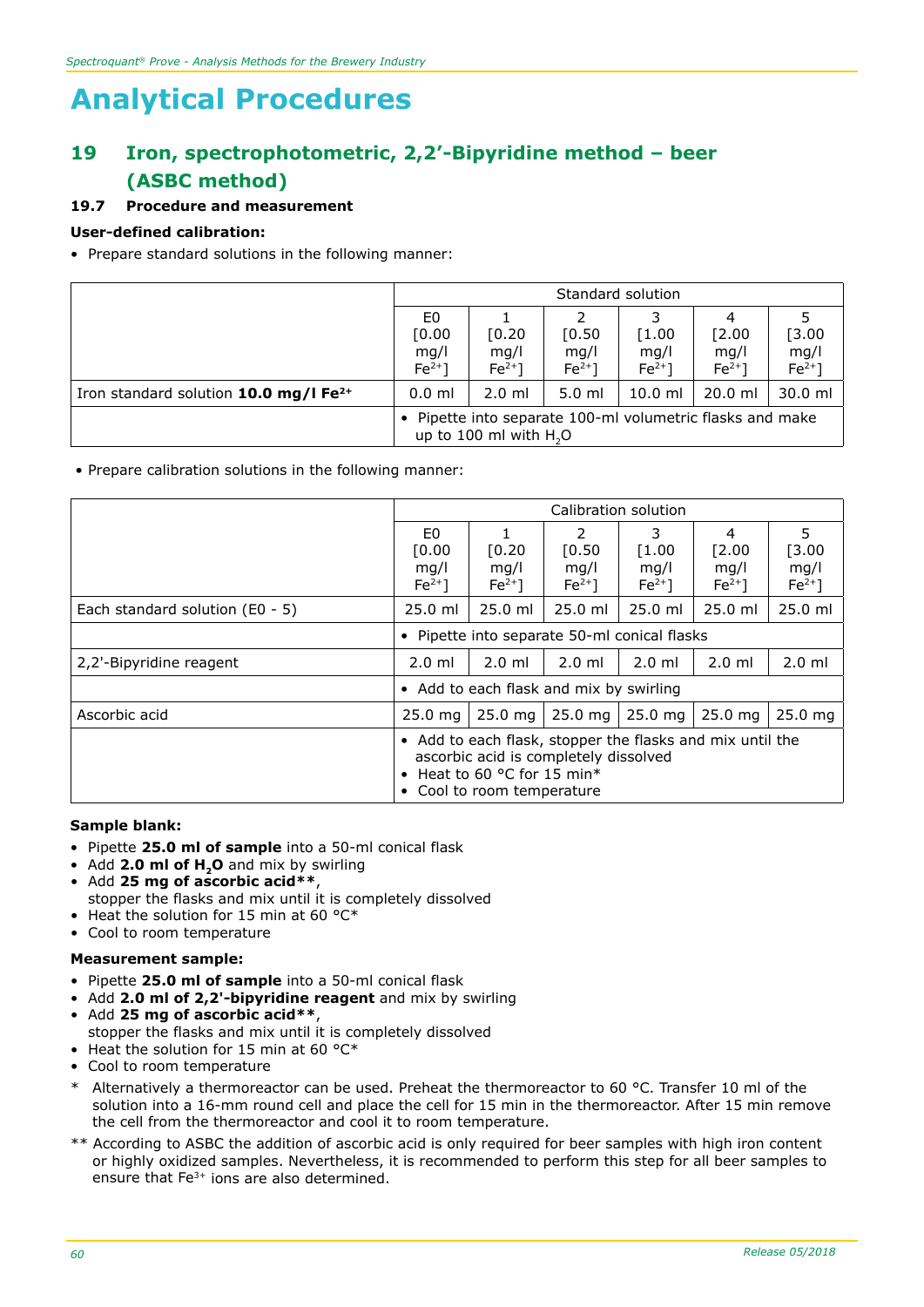# **19 Iron, spectrophotometric, 2,2'-Bipyridine method – beer (ASBC method)**

#### **Measurement:**

- Open the method list (**<Methods>**) and select **method No. 2643 "Iron (ASBC) Bipyridine"**.
- It is recommended to zero the method each new working day. Proceed as described in section V "Zeroing".
- It is advisable to perform a user-defined calibration when exchanging batches of the reagents used. Do this by tapping the **<Settings>** button and selecting the **<RECALIBRATION>** menu item. An input mask pops up.

Tap on **<+>** in the numerical keyboard to create an additional input line.

Select the **"Absorbance"** field in the **"E0"** line (selected fields are shown in a blue frame).

Fill calibration solution E0 into a 10-mm rectangular cell and insert cell into the cell compartment. The measurement starts automatically. The measured absorbance is shown in the display.

Select the **"Conc."** field in the **"1"** line and enter the concentration of **0.20 mg/l** for the first calibration solution.

Select the **"Absorbance"** field in the **"1"** line. Fill calibration solution 1 into a 10-mm rectangular cell and insert cell into the cell compartment. The measurement starts automatically. The measured absorbance is shown in the display.

Select the **"Conc."** field in the **"2"** line and enter the concentration of **0.50 mg/l** for the second calibration solution.

Select the **"Absorbance"** field in the **"2"** line. Fill calibration solution 2 into a 10-mm rectangular cell and insert cell into the cell compartment. The measurement starts automatically. The measured absorbance is shown in the display.

Select the **"Conc."** field in the **"3"** line and enter the concentration of **1.00 mg/l** for the third calibration solution.

Select the **"Absorbance"** field in the **"3"** line. Fill calibration solution 3 into a 10-mm rectangular cell and insert cell into the cell compartment. The measurement starts automatically. The measured absorbance is shown in the display.

Select the **"Conc."** field in the **"4"** line and enter the concentration of **2.00 mg/l** for the fourth calibration solution.

Select the **"Absorbance"** field in the **"4"** line. Fill calibration solution 4 into a 10-mm rectangular cell and insert cell into the cell compartment. The measurement starts automatically. The measured absorbance is shown in the display.

Select the **"Conc."** field in the **"5"** line and enter the concentration of **3.00 mg/l** for the fifth calibration solution.

Select the **"Absorbance"** field in the **"5"** line. Fill calibration solution 5 into a 10-mm rectangular cell and insert cell into the cell compartment. The measurement starts automatically. The measured absorbance is shown in the display.

Activate the **<U-CAL on>** and **<linear>** fields.

Optionally enter a batch number for the calibration, selecting the **<Lot number>** field to do so. Once all calibration solutions have been measured, save the calibration by pressing **<OK>**.

• **Measurement of the reagent blank** is necessary. Measure a new reagent blank each new working day and each time the batch of the reagents used is exchanged. To do this fill the reagent blank into a 10-mm rectangular cell and proceed as described in section VII "Reagent blank".

• Measure a sample blank.

Do this by tapping the **<Settings>** button and selecting the **<SAMPLE BLANK>** menu item. Fill the cell with the sample blank and insert the cell into the cell compartment. The measurement starts automatically. Accept the sample blank by tapping **<OK>** to confirm.

- Fill the measurement sample into a 10-mm rectangular cell and insert cell into the cell compartment. The measurement starts automatically.
- Read off the result in mg/l iron from the display.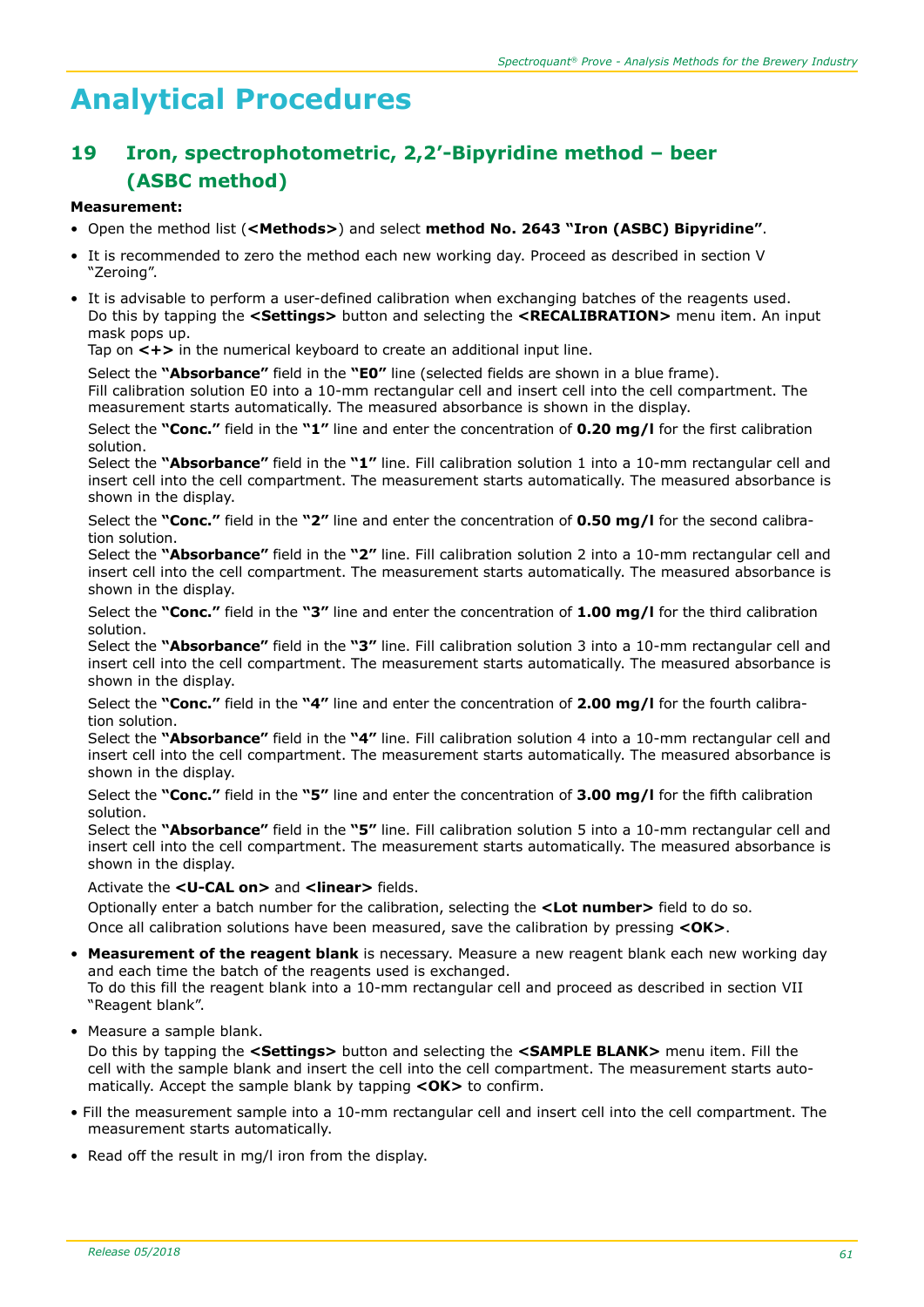# **19 Iron, spectrophotometric, 2,2'-Bipyridine method – beer (ASBC method)**

## **19.8 Evaluation**

Results are expressed in mg/l Fe

### **Specified values**

<0.200 mg/l Fe (acc. to MEBAK)

#### **19.9 Literature**

MEBAK Brautechnische Analysemethoden 4<sup>th</sup> Edition 2002 Volume II, Method 2.29.3, page 149ff

ASBC Methods of Analysis, online. Beer-18, Iron, A. Analysis by Colorimetry [Release date 1958, revised 1975 and reviewed 2015].

American society of brewing Chemists, St. Paul, Mn, U.S.A. doi: 10.1094/ASBCMOA-Beer-18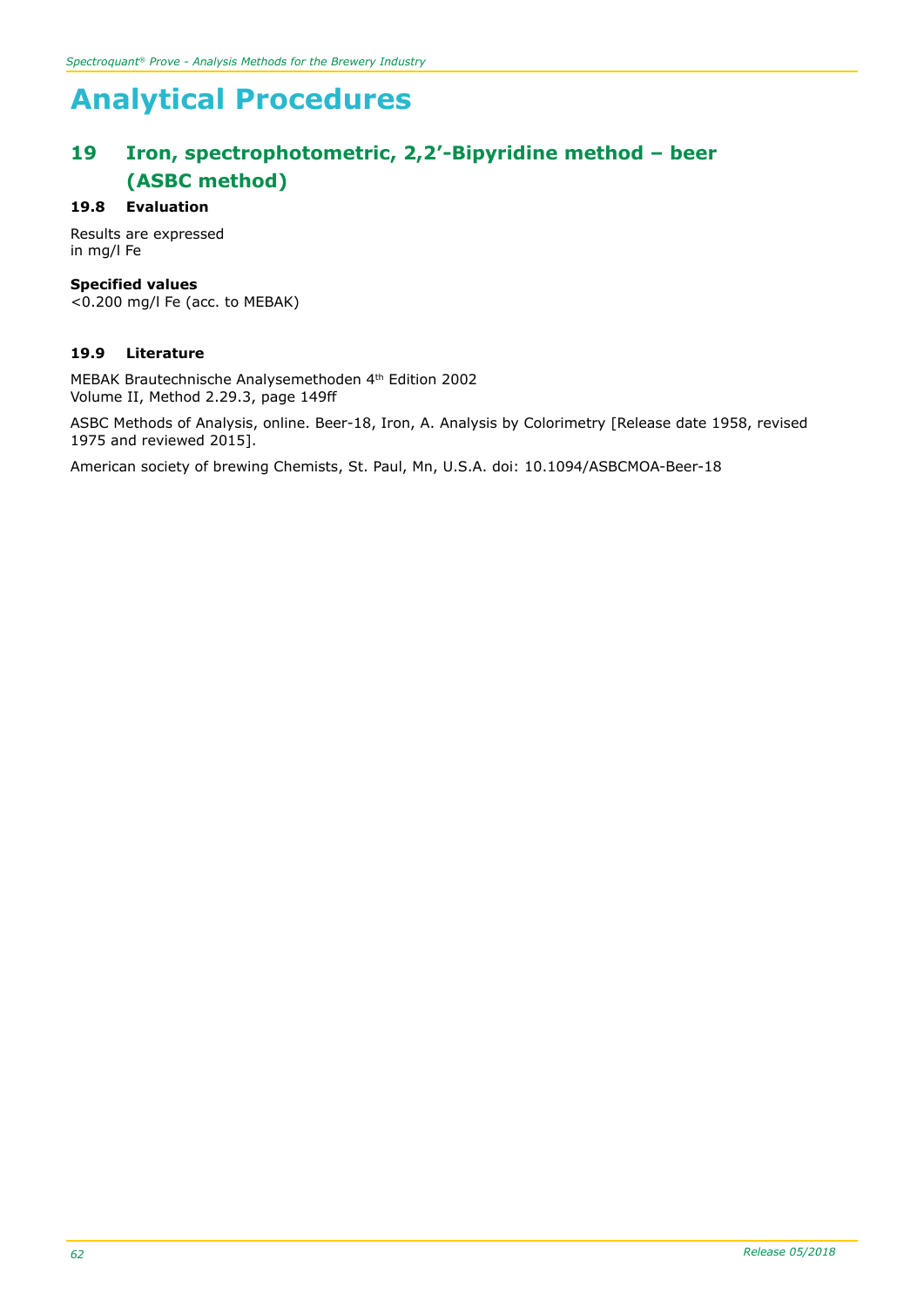# **20 Iron, spectrophotometric, Ferrozine method – beer (ASBC method)**

Iron may be imported into beer via the raw materials and also via filtering aids/clarifying agents, as well as from apparatuses, pipes, or cans, and it may also be contained in beer-froth stabilizing agents. Iron has a detrimental effect on the colloidal stability, flavour, and the gushing tendency of the beer.

## **20.1 Method**

Bivalent iron reacts with the sodium salt of 3-(2-Pyridyl)-5,6-diphenyl-1,2,4-triazine-4′,4′′-disulfonic acid hydrate (FerroZine<sup>TM</sup>) to form a violet-colored complex with very high molar absorbance coefficient. Trivalent iron must be reduced to bivalent iron with ascorbic acid prior to the determination. The color intensity is measured by spectrophotometry.

## **20.2 Measuring range**

0.00 - 0.40 mg/l iron

## **20.3 Reagents and accessories**

- Ammonium acetate for analysis EMSURE®, Cat. No. 101116
- Acetic acid (glacial) 100 % anhydrous for analysis EMSURE®, Cat. No. 100063
- FerroZine<sup>™</sup> Iron Reagent, 97.0% (Sigma-Aldrich) Cat. No. 160601
- $L(+)$ -Ascorbic acid for analysis EMSURE®, Cat. No. 100468
- Ammonia solution 25 % for analysis EMSURE®, Cat. No. 105432
- Ammonium iron(II) sulfate hexahydrate for analysis EMSURE®, Cat. No. 103792
- Hydrochloric acid fuming 37% for analysis EMSURE®, Cat. No. 100317
- Nitric Acid 65 % EMPLURA®, Cat. No. 100443
- Standard laboratory glass equipment (e. g. glass beakers, conical flasks, measuring cylinders) and pipettes
- Analytical balance, accurate to 0.001 g
- pH meter
- Adjustable pipettes 0.5 5-ml
- 10-ml volumetric pipette
- 30-ml volumetric pipette
- 50-ml volumetric flask
- 100-ml volumetric flask
- 200-ml volumetric flask
- Pasteur pipettes
- Test tube
- Funnel with folded filter (iron free)
- Stop watch
- 10-mm rectangular cells, Spectroquant®, Cat. No. 114946

## **20.4 Preparing the solutions**

## • **Iron stock solution 1000 mg/l Fe2+:**

Dissolve 0.7022 g of ammonium iron(II) sulfate hexahydrate in approx.  $80$  ml  $H<sub>2</sub>O$ , add 1 ml of hydrochloric acid 37 % and make up to 100 ml with H<sub>2</sub>O in a volumetric flask and mix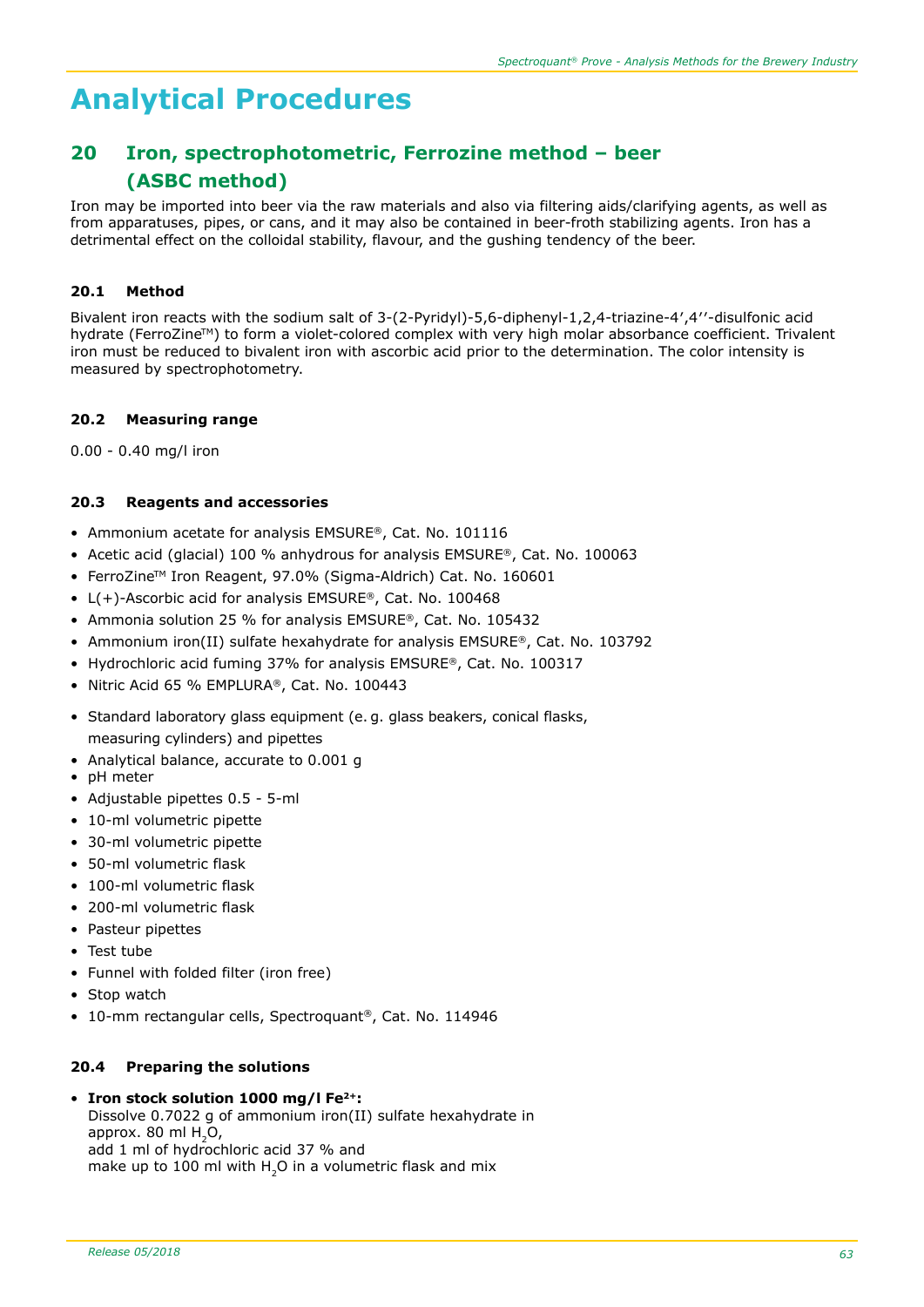# **20 Iron, spectrophotometric, Ferrozine method – beer (ASBC method)**

#### • **Nitric acid 40 %:**

In a glass vessel: mix 40 ml of  $H<sub>2</sub>O$ with 60 ml of nitric acid 65 % ( $\Lambda$  exothermic reaction) Use the nitric acid 40 % to acid-wash all glassware used for analysis by rinsing with small amounts of acid. Wash the glass ware with  $H$ <sub>2</sub>O until it is acid-free.

## • **Iron standard solution 5.0 mg/l Fe2+:**

Pipette 0.50 ml of iron standard solution 1000 mg/l Fe<sup>2+</sup> into a 100-ml volumetric flask, make up to 100 ml with H<sub>2</sub>O and mix (prepare freshly every day)

#### • **Buffer solution pH 4.3:**

Dissolve 15 g of ammonium acetate and 30 ml of acetic acid 100 % in approx.  $100$  ml of H<sub>2</sub>O, check pH (if necessary, adjust the pH-value to 4.3 by adding dropwise acetic acid or ammonia solution 25 %), make up to 200 ml with H2O in a volumetric flask and mix (solution remains stable for 4 weeks when stored at  $+4$  °C)

#### • **FerroZineTM reagent:**

Dissolve 0.263 g of FerroZine™ in approx. 80 ml of buffer solution pH 4.3 in a 100-ml volumetric flask, make up to 100 ml with buffer solution pH 4.3 and mix (solution remains stable for 1 month)

## • **Ascorbic acid solution 0.63 %:**

Dissolve 0.63 g of ascorbic acid in approx. 80 ml of H<sub>2</sub>O in a 100-ml volumetric flask, make up to 100 ml with H<sub>2</sub>O and mix (prepare freshly every day)

#### **20.5 Preparation**

- Expel carbon dioxide from beer and allow froth to disintegrate (avoid filtration, if possible)
- Clarify turbid beers be centrifugation. Centrifugation is preferred to filtration. If filtration is performed, make sure to use an iron-free folded filter.
- If the iron content is  $>0.40$  mg/l Fe, dilute the sample so that the iron content lies within the measuring range. Use the corresponding dilution factor when subsequently calculating the result (measurement result x dilution factor) or insert the dilution factor under <Settings>.

#### **20.6 Calculation of the calibration curve**

A calibration for this method is preprogrammed in the photometer with a factor given in the ASBC method. It is recommended to check the calibration before the first use of the method as the calibration curve may, however, be influenced by the batch of reagents and the sample matrix. It has been observed that a substantially lower gradient is found when performing a calibration for dark beers.

In general, to enhance the accuracy of the measurement, it is advisable to make a "User-defined Calibration" of the method in the sample matrix and when exchanging batches of the reagents used. After making this user-defined calibration it is also necessary to measure a sample blank.

#### **User-defined calibration is necessary in the following cases:**

- When the calibration is influenced by the **sample matrix**.
- When **exchanging batches** of the reagents used.
- When the **stored calibration** is to be overwritten.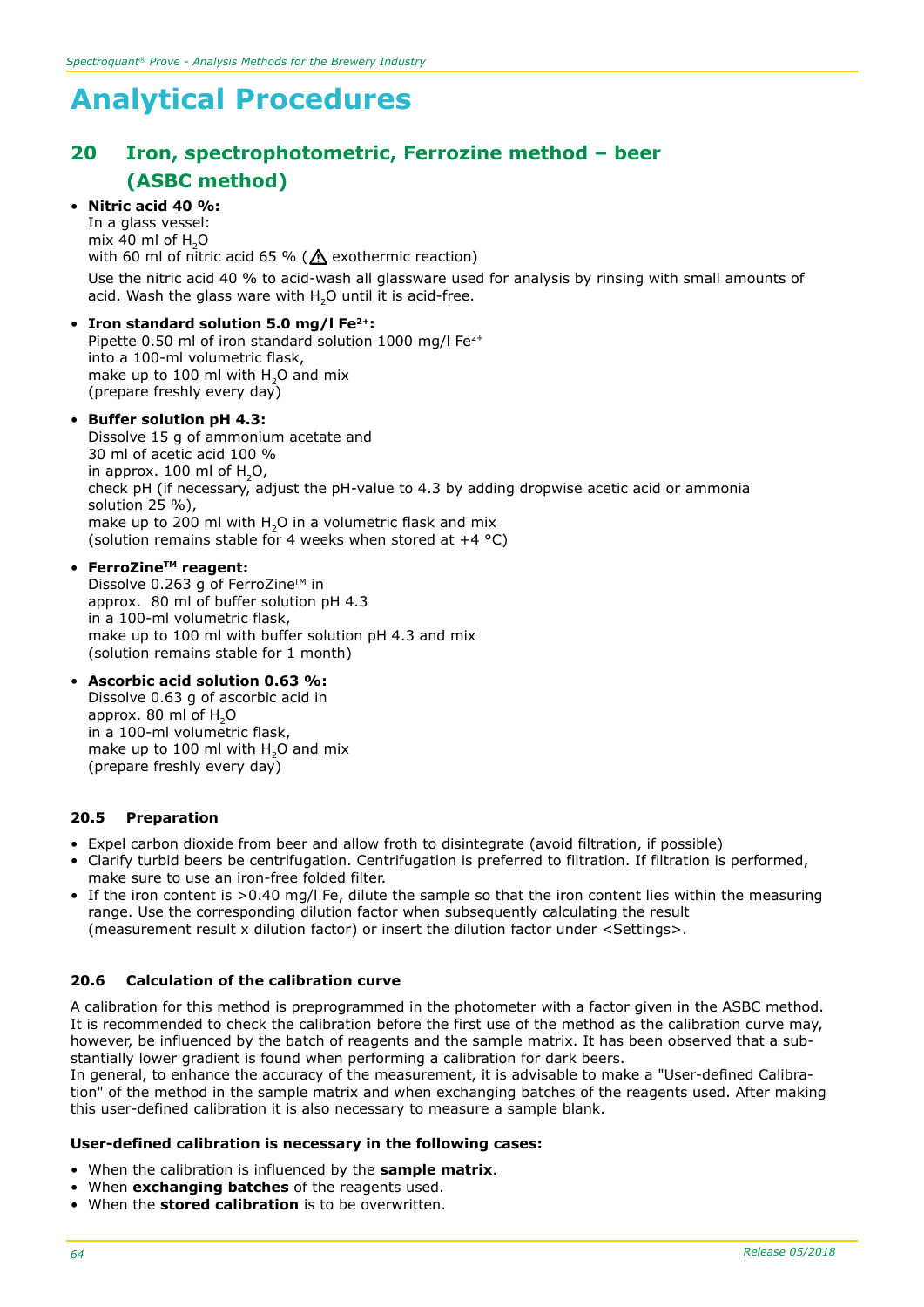# **20 Iron, spectrophotometric, Ferrozine method – beer (ASBC method)**

## **20.7 Procedure and measurement**

### **User-defined calibration:**

• Prepare standard solutions in the following manner:

|                                                  | Standard solution                                                             |                          |                                             |                                 |                                 |                          |  |  |
|--------------------------------------------------|-------------------------------------------------------------------------------|--------------------------|---------------------------------------------|---------------------------------|---------------------------------|--------------------------|--|--|
|                                                  | E0<br>[0.00]<br>mq/l<br>$Fe2+$                                                | [0.05]<br>mq/l<br>$Fe2+$ | $\mathcal{L}$<br>[0.10]<br>mg/l<br>$Fe2+$ ] | 3<br>[0.20]<br>mq/l<br>$Fe2+$ ] | 4<br>[0.30]<br>mg/l<br>$Fe2+$ ] | [0.40]<br>mg/l<br>$Fe2+$ |  |  |
| Iron standard solution 5.0 mg/l Fe <sup>2+</sup> | $0.0$ ml                                                                      | $0.5$ ml                 | $1.0 \text{ ml}$                            | $2.0$ ml                        | $3.0 \text{ ml}$                | $4.0$ ml                 |  |  |
|                                                  | • Pipette into separate 50-ml volumetric flasks                               |                          |                                             |                                 |                                 |                          |  |  |
| H <sub>2</sub> O                                 | 4.0 ml                                                                        | $3.5$ ml                 | $3.0 \mathrm{m}$                            | $2.0$ ml                        | $1.0 \text{ ml}$                | $0.0$ ml                 |  |  |
|                                                  | Add, make up to 50 ml with degassed beer (known to be<br>low in iron) and mix |                          |                                             |                                 |                                 |                          |  |  |

• Prepare calibration solutions in the following manner:

|                                   | Calibration solution                                           |                          |                               |                                 |                                 |                                |  |  |
|-----------------------------------|----------------------------------------------------------------|--------------------------|-------------------------------|---------------------------------|---------------------------------|--------------------------------|--|--|
|                                   | E <sub>0</sub><br>[0.00]<br>mq/l<br>$Fe2+$ ]                   | [0.05]<br>mq/l<br>$Fe2+$ | 2<br>[0.10]<br>mq/l<br>$Fe2+$ | 3<br>[0.20]<br>mq/l<br>$Fe2+$ ] | 4<br>[0.30]<br>mq/l<br>$Fe2+$ ] | 5.<br>[0.40]<br>mq/l<br>$Fe2+$ |  |  |
| Each standard solution $(50 - 5)$ | $10.0$ ml                                                      | $10.0$ ml                | $10.0$ ml                     | $10.0$ ml                       | $10.0$ ml                       | $10.0$ ml                      |  |  |
|                                   | • Pipette into separate test tubes                             |                          |                               |                                 |                                 |                                |  |  |
| Ascorbic acid solution 0.63 %     | $1.0 \text{ ml}$                                               | $1.0$ ml                 | $1.0$ ml                      | $1.0$ ml                        | $1.0$ ml                        | 1.0 <sub>m</sub>               |  |  |
|                                   | • Add and mix<br>• Leave to stand for 5 min                    |                          |                               |                                 |                                 |                                |  |  |
| FerroZine™ reagent                | $1.0$ ml                                                       | $1.0 \text{ ml}$         | $1.0$ ml                      | $1.0$ ml                        | $1.0 \text{ ml}$                | 1.0 <sub>m</sub>               |  |  |
|                                   | $\bullet$ Add and mix<br>Leave to stand for 1 min<br>$\bullet$ |                          |                               |                                 |                                 |                                |  |  |

#### **Sample blank:**

- Pipette **10.0 ml of sample** into a test tube
- Add **1.0 ml of ascorbic solution 0.63 %** and mix
- Leave to stand for 5 min
- Add **1.0 ml of H2O** and mix
- Leave to stand for 1 min

## **Measurement sample:**

- Pipette **10.0 ml of sample** into a test tube
- Add **1.0 ml of ascorbic solution 0.63 %** and mix
- Leave to stand for 5 min
- Add **1.0 ml of FerroZineTM reagent** and mix
- Leave to stand for 1 min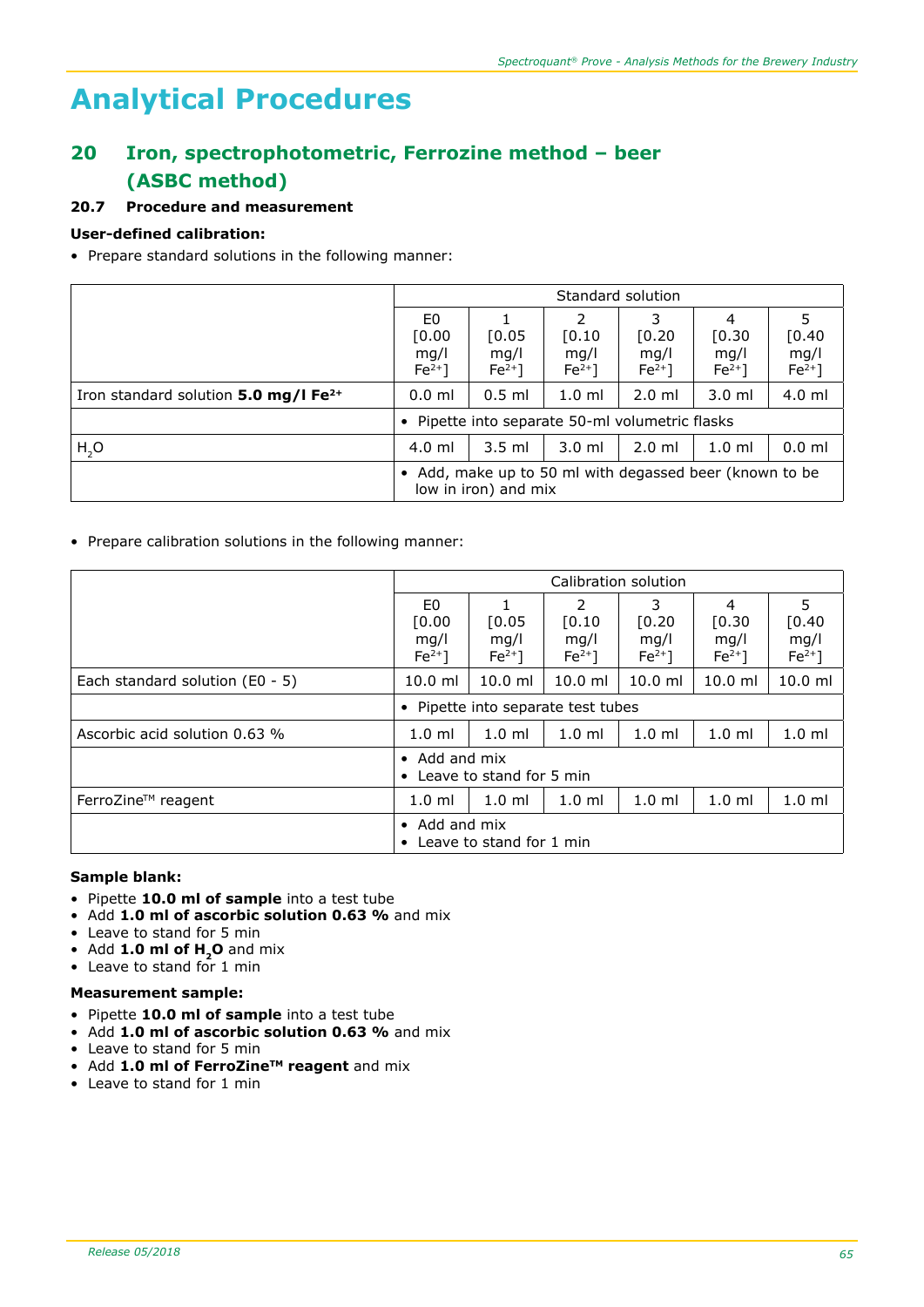# **20 Iron, spectrophotometric, Ferrozine method – beer (ASBC method)**

#### **Measurement:**

- Open the method list (**<Methods>**) and select **method No. 2644 "Iron (ASBC) Ferrozine"**.
- It is recommended to zero the method each new working day. Proceed as described in section V "Zeroing".
- It is advisable to perform a user-defined calibration when exchanging batches of the reagents used. Do this by tapping the **<Settings>** button and selecting the **<RECALIBRATION>** menu item. An input mask pops up.

Tap on **<+>** in the numerical keyboard to create an additional input line.

Select the **"Absorbance"** field in the **"E0"** line (selected fields are shown in a blue frame). Fill calibration solution E0 into a 10-mm rectangular cell and insert cell into the cell compartment. The measurement starts automatically. The measured absorbance is shown in the display.

Select the **"Conc."** field in the **"1"** line and enter the concentration of **0.05 mg/l** for the first calibration solution.

Select the **"Absorbance"** field in the **"1"** line. Fill calibration solution 1 into a 10-mm rectangular cell and insert cell into the cell compartment. The measurement starts automatically. The measured absorbance is shown in the display.

Select the **"Conc."** field in the **"2"** line and enter the concentration of **0.10 mg/l** for the second calibration solution.

Select the **"Absorbance"** field in the **"2"** line. Fill calibration solution 2 into a 10-mm rectangular cell and insert cell into the cell compartment. The measurement starts automatically. The measured absorbance is shown in the display.

Select the **"Conc."** field in the **"3"** line and enter the concentration of **0.20 mg/l** for the third calibration solution.

Select the **"Absorbance"** field in the **"3"** line. Fill calibration solution 3 into a 10-mm rectangular cell and insert cell into the cell compartment. The measurement starts automatically. The measured absorbance is shown in the display.

Select the **"Conc."** field in the **"4"** line and enter the concentration of **0.30 mg/l** for the fourth calibration solution.

Select the **"Absorbance"** field in the **"4"** line. Fill calibration solution 4 into a 10-mm rectangular cell and insert cell into the cell compartment. The measurement starts automatically. The measured absorbance is shown in the display.

Select the **"Conc."** field in the **"5"** line and enter the concentration of **0.40 mg/l** for the fifth calibration solution.

Select the **"Absorbance"** field in the **"5"** line. Fill calibration solution 5 into a 10-mm rectangular cell and insert cell into the cell compartment. The measurement starts automatically. The measured absorbance is shown in the display.

#### Activate the **<U-CAL on>** and **<linear>** fields.

Optionally enter a batch number for the calibration, selecting the **<Lot number>** field to do so. Once all calibration solutions have been measured, save the calibration by pressing **<OK>**.

- After recalibration <Recalibration> menu must not be opened again as the calibration function is then changed due to the measurement of the reagent blank. Open the <Recalibration> menu only when a new recalibration should be performed.
- After making a user-defined calibration, or in the case of an exchange of the batch of the reagents used, it is recommended to measure a new reagent blank **prior** to measuring the sample blank. To do this, fill the reagent blank into a 10-mm rectangular cell and proceed as described in section VII "Reagent blank".
- Measure a sample blank.

Do this by tapping the **<Settings>** button and selecting the **<SAMPLE BLANK>** menu item. Fill the cell with the sample blank and insert the cell into the cell compartment. The measurement starts automatically. Accept the sample blank by tapping **<OK>** to confirm.

- Fill the measurement sample into a 10-mm rectangular cell and insert cell into the cell compartment. The measurement starts automatically.
- Read off the result in mg/l iron from the display.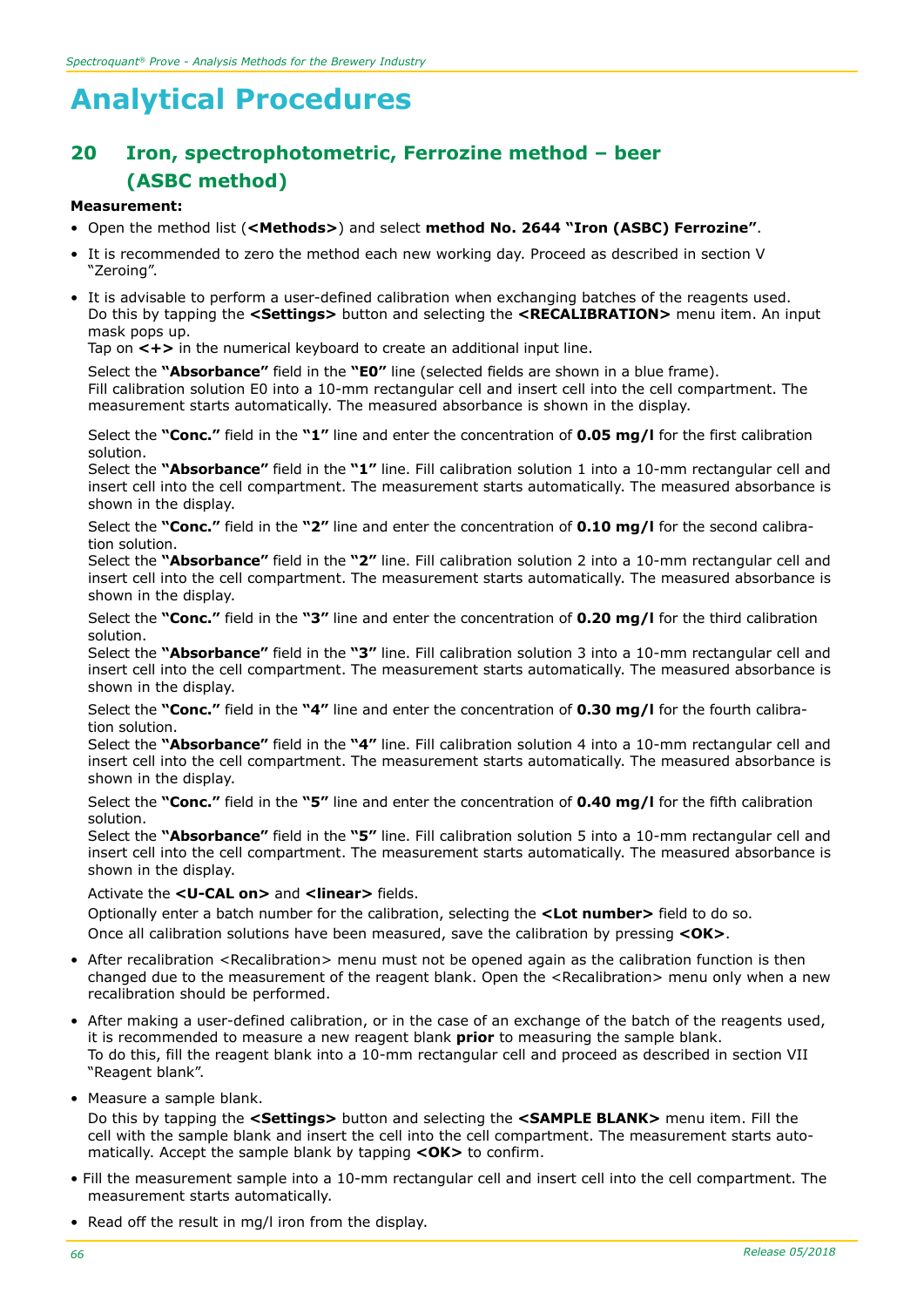# **20 Iron, spectrophotometric, Ferrozine method – beer (ASBC method)**

## **20.8 Evaluation**

Results are expressed in mg/l Fe

#### **Specified values**

<0.200 mg/l Fe (acc. to MEBAK)

#### **20.9 Literature**

MEBAK Brautechnische Analysenmethoden 4th Edition 2002 Volume II, Method 2.29.3, page 149ff

ASBC Methods of Analysis, online. Beer-18, Iron, C. Analysis by Ferrozine [Release date 1992, reviewed and revised 2015].

American society of brewing Chemists, St. Paul, Mn, U.S.A. doi: 10.1094/ASBCMOA-Beer-18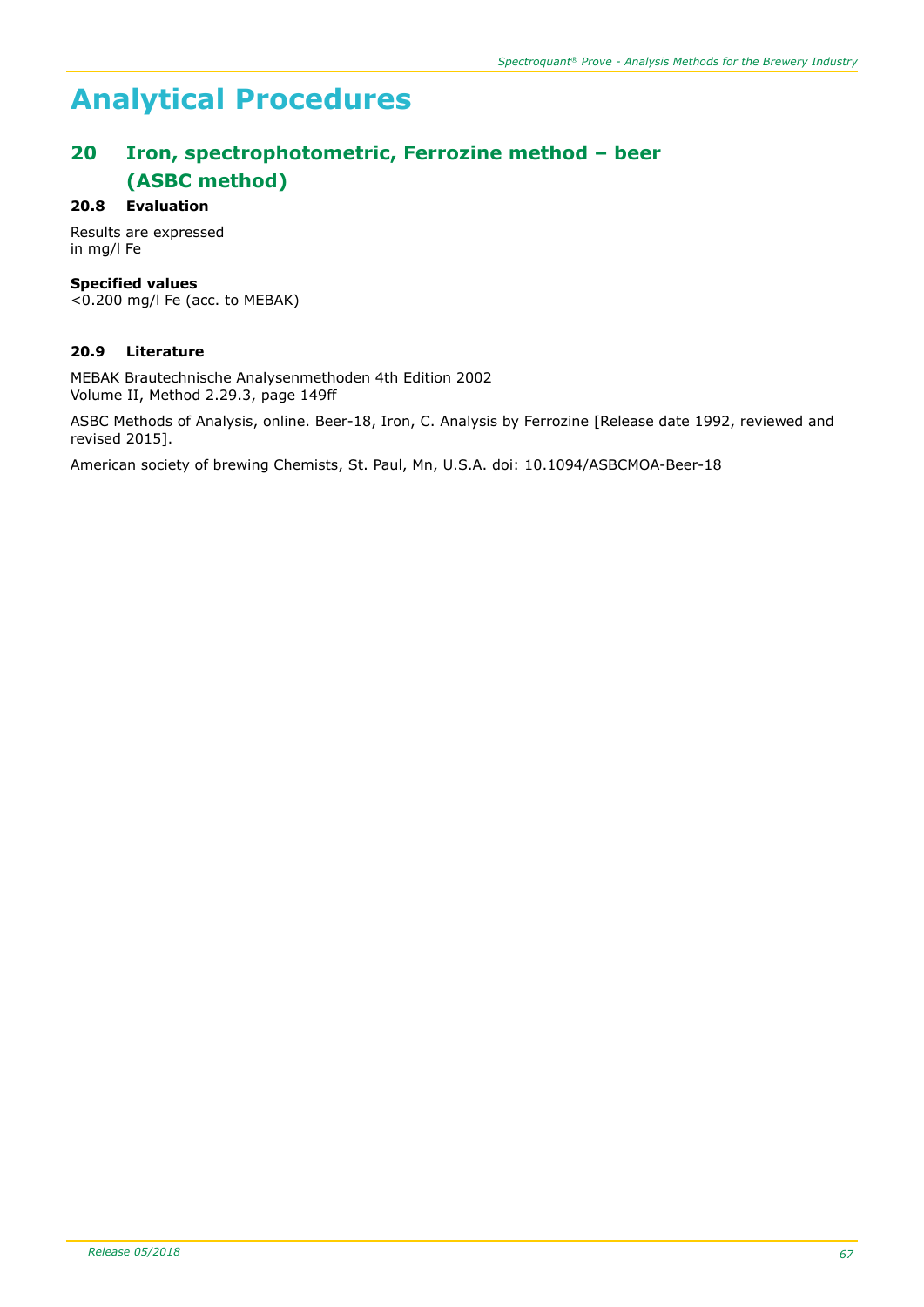# **21 Iron, spectrophotometric (EBC / MEBAK method)**

Iron may be imported into beer via the raw materials and also via filtering aids/clarifying agents, as well as from apparatuses, pipes, or cans, and it may also be contained in beer-froth stabilizing agents. Iron has a detrimental effect on the colloidal stability, flavour, and the gushing tendency of the beer.

# **21.1 Method**

Bivalent iron reacts with the sodium salt of 3-(2-Pyridyl)-5,6-diphenyl-1,2,4-triazine-4′,4′′-disulfonic acid (Ferrozine) to form a violet-colored complex with very high molar absorbance coefficient. Trivalent iron must be reduced to bivalent iron with ascorbic acid prior to the determination. The color intensity is measured by spectrophotometry.

The MEBAK method specifies the use of a 40-mm rectangular cell for the determination of iron. It is, however, also possible to perform the measurement in a 50-mm rectangular cell. Depending on the cell you are using, please select either method "**Iron (EBC) 40**" or "**Iron (EBC) 50**" on the photometer.

## **21.2 Measuring range**

40-mm rectangular cell: 0.000 - 1.000 mg/l iron 50-mm rectangular cell: 0.000 - 0.800 mg/l iron

## **21.3 Reagents and accessories**

- Ammonium acetate for analysis EMSURE®, Cat. No. 101116
- Acetic acid (glacial) 100 % anhydrous for analysis EMSURE®, Cat. No. 100063
- Ferrozine for spectrophotometric det. of Fe, ≥97.0% (Sigma-Aldrich) Cat. No. 82950
- Ascorbic acid for analysis
- Iron standard solution Certipur®, 1000 mg/l Fe, Cat. No. 119781
- Standard laboratory glass equipment (e. g. glass beakers, conical flasks, measuring cylinders) and pipettes
- pH meter
- 50-ml volumetric flask
- 100-ml volumetric flask
- 1000-ml volumetric flask
- Funnel with folded filter
- 40-mm rectangular cells OS or Rectangular cells, 50 mm, Spectroquant®, Cat. No. 114944

## **21.4 Preparing the solutions**

## • **Iron standard solution 10.0 mg/l iron:**

1.00 ml of iron standard solution  $1000$  mg/l Fe<sup>3+</sup> make up to 100 ml with  $H<sub>2</sub>O$  in a volumetric flask and mix (shelf-life 1 week)

• **Buffer solution pH 4.3:** Dissolve 75 g of ammonium acetate and 150 g of acetic acid 100 % in approx. 800 ml of  $H_2O$ , check pH, and make up to 1000 ml with  $H<sub>2</sub>O$  in a volumetric flask (solution remains stable for 4 weeks when stored at  $+4$  °C)

#### • **Ferrozine reagent:**

In a glass vessel: dissolve 0.257 g of Ferrozine in 50 ml of buffer solution pH 4.3 (shelf-life 2 weeks)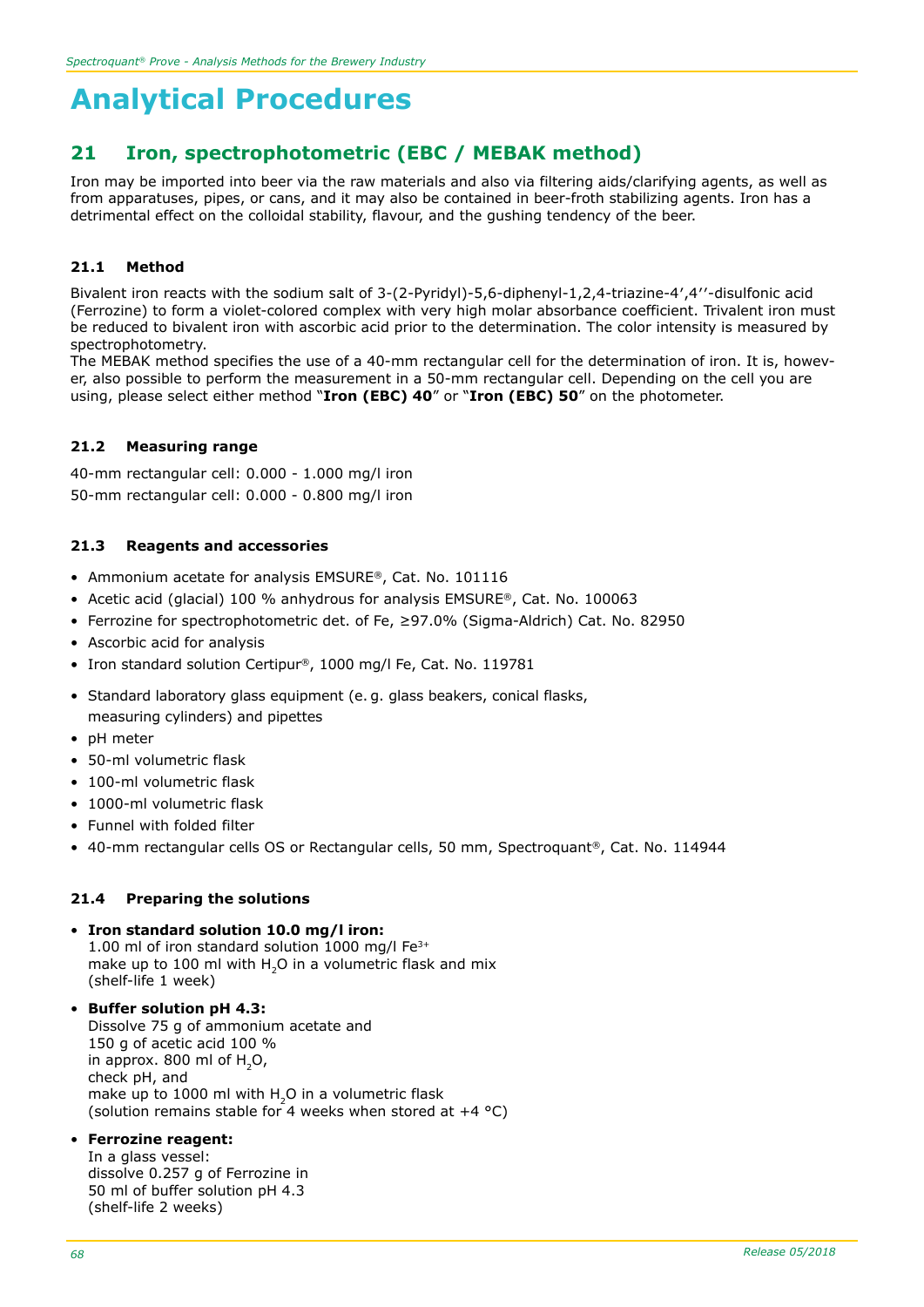# **21 Iron, spectrophotometric (EBC / MEBAK method)**

• **Ascorbic acid solution 2.5 %:** In a glass vessel: dissolve 2.5 g of ascorbic acid in 97.5  $a$  of H<sub>2</sub>O (prepare freshly every day)

# **21.5 Preparation**

• Expel carbon dioxide from **beer**, allow froth to disintegrate, and subsequently filter over a folded filter.

## **21.6 Calculation of the calibration curve**

A calibration for this method is preprogrammed in the photometer. The calibration curve may, however, be influenced by the sample matrix. It has been observed that a substantially lower gradient is found when performing a calibration for dark beers.

To enhance the accuracy of the measurement, it is advisable to make a user-defined calibration of the method in the sample matrix. After making this user-defined calibration it is also necessary to measure a reagent blank.

#### **User-defined calibration is necessary in the following cases:**

- When the **stored calibration** is to be overwritten.
- When **exchanging batches** of the reagents used.
- When the calibration is influenced by the **sample matrix**.

## **21.7 Procedure and measurement**

#### **User-defined calibration:**

• Prepare calibration solutions in the following manner:

|                                                                                                     | Calibration solution*          |                          |                                              |                                  |                                  |  |  |  |
|-----------------------------------------------------------------------------------------------------|--------------------------------|--------------------------|----------------------------------------------|----------------------------------|----------------------------------|--|--|--|
|                                                                                                     | E0<br>[0.000]<br>mg/l $Fe3+$ ] | [0.050]<br>mg/l $Fe3+$ ] | $\mathcal{P}$<br>[0.100]<br>mg/l $Fe^{3+}$ ] | 3<br>[0.200]<br>mg/l $Fe^{3+}$ ] | 4<br>[0.400]<br>mg/l $Fe^{3+}$ ] |  |  |  |
| Sample                                                                                              | 40.0 ml                        | $40.0$ ml                | $40.0$ ml                                    | 40.0 ml                          | 40.0 ml                          |  |  |  |
| Iron standard solution 10.0 mg/l Fe <sup>3+</sup>                                                   |                                | $0.2$ ml                 | $0.4$ ml                                     | $0.8$ ml                         | $1.6$ ml                         |  |  |  |
| Ferrozine reagent                                                                                   | $2.0$ ml                       | $2.0$ ml                 | $2.0$ ml                                     | $2.0$ ml                         | $2.0$ ml                         |  |  |  |
| Ascorbic acid solution 2.5 %                                                                        | $1.0 \text{ ml}$               | $1.0$ ml                 | $1.0 \text{ ml}$                             | $1.0 \text{ ml}$                 | $1.0$ ml                         |  |  |  |
| make up with H <sub>2</sub> O in the volumetric flask ad                                            | 50 ml                          | 50 ml                    | 50 ml                                        | 50 ml                            | 50 ml                            |  |  |  |
| * The respective concentrations in mg/I Fe <sup>3+</sup> are relative to the volumes of the sample! |                                |                          |                                              |                                  |                                  |  |  |  |

## **Reagent blank:**

- Pipette **2.0 ml of Ferrozine reagent** and  **1 ml of ascorbic acid solution** into a 50-ml volumetric flask
- Make up to the mark with H<sub>2</sub>O and mix

#### **Sample blank:**

- Pipette **40.0 ml of sample** and  **1 ml of ascorbic acid solution** into a 50-ml volumetric flask
- Make up to the mark with H<sub>2</sub>O and mix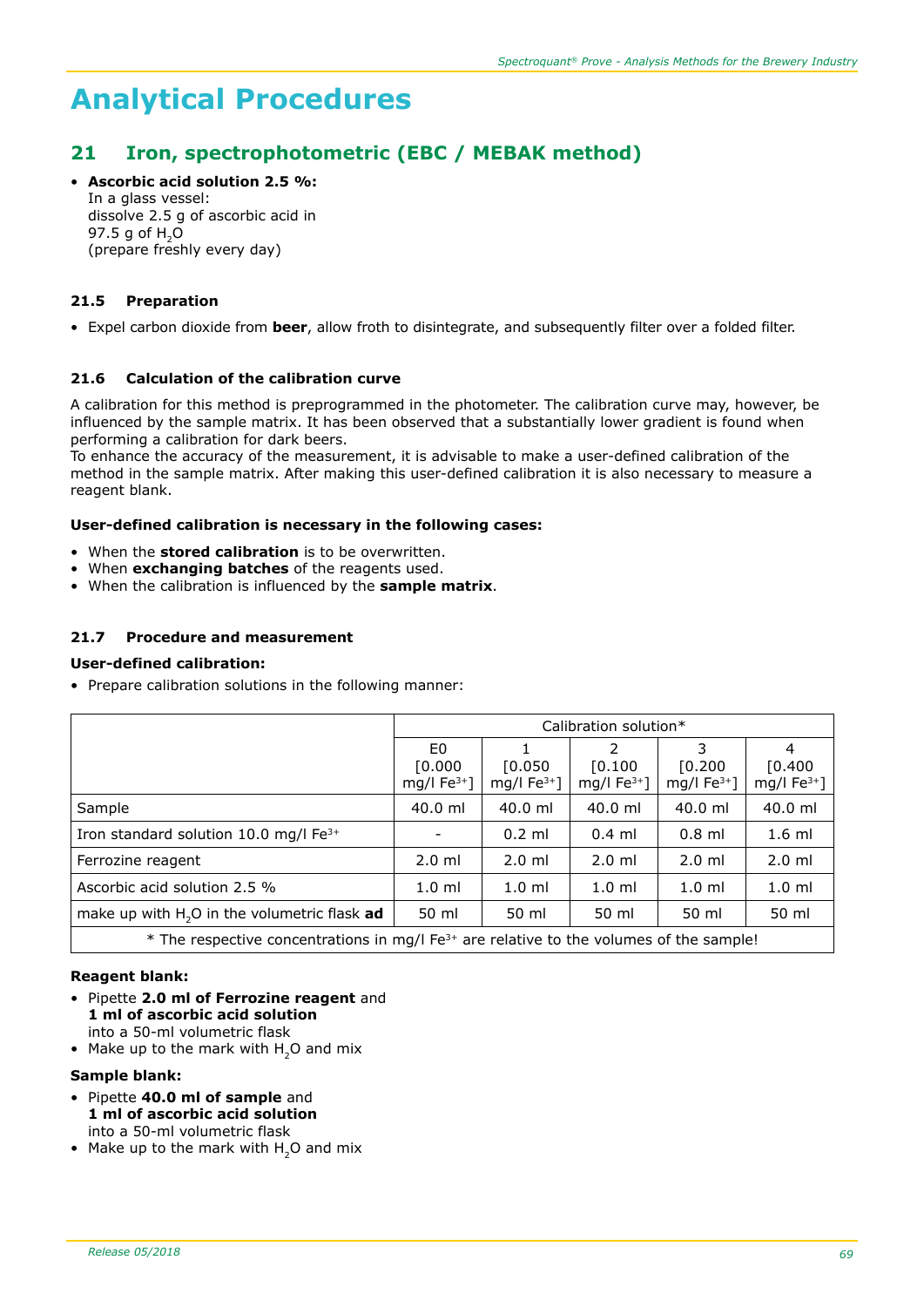# **21 Iron, spectrophotometric (EBC / MEBAK method)**

#### **Measurement sample:**

- Pipette **40.0 ml of sample**, **2.0 ml of Ferrozine reagent**, and  **1 ml of ascorbic acid solution** into a 50-ml volumetric flask
- Make up to the mark with H<sub>2</sub>O and mix

#### **Measurement:**

- Open the method list (**<Methods>**) and select **method No. 2623 "Iron (EBC) 40"** or **method No. 2624 "Iron (EBC) 50"**.
- It is recommended to zero the method each new working day. Proceed as described in section V "Zeroing".
- It is advisable to perform a user-defined calibration for each sample matrix. Do this by tapping the **<Settings>** button and selecting the **<RECALIBRATION>** menu item. An input mask pops up.

Tap on **<+>** in the numerical keyboard to create an additional input line.

Select the **"Absorbance"** field in the **"E0"** line (selected fields are shown in a blue frame). Fill calibration solution E0 into a 40-mm or, respectively, a 50-mm rectangular cell and insert cell into the cell compartment. The measurement starts automatically. The measured absorbance is shown in the display.

Select the **"Conc."** field in the **"1"** line and enter the concentration of **0.050 mg/l** for the first calibration solution.

Select the **"Absorbance"** field in the **"1"** line. Fill calibration solution 1 into a 40-mm or, respectively, a 50-mm rectangular cell and insert cell into the cell compartment. The measurement starts automatically. The measured absorbance is shown in the display.

Select the **"Conc."** field in the **"2"** line and enter the concentration of **0.100 mg/l** for the second calibration solution.

Select the **"Absorbance"** field in the **"2"** line. Fill calibration solution 2 into a 40-mm or, respectively, a 50-mm rectangular cell and insert cell into the cell compartment. The measurement starts automatically. The measured absorbance is shown in the display.

Select the **"Conc."** field in the **"3"** line and enter the concentration of **0.200 mg/l** for the third calibration solution.

Select the **"Absorbance"** field in the **"3"** line. Fill calibration solution 3 into a 40-mm or, respectively, a 50-mm rectangular cell and insert cell into the cell compartment. The measurement starts automatically. The measured absorbance is shown in the display.

Select the **"Conc."** field in the **"4"** line and enter the concentration of **0.400 mg/l** for the fourth calibration solution.

Select the **"Absorbance"** field in the **"4"** line. Fill calibration solution 4 into a 40-mm or, respectively, a 50-mm rectangular cell and insert cell into the cell compartment. The measurement starts automatically. The measured absorbance is shown in the display.

#### Activate the **<U-CAL on>** and **<linear>** fields.

Optionally enter a batch number for the calibration, selecting the **<Lot number>** field to do so. Once all calibration solutions have been measured, save the calibration by pressing **<OK>**.

- After recalibration <Recalibration> menu must not be opened again as the calibration function is then changed due to the measurement of the reagent blank. Open the <Recalibration> menu only when a new recalibration should be performed.
- After making a user-defined calibration, or in the case of an exchange of the batch of the reagents used, it is recommended to measure a new reagent blank **prior** to measuring the sample blank. To do this, fill the reagent blank into a 10-mm rectangular cell and proceed as described in section VII "Reagent blank".
- Subsequently measure the sample blank.

Do this by tapping the **<Settings>** button and selecting the **<SAMPLE BLANK>** menu item. Fill the cell with the sample blank and insert the cell into the cell compartment. The measurement starts automatically. Accept the sample blank by tapping **<OK>** to confirm.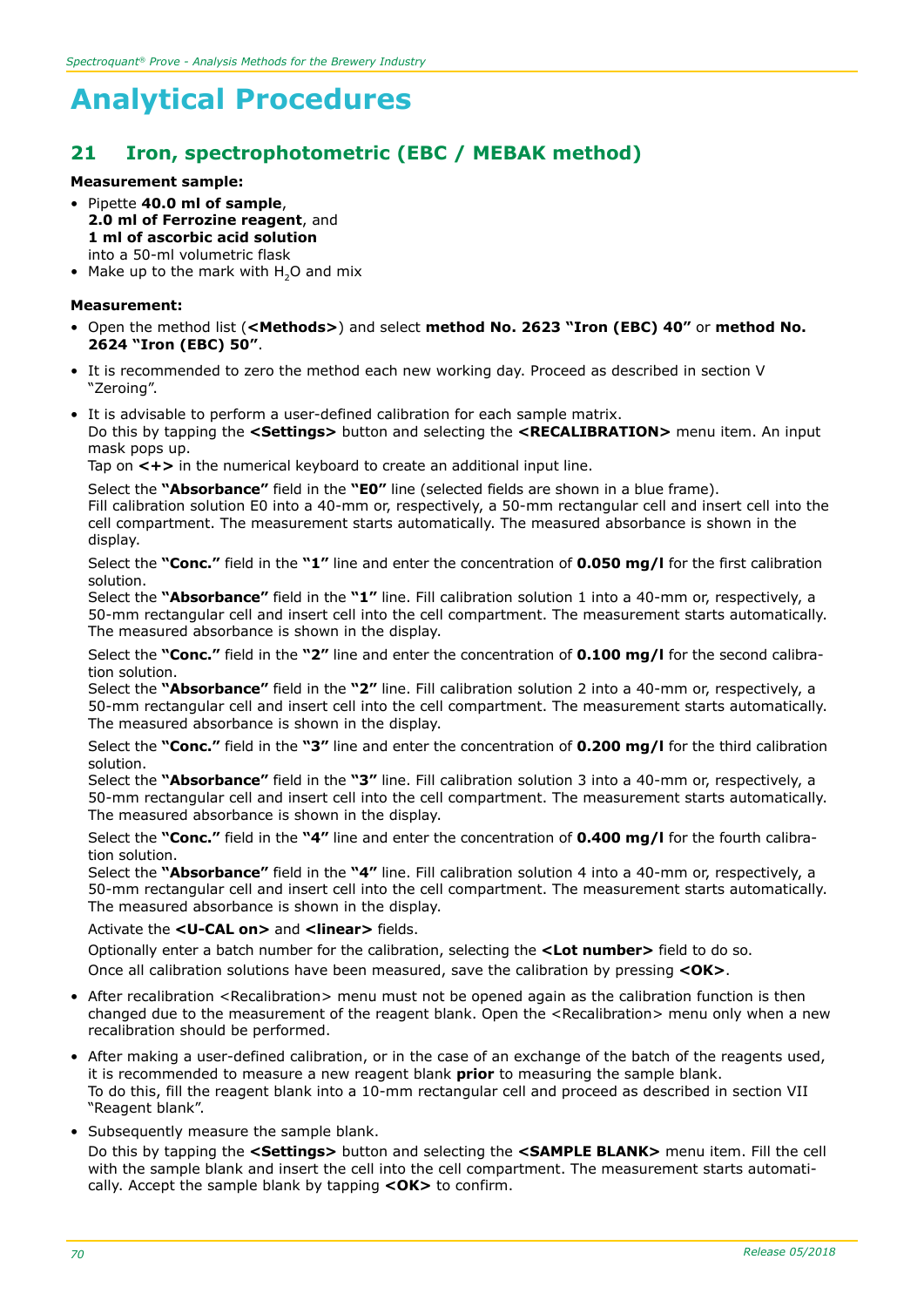# **21 Iron, spectrophotometric (EBC / MEBAK method)**

- Fill measurement sample into a 40-mm or, respectively, a 50-mm rectangular cell and insert cell into the cell compartment. The measurement starts automatically.
- Read off the result in mg/l iron from the display.

# **21.8 Evaluation**

Results are expressed in mg/l Fe

# **Specified values**

<0.200 mg/l Fe

## **21.9 Literature**

MEBAK Brautechnische Analysemethoden 4th Edition 2002 Volume II, Method 2.29.3, page 149ff

Analytica-EBC, Section 9 Beer, Method 9.13.2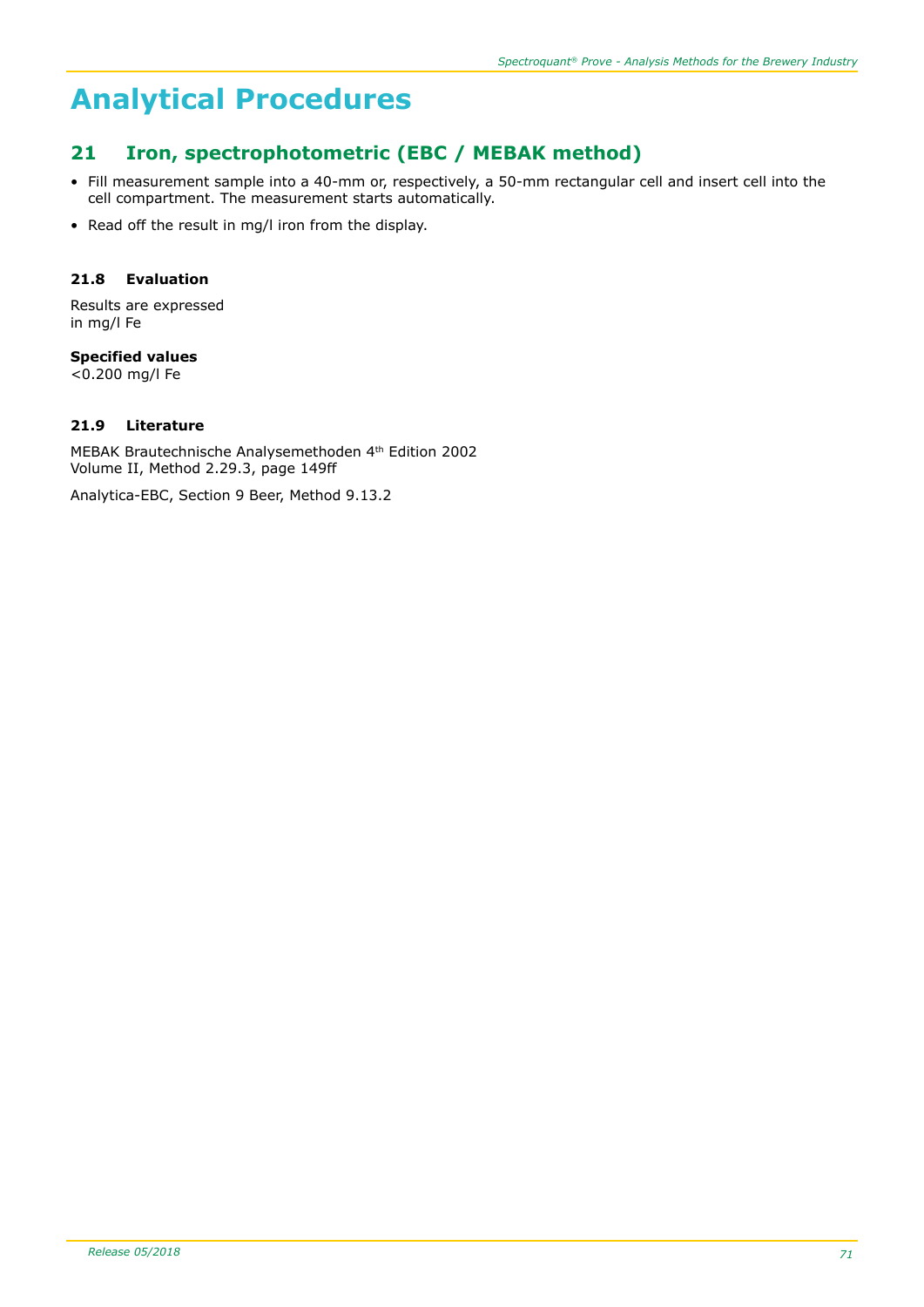# **22 Iso-α Acids (MEBAK method)**

## **22.1 Method**

The bitter substances are extracted from the acidified sample (beer or wort) with iso-octane. Any substances that cause interference are removed by washing the extract with acidified methanol and the concentration of the  $\alpha$ -acids is determined by spectrophotometry.

This method requires a Prove 300 or 600 as measurements are made in the UV range.

#### **22.2 Measuring range**

0 - 60 mg/l iso-α acids

#### **22.3 Reagents and accessories**

- Hydrochloric acid 6 mol/L EMPROVE®, Cat. No. 110164
- Hydrochloric acid 25 % for analysis EMSURE®, Cat. No. 100316
- Isooctane Uvasol®, Cat. No. 104718
- Sodium sulfate anhydrous for analysis EMSURE®, Cat. No. 106649
- Methanol for spectroscopy Uvasol®, Cat. No. 106002
- Sodium hydroxide pellets for analysis EMSURE®, Cat. No. 106498
- Standard laboratory glass equipment (e. g. glass beakers, conical flasks, measuring cylinders) and pipettes
- 25-ml volumetric flask
- 100-ml volumetric flask
- 1000-ml volumetric flask
- Centrifuge glasses with solvent-proof twist-off caps, 100 110 ml content
- Centrifuge, 3000 rpm
- Mechanical shaker
- 25-ml mixing cylinder
- Rectangular cells quartz, 10 mm, Spectroquant®, Cat. No. 100784

## **22.4 Preparing the solutions**

#### • **Hydrochloric acid 4 mol/l (4 N):**

Place 521 ml resp. 583 g of hydrochloric acid 25 % in a volumetric flask, make up to 1000 ml with  $H_2O$  and mix (shelf-life 3 months)

## • **Acidic methanol solution:**

In a glass vessel: mix 64 ml of methanol and 36 ml of hydrochloric acid 4 mol/l (4 N) (prepare freshly every day)

• **Sodium hydroxide solution 6 mol/l (6N):** In a 100-ml volumetric flask: dissolve 24.0 g of sodium hydroxide pellets in approx.  $80$  ml  $H<sub>2</sub>O$ , cool to room temperature, make up to 100 ml with H<sub>2</sub>O and mix

#### • **Alkaline methanol solution:**

Pipette 0.2 ml Sodium hydroxide solution 6.0 mol/l (6 N) in a volumetric flask, make up to 100 ml with methanol and mix (prepare freshly every day)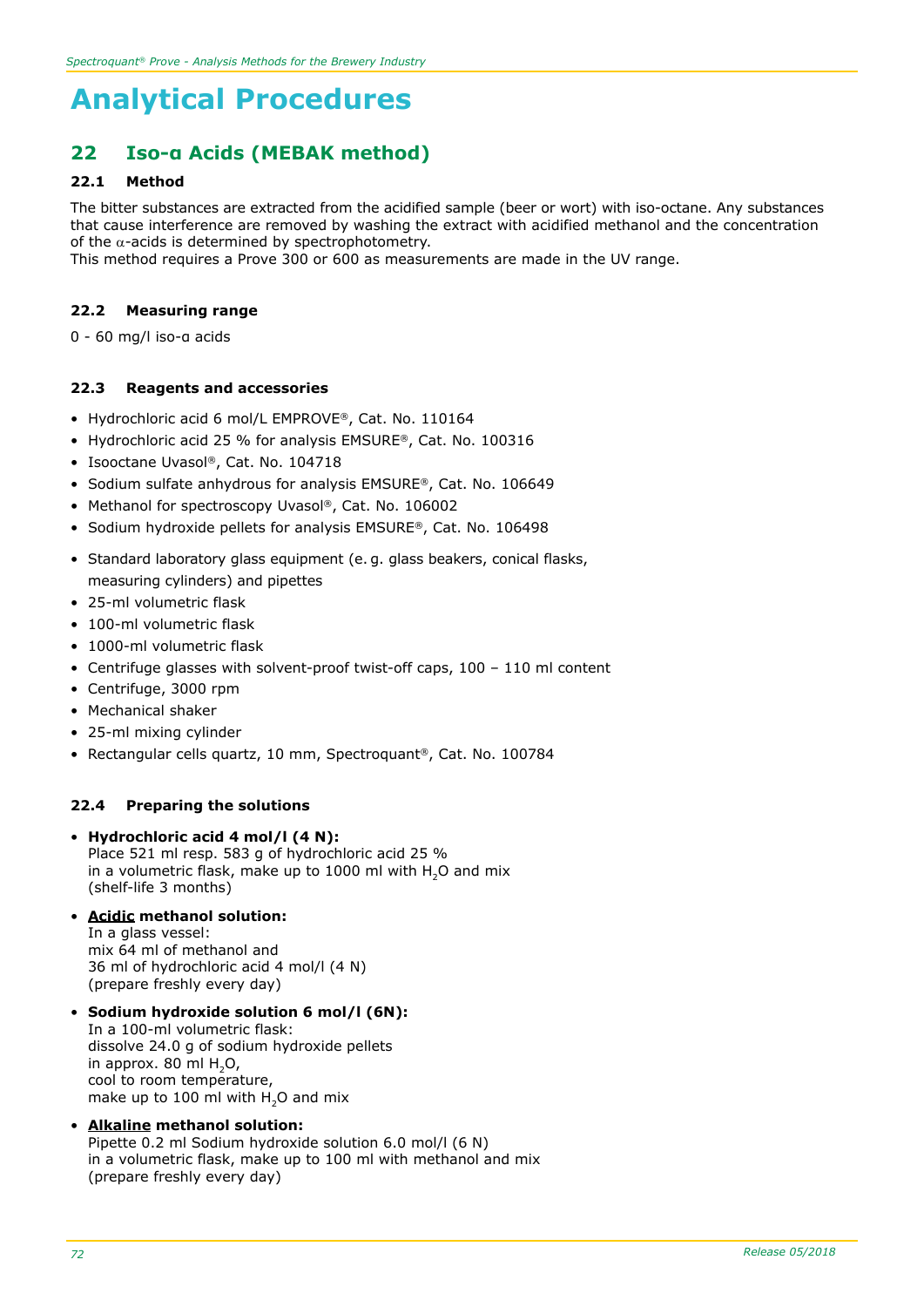# **22 Iso-α Acids (MEBAK method)**

## **22.5 Preparation**

- Clarify **wort** and **turbid beer** by centrifuging at 3,000 rpm for **15 min** (**do not filter!**)**.**
- Expel carbon dioxide from **sample** without losing any foam.

## **22.6 Procedure and measurement**

### **Measurement sample:**

- Pipette **50.0 ml** of the sample (heated to 20 °C) into a centrifuge glass
- Add **3.0 ml of hydrochloric acid 6 mol/l (6 N)** and **25.0 ml isooctane**
- Close centrifuge glass and **shake mechanically** at optimum mixing intensity for **30 min**
- Centrifuge at **3000 rpm** for **5 min** to separate the phases and braek the emulsion
- Draw off the **lower aqueous phase** with a pipette and **discard**
- Add sodium sulfate to the remaining **isooctane phase** until the phase **clarifies** after brief vigorous shaking
- Pipette **10.0 ml** of this phase into a 25-ml mixing cylinder add **10.0 ml of acidic methanol solution shake for 3 min**
- Transfer **5.0 ml** of the supernatant clear **isooctane phase** to a 25-ml volumetric flask
- Make up to the mark with **alkaline methanol solution** and mix thoroughly

#### **Measurement:**

- Open the method list (**<Methods>**) and select **method No. 2611 "Iso-α Acids"**.
- It is recommended to zero the method each new working day. Proceed as described in section V "Zeroing".
- Subsequently fill the sample blank into a 10-mm cell and insert cell into the cell compartment. The measurement starts automatically. The "v" symbol appears in the line "Insert Sample". Confirm the message with <OK>.
- Read off the result in mg/l iso-α acids from the display.
- Tap the **<START>** button to start the measurement procedure for the next sample.

#### **Note**

The MEBAK method of analysis for the determination of iso-α acids recommends measurement against a mixture consisting of 5.0 ml of isooctane and 20.0 ml of alkaline methanol solution. This can be dispensed with when the recommended reagents are used, since these exhibit the same absorbance as distilled water at the measurement wavelengths.

When using reagents of different quality grades or of other origin, it is recommended to zero the system as described in section V "Zeroing", using a mixture consisting of 5.0 ml of isooctane and 20.0 ml of alkaline methanol solution instead of H2O.

## **22.7 Evaluation**

Results are expressed in mg/l

#### **Standard values**

Beer: 10 - 40 mg/l iso-a acids, depending on grade, quality, type, and origin Wort: 15 - 50 mg/l iso-a acids, depending on the beer and bitter-substance utilization

#### **22.8 Literature**

MEBAK Brautechnische Analysemethoden 4th Edition 2002 Volume II, Method 2.18.2, page 116ff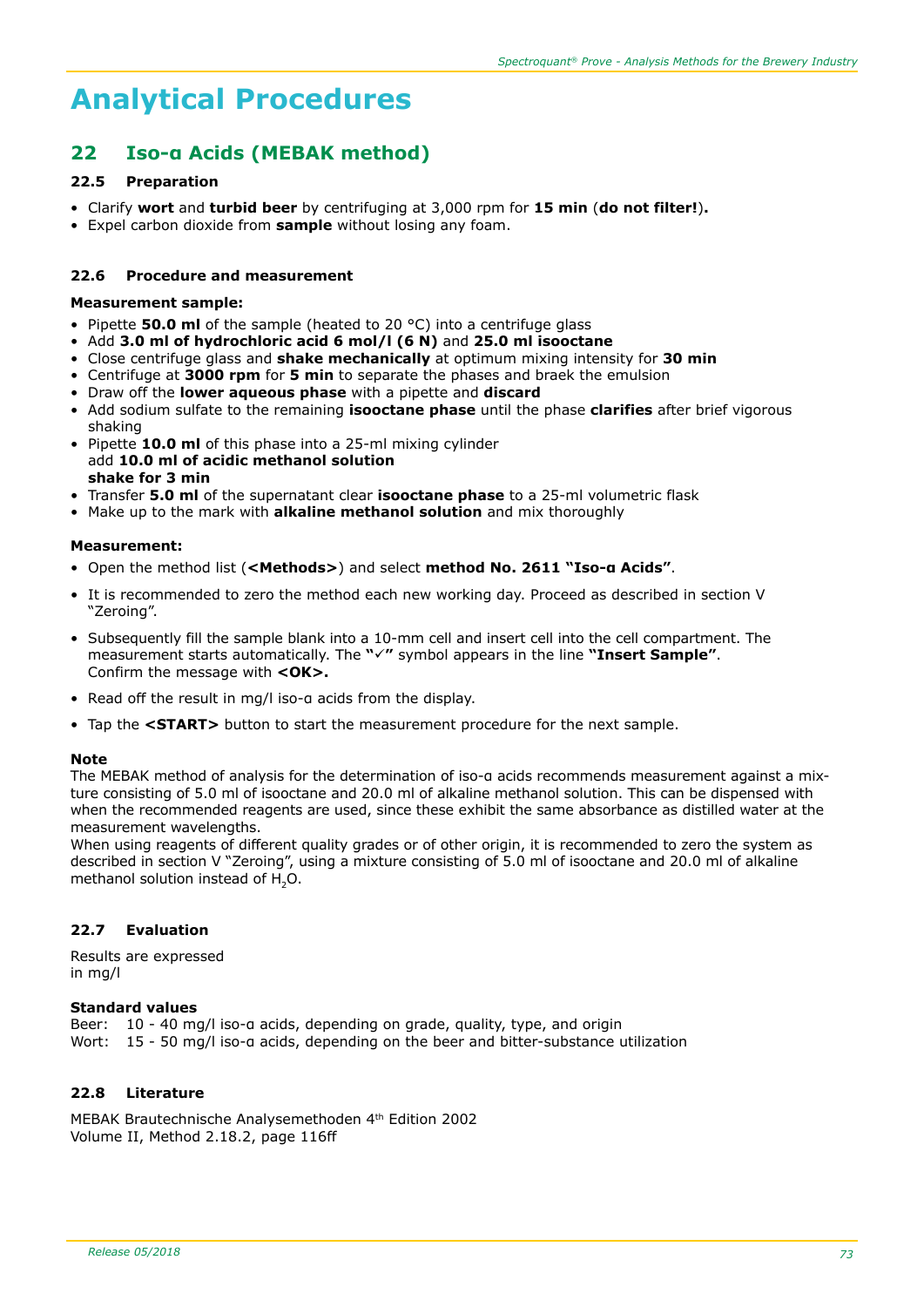# **23 Nickel (EBC / MEBAK method)**

Nickel can be imported into the beer by contact with stainless steel; it may also be present in beer-froth stabilizers. Like all heavy metals, nickel exerts an effect on the froth stability and the colloidal stability of the beer.

## **23.1 Method**

After the sample has been digested, a complex is formed by reaction with dimethylglyoxime that is then measured by spectrophotometry.

## **23.2 Measuring range**

0.00 - 5.00 mg/l nickel

### **23.3 Reagents and accessories**

- Nitric acid 65 % for analysis EMSURE®, Cat. No. 100456
- Perchloric acid 70 % for analysis EMSURE®, Cat. No. 100514
- Hydroxylammonium chloride GR for analysis, Cat. No. 104616
- tri-Sodium citrate dihydrate for analysis EMSURE®, Cat. No. 106448
- Ammonia solution 25 % for analysis EMSURE®, Cat. No. 105432
- Sodium hydroxide pellets for analysis EMSURE®, Cat. No. 106498
- Dimethylglyoxime GR for analysis, Cat. No. 103062
- Ethanol 96 % EMSURE®, Cat. No. 159010
- Chloroform for analysis EMSURE®, Cat. No. 102445
- Hydrochloric acid 0.5 mol/l (0.5 N) Titripur®, Cat. No. 109058
- Sodium tartrate dihydrate apura®, Cat. No. 106664
- Potassium peroxodisulfate for analysis EMSURE®, Cat. No. 105091
- Phenolphthalein solution 1 % in ethanol, Cat. No. 107227
- Standard laboratory glass equipment (e. g. glass beakers, conical flasks, measuring cylinders) and pipettes
- 100-ml volumetric flask
- 50-ml-conical flask
- Kjeldahl flask
- 125-ml separating funnel
- Rectangular cells, 10 mm, Spectroquant®, Cat. No. 114946

## **23.4 Preparing the solutions**

- • **Hydroxylammonium chloride solution 10 %:** In a glass vessel: dissolve 10 g of hydroxylammonium chloride in 90 ml of H<sub>2</sub>O (shelf-life 3 months)
- • **Sodium citrate solution:** In a glass vessel: dissolve 20 g of tri-sodium citrate dihydrate with H<sub>2</sub>O up to 100 ml (shelf-life 3 months)
- • **Dilute ammonia solution:** Mix 1 ml of ammonia solution 25 % with 49 ml of H<sub>2</sub>O in a glass vessel (shelf-life  $\overline{1}$  week)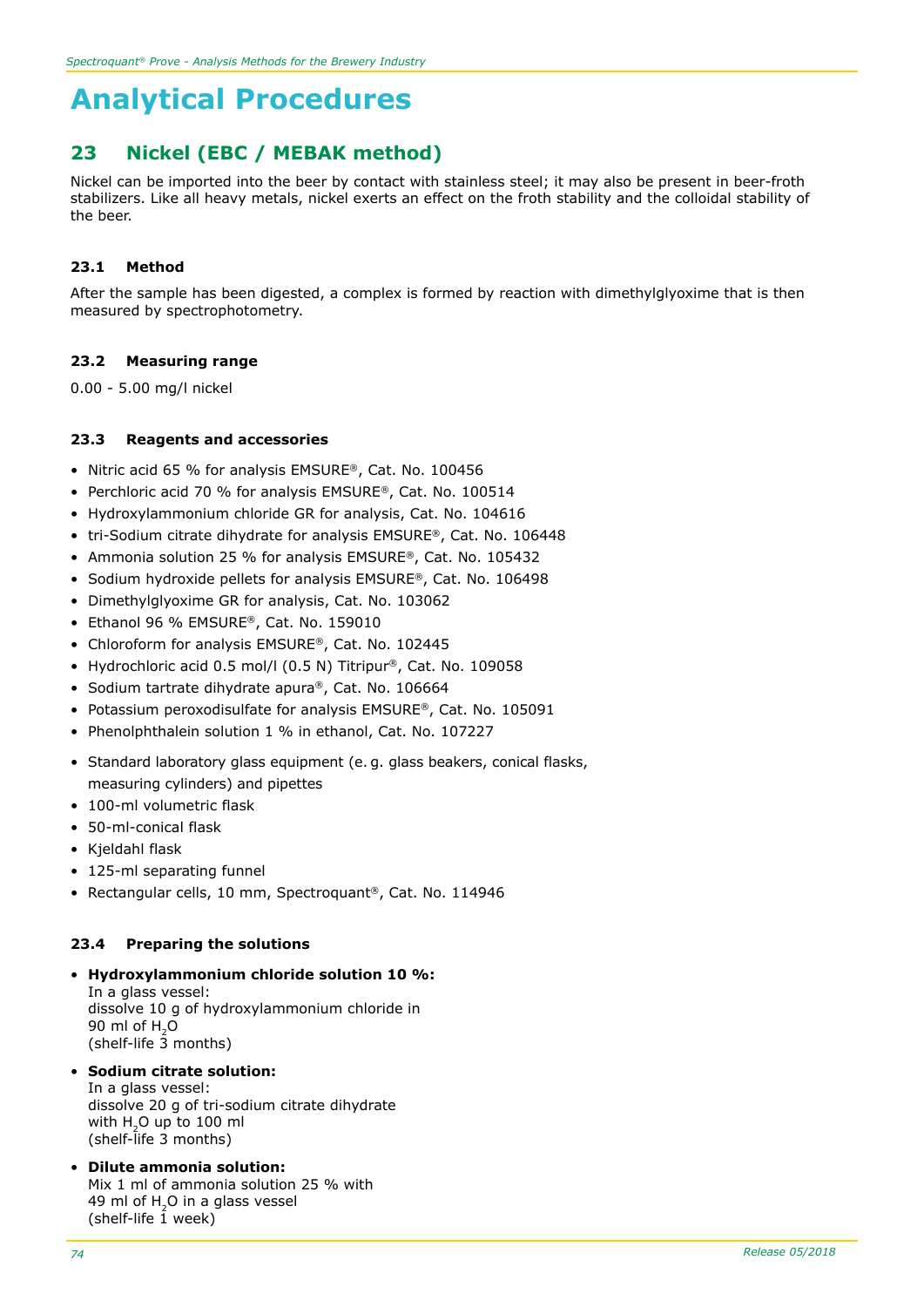# **23 Nickel (EBC / MEBAK method)**

• **Sodium hydroxide solution 5 mol/l (5 N):** In a glass vessel: dissolve 200 g of sodium hydroxide pellets in 1000 ml H2O (shelf-life 12 months)

## • **Alcoholic dimethylglyoxime solution 1 %:**

In a glass vessel: dissolve 1 g of dimethylglyoxime in 99 g of ethanol 96 % (solution remains stable for 3 months when stored in dark bottles)

• **Alkaline dimethylglyoxime solution:** Dissolve 1 g of dimethylglyoxim in 5 ml of sodium hydroxide solution 5 mol/l (5 N) in a volumetric flask, make up to 100 ml with  $H<sub>2</sub>O$ (solution remains stable for 3 months when stored in dark bottles)

#### • **Hydrochloric acid 0.33 mol/l (0.33 N):** Place 66.0 ml resp. 66.7 g of hydrochloric acid 0.5 mol/l

in a volumetric flask, make up to  $100$  ml with  $H<sub>2</sub>O$  and mix (shelf-life 3 months)

• **Sodium tartrate solution:**

In a glass vessel: dissolve 20 g of sodium tartrate dihydrate with  $H<sub>2</sub>O$  ad 100 ml (shelf-life 4 weeks)

### • **Potassium peroxodisulfate solution 4 %:**

In a glass vessel: dissolve 4 g of potassium peroxodisulfate in 96 ml of H2O (shelf-life  $\overline{1}$  week)

## **23.5 Preparation**

- Reduce **100 ml of beer** almost to dry in a Kjeldahl flask
- Evaporate **three times** with separate **5-ml portions of nitric acid 65 %**
- Evaporate again **twice** with separate **5-ml portions of perchloric acid 70 %** to destroy any organic substances
- Rinse the residue into a 125-ml separating funnel with approx 30 ml of H2O

## **23.6 Procedure and measurement**

#### **Reagent blank:**

- In a 50-ml volumetric flask Place **15 ml of hydrochloric acid 0.33 mol/l**, **2 ml of sodium tartrate solution**, **10 ml of potassium peroxodisulfate solution**, **0.6 ml of alkaline dimethylglyoxime solution,** and **2.5 ml of sodium hydroxide solution 5 mol/l (5 N)** and mix
- Make up to the mark with H<sub>2</sub>O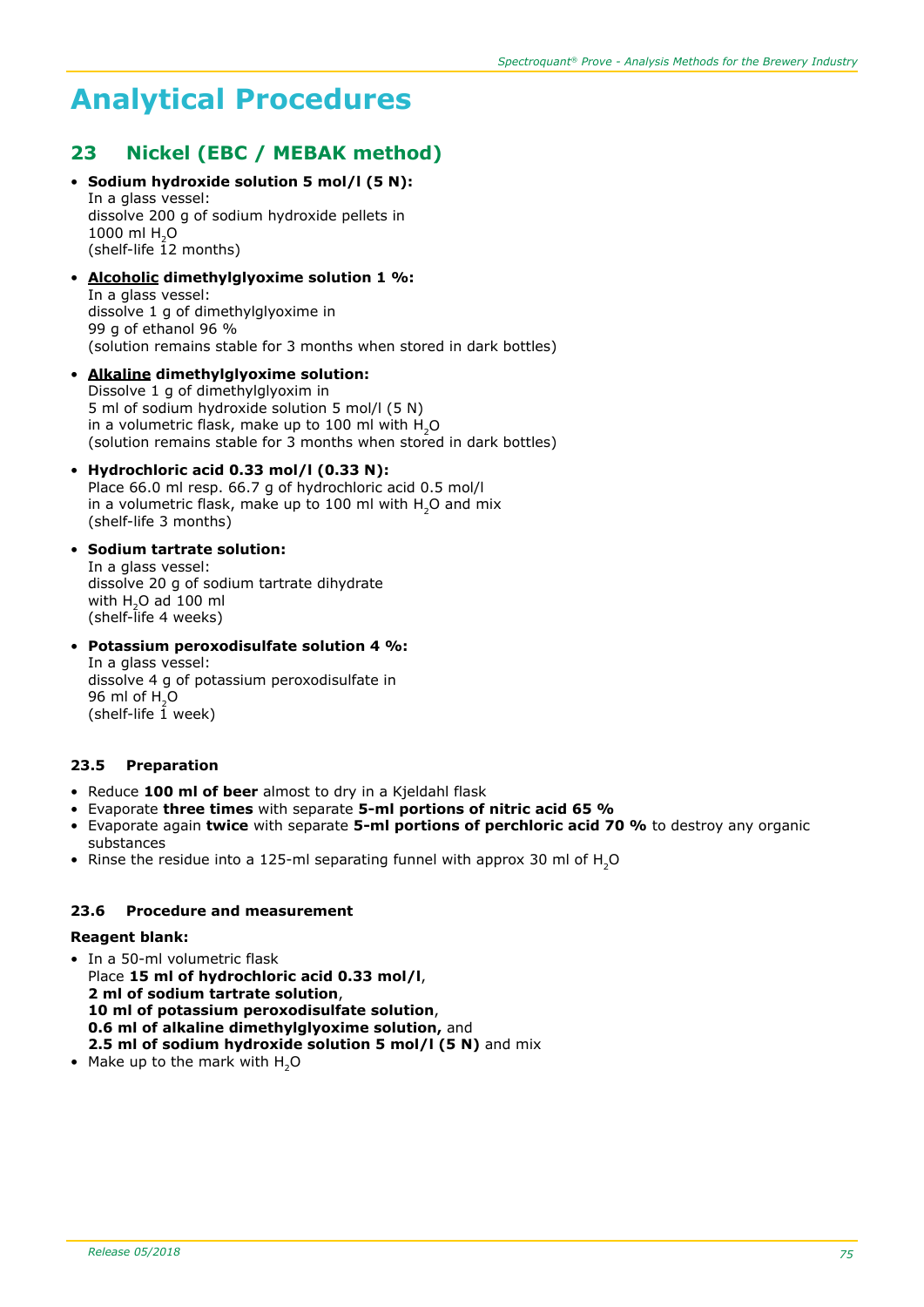# **23 Nickel (EBC / MEBAK method)**

#### **Measurement sample:**

- To the residue in the separating funnel add **2 ml of hydroxylammonium chloride solution**, **5 ml of sodium citrate solution**, and **3 drops of phenolphthalein solution** and mix
- Add **ammonia solution 25 %** drop by drop until a **pink color** occurs
- Add a further **4 drops of ammonia solution 25 %** and **2 ml of alcoholic dimethylglyoxime solution** and mix
- Add 20 ml of H<sub>2</sub>O to make a total volume of approx. 60 ml
- Shake out **three times**, for 30 s each time, with separate **5-ml portions of chloroform Collect the chloroform phases**
- (• any interfering copper compounds that may be present can be eliminated from the chloroform extract by shaking out with 5 ml of diluted ammonia solution for 1 min)
- Shake out the **chloroform phase once** with **10 ml of hydrochloric acid 0.33 mol/l** for 60 s and then once again with

**5 ml of hydrochloric acid 0.33 mol/l** for a further 60 s (nickel passes over into the hydrochloric acid solution; take care that no residual chloroform remains in the combined hydrochloric acid extracts)

- Collect the **hydrochloric acid extracts** in a 50-ml volumetric flask
- Add **2 ml of sodium tartrate solution**, **10 ml of potassium peroxodisulfate solution**, **0.6 ml of alkaline dimethylglyoxime solution**, and **2.5 ml of sodium hydroxide solution 5 mol/l** and mix
- Make up to the mark with H<sub>2</sub>O
- Leave to stand for at least **30 min to** at most **120 min**

### **Measurement:**

- Open the method list (**<Methods>**) and select **method No. 2614 "Nickel (EBC)"**.
- It is recommended to zero the method each new working day. Proceed as described in section V "Zeroing".
- For method No. 2614 it is recommended to measure a new reagent blank each new working day and each time the batch of the reagents used is exchanged. In this case proceed as described in section VII "Reagent blank".
- After the reagent blank has been measured or, respectively, the stored reagent blank has been selected, fill the measurement sample into a 10-mm rectangular cell and insert cell into the cell compartment. The measurement starts automatically.
- Read off the result in mg/l nickel from the display.

#### **23.7 Evaluation**

Results are expressed in mg/l Ni

**Specified values** Beer: <0.05 mg/l nickel

## **23.8 Literature**

MEBAK Brautechnische Analysemethoden 4th Edition 2002 Volume II, Method 2.26.6, page 156ff

Analytica-EBC, Section 9 Beer, Method 9.15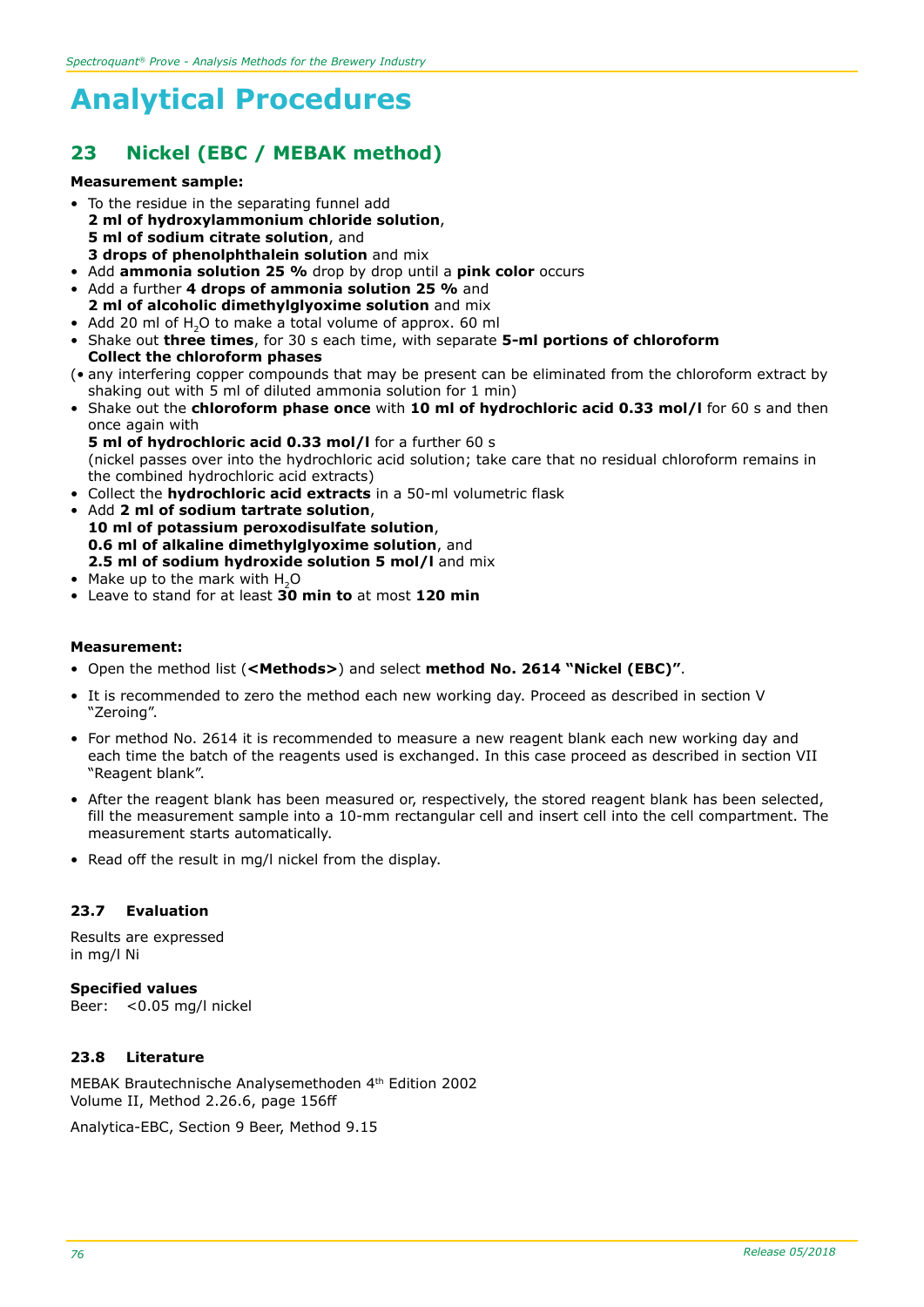# **24 Protein, spectrophotometric - beer (ASBC method)**

Proteins are high molecular macro molecules consisting of amino acids.

The amount of proteins has an effect on the full-body and taste characteristics as well as on the colloidal and foam stability. A too high amount of proteins can lead to haziness and a too low protein amount impairs the foam stability.

# **24.1 Method**

In this method a diluted beer sample is measured spectrophotometrically to determine the protein content (%, w/w) in finished beer. Absorbance of the sample is measured at 215 and 225 nm. From these values (plus the total polyphenol content for stabilized beer samples), the protein content can be determined. The method can be used for beer stabilized with polyvinyl polypyrrolidone (PVPP), beer not treated with PVPP, and dark beer with ASBC color in the range of 15 - 50.

This method requires a Prove 300 or 600 as measurements are made in the UV range.

### **24.2 Measuring range**

0.0 - 100.0 % protein

### **24.3 Accessories**

- Standard laboratory glass equipment (e. g. glass beakers, conical flasks, measuring cylinders) and pipettes
- 6-ml volumetric pipette
- Precision balance, accurate to 0.01 g
- 1000-ml-conical flask
- 125-ml separating funnel
- Rectangular cells quartz, 10 mm, Spectroquant®, Cat. No. 100784

## **24.4 Preparing the solutions**

No preparing necessary

#### **24.5 Preparation**

• Expel carbon dioxide from beer

#### **24.6 Procedure and measurement**

#### **Measurement sample:**

- Pipette **6 ml of degassed beer** into a tared 1000-ml conical flask and record the weight  $( =$  sample weight)
- Add **1000 ml of H2O** into the conical flask and note the weight
- (=total weight)
- **Mix** the solution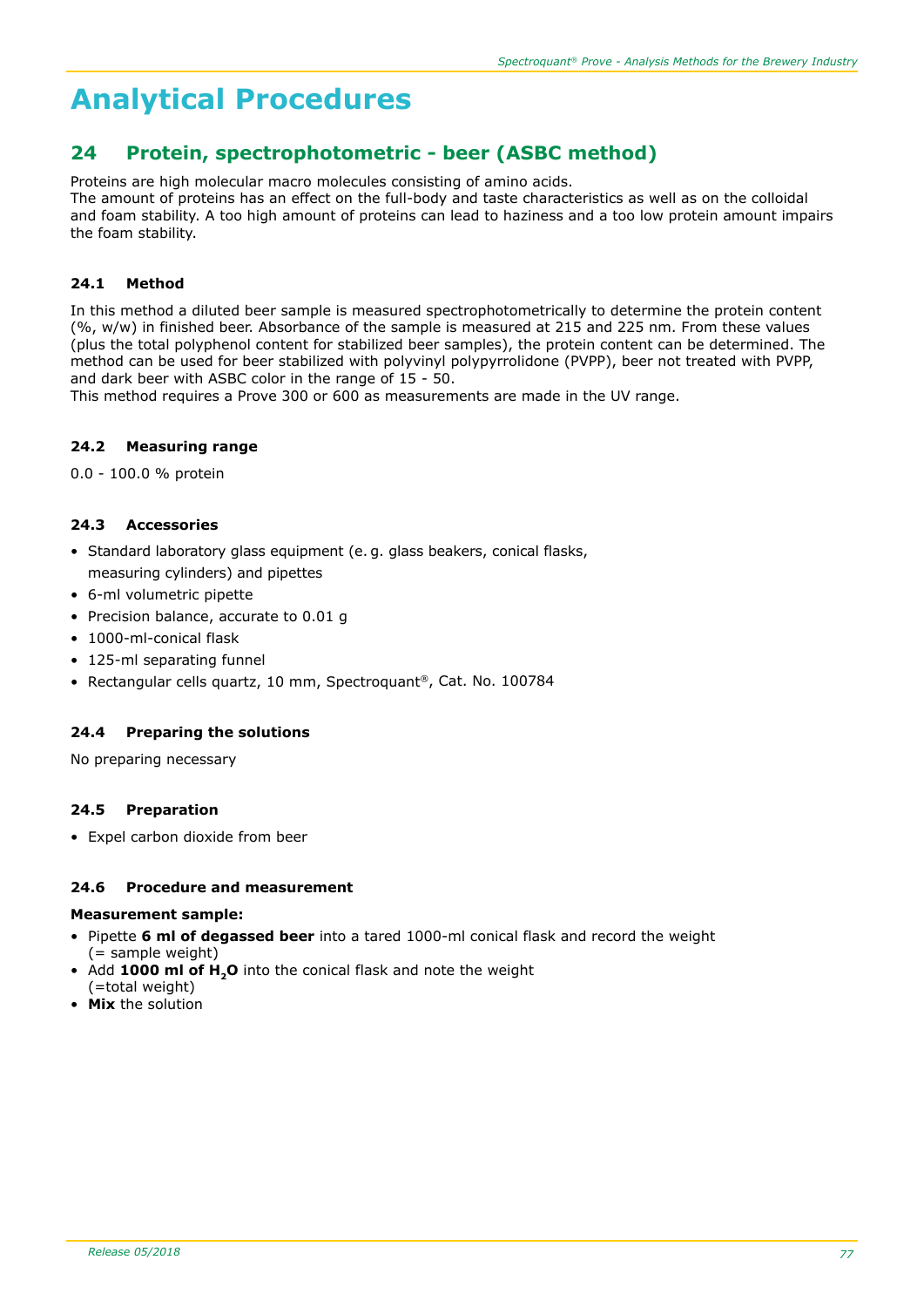# **24 Protein, spectrophotometric - beer (ASBC method)**

#### **Measurement:**

- Open the method list (**<Methods>**) and select depending on the beer sample **method No. 2638 "Protein Beer, unstabilized"** for unstabilized beer **method No. 2639 "Protein Beer, stabilized"** for stabilized beer **method No. 2640 "Protein Beer, dark"** for dark beer.
- The sample weight must be entered. An input masks pops up. Enter sample weight and tap **<OK>** to confirm
- The total weight must be entered. An input masks pops up. Enter total weight and tap **<OK>** to confirm
- If **method 2639 "Protein Beer, stabilized"** is selected, the amount of total polyphenols in mg/l must be entered additionally. An input masks pops up. Enter the amount of total polyphenols in mg/l and tap **<OK>** to confirm
- Press the **<START>** button to start the measurement procedure
- It is recommended to zero the method each new working day. Proceed as described in section V "Zeroing".
- Fill measurement sample into a 10-mm rectangular quartz cell and insert cell into the cell compartment. The measurement starts automatically. The **"**ü**"** symbol appears in the line **"Insert Sample"**. Confirm the message with **<OK>**.
- Read off the result as % (wt/wt) from the display.
- Tap the **<START>** button to start the measurement procedure for the next sample.

### **24.7 Evaluation**

Results are expressed in  $% (wt/wt)$ 

The result can also be expressed in mg/l by calculating as follows:

Protein  $[mq/l]$  = Protein  $[\%$ , wt/wt $] \cdot p$   $[q/ml] \cdot 10$ 

Where " $\rho$ " = density of the beer sample

#### **24.8 Literature**

ASBC Methods of Analysis, online, Beer-11, Protein, C. By Spectrophotometer [Release date 2005, revised 2013, reviewed 2015].

American society of brewing Chemists, St. Paul, Mn, U.S.A. doi: 10.1094/ASBCMOA-Beer-11.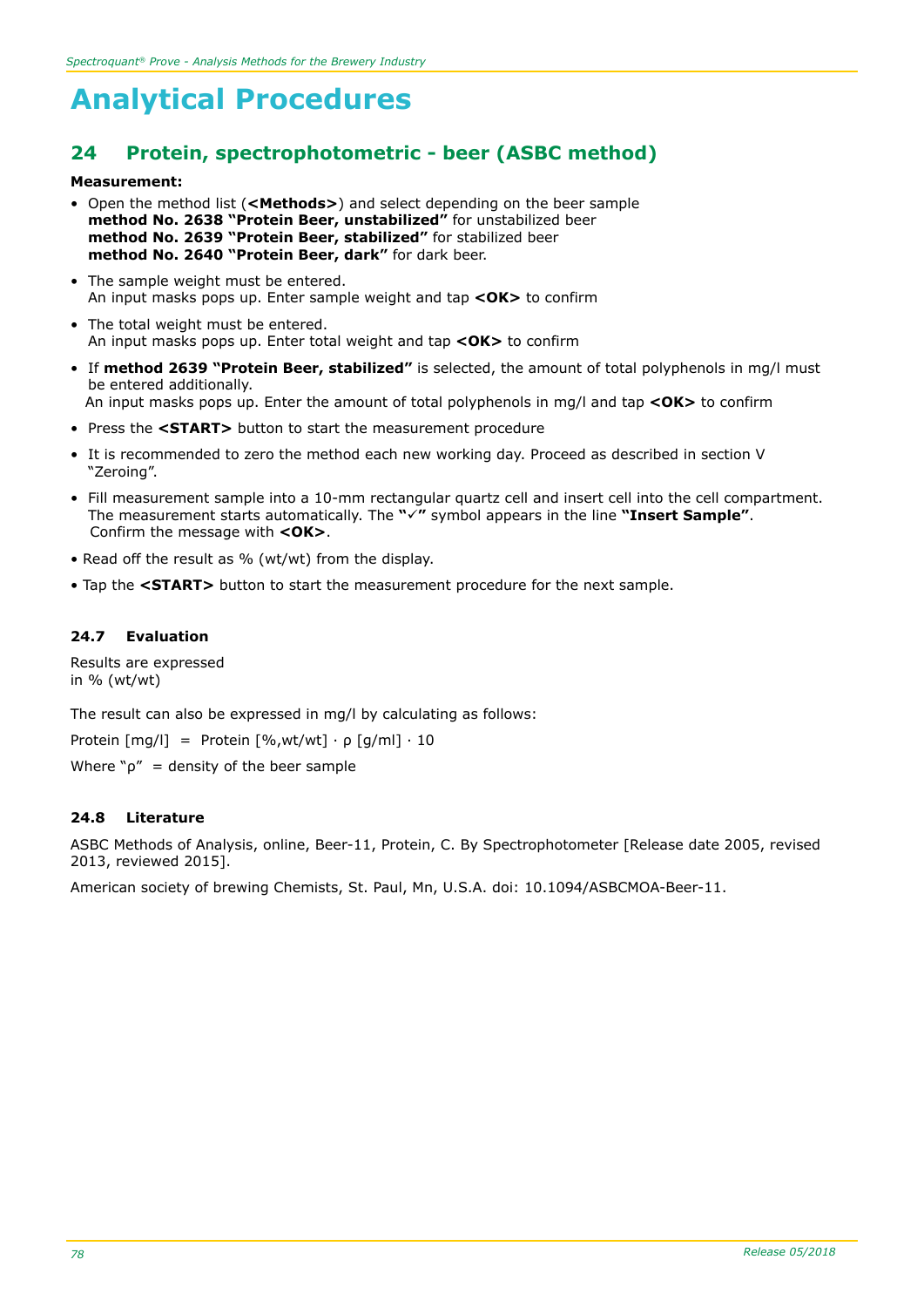# **25 Protein, spectrophotometric - unhopped wort (ASBC method)**

Proteins are high molecular macro molecules consisting of amino acids. One of the most important protein suppliers for beer is malt. The amount of proteins in beer has an effect on the full-body and taste characteristics as well as on the colloidal and foam stability. A too high amount of proteins can lead to haziness and a too low protein amount impairs the foam stability.

# **25.1 Method**

With this method the soluble protein content in wort, prepared from malt, can be measured spectrophotometrically. The method is based on the different absorption of proteins at 215 and 225 nm. For quantification a user-defined calibration must be performed. The standards are laboratory worts prepared of malt samples with different protein content. Of those worts the protein content is determined in advance according to ASBC Beer 11-A (Kjeldahl) or ASBC Beer 11-B (Combustion). This method requires a Prove 300 or 600 as measurements are made in the UV range.

## **25.2 Measuring range**

0.0 - 100.0 % protein (malt, dry basis)

### **25.3 Reagents and accessories**

- Sodium chloride for analysis EMSURE®, Cat. No. 106404
- Different malts, used for calibration The protein content of the malts, used for calibration, should cover a slightly broader range as expected in the routine analysis
- Standard laboratory glass equipment (e. g. glass beakers, conical flasks, measuring cylinders) and pipettes
- Analytical balance, accurate to 0.001 g
- Mill, fine-grind (laboratory mill of Buhler type), standardized acc. to ASBC Malt-4
- Mill, coarse-grind (laboratory mill of Buhler type), standardized acc. to ASBC Malt-4 For details of standardizing see ASBC Malt-4
- Density meter
- Oven, 103 104 °C (for the determination of the moisture)
- Desiccator (for the determination of the moisture)
- Mashing apparatus, 70 °C (suitable for raising temperature by  $1 °C/min$ )
- Mash beaker (brass, pure nickel or stainless steel)
- Stirrer (brass, pure nickel or stainless steel)
- Heating plate
- Thermometer
- 1-ml volumetric pipette
- 100-ml volumetric flasks
- 100-ml graduated measuring cylinder
- 200-ml graduated measuring cylinder
- 500-ml conical flask
- Watch glasses, Ø 20 cm
- Evaporating dish
- Fluted filter paper, Ø 32 cm
- Funnel, Ø 20 cm
- Glass rod
- Stop watch
- Rectangular cells quartz, 10 mm, Spectroquant®, Cat. No. 100784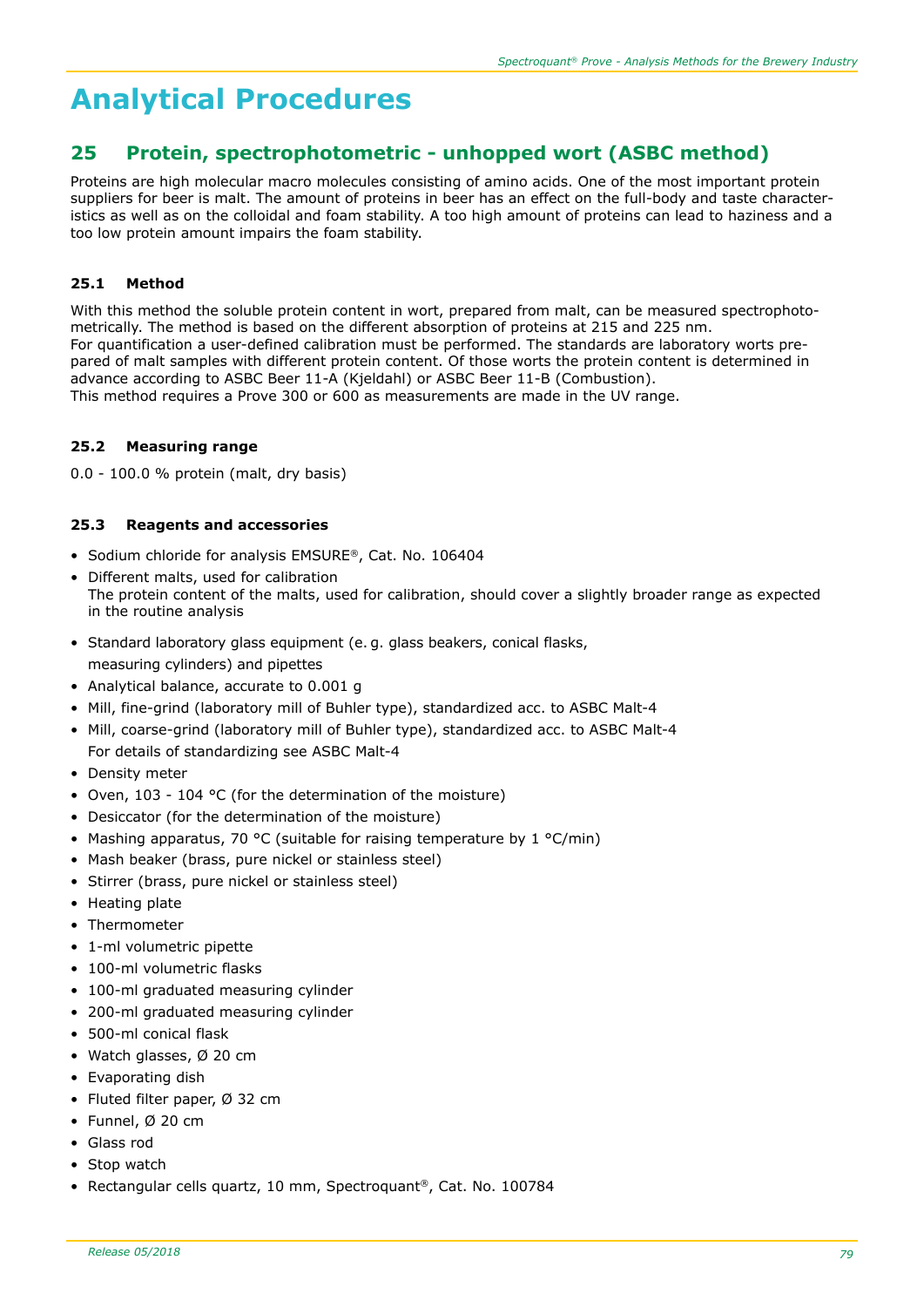# **25 Protein, spectrophotometric - unhopped wort (ASBC method)**

Only necessary when user-defined calibration is carried out

- 6-ml volumetric pipette
- Precision balance, accurate to 0.01 g
- 1000-ml conical flask 1000

#### **25.4 Preparing the solution**

• **Sodium chloride solution 0.5 %:** Dissolve 0.5 g of sodium chloride in approx. 80 ml of H<sub>2</sub>O in a 100-ml volumetric flask, make up to 100 ml with H<sub>2</sub>O and mix

### **25.5 Preparation**

Prepare a laboratory wort from malt samples, for which the moisture has been determined, and determine the % extract (dry basis) of the wort.

Therefor follow the procedure described below:

#### **Grinding procedure**

Finely ground samples

- Grind **55 g of sample using a fine-grind mill**. The sample should be tempered to room temperature.
- Collect ground malt in a tared mash-beaker tightly connected to the mill and transfer malt remaining in the mill into the mash-beaker by carefully brushing
- Rapidly homogenize the sample
- Immediately after homogenizing, place the mash beaker on the balance and adjust the weight to 50 g. Therefor remove the surplus of malt into a tared evaporating dish. Determine the moisture using the surplus malt (according to Malt-3).

Coarsely ground samples (only necessary if user-defined calibration is performed)

- Grind **50.5 g of sample using a coarse-grind mill**
- Collect ground malt in a tared mash-beaker tightly connected to the mill
- Rapidly homogenize the sample
- Place the mash beaker on the balance and adjust the weight to 50 g. Therefor discard the surplus of malt

#### **Mashing procedure**

For the protein determination in malt samples the mashing is only necessary for the finely ground samples. If a user-defined calibration is performed the mashing has to be performed for both, the finely and the coarsely ground samples.

- Mash the ground malt with 200 ml H<sub>2</sub>O, warmed to 46 48 °C. The temperature of the mixture should be 45 °C.
- Stir using a glass rod to avoid lumps
- Rinse the malt remaining on the glass rod and the beaker walls with a small amount of H<sub>2</sub>O into the mash beaker. The temperature of the water should be 45 - 48 °C
- Immediately place the mash beaker in a mashing apparatus containing water heated to a temperature so that the temperature of the mixture is 45 °C.
- Start the stop watch and stir the mixture for 30 min at 45 °C
- After stirring begins, place a thermometer in the beaker and cover the mash beaker with a watch glass
- After 30 min at 45 °C, raise the temperature of the mash up to 70 °C by 1 °C/min
- Add 100 ml H<sub>2</sub>O, heated to 70 71 °C
- Start the stop watch and keep the temperature at 70 °C for 60 min
- After 60 min, cool mash to room temperature by adding cooled water to the mashing apparatus. This should take between 10 - 15 min.

#### **Note**

The temperature of the mash may not deviate more than  $\pm 0.5$  °C of the given values.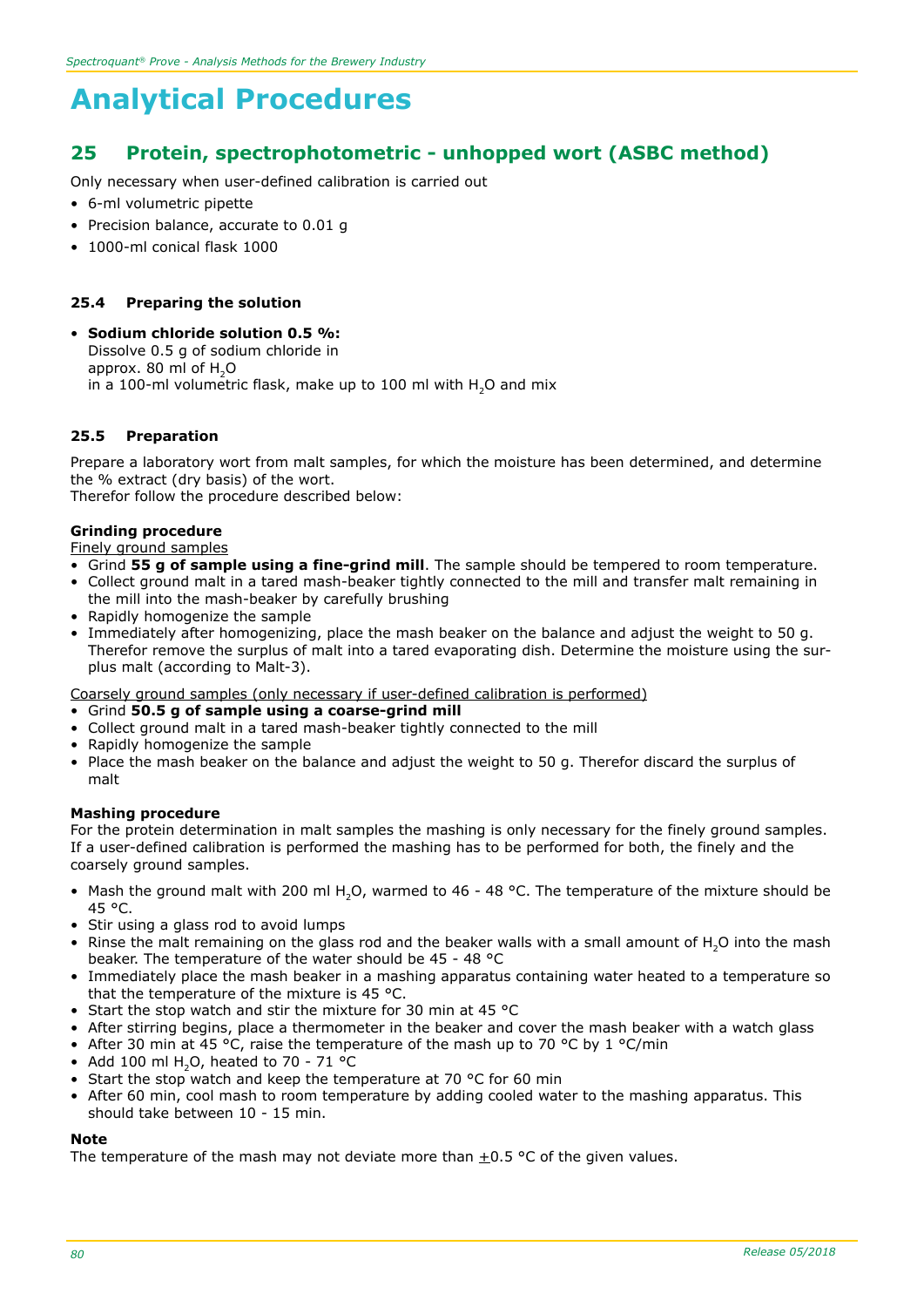# **25 Protein, spectrophotometric - unhopped wort (ASBC method)**

#### **Filtration procedure**

- After the mash is cooled to room temperature, remove the mash beaker from the mashing apparatus.
- Rinse the thermometer and the stirrer with a small amount of H2O removing all mash adhering to the surface.
- Rapidly dry the outside of the mash beaker, so that the beaker is completely dry.
- Immediately place the beaker on the balance and adjust the weight of the mixture to 450.0 g by adding  $H<sub>2</sub>O$
- Homogenize the mixture using a glass rod
- Without delay start filtering by filling the complete mixture into a funnel containing a fluted filter. Place a 500-ml conical flask below the funnel.
- Take the first 100 ml filtrate (wort) to quantitatively transfer all particles remaining in the mash beaker into the funnel
- Collect 200 ml wort prepared from the coarse ground malt and determine the specific gravity at 20 °C using a density meter. (Only necessary, if user-defined calibration is performed) On basis of the specific gravity and the moisture of the malt the % extract can be read of from a table given by the ASBC (Tables for Extract Determination in Malt and Cereals). Note the % extract.
- Take the wort of the finely ground malt for the determination of the protein content in unhopped beer.

### **25.6 Calculation of the calibration curve**

A user-defined calibration is necessary. The calibration is performed with malt of which the protein content has been determined according to ASBC Beer 11-A (Kjeldahl) or ASBC Beer 11-B (Combustion).

#### **User-defined calibration is necessary in the following cases:**

- When method is used for the first time
- When **exchanging batches** of the reagents used.
- When the **stored calibration** is to be overwritten.

## **25.7 Procedure and measurement**

#### **User-defined calibration:**

Take a series of malts as calibration standards. The protein content of the malt, used for calibration, should cover a slightly broader range as expected in the routine analysis.

Analysis of protein content:

• Produce laboratory worts from malts samples for which the moisture has been determined acc. to ASBC-Malt-3 and determine the % extract content (dry basis) of the wort. Therefor follow the procedure described in chapter 25.5 "Preparation".

For the determination of the moisture finely ground malt is used, for the determination of the % extract use the laboratory wort prepared from the coarsly ground malt.

• Determine the protein content of the laboratory wort prepared from finely ground malt according to the method ASBC Beer 11-A (by Kjeldahl) or ASBC Beer 11-B (by combustion) and calculate the wort protein in % of malt, dry basis.

#### Absorption measurement:

- Pipette 1 ml of the laboratory wort prepared from finely ground malt into a 100-ml volumetric flask and make up to the mark with sodium chloride solution 0.5 %
- Measure the absorbance of the diluted wort sample in a rectangular quartz cell at 215 and 225 nm in the Ad hoc menu on the Prove spectrophotometer against H<sub>2</sub>O
- Calculate the absorbance, adjusted to dry basis, as follows:

 $\mathsf{Abs, db} = \frac{(\mathsf{Abs}_{215 \text{ nm}} - \mathsf{Abs}_{225 \text{ nm}}) \cdot 100}{\mathsf{A \cdot \mathsf{D \cdot \mathsf{A \cdot \mathsf{A \cdot \mathsf{A \cdot \mathsf{A \cdot \mathsf{A \cdot \mathsf{A \cdot \mathsf{A \cdot \mathsf{A \cdot \mathsf{A \cdot \mathsf{A \cdot \mathsf{A \cdot \mathsf{A \cdot \mathsf{A \cdot \mathsf{A \cdot \mathsf{A \cdot \mathsf{A \cdot \mathsf{A \cdot \mathsf{A \cdot \mathsf{A \cdot \mathsf{A \cdot \mathsf{A \cdot \mathsf{A \cdot \mathsf$ 100 g Malt - moisture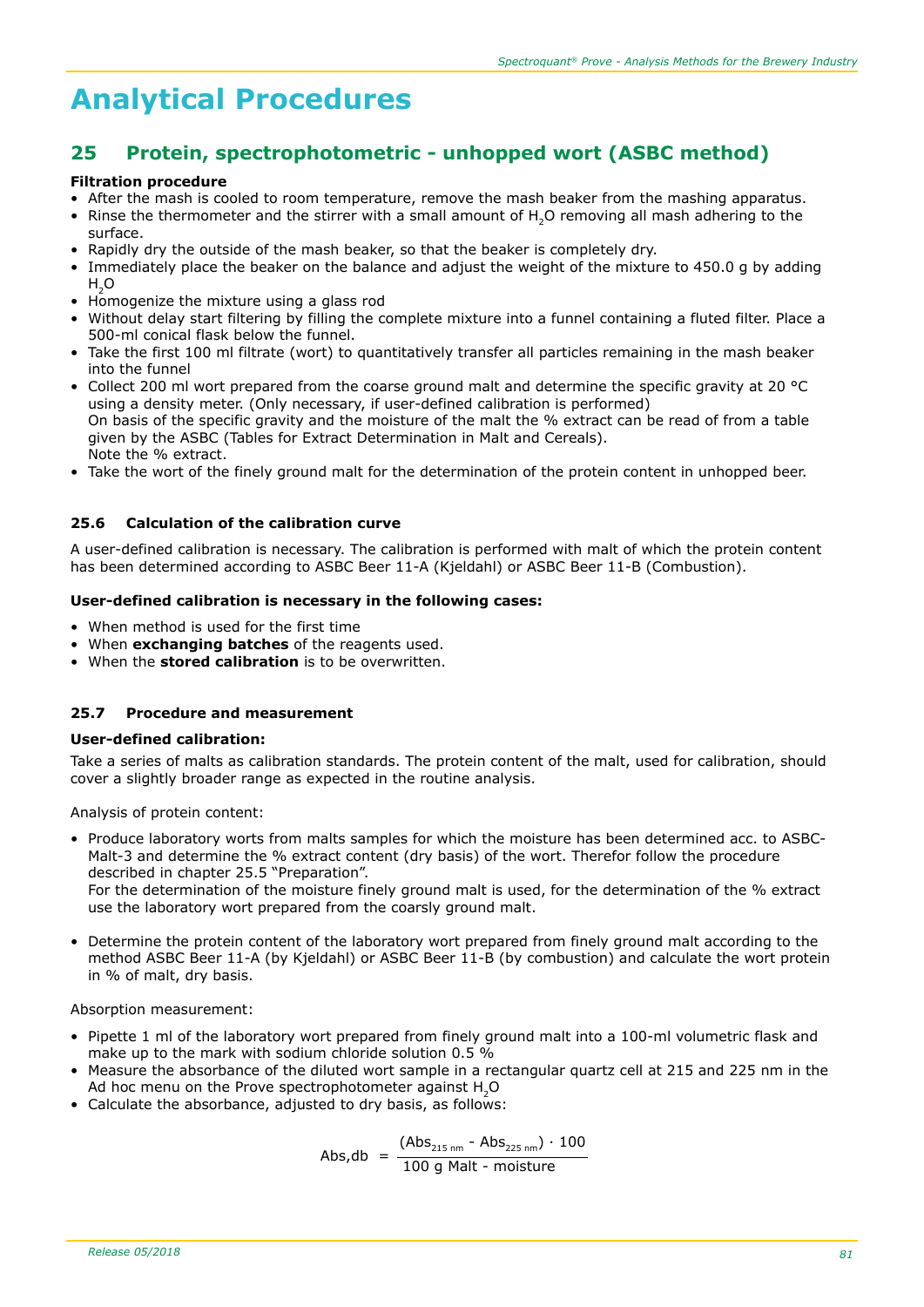# **25 Protein, spectrophotometric - unhopped wort (ASBC method)**

• Perform a linear calibration (e.g. using a spreadsheet software) by plotting the absorbance, adjusted to dry basis, on the x-axis and the wort protein content in % of malt, dry basis, on the y-axis. Form a linear regression line to get the regression equation with the intercept a and the slope b:

Wort protein  $[% \circ f \circ m]$  = a + b ⋅ Abs,db

• Note the factors a and b

#### **Measurement sample:**

• Pipette 1 ml of the laboratory wort into a 100-ml volumetric flask and make up to the mark with sodium chloride solution 0.5 %

#### **Measurement:**

- Open the method list (**<Methods>**) and select **method No. 2641 "Protein wort"**.
- The moisture must be entered. An input masks pops up. Enter the moisture and tap **<OK>** to confirm
- Press the **<START>** button to start the measurement procedure
- It is recommended to zero the method each new working day. Proceed as described in section V "Zeroing".
- In case that a calibration has been performed, the factors from the linear regression equation of the user-defined calibration must be entered. Do this by tapping the **<Settings>** button and selecting the **<FACTORS>** menu item. An input mask pops up. Select the **"a"** field and enter factor a (intercept of the equation). Select the **"b"** field and enter factor b (slope of the equation). Confirm with **<OK>**.
- Fill measurement sample into a 10-mm rectangular quartz cell and insert cell into the cell compartment. The measurement starts automatically. The **"**ü**"** symbol appears in the line **"Insert Sample"**. Confirm the message with **<OK>**.
- Read off the result as % malt, db from the display.
- Tap the **<START>** button to start the measurement procedure for the next sample.

#### **Note**

The ASBC method of analysis for the determination of protein in unhopped beer recommends measurement against a sodium chloride solution 0.5 %. This can be dispensed with when the recommended reagents are used, since these exhibit the same absorbance as distilled water at the measurement wavelengths. When using reagents of different quality grades or of other origin, it is recommended to zero the system as described in section V "Zeroing", using the sodium chloride solution 0.5 % instead of H<sub>2</sub>O.

#### **25.8 Evaluation**

Results are expressed in % (malt, dry basis)

#### **25.9 Literature**

ASBC Methods of Analysis, online, Wort-17, Protein in unhopped wort by spectrophotometry, [Release date 1990, revised 2010].

American society of brewing Chemists, St. Paul, Mn, U.S.A. doi: 10.1094/ASBCMOA-Wort-17.

ASBC Methods of Analysis, online, Malt-4, Extract [Release date 1958, revised 1976, 1991 and 2011]. American society of brewing Chemists, St. Paul, Mn, U.S.A. doi: 10.1094/ASBCMOA-Malt-4.

ASBC Methods of Analysis, online, Malt-3, Moisture [Release date 1958, revised 1976 and 2011]. American society of brewing Chemists, St. Paul, Mn, U.S.A. doi: 10.1094/ASBCMOA-Malt-3.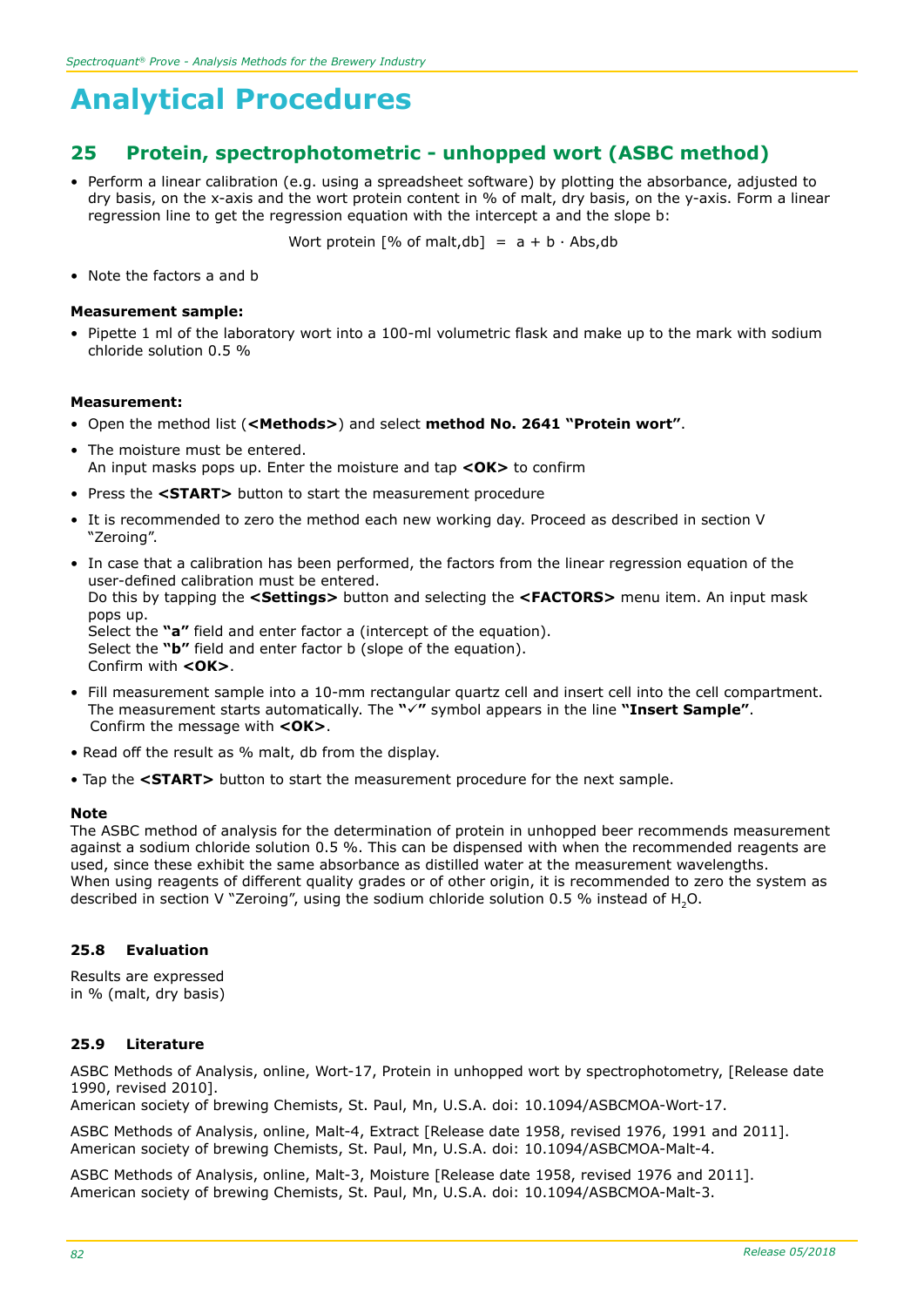# **26 Reducing Power, spectrophotometric (MEBAK method)**

The reducing power is a measure of the rapidly reducing substances present in beer. Reductones are found in relatively small amounts in beer, but are of considerable significance for the chemicophysical and biological stability of beer, as well as the long-term constancy of its flavour.

# **26.1 Method**

Reductones reduce a specific amount of Tillmann's reagent (2,6-dichlorophenol indophenol, DPI) within a given period of time. The decoloration of the reagent is measured with a spectrophotometer and calculated.

# **26.2 Measuring range**

 $0 - 100 %$ 

## **26.3 Reagents and accessories**

- 2,6-Dichlorphenol-indophenol sodium salt dihydrate (DPI) GR for analysis, Cat. No. 103028
- Potassium iodide for analysis EMSURE®, Cat. No. 105043
- Sulfuric acid 25 % for analysis EMSURE®, Cat. No. 100716
- Sodium thiosulfat solution for 0.01 mol/l (0.01 N), Titrisol®, Cat. No. 109909
- Zinc iodide starch solution for analysis, Cat. No. 105445
- Standard laboratory pipettes
- 100-ml glass beaker
- 50-ml volumetric flask
- White-band filter
- 150-ml conical flask
- 25-ml burette
- Vacuum pump
- 30-ml test tubes with ground-glass stopper
- Stopwatch
- Rectangular cells, 10 mm, Spectroquant®, Cat. No. 114946

## **26.4 Preparing the solutions**

• **2,6-dichlorphenol indophenol solution (DPI solution):** Weigh approx. **113 mg of DPI** into a glass beaker, add approx. **25 ml of H2O**, and dissolve by heating at approx. 60 °C Allow to cool and rinse into a 50-ml volumetric flask with  $H_2O$ ,

make up to the 50-ml mark with  $H_2O$ , and filter over a white-band filter.

• Assay: In an 150-ml conical flask: place **10 ml of DPI filtrate**, **1 g of potassium iodide**, **1 ml of sulfuric acid 25 %**, and **1 ml of H2O** and mix

 titrate with **sodium thiosulfate solution 0.01 mol/l (0.01 N)** against **zinc iodide starch solution** until there is a change in color

## **Consumption of sodium thiosulfate solution [ml] x 145 = DPI [mg/l]**

• Dilute remaining filtrate to **1450 mg/l DPI** (solution remains stable for approx. 1 week when stored full to the brim in dark bottles at  $+4$  °C)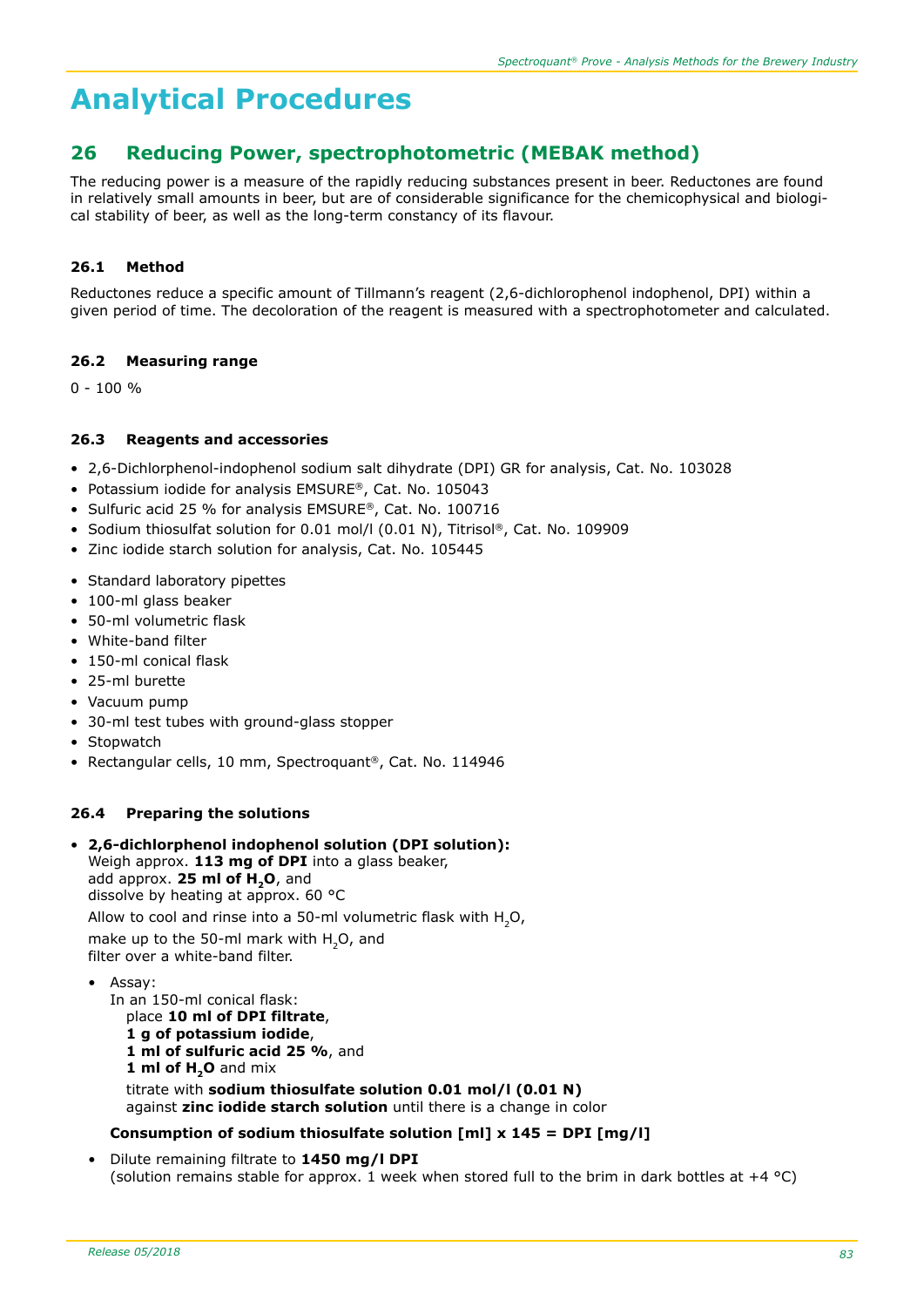# **26 Reducing Power, spectrophotometric (MEBAK method)**

#### **26.5 Preparation**

• Bring **beer** to a temperature of 20 °C and **expel carbon dioxide** under vacuum

#### **26.6 Procedure and measurement**

#### **Sample blank:**

• Use decarbonized beer

#### **Measurement sample:**

- Pipette **10 ml** of the decarbonized **beer** at 20 °C into a test tube with a ground-glass stopper
- Carefully run **0.25 ml of DPI solution** down the side of the **inclined test tube** into the sample
- **Immediately close** and mix by inverting the test tube **twice**; **after turning the tube the first time** start the stopwatch: **reaction time 60 s**
- **Immediately after mixing** fill into a 10-mm rectangular cell and measure immediately **after the reac tion time has elapsed**

#### **Measurement:**

- Open the method list (**<Methods>**) and select **method No. 2617 "Reducing Power"**.
- It is recommended to zero the method each new working day. Proceed as described in section V "Zeroing".
- Subsequently fill the sample blank into a 10-mm cell and insert cell into the cell compartment. The measurement starts automatically. The **"**ü**"** symbol appears in the line **"Insert Sample Blank"**. Confirm the message with **<OK>.**
- Fill the measurement sample into a 10-mm cell and insert cell into the cell compartment. The measurement starts automatically. The **"**ü**"** symbol appears in the line **"Insert Sample"**. Confirm the message with **<OK>**.
- Read off the result in % reducing power from the display.
- Tap the **<START>** button to start the measurement procedure for the next sample.

#### **26.7 Evaluation**

The dimensionless figure that is shown expresses the percentage of the DPI content reduced by 10 ml of beer within 60 s.

#### **Assessment**

| >60%        | excellent    |
|-------------|--------------|
| $50 - 60 %$ | good         |
| 45 - 50 %   | satisfactory |
| $<$ 45 %    | poor         |

#### **Remarks**

Light beers that exhibit extremely high values (over 80 %) possibly contain added antoxidizing agents (e. g. L-ascorbic acid).

Dark beers can reach value in the region of 90 % even without the addition of reducing agents. Any addition (improbable in the case of dark beers) would accordingly yield a reducing-capacity result of 100 %. The measurement should be taken immediately after filling.

#### **26.8 Literature**

MEBAK Brautechnische Analysemethoden 4th Edition 2002 Volume II, Method 2.16.1, page 104ff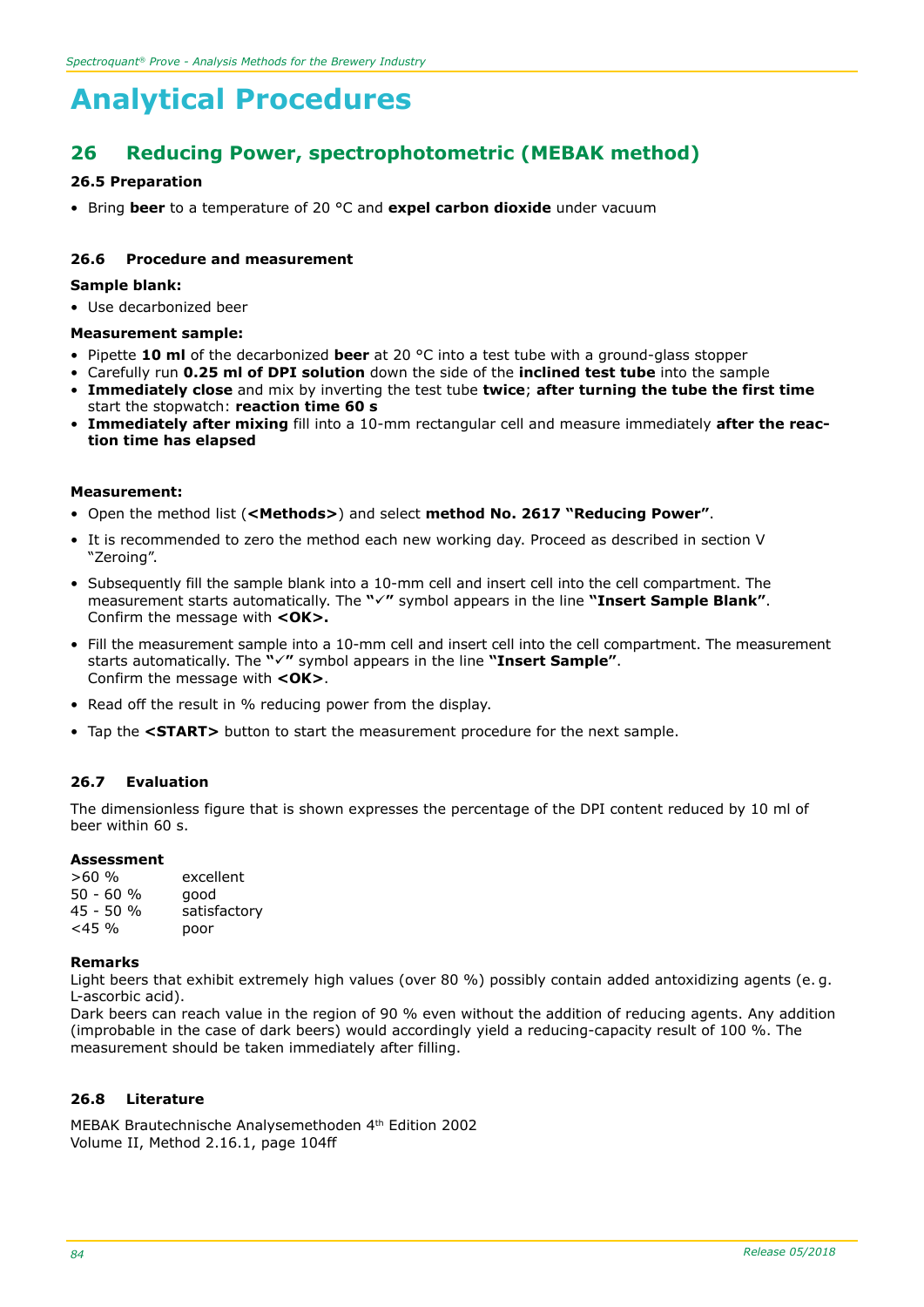# **27 Reducing Sugars, Henry method - malt (ASBC method)**

Malt contains diastatic enzymes which catalyze the breakdown of starch into smaller, fermentable sugar molecules. The amount of diastatic enzymes is important for the fermentation process as the fermentable sugar is converted into alcohol.

# **27.1 Method**

This method provides a more rapid but less precise method of determining diastatic power of malt. The method uses a spectrophotometer measuring absorbance at 415 nm.

The Ferricyanide procedure, Malt 6A which is a titration method, or automated flow analysis procedure, Malt 6C should be used if greater precision is required.

## **27.2 Measuring range**

0.00 - 1.00 g/l dextrose

## **27.3 Reagents and accessories**

- D(+)-Glucose anhydrous for biochemistry, Cat. No. 108337, (Dextrose)
- Sodium acetate anhydrous for analysis EMSURE®, Cat. No. 106268
- Acetic acid 1 mol/l Titripur®, Cat No. 160305
- Sodium hydroxide solution 0.5 mol/l Titripur®, Cat. No. 109138
- Special starch

Starch manufactured specifically for diastatic power determinations is available from the American Society of Brewing Chemists, 3340 Pilot Knob Road, St. Paul, MN 55121. It is designated "soluble starch special for diastatic power determination." When purchasing new batches of starch, test them in parallel with the lot in use. Variations of more than  $\pm 2\%$  diastatic power in averages of a series of parallel tests indicate an unsuitable batch of starch.

- Tri-Sodium citrate anhydrous for analysis EMSURE®, Cat. No. 106448
- Calcium chloride dihydrate for analysis EMSURE®, Cat. No 102382
- Sodium hydroxide pellets for analysis EMSURE®, Cat. No. 106495
- 4-Hydroxybenzhydrazide, Cat. No. 841410
- Ammonia solution 25 % for analysis EMSURE®, Cat No. 105432
- Standard laboratory glass equipment (e. g. glass beakers, conical flasks, measuring cylinders) and pipettes
- Analytical balance, accurate to 0.0001 g
- Mash-beaker, brass, nickel, or stainless steal
- Mill, fine-grind
- Water bath (20 °C)
- Heating stirrer
- Drying oven, 103 °C
- 5-ml volumetric pipette
- 10-ml volumetric pipette
- 20-ml volumetric pipette
- 25-ml measuring cylinder
- 250-ml measuring cylinder
- Adjustable pipettes 0.2- 5.0 ml
- 100-ml volumetric flask
- 250-ml volumetric flask
- 500-ml volumetric flask
- 50-ml conical flasks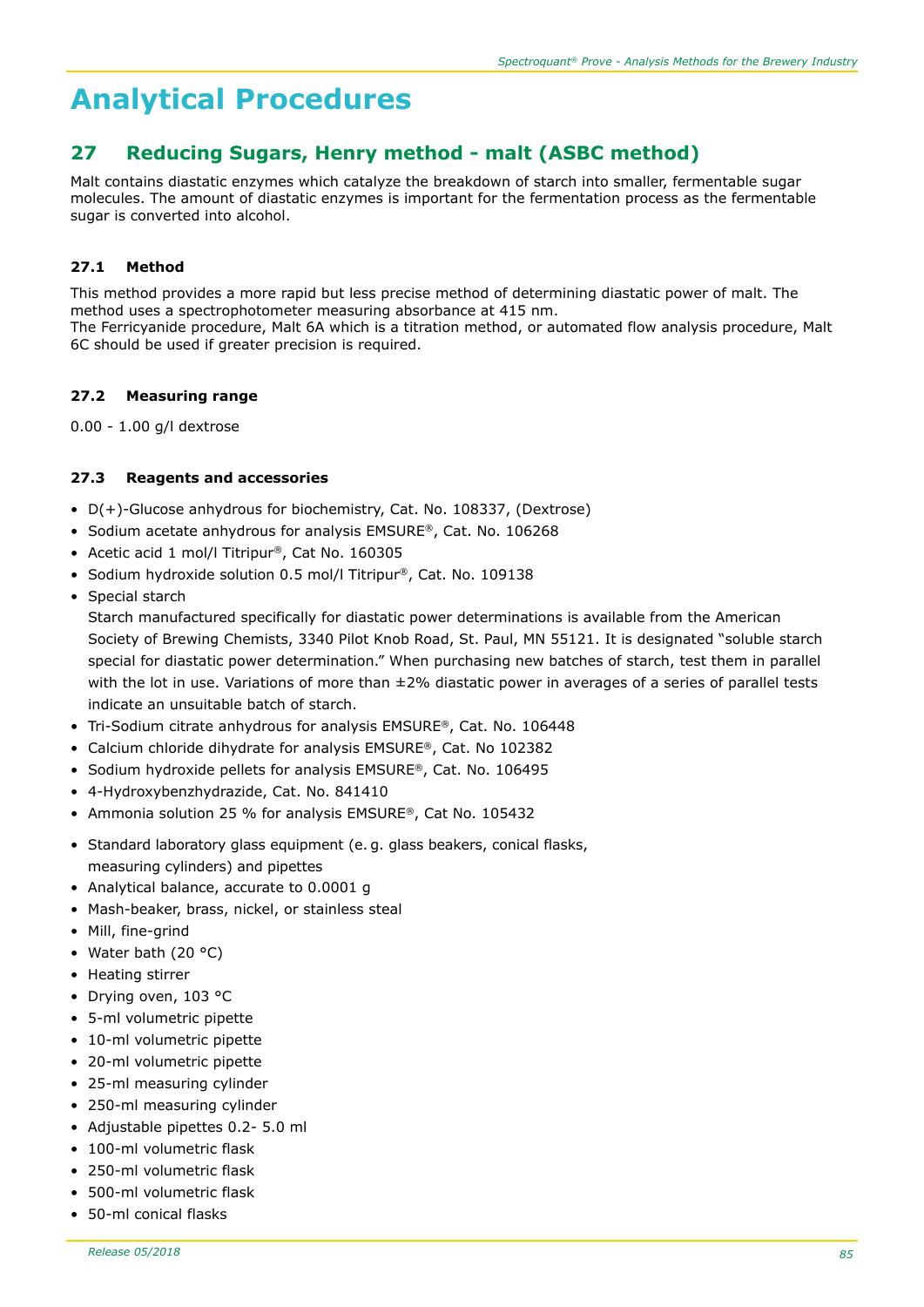# **27 Reducing Sugars, Henry method - malt (ASBC method)**

- 500-ml infusion flasks (as alternative conical flasks or glass-stoppered bottle)
- Test tubes, 25 x 150 mm
- Filter paper, fluted, Ø 32 cm
- Funnel, Ø 20 cm
- Stop watch
- Vortex
- Rectangular cells, 10 mm, Spectroquant®, Cat. No. 114946

## **27.4 Preparing the solutions**

#### • **Acetate buffer solution:**

Dissolve 6.8 g of sodium acetate in 50 ml of acetic acid 1 mol/l in a 100-ml volumetric flask, make up to 100 ml with  $H<sub>2</sub>O$  and mix

### • **Alkaline diluent solution:**

In a 250-ml beaker: dissolve 7.35 g of tri-sodium citrate in approx.  $150$  ml of  $H<sub>2</sub>O$ 

In a 250-ml beaker: dissolve 0.97 g of calcium chloride dihydrate in approx. 150 ml of H<sub>2</sub>O

In a 500-ml volumetric flask: Transfer both solutions into a 500-ml volumetric flask, add 10 g of sodium hydroxide pellets and mix Make up to 500 ml with H<sub>2</sub>O

#### • **4-Hydroxybenzhydrazide solution:** Dissolve 0.500 g of 4-hydroxybenzhydrazide in approx. 50 ml of alkaline diluent solution in a 100-ml volumetric flask, make up to 100 ml with alkaline diluent solution and mix (solution remains stable overnight in the dark at 4 °C. If solution becomes yellow, discard it.)

#### • **Ammonia solution 1 mol/l:**

Place approx. 30 ml of H<sub>2</sub>O in a 100-ml volumetric flask, add 7.54 ml  $(=6.312 \text{ g})$  of ammonia solution 28 - 30 % using a pipette and make up to 100 ml with H<sub>2</sub>O

#### • **Ammonia solution 6 mmol/l:**

Place approx. 400 ml of H<sub>2</sub>O in a 500-ml volumetric flask, add 3 ml of the ammonia stock solution 1 mol/l using a pipette and make up to 500 ml with H<sub>2</sub>O

## **27.5 Preparation**

#### **Special starch solution, 2 %**

- Place 12.5 ml of cold and freshly distilled  $H_2O$  in a mash beaker<br>• Add 5.9 of special starch (100 % dry mass). If the assay is not
- Add 5 g of special starch (100 %, dry mass). If the assay is not 100 %, adapt the amount according to the assay
- Macerate the suspension into a smooth paste
- Add the paste slowly to 190 ml boiling H<sub>2</sub>O. Adapt the addition speed so that the boiling does not cease.
- Quickly transfer the starch paste remaining on the beaker with a small amount of hot water
- After addition, boil for 2 min (a boiling time over 4 min must be avoided)
- Quantitatively transfer the starch solution into a 250-ml volumetric flask using about 25 ml cold H2O and mix by inverting
- Wash down the starch remaining on the glass with a small amount of H<sub>2</sub>O
- Cool the solution to 20 °C using a water bath
- Add 5 ml acetate buffer solution and make up the mark with H<sub>2</sub>O
- Stopper the flask tightly and keep it at 20 °C until use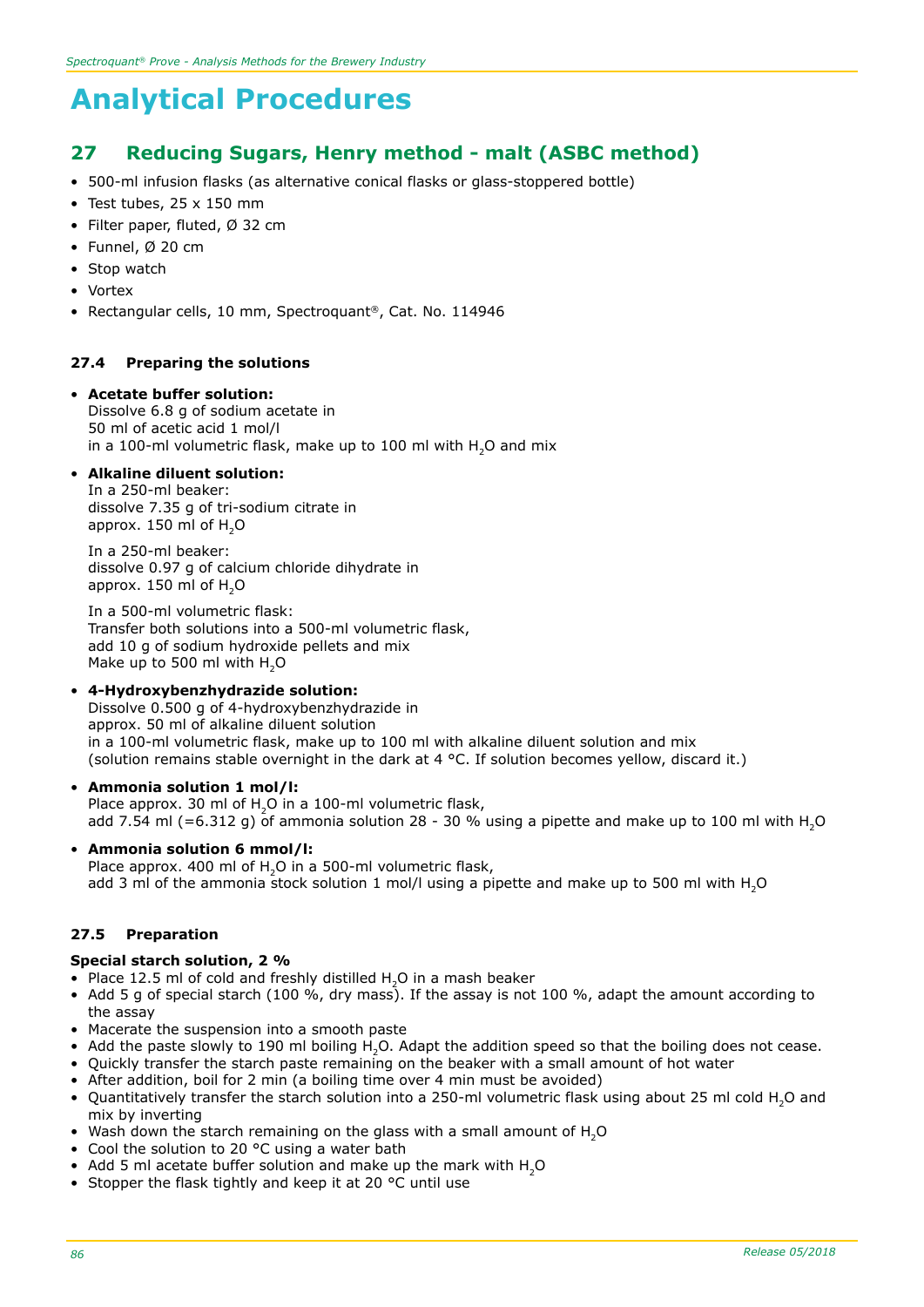# **27 Reducing Sugars, Henry method - malt (ASBC method)**

### **Malt infusion**

- Grind 10.5 g of malt (according to ASBC Malt-4) using a mill (fine-grind) and homogenize it
- Quickly weigh 10 g of the finely ground malt into a mash beaker and transfer into an infusion flask
- Add 200 ml of ammonia solution 6 mmol/l, stopper the flask and swirl
- Leave the solution to stand for exactly 10 min in a water bath at 20  $^{\circ}$ C and carefully swirl by rotating in 2-min intervals. A splashing of the flask contents should be avoided.
- Filter the suspension over a 32-cm fluted filter using a 20-cm funnel. Refilter the filtrate after a filtration time of 5 min
- Collect filtrate for 15 min

### **Diastasis sample solution**

- Pipette 0.2 ml of filtered malt infusion solution into a 50-ml conical flask
- Temper to 20 °C using a water bath
- Add 20 ml of special starch solution at 20 °C using a fast-flowing pipette while rotating the flask and immediately start the stop watch from the moment of the addition
- Leave the solution to stand for exactly 10 min in a water bath 20 °C
- After 10 min, rapidly add 1.2 ml of sodium hydroxide 0.5 mol/l and mix by swirling

### **Diastasis sample blank solution**

- Pipette 1.2 ml of sodium hydroxide 0.5 mol/l in a 50-ml conical flask
- Add 0.2 ml of filtered malt infusion solution by pipetting
- Temper to 20 $\degree$ C using a water bath
- Add 20 ml of special starch solution at 20 °C using a fast-flowing pipette while rotating the flask and immediately start the stop watch from the moment of the addition
- Leave the solution to stand for exactly 10 min in a water bath 20 °C

## **27.6 Calculation of the calibration curve**

A calibration for this method is preprogrammed in the photometer with a factor given in the ASBC method. It is recommended to check the calibration before the first use of the method as the calibration curve may, however, be influenced by batches of reagents.

In general, to enhance the accuracy of the measurement, it is advisable to perform a "User-defined Calibration" whenever batches of reagents are exchanged. After making the user-defined calibration it is also necessary to measure a sample blank.

#### **User-defined calibration is necessary in the following cases:**

- When **exchanging batches** of the reagents used.
- When the **stored calibration** is to be overwritten.

## **27.7 Procedure and measurement**

#### **User-defined calibration:**

• Prepare standard solutions in the following manner:

|                                         | Standard solution |  |  |                                          |                                                                                                                           |  |
|-----------------------------------------|-------------------|--|--|------------------------------------------|---------------------------------------------------------------------------------------------------------------------------|--|
|                                         | E0                |  |  |                                          |                                                                                                                           |  |
|                                         |                   |  |  |                                          | $[0.00 \text{ g/l}   [0.20 \text{ g/l}   [0.40 \text{ g/l}   [0.60 \text{ g/l}   [0.80 \text{ g/l}   [1.00 \text{ g/l}  $ |  |
|                                         |                   |  |  |                                          | dextrose]   dextrose]   dextrose]   dextrose]   dextrose]   dextrose]                                                     |  |
| Dextrose (Oven dried at 103 °C for 4 h) |                   |  |  |                                          | 0.2000 g   0.4000 g   0.6000 g   0.8000 g   1.0000 g                                                                      |  |
|                                         |                   |  |  | flask and make up to the mark with $H2O$ | • Quantitatively transfer the amount in a 1000-ml volumetric                                                              |  |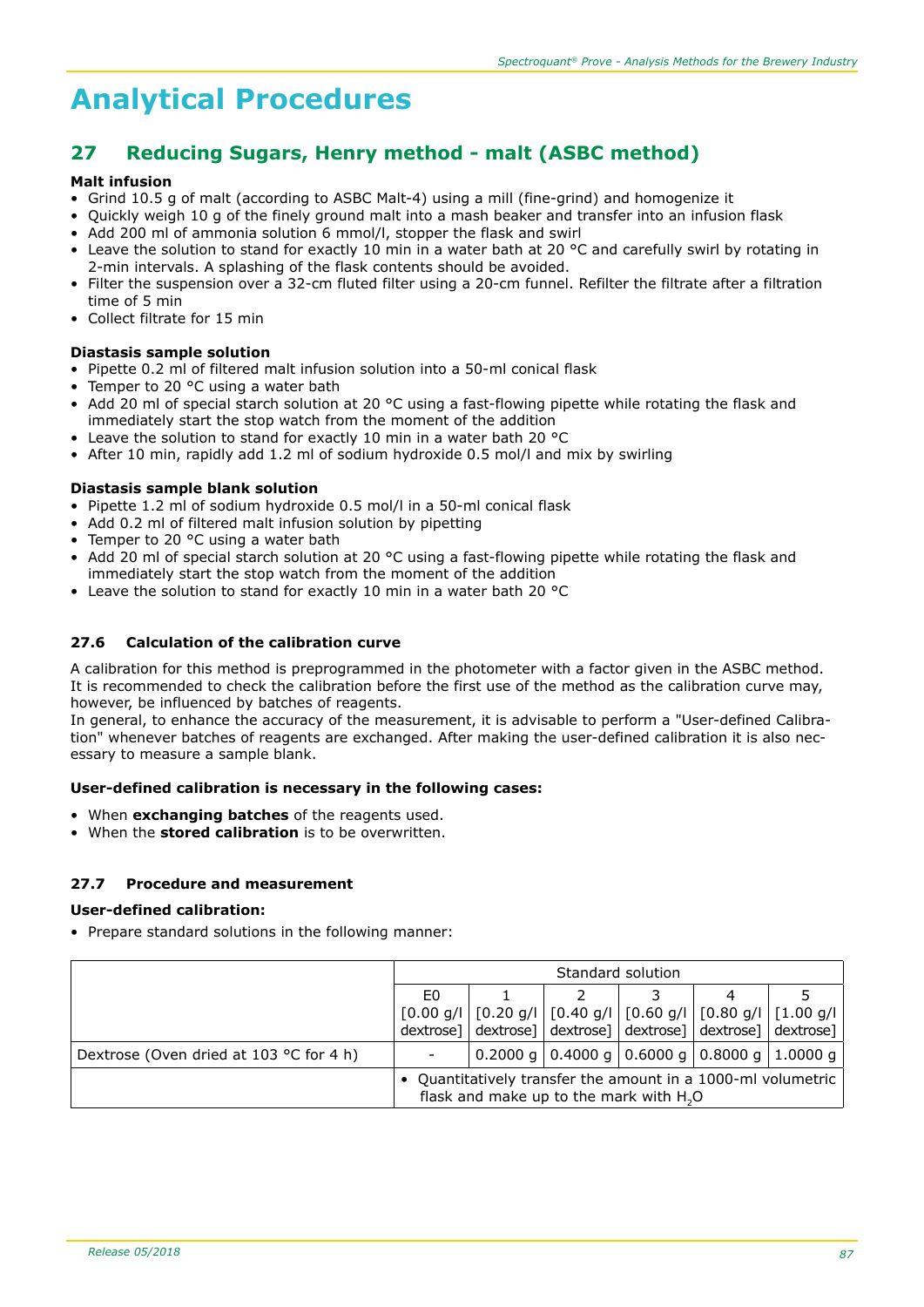# **27 Reducing Sugars, Henry method - malt (ASBC method)**

• Prepare calibration solutions in the following manner:

|                                            |                                                                                                                                               | Calibration solution    |                          |                         |                          |                         |
|--------------------------------------------|-----------------------------------------------------------------------------------------------------------------------------------------------|-------------------------|--------------------------|-------------------------|--------------------------|-------------------------|
|                                            | E0                                                                                                                                            |                         | 2                        | 3                       | 4                        | 5                       |
|                                            | [0.00 g/l]<br>dextrosel                                                                                                                       | [0.20 g/l]<br>dextrosel | $[0.40$ g/l<br>dextrosel | [0.60 g/l]<br>dextrosel | $[0.80$ q/l<br>dextrose] | [1.00 g/l]<br>dextrose] |
| 4-Hydroxybenzhydrazide solution            | $5.0$ ml                                                                                                                                      | $5.0 \text{ ml}$        | $5.0$ ml                 | $5.0 \text{ ml}$        | $5.0 \text{ ml}$         | $5.0 \text{ ml}$        |
|                                            | • Pipette into separate test tubes                                                                                                            |                         |                          |                         |                          |                         |
| Prepared dextrose standard solution (E0-5) | $0.2$ ml                                                                                                                                      | $0.2$ ml                | $0.2$ ml                 | $0.2$ ml                | $0.2$ ml                 | $0.2$ ml                |
|                                            | • Pipette into each test tube and mix<br>Place the test tube in a boiling water bath for 4 min<br>• Cool in a 20 °C water bath for 5 - 10 min |                         |                          |                         |                          |                         |
| H <sub>2</sub> O                           | $10 \text{ ml}$                                                                                                                               | $10 \mathrm{m}$         | $10 \text{ ml}$          | $10 \mathrm{m}$         | $10 \mathrm{ml}$         | $10 \mathrm{m}$         |
|                                            | • Pipette into each test tube and mix well by vortexing                                                                                       |                         |                          |                         |                          |                         |

### **Sample blank:**

- Place **5.0 ml of 4-hydroxybenzhydrazide solution** in a test tube
- Add **0.2 ml of diastasis sample blank solution** and mix
- Place the test tube in a **boiling water bath** for 4 min
- Cool in a 20 °C water bath for 5 10 min
- Add **10 ml of H2O** and mix well by vortexing

#### **Measurement sample:**

- Place **5.0 ml of 4-hydroxybenzhydrazide solution** in a test tube
- Add **0.2 ml of diastasis sample solution** and mix
- Place the test tube in a **boiling water bath** for 4 min
- Cool in a 20 °C water bath for 5 10 min
- Add **10 ml of H2O** and mix well by vortexing

## **Measurement:**

- Open the method list (**<Methods>**) and select **method No. 2632 "Reducing Sugars (ASBC)"**.
- It is recommended to zero the method each new working day. Proceed as described in section V "Zeroing".
- A user-defined calibration is necessary.

Do this by tapping the **<Settings>** button and selecting the **<RECALIBRATION>** menu item. An input mask pops up.

Tap on **<+>** in the numerical keyboard to create an additional input line.

Select the **"Absorbance"** field in the **"E0"** line (selected fields are shown in a blue frame). Fill calibration solution E0 into a 10-mm rectangular cell and insert cell into the cell compartment. The measurement starts automatically. The measured absorbance is shown in the display.

Select the **"Conc."** field in the **"1"** line and enter the concentration of **0.20 g/l** for the first calibration solution.

Select the **"Absorbance"** field in the **"1"** line. Fill calibration solution 1 into a 10-mm rectangular cell and insert cell into the cell compartment. The measurement starts automatically. The measured absorbance is shown in the display.

Select the **"Conc."** field in the **"2"** line and enter the concentration of **0.40 g/l** for the second calibration solution.

Select the **"Absorbance"** field in the **"2"** line. Fill calibration solution 2 into a 10-mm rectangular cell and insert cell into the cell compartment. The measurement starts automatically. The measured absorbance is shown in the display.

Select the **"Conc."** field in the **"3"** line and enter the concentration of **0.60 g/l** for the third calibration solution.

Select the **"Absorbance"** field in the **"3"** line. Fill calibration solution 3 into a 10-mm rectangular cell and insert cell into the cell compartment. The measurement starts automatically. The measured absorbance is shown in the display.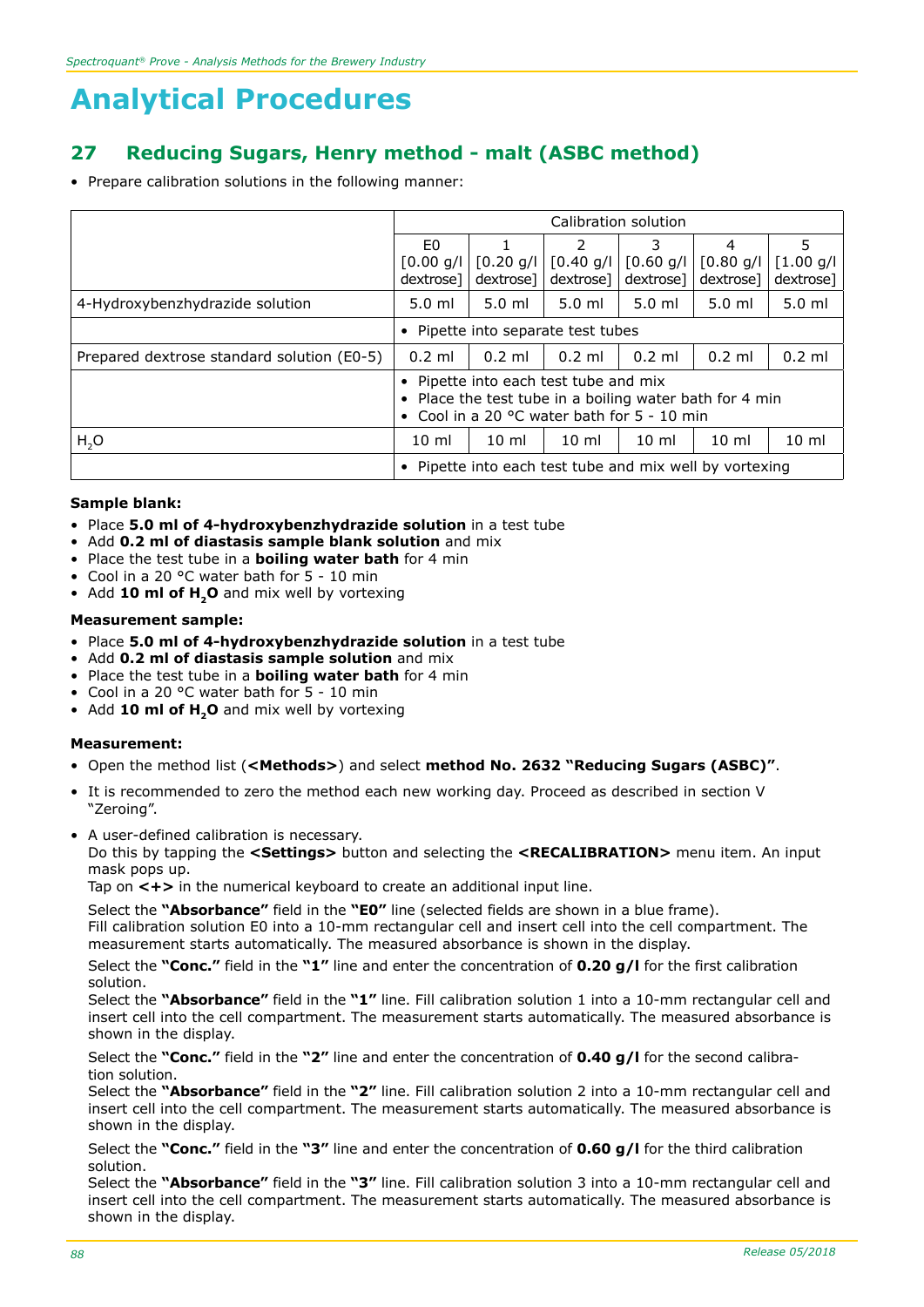# **27 Reducing Sugars, Henry method - malt (ASBC method)**

Select the **"Conc."** field in the **"4"** line and enter the concentration of **0.80 g/l** for the fourth calibration solution.

Select the **"Absorbance"** field in the **"4"** line. Fill calibration solution 4 into a 10-mm rectangular cell and insert cell into the cell compartment. The measurement starts automatically. The measured absorbance is shown in the display.

Select the **"Conc."** field in the **"5"** line and enter the concentration of **1.00 g/l** for the fifth calibration solution.

Select the **"Absorbance"** field in the **"5"** line. Fill calibration solution 5 into a 10-mm rectangular cell and insert cell into the cell compartment. The measurement starts automatically. The measured absorbance is shown in the display.

Activate the **<U-CAL on>** and **<linear>** fields.

Optionally enter a batch number for the calibration, selecting the **<Lot number>** field to do so. Once all calibration solutions have been measured, save the calibration by pressing **<OK>**.

- After making a user-defined calibration measure a sample blank. Do this by tapping the **<Settings>** button and selecting the **<SAMPLE BLANK>** menu item. Fill the cell with the sample blank and insert the cell into the cell compartment. The measurement starts automatically. Accept the sample blank by tapping **<OK>** to confirm.
- Fill the measurement sample into a 10-mm rectangular cell and insert cell into the cell compartment. The measurement starts automatically.
- Read off the result in g/l dextrose from the display.

# **27.8 Evaluation**

Results are expressed in g/l dextrose

## **27.9 Literature**

ASBC Methods of Analysis, online. Malt 6, Diastatic Power, B. Diastatic Power (Rapid Method/Henry Method) [Release date 1991, revised 2010].

American society of brewing Chemists, St. Paul, Mn, U.S.A. doi: 10.1094/ASBCMOA-Malt-6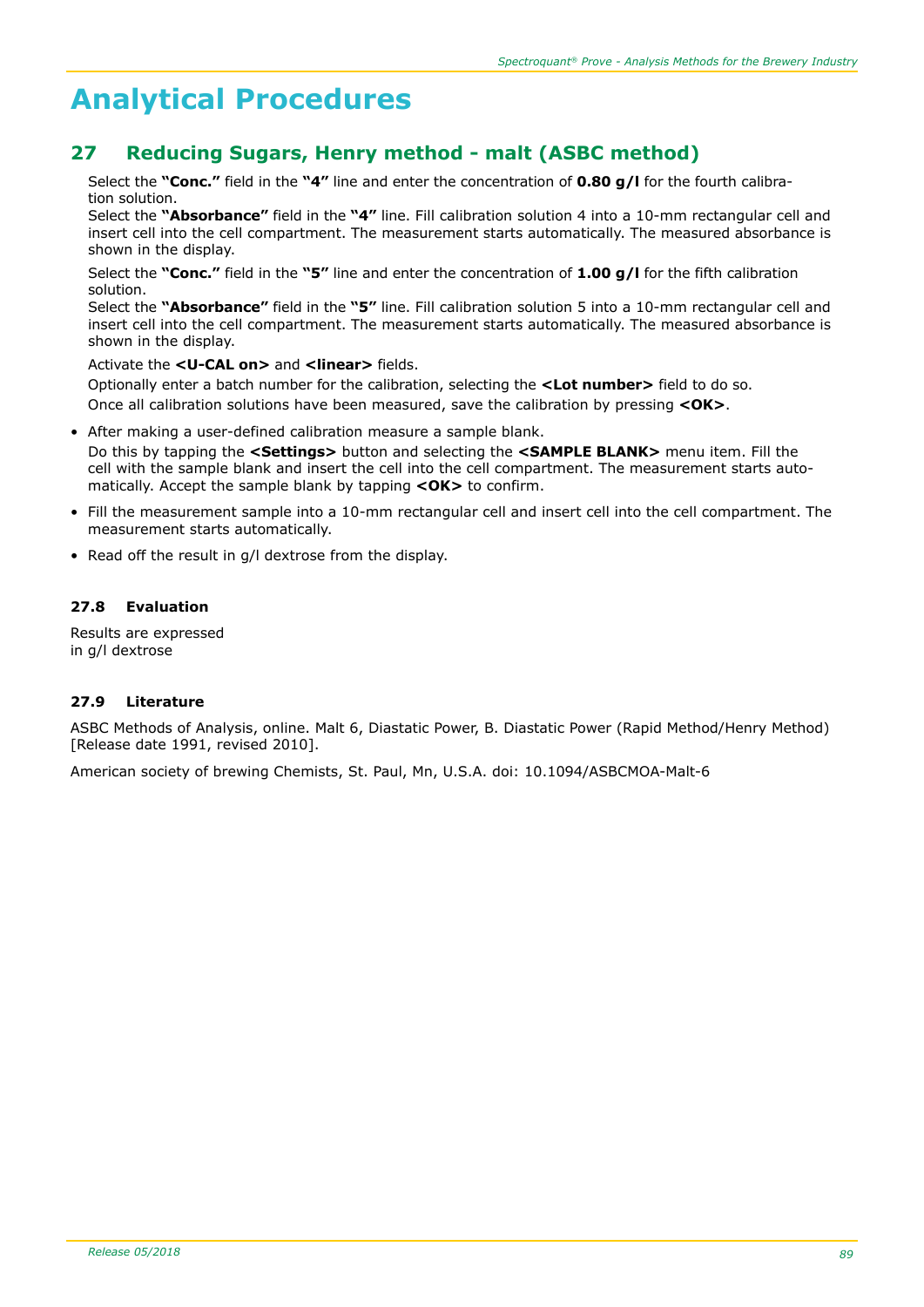# **28 Steam-volatile Phenols (MEBAK method)**

The degree of fumigation of whisky malts is determined by analyzing steam-volatile phenols. In the beer industry, small amounts of smoke-dried malts are used to produce "Rauchbiere" (smoked beers), a specialty of Franconia (Germany). Technical problems during kilning can, however, impart a smoky taste to malts that are intended for the production of normal beers. This taste is carried through into the finished product, resulting in complaints from consumers.

Besides organoleptic checks, spectrophotometric determination of the steam-volatile phenols has proved to be the best method of identifying malt batches that will impart the undesirable smoky taste, and of determining the extent to which tank beer and beer that has gone through the filling stage is affected.

### **28.1 Method**

The phenol fraction obtained with steam reacts in an alkaline environment with 4-amino-2,3-dimethyl-1 phenyl-3-pyrazolin-5-one (4-aminophenazone) and the oxidizing agent potassium hexacyanoferrate(III) to form a coloring substance; after extraction with chloroform this substance can be measured with a spectrophotometer.

MEBAK specifies the use of a 40-mm rectangular cell for the determination of steam-volatile phenols. It is also possible, however, to take the measurement in a 50-mm rectangular cell. Depending on the cell you are using, please select either method "**Phenols, steam-volatile 40**" or "**Phenols, steam-volatile 50**" on the photometer.

### **28.2 Measuring range**

**Malt:** 0.00 - 3.00 mg/kg steam-volatile phenols **Beer:** 0.00 - 0.30 mg/l steam-volatile phenols

#### **Note**

Beers with a phenol concentration >0.3 mg/l can also be analyzed. To achieve this, dilute the chloroform extract accordingly. Consider the dilution in the evaluation.

#### **28.3 Reagents and accessories**

- Chloroform for analysis EMSURE®, Cat. No. 102445
- Silicon anti-foaming agent, Cat. No. 107743
- ortho-Phosphoric acid 85 % for analysis EMSURE®, Cat. No. 100573
- Copper(II) sulfate pentahydrate for analysis EMSURE®, Cat. No. 102790
- Ammonia solution 25 % for analysis EMSURE®, Cat. No. 105432
- Ammonium chloride for analysis EMSURE®, Cat. No. 101145
- 4-Amino-2,3-dimethyl-1-phenyl-3-pyrazolin-5-one GR for analysis, Cat. No. 107293
- Potassium hexacyanoferrate(III) for analysis EMSURE®, Cat. No. 104973
- Phenol GR for analysis, Cat. No. 100206
- Standard laboratory glass equipment (e. g. glass beakers, conical flasks, measuring cylinders) and pipettes
- pH meter
- 25-ml volumetric flask
- 500-ml volumetric flask
- 1000-ml volumetric flask
- Paper filter
- Funnel
- Steam distillation apparatus
- DLFU mill for milling malt, mill aperture 1 mm
- 1000-ml separating funnel
- 40-mm rectangular cells OS or Rectangular cells, 50 mm, Spectroquant®, Cat. No. 114944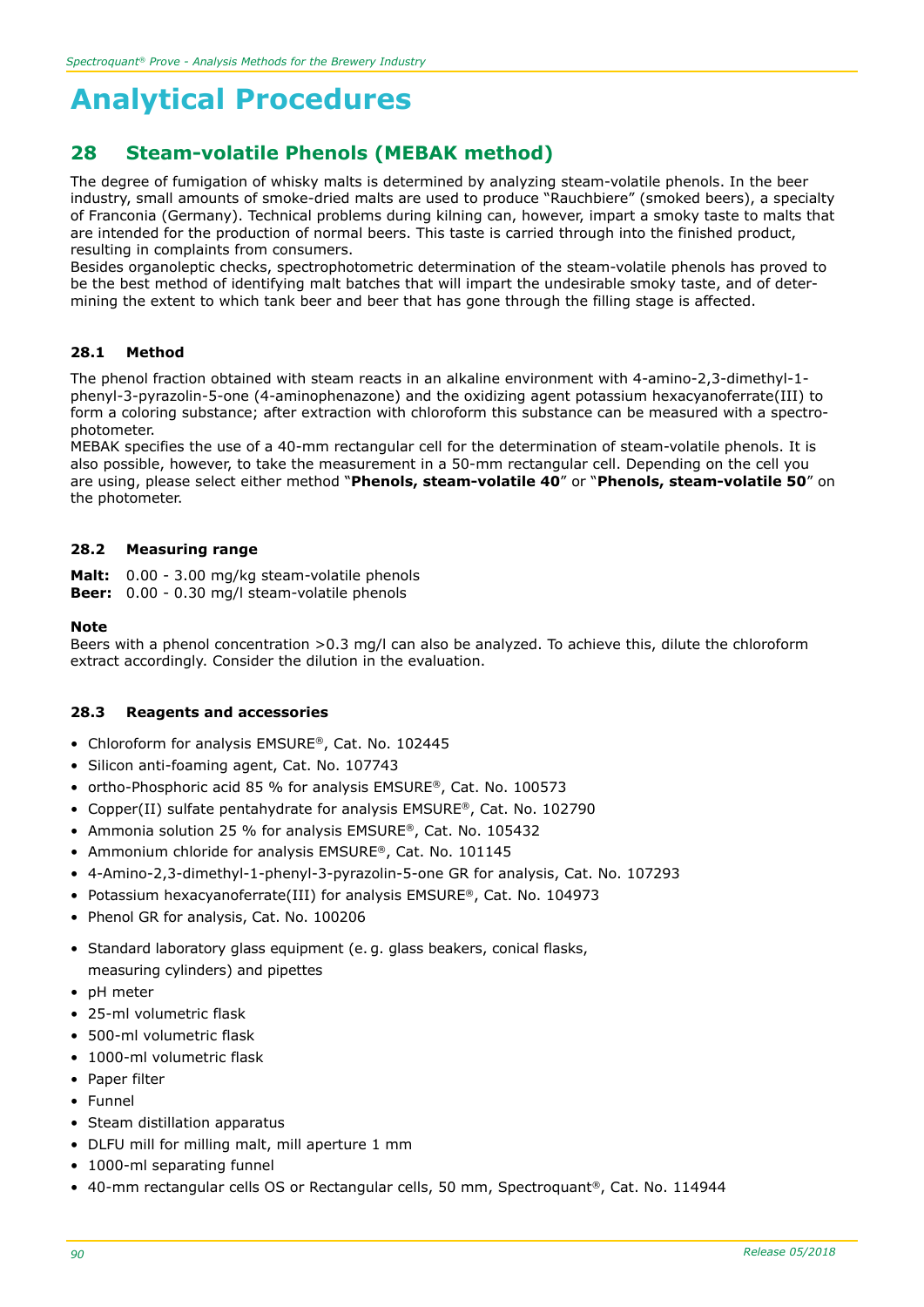# **28 Steam-volatile Phenols (MEBAK method)**

## **28.4 Preparing the solutions**

## • **Copper sulfate solution 10 %:**

In a glass vessel: dissolve 10 g of copper(II) sulfate pentahydrate in 90 g of  $H$ <sub>2</sub>O (shelf-life 3 months)

- • **Dilute ammonia solution:** In a glass vessel: mix 10 ml of ammonia solution 25 % with 40 ml of  $H<sub>2</sub>O$ (shelf-life  $\overline{4}$  weeks)
- • **Ammonium chloride solution 5 %:** In a glass vessel: dissolve 5 g of ammonium chloride in 95  $q$  of H<sub>2</sub>O (shelf-life 4 weeks)
- • **Aminoantipyrine solution 2 %:** In a glass vessel: dissolve 2 g of 4-amino-2,3-dimethyl-1-phenyl-3-pyrazolin-5-one in 98 g of H<sub>2</sub>O (prepare freshly every day)
- **Potassium hexacyanoferrate(III) solution 8 %:** In a glass vessel: dissolve 8 g of potassium hexacyanoferrate(III) in 92  $q$  of H<sub>2</sub>O (prepare freshly every day)
- • **Phenol stock solution 1000 mg/l phenol:** Dissolve 1.000 g phenol in approx.  $800$  ml  $H<sub>2</sub>O$ in a volumetric flask and make up to 1000 ml with  $H<sub>2</sub>O$ (solution remains stable for 1 week when stored at  $+4$  °C)
- • **Phenol standard solution 10 mg/l phenol:** Pipette 5.0 ml of phenol stock solution 1000 mg/l phenol into a 500-ml volumetric flask, make up to the mark with H<sub>2</sub>O, and mix

## **28.5 Preparation**

Steam distillation for **malt**:

- Place **50 g of coarse malt** in the distillation flask together with **500 ml of H2O**
- Add **3 ml of copper sulfate solution**
- Add **phosphoric acid 85 %** to achieve a **pH <4**
- Add **1 drop of silicon anti-foaming agent**
- Carry out steam distillation until a volume of **300 ml of distillate** has been obtained

Steam distillation for **beer**:

- Place **300 ml of beer** in the distillation flask
- Add **3 ml of copper sulfate solution**
- Add **phosphoric acid 85 %** to achieve a **pH <4**
- Add **1 drop of silicon anti-foaming agent**
- Carry out steam distillation until a volume of **300 ml of distillate** has been obtained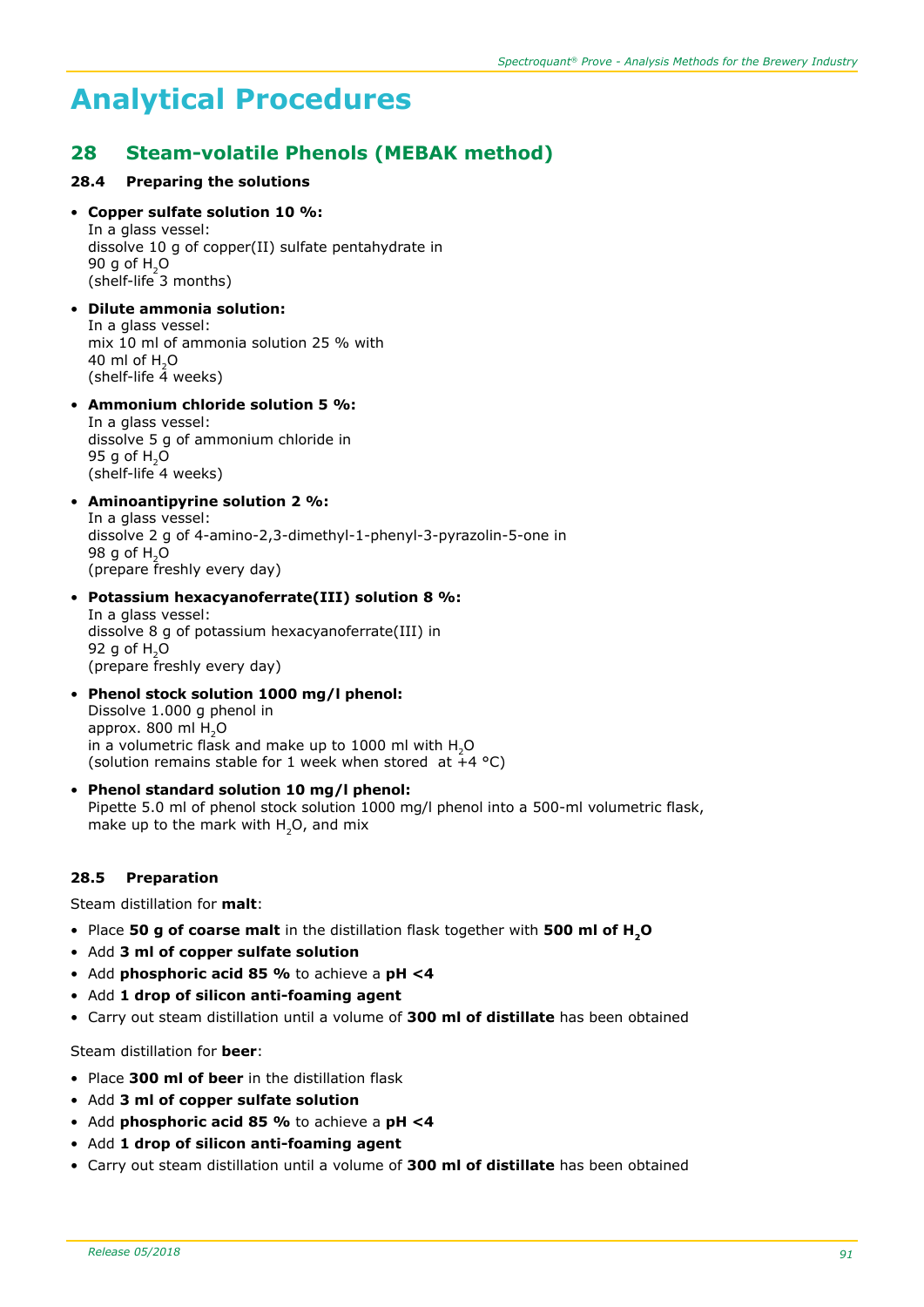# **28 Steam-volatile Phenols (MEBAK method)**

### **28.6 Calculation of the calibration curve**

As a measure to compensate any fluctuations due to the reagents used, a user-defined calibration curve must be recorded.

The calibration for the analysis of malt and beer samples is identical. The selection of the type of sample prior to the measurement (see "Measurement") automatically prompts the calculation of the content in mg/ kg for malt and, respectively, in mg/l for beer, taking the different sample-preparation procedures required for the two types of sample into due account.

### **User-defined calibration is necessary in the following cases:**

- When the **stored calibration** is to be overwritten.
- When **exchanging batches** of the reagents used.

#### **28.7 Procedure and measurement**

#### **User-defined calibration:**

• Prepare standard solutions in the following manner:

|                                         | Standard solution                                                                                                |                                  |                                  |  |
|-----------------------------------------|------------------------------------------------------------------------------------------------------------------|----------------------------------|----------------------------------|--|
|                                         | E0<br>$[0.0$ mg/l<br>phenol]                                                                                     | $[0.05 \text{ mg/l}]$<br>phenol] | $[0.10 \text{ mg/l}]$<br>phenol] |  |
| Phenol standard solution 10 mg/l phenol | $0 \text{ ml}$                                                                                                   | $2.5$ ml                         | $5.0 \mathrm{m}$                 |  |
|                                         | Pipette into separate 500-ml volumetric flasks,<br>make up each flask to the mark with H <sub>2</sub> O, and mix |                                  |                                  |  |

• Prepare calibration solutions in the following manner:

|                                          | Calibration solution                                 |                                                |                              |  |
|------------------------------------------|------------------------------------------------------|------------------------------------------------|------------------------------|--|
|                                          | E <sub>0</sub><br>$[0.0 \text{ mg/l}]$<br>phenol]    | 1<br>$[0.05 \text{ mg/l}]$<br>phenol]          | 2<br>$[0.10$ mg/l<br>phenol] |  |
| Each standard solution $(50 - 2)$        | 300 ml                                               | 300 ml                                         | 300 ml                       |  |
|                                          | each solution.<br>Use only fresh solutions!          | Carry out the steam-distillation procedure for |                              |  |
| Distillate                               | 300 ml                                               | 300 ml                                         | 300 ml                       |  |
| Ammonium chloride solution               | $10 \text{ ml}$                                      | $10 \text{ ml}$                                | $10 \text{ ml}$              |  |
|                                          | • Add and mix<br>• Transfer to the separating funnel | Adjust pH to 10.1 - 10.3 with ammonia solution |                              |  |
| Aminoantipyrine solution                 | $3 \text{ ml}$                                       | $3 \text{ ml}$                                 | 3 ml                         |  |
|                                          | $\bullet$ Add                                        |                                                |                              |  |
| Potassium hexacyanoferrate(III) solution | 3 ml                                                 | 3 ml                                           | 3 ml                         |  |

• Add and mix

• **Leave to stand for 3 min** 

- Shake out **three times**, for **1 min each time**, with separate portions of **10 ml of chloroform**, and leave to settle for approx. 10 min
- **Collect chloroform phases**
- Filter combined chloroform phases over a paper filter into a 25-ml volumetric flask

• Rinse filter with chloroform

• Fill volumetric flask to the mark with chloroform and mix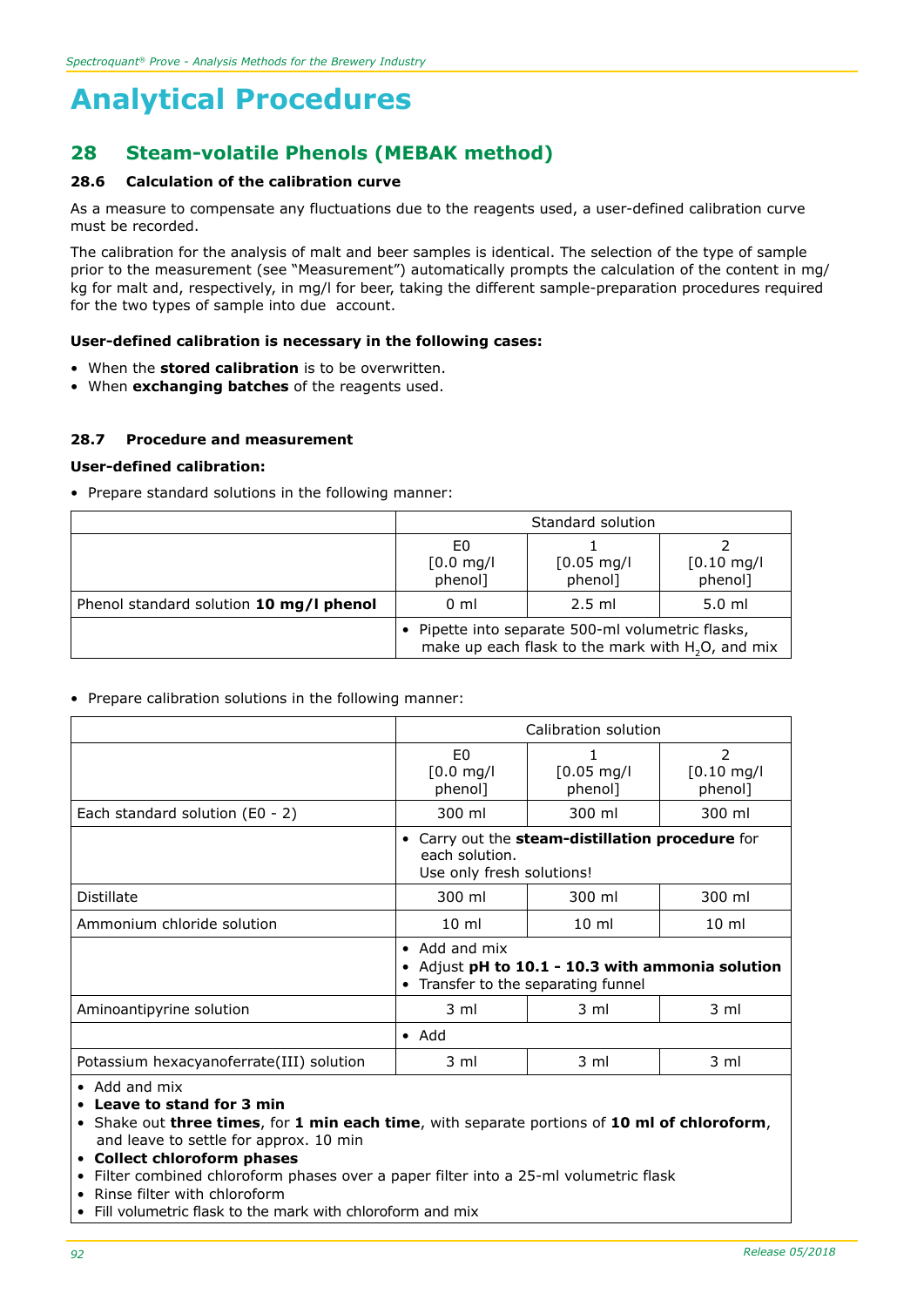# **28 Steam-volatile Phenols (MEBAK method)**

#### **Reagent blank:**

- **To 300 ml of H2O**
- add **10 ml of ammonium chloride solution** and mix
- Adjust **pH to 10.1 - 10.3 with ammonia solution**
- Transfer to the separating funnel
- Add **3 ml of aminoantipyrine solution**
- Add **3 ml of potassium hexacyanoferrate(III) solution** and mix
- **Leave to stand for 3 min**
- Shake out **three times**, for **1 min each time**, with separate portions of **10 ml of chloroform**, and leave to settle for approx. 10 min
- **Collect chloroform phases**
- Filter combined chloroform phases over a paper filter into a 25-ml volumetric flask
- Rinse filter with chloroform
- Fill volumetric flask to the mark with chloroform and mix

#### **Measurement sample:**

- **To the distillate** (for smoke-dried malt or whisky malts less than 300 ml) add **10 ml of ammonium chloride solution** and mix
- Adjust **pH to 10.1 - 10.3 with ammonia solution**
- Transfer to the separating funnel
- Add **3 ml of aminoantipyrine solution**
- Add **3 ml of potassium hexacyanoferrate(III) solution** and mix
- **Leave to stand for 3 min**
- Shake out **three times**, for **1 min each time**, with separate portions of **10 ml of chloroform**, and leave to settle for approx. 10 min
- **Collect chloroform phases**
- Filter combined chloroform phases over a paper filter into a 25-ml volumetric flask
- Rinse filter with chloroform
- Fill volumetric flask to the mark with chloroform and mix

#### **Measurement:**

- Open the method list (**<Methods>**) and select **method No. 2621 "Phenols, steam-volatile 40"** or **method No. 2622 "Phenols, steam-volatile 50"**.
- It is recommended to zero the method each new working day. Proceed as described in section V "Zeroing".
- For method No. 2621 and 2622 it is recommended to measure a new reagent blank each new working day and each time the batch of the reagents used is exchanged. In this case proceed as described in section VII "Reagent blank".
- **User-defined calibration** is necessary.

Do this by tapping the **<Settings>** button and selecting the **<RECALIBRATION>** menu item. An input mask pops up.

Select the **"Absorbance"** field in the **"E0"** line (selected fields are shown in a blue frame). Fill calibration solution E0 into a 40-mm or, respectively, a 50-mm rectangular cell and insert cell into the cell compartment. The measurement starts automatically. The measured absorbance is shown in the display.

Select the **"Conc."** field in the **"1"** line and enter the concentration of **0.05 mg/l** for the first calibration solution.

Select the **"Absorbance"** field in the **"1"** line. Fill calibration solution 1 into a 40-mm or, respectively, a 50-mm rectangular cell and insert cell into the cell compartment. The measurement starts automatically. The measured absorbance is shown in the display.

Select the **"Conc."** field in the **"2"** line and enter the concentration of **0.10 mg/l** for the second calibration solution.

Select the **"Absorbance"** field in the **"2"** line. Fill calibration solution 2 into a 40-mm or, respectively, a 50-mm rectangular cell and insert cell into the cell compartment. The measurement starts automatically. The measured absorbance is shown in the display.

#### Activate the **<U-CAL on>** and **<linear>** fields.

Optionally enter a batch number for the calibration, selecting the **<Lot number>** field to do so. Once all calibration solutions have been measured, save the calibration by pressing <**OK**>.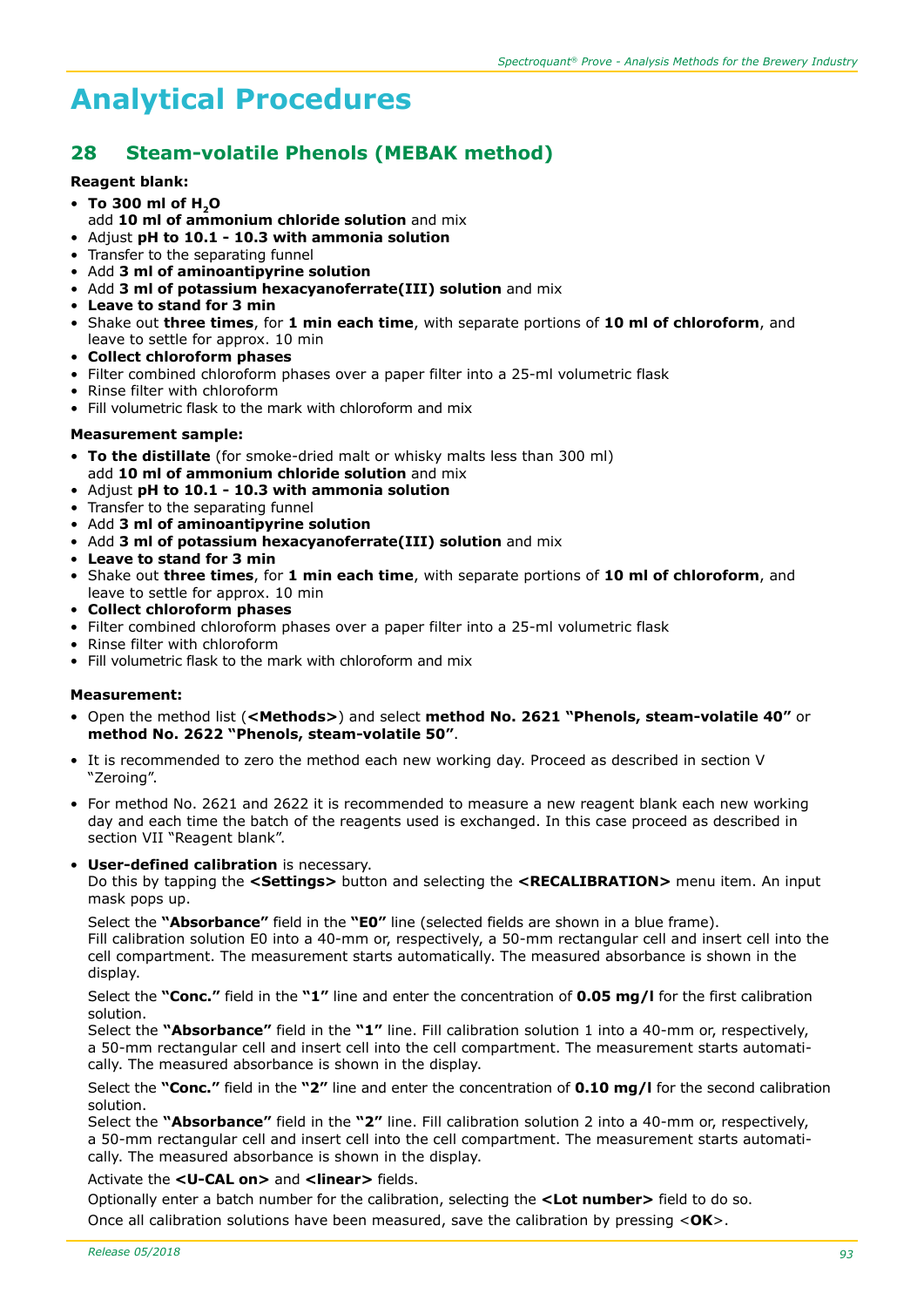# **28 Steam-volatile Phenols (MEBAK method)**

- Fill measurement sample into a 40-mm or, respectively, a 50-mm rectangular cell and insert cell into the cell compartment. The measurement starts automatically.
- Select the **"Beer"** or **"Malt"** sample type by tapping the **<Citation Form>** display field.
- Read off the result in mg/kg steam-volatile phenols (**malt**) or mg/l steam-volatile phenols (**beer**) from the display.

### **28.8 Evaluation**

Results are expressed malt: in mg/kg steam-volatile phenols beer: in mg/l steam-volatile phenols

#### **Assessment**

Malts: <0.20 mg/kg: no smoky taste is to be anticipated Beers: <0.03 mg/l: no smoky taste is to be anticipated

#### **Remark**

The impact of the smoky taste is to a certain degree dependent on the composition of the beer, which is why the stated lower limit applies only with restrictions.

Wheat beers cannot be analyzed by this method, because the activity of the top-fermenting yeast results in the presence of a considerable amount of steam-volatile phenols, which, however, do not impart a smoky taste.

#### **28.9 Literature**

MEBAK Brautechnische Analysemethoden, Volume Rohstoffe, 1st Edition 2006, Method 3.1.4.13, page 219ff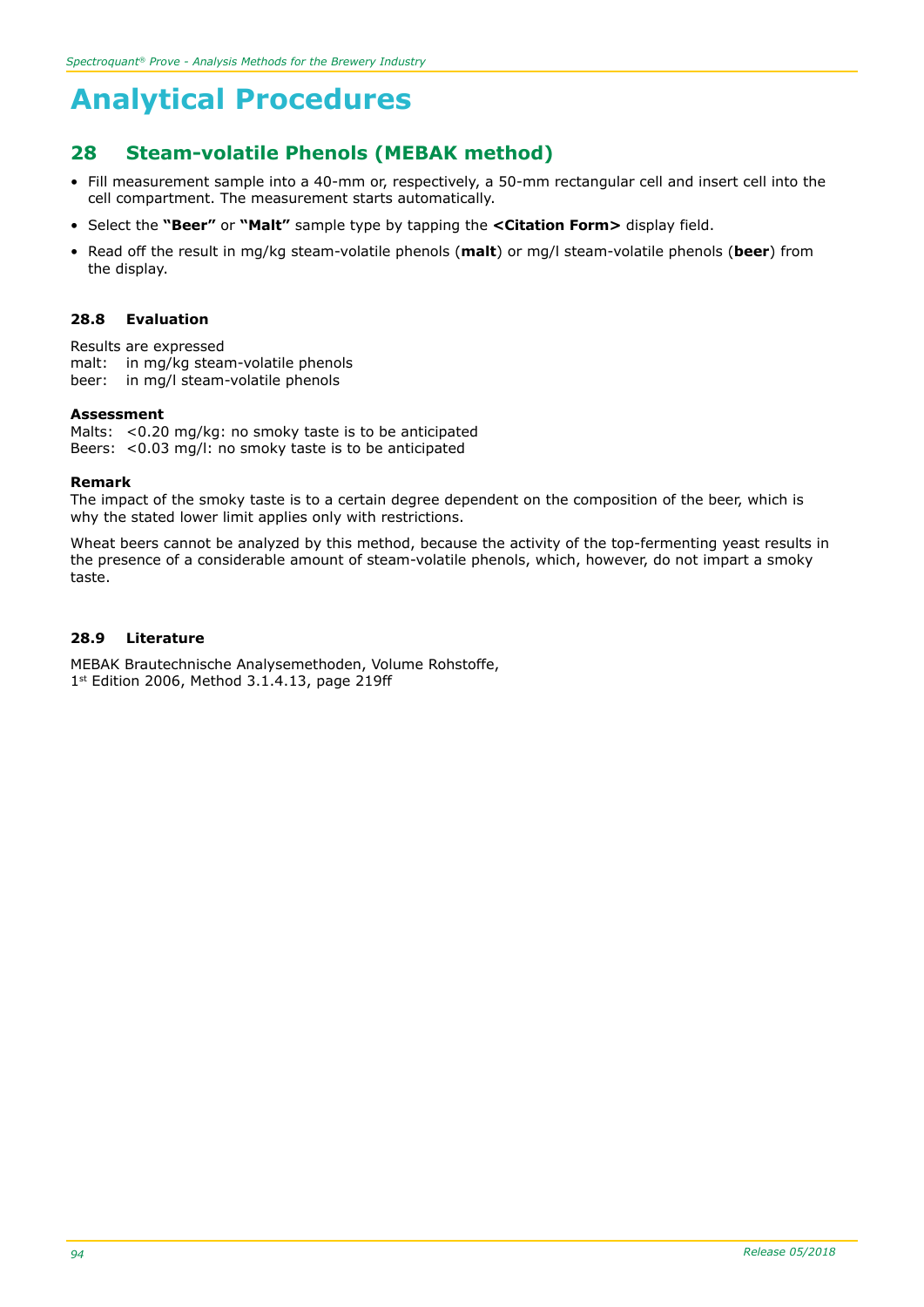# **29 Sulfur Dioxide,** *p***-Rosaniline method - malt (ASBC method)**

## **29.1 Method**

Sulfur dioxide reacts with para-rosaniline and formaldehyde to form a coloring substance, which can be measured spectrophotometrically.

The method is **not preprogrammed**. A "User-defined Concentration Method" incl. calibration must be created.

## **29.2 Measuring range**

 $0.0 - 50.0$  mg/kg SO<sub>2</sub>

### **29.3 Reagents and accessories**

- Pararosaniline (chloride) Certistain®, Cat. No. 107509
- Hydrochloric acid fuming 37% for analysis EMSURE®, Cat. No. 100317
- Formaldehyde solution about 37% for analysis, Cat. No. 104003
- Mercury(II) chloride for analysis EMSURE®, Cat. No. 104419
- Sodium chloride for analysis EMSURE®, Cat. No. 106404
- Glycerol for analysis EMSURE®, Cat. No. 104092
- Sodium azide ReagentPlus®, Cat. No. S2002 (Sigma-Aldrich)
- Starch soluble GR for analysis ISO, Cat. No. 101252
- Sodium disulfite (sodium metabisulfite) for analysis EMSURE®, Cat. No. 106528
- Iodine solution 0.05 mol/l Titripur®, Cat. No. 109099
- Sodium thiosulfate solution  $c(Na_2S_2O_3 \times 5 H_2O) = 0.1$  mol/l Titripur®, Cat. No. 109147
- Unsulfured malt
- Standard laboratory glass equipment (e. g. glass beakers, conical flasks, measuring cylinders) and pipettes
- Analytical balance, accurate to 0.001 g
- Water bath 70 °C
- Water bath 25 °C
- 50-ml buret
- 50-ml brown glass bottle, glass stoppered
- 500-ml brown glass bottle, glass stoppered
- 50-ml volumetric flask, glass-stoppered
- 100-ml volumetric flask, glass-stoppered
- 500-ml volumetric flask, glass-stoppered
- 1000-ml volumetric flask, glass-stoppered
- 250-ml conical flask
- Adjustable pipettes 1.0 5.0 ml
- 10-ml volumetric pipette
- 30-ml volumetric pipette
- 50-ml volumetric pipette
- 100-ml volumetric pipette
- Test tubes
- Funnel with paper filter, Whatman No. 1
- Stop watch
- Rectangular cells, 10 mm, Spectroquant®, Cat. No. 114946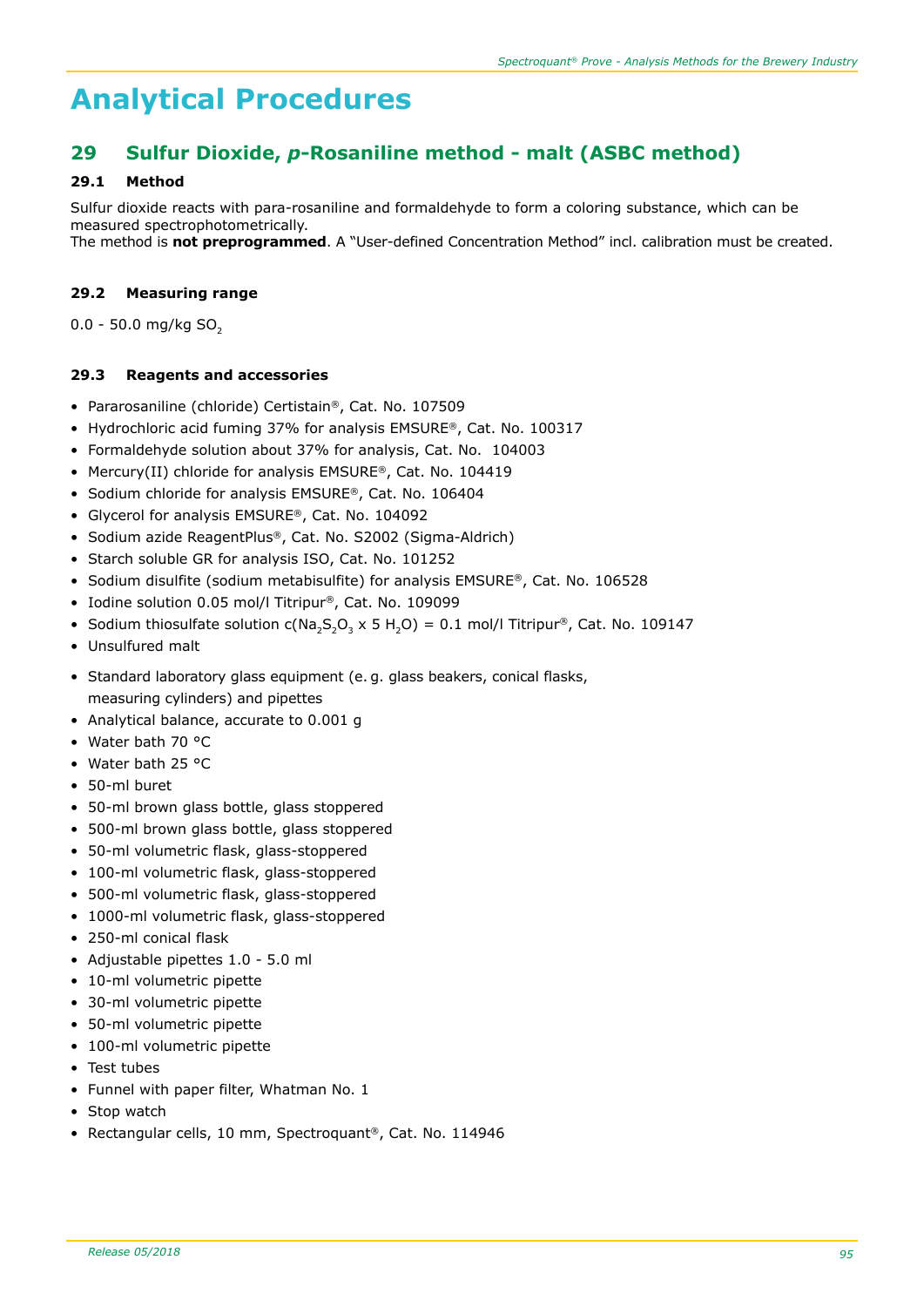# **29 Sulfur Dioxide,** *p***-Rosaniline method - malt (ASBC method)**

### **29.4 Preparing the solutions**

#### • **Glycerole solution 5 %:**

In a glass vessel: mix 25 ml of glycerol with 475 ml of  $H$ <sub>2</sub>O

#### • **Sodium azide solution:**

Dissolve 0.3 g sodium azide in approx. 80 ml glyercole solution 5% in a 100-ml volumetric flask, make up to 100 ml with glycerol solution 5% and mix

#### • **Stock extracting solution:** Dissolve 6.8 g of mercury chloride, 2.925 g of sodium chloride and 2.5 ml of sodium azide solution in approx. 80 ml glycerol solution 5%

in a 250-ml volumetric flask, make up to 250 ml with glycerol solution 5% and mix

### • **Diluted extracting solution:**

In a glass vessel: mix 60 ml of stock extracting solution with 900 ml of H2O (if no calibration is performed, amount can be reduced)

#### • **Formaldehyde solution:**

Place 0.54 ml of formaldehyde solution 37 % in a 100-ml volumetric flask, make up to 100 ml with  $H_2O$  and mix. (prepare freshly every day)

#### • *p***-Rosaniline solution:**

In a 500-ml volumetric flask: dissolve 200 mg of pararosaniline in approx. 400 ml of H<sub>2</sub>O by heating to 70 °C in a water bath for 20 min (swirl from time to time) cool to 20 °C, add 30 ml of hydrochloric acid 37 % and mix make up to 500 ml with H<sub>2</sub>O. After preparation, transfer the solution into a brown, glass-stoppered bottle and before use, let it stand for 15 min at room temperature. (solution is stable for one month at 5 °C in a brown bottle)

#### • **Color reagent:**

Mix 25 ml of *p*-rosaniline solution with 25 ml of formaldehyde solution Store in a brown, glass stoppered bottle (prepare freshly every day)

#### • **Starch solution 1 %:**

In a glass vessel: dissolve 1 g starch in 99 g of  $H<sub>2</sub>O$ 

### • **Sulfur dioxide stock solution 500 mg/l SO2:**

Accurately weigh the calculated amount of sodium disulfite based on the assay determined acc. to chapter 29.5 into a 1000-ml volumetric flask, dissolve in water, make up to 1000 ml with H2O and mix. Immediately proceed with preparing the standard solution 25 mg/l SO<sub>2</sub>.

The amount of sodium disulfite needed for preparing the stock solution is calculated as follows:

Sample weight  $[g] = \frac{0.742 \text{ g} \cdot 100}{\text{assay } [\%]}$ 

with assay assay of sodium disulfite determined in section 29.5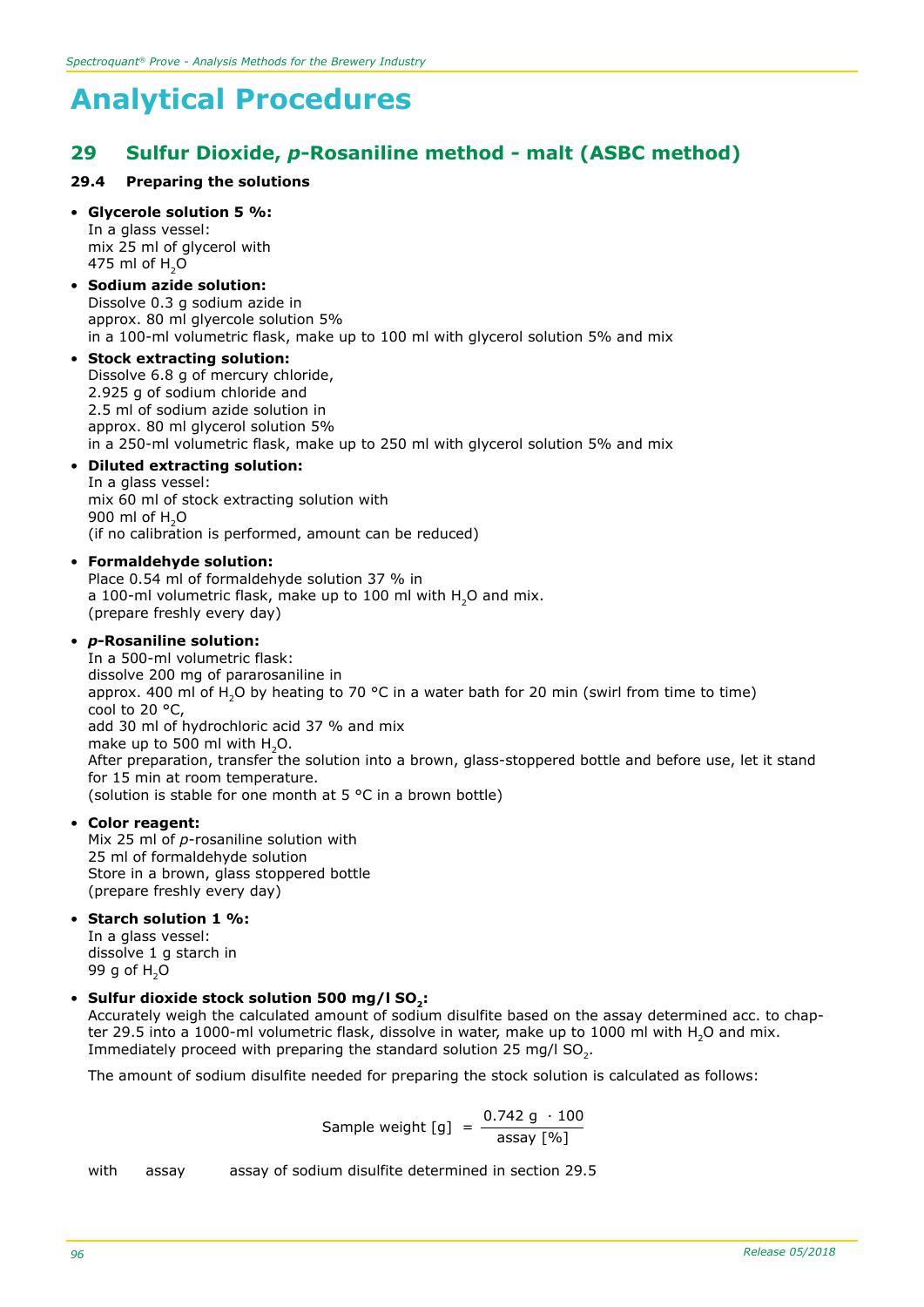# **29 Sulfur Dioxide,** *p***-Rosaniline method - malt (ASBC method)**

- **Sulfur dioxide standard solution 25 mg/l SO2:** Pipette 2.5 ml of sulfur dioxide stock solution  $500 \text{ mg/l}$  SO<sub>2</sub> in a 50-ml volumetric flask, make up to the mark with stock extracting solution and mix
- **Sulfur dioxide standard solution 10 mg/l SO2:** Pipette 20 ml of sulfur dioxide stock solution 25  $mg/$  SO<sub>2</sub> in a 50-ml volumetric flask, make up to the mark with diluted extracting solution and mix

## **29.5 Precise assay of the sodium disulfite**

To ensure an accurate standard solution the assay of the sodium disulfite must be determined in advance by titration with sodium thiosulfate solution

## **Procedure:**

- Weigh 118.8 mg of sodium disulfite into a 250-ml conical flask and note the amount
- Add **50 ml of iodine solution 0.05 mol/l** and immediately stopper the flask
- Swirl to dissolve sodium disulfite and let the solution stand in a **dark place for 5 min** at room temperature
- Add **1 ml of hydrochloric acid 37 %**
- After mixing the contents of the flask, subsequently **titrate with sodium thiosulfate solution 0.1 mol/l** until the yellow iodine color has disappeared
- Add **1 ml of starch solution 1%**, and continue to titrate from blue to colorless
- Note the volume of sodium thiosulfate solution 0.1 mol/l
- Calculate the assay of sodium disulfite as follows:

\n
$$
\text{assay } [\%] = \frac{0.05 \, \text{mol}}{1 \cdot (50 \, \text{ml} - \text{V} \cdot \text{Na}_2, 520} \cdot [\text{ml}]) \cdot 0.5 \cdot 190.107 \, \text{g/mol} \cdot 100}{\text{msample weight [mg]}}
$$
\n

assay [%]  $=$   $\frac{475 \cdot (50 \text{ ml} - \text{V} \text{Na}_2 \text{S}_2 \text{O}_3 \text{ [ml]})}{250 \cdot (100 \text{ ml} - \text{V} \text{Na}_2 \text{S}_2 \text{O}_3 \text{ [ml]})}$  $\begin{bmatrix} 70 \end{bmatrix}$  -  $\begin{bmatrix} \text{msgn} \\ \text{msgn} \end{bmatrix}$ 

with  $V_{\text{Na},S,Q_3}$  Volume of sodium thiosulfate solution 0.1 mol/l in ml msample weight weight of sample in mg

## **29.6 Preparation**

- Remove rootlets from the malt
- Grind 25 g of malt using a mill (fine grind) (acc. to ASBC Malt-4). The sample should be tempered to room temperature
- Homogenize the finely around malt

# **29.7 Calculation of the calibration curve**

The method is **not preprogrammed** in the photometer. A "User-defined Concentration Method" has to be created and a user-defined calibration must be performed.

It is advisable to recalibrate the method when exchanging batches of the reagents used. After making this user-defined calibration it is also necessary to measure a reagent blank.

#### **A re-calibration is necessary in the following cases:**

- When **exchanging batches** of the reagents used.
- When the **stored calibration** is to be overwritten.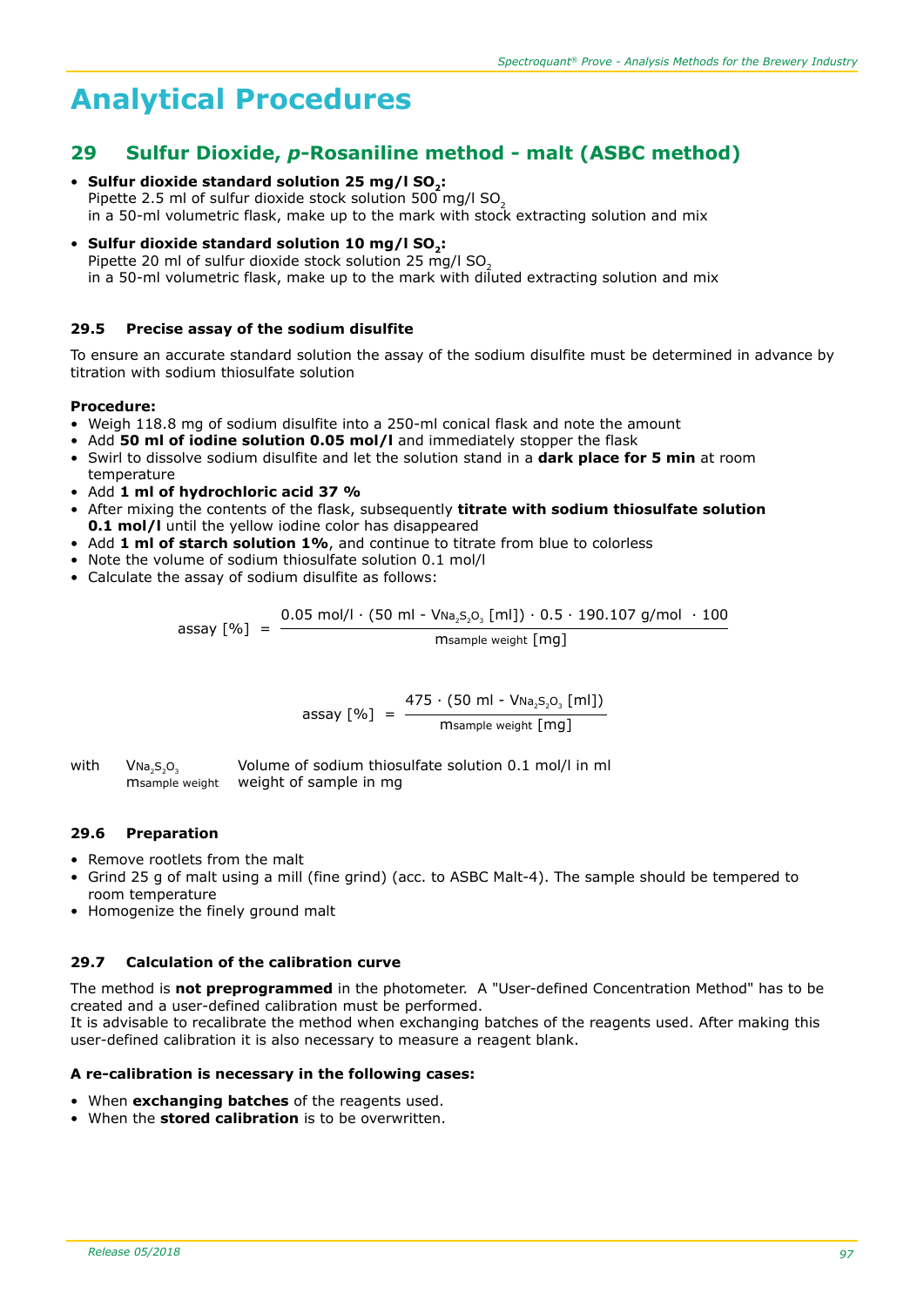# **29 Sulfur Dioxide,** *p***-Rosaniline method - malt (ASBC method)**

# **29.8 Procedure and measurement**

### **User-defined calibration:**

• Prepare standard solutions in the following manner:

|                                                             |                                                                                                                 | Standard solution |                  |                  |                  |                  |
|-------------------------------------------------------------|-----------------------------------------------------------------------------------------------------------------|-------------------|------------------|------------------|------------------|------------------|
|                                                             | E0                                                                                                              |                   |                  | 3                | 4                |                  |
|                                                             | [0.0]                                                                                                           | [10.0             | [20.0            | [30.0            | [40.0            | [50.0]           |
|                                                             | mg/kg<br>$SO2$ ]                                                                                                | mg/kg<br>$SO2$ ]  | mg/kg<br>$SO2$ ] | mg/kg<br>$SO2$ ] | mg/kg<br>$SO2$ ] | mg/kg<br>$SO2$ ] |
| Sulfur dioxide standard solution<br>10 mg/l SO <sub>2</sub> | $0.0$ ml                                                                                                        | $2.0$ ml          | $4.0$ ml         | $6.0$ ml         | $8.0 \text{ ml}$ | $10.0$ ml        |
|                                                             | • Pipette into separate 100-ml volumetric flasks, make up to<br>100-ml with diluted extracting solution and mix |                   |                  |                  |                  |                  |

• Prepare calibration solutions in the following manner:

|                                    |                                                                                                                                                                             | Calibration solution      |                                             |                                 |                                 |                                  |
|------------------------------------|-----------------------------------------------------------------------------------------------------------------------------------------------------------------------------|---------------------------|---------------------------------------------|---------------------------------|---------------------------------|----------------------------------|
|                                    | E <sub>0</sub><br>[0.0]<br>mg/kg<br>$SO2$ ]                                                                                                                                 | [10.0<br>mg/kg<br>$SO2$ ] | $\mathcal{P}$<br>[20.0]<br>mg/kg<br>$SO2$ ] | 3<br>[30.0]<br>mg/kg<br>$SO2$ ] | 4<br>[40.0]<br>mg/kg<br>$SO2$ ] | 5<br>$[50.0$<br>mg/kg<br>$SO2$ ] |
| Unsulfured, finely ground malt     | 2.0 <sub>g</sub>                                                                                                                                                            | 2.0 <sub>g</sub>          | 2.0 <sub>g</sub>                            | 2.0 <sub>q</sub>                | 2.0 <sub>q</sub>                | 2.0 <sub>g</sub>                 |
|                                    | • Weigh in separate 250-ml conical flasks (glass stoppered)                                                                                                                 |                           |                                             |                                 |                                 |                                  |
| Each standard solution (E0-5)      | Transfer whole content of the 100-ml volumetric flask of<br>each standard solutioninto the separate 250-ml conical<br>flasks                                                |                           |                                             |                                 |                                 |                                  |
|                                    | • Stir or shake contents for 30 min or blend for 5 min<br>Immediately after shaking filter through a filter paper<br>Refilter the first few ml of the filtrate<br>$\bullet$ |                           |                                             |                                 |                                 |                                  |
| Filtrate of each standard solution | $10 \text{ ml}$                                                                                                                                                             | $10 \text{ ml}$           | $10 \text{ ml}$                             | $10 \mathrm{m}$                 | $10 \mathrm{m}$                 | $10 \text{ ml}$                  |
|                                    | • Transfer into separate test tubes                                                                                                                                         |                           |                                             |                                 |                                 |                                  |
| Color reagent                      | 2 ml                                                                                                                                                                        | 2 ml                      | $2 \text{ ml}$                              | $2 \text{ ml}$                  | 2 ml                            | 2 ml                             |
|                                    | Pipette into each test tube and mix by inverting twice<br>$\bullet$<br>Leave the solution to stand for 35 min at 25 $\pm$ 2 °C                                              |                           |                                             |                                 |                                 |                                  |

#### **Reagent blank:**

- Weigh **2.0 g of finely ground, unsulfured malt** into a 250-ml conical flask (glass stoppered)
- Add **100 ml of diluted extracting solution**
- **Stir or shake** contents for 30 min or blend for 5 min
- **Immediately** after shaking **filter** through a filter paper
- **Refilter** the first few ml of the filtrate
- Transfer **10 ml of the filtrate** into a test tube
- Add **2 ml of color reagent** and mix by inverting twice
- Leave the solution to stand for **35 min at 25 ±2 °C**

#### **Measurement sample:**

- Weigh **2.0 g of finely ground, malt sample** into a 250-ml conical flask (glass stoppered)
- Add **100 ml of diluted extracting solution**
- **Stir or shake** contents for 30 min or blend for 5 min
- **Immediately** after shaking **filter** through a filter paper
- **Refilter** the first few ml of the filtrate
- Transfer **10 ml of the filtrate** into a test tube
- Add **2 ml of color reagent** and mix by inverting twice
- Leave the solution to stand for **35 min at 25 ±2 °C**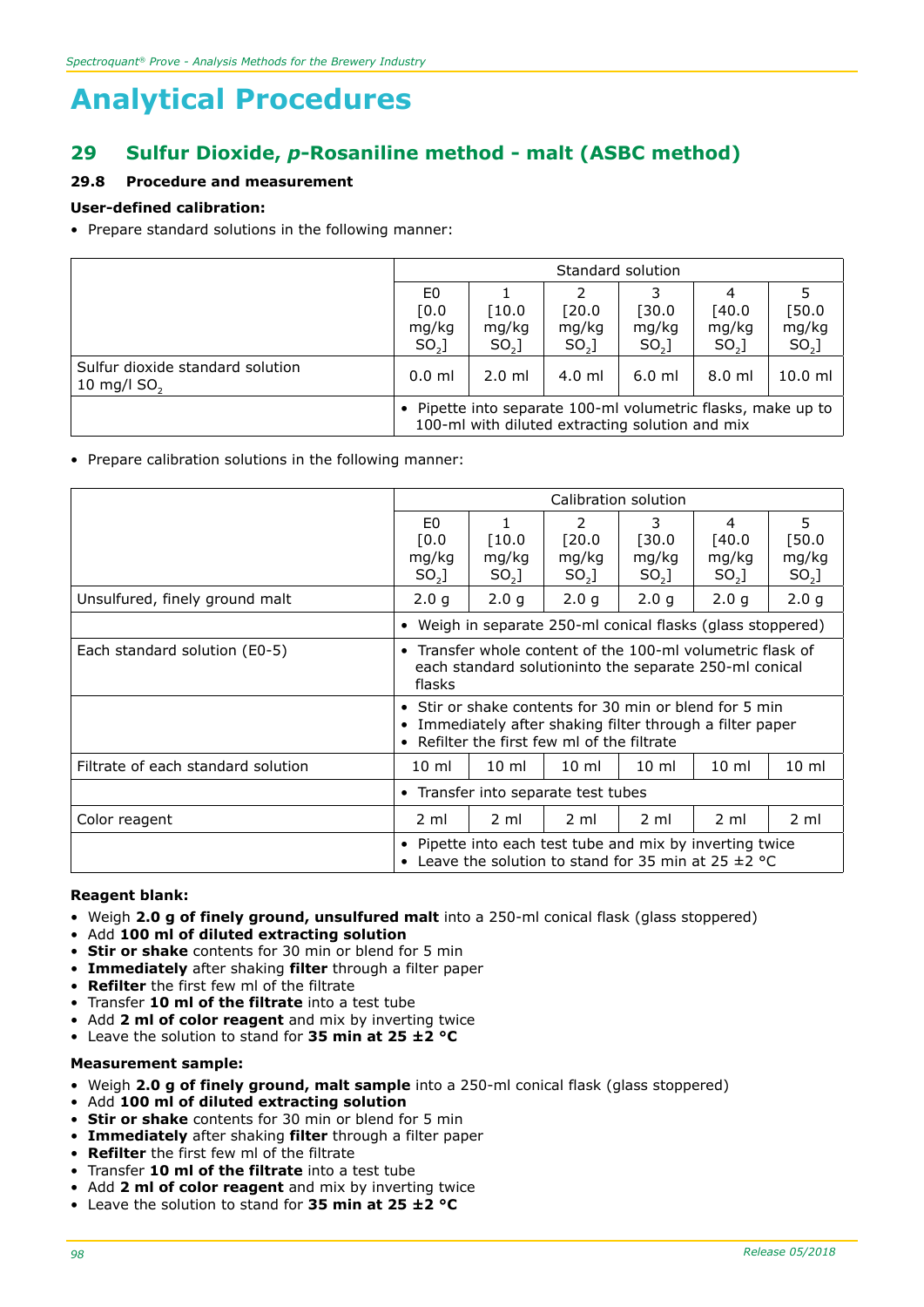# **29 Sulfur Dioxide,** *p***-Rosaniline method - malt (ASBC method)**

### **Note**

The extraction conditions of the measurement sample and the blank must be exactly the same as those of the prepared calibration standards.

### **Creating a user-defined method:**

The method is **not preprogrammed** in the photometer. A "User-defined Concentration Method" has to be created. Do this as follows:

- Open the method list (<Methods>) and tap on the field **<Add New Method>**
- Select the method type "Concentration"
- Fill out the input field:

| <b>Input field</b>                              | Input                  |
|-------------------------------------------------|------------------------|
| Name                                            | Sulfur dioxide in malt |
| Wavelength                                      | 560 nm                 |
| Cell                                            | $10 \text{ mm}^*$      |
| Citation form                                   | SO,                    |
| Unit                                            | mg/kg                  |
| Resolution                                      | 0.1                    |
| Lower and upper limit<br>of the measuring range | $0.0 - 50.0$ mg/kg     |
| User-defined range                              | user-defined           |

There is no cell specified in the ASBC method. All cell sizes appropriate for the analysis may be used. In those cases ensure to perform all measurements (calibration, sample blank, measurement sample) with cells of the same size.

- Tap on the calibration field.
- Tap on the field **<value pairs>**.
- An input mask pops up.

Tap on **<+>** in the numerical keyboard to create an additional input line.

Select the **"Absorbance"** field in the **"E0"** line (selected fields are shown in a blue frame).

Fill calibration solution E0 into a 10-mm rectangular cell and insert cell into the cell compartment. The measurement starts automatically. The measured absorbance is shown in the display.

Select the **"Conc."** field in the **"1"** line and enter the concentration of **10.0 mg/kg** for the first calibration solution.

Select the **"Absorbance"** field in the **"1"** line. Fill calibration solution 1 into a 10-mm rectangular cell and insert cell into the cell compartment. The measurement starts automatically. The measured absorbance is shown in the display.

Select the **"Conc."** field in the **"2"** line and enter the concentration of **20.0 mg/kg** for the second calibration solution.

Select the **"Absorbance"** field in the **"2"** line. Fill calibration solution 2 into a 10-mm rectangular cell and insert cell into the cell compartment. The measurement starts automatically. The measured absorbance is shown in the display.

Select the **"Conc."** field in the **"3"** line and enter the concentration of **30.0 mg/kg** for the third calibration solution.

Select the **"Absorbance"** field in the **"3"** line. Fill calibration solution 3 into a 10-mm rectangular cell and insert cell into the cell compartment. The measurement starts automatically. The measured absorbance is shown in the display.

Select the **"Conc."** field in the **"4"** line and enter the concentration of **40.0 mg/kg** for the fourth calibration solution.

Select the **"Absorbance"** field in the **"4"** line. Fill calibration solution 4 into a 10-mm rectangular cell and insert cell into the cell compartment. The measurement starts automatically. The measured absorbance is shown in the display.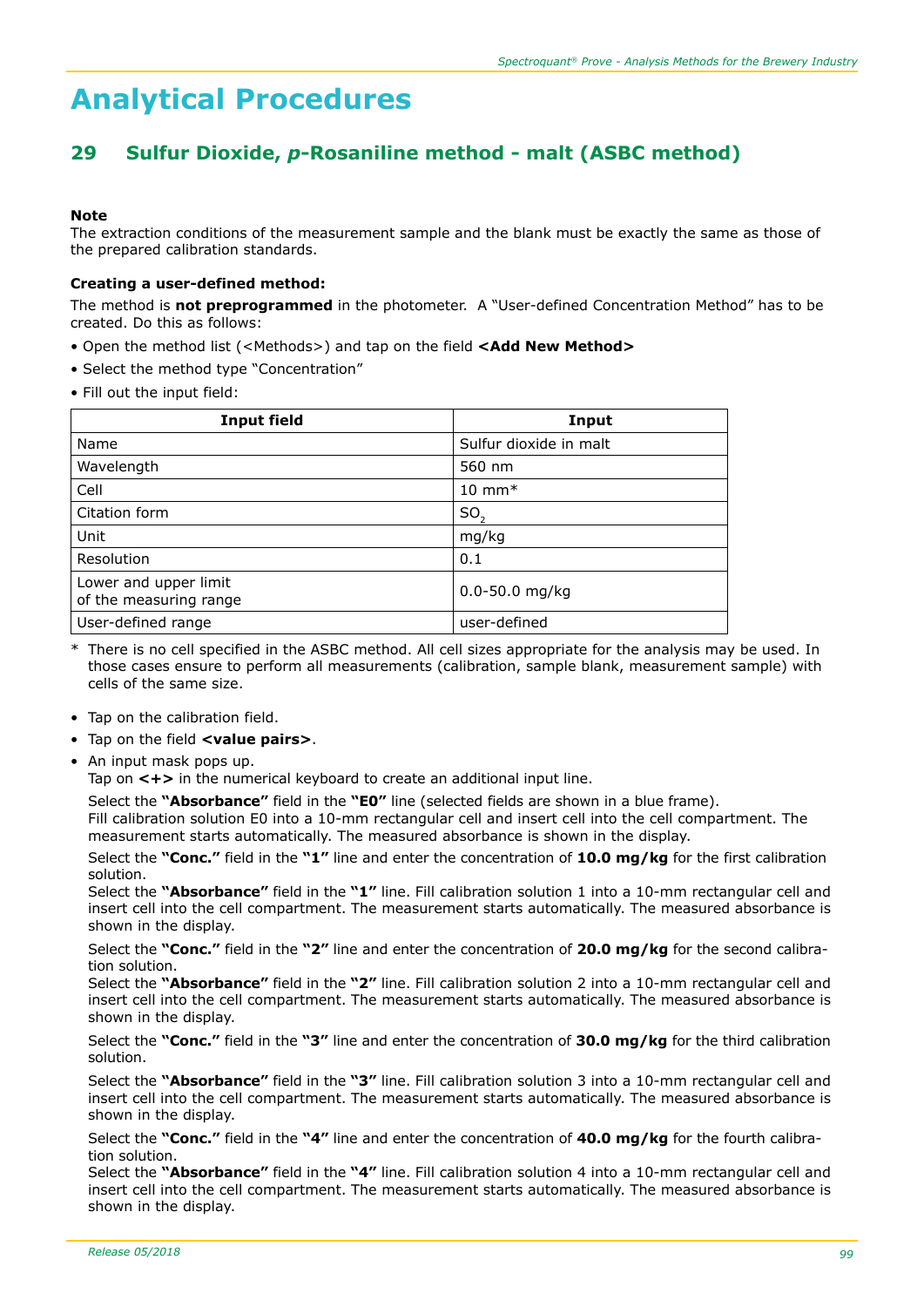# **29 Sulfur Dioxide,** *p***-Rosaniline method - malt (ASBC method)**

Select the **"Conc."** field in the **"5"** line and enter the concentration of **50.0 mg/kg** for the fifth calibration solution.

Select the **"Absorbance"** field in the **"5"** line. Fill calibration solution 5 into a 10-mm rectangular cell and insert cell into the cell compartment. The measurement starts automatically. The measured absorbance is shown in the display.

Activate the **<linear>** field.

Optionally enter a batch number for the calibration, selecting the **<Lot number>** field to do so.

Once all calibration solutions have been measured, save the calibration by pressing **<OK>**.

### **Measurement:**

- Open the method list (**<Methods>**) and select **method "Sulfur dioxide in malt"**.
- Tap the **<START>** button to start the measurement procedure for the next sample.
- Measure a reagent blank.

Do this by tapping the **<Settings>** button and selecting the **<REAGENT BLANK>** menu item. Fill the cell with the reagent blank and insert the cell into the cell compartment. The measurement starts automatically. Accept the reagent blank by tapping **<OK>** to confirm.

Activate the reagent blank by activating the **<USER RB>** field and accept with **<OK>**.

It is recommended to measure a new reagent blank each new working day and each time the batch of reagents used is changed. In those cases proceed as described in section VII "Reagent blank"

- Fill the measurement sample into a 10-mm rectangular cell and insert cell into the cell compartment. The measurement starts automatically.
- Read off the result in mg/kg sulfur dioxide from the display.

### **29.9 Evaluation**

Results are expressed in mg/kg sulfur dioxide

## **29.10 Literature**

ASBC Methods of Analysis, online. Malt-11, Sulfur Dioxide, [Release date 1982, revised 2009]. American society of brewing Chemists, St. Paul, Mn, U.S.A. doi: 10.1094/ASBCMOA-Malt-11

ASBC Methods of Analysis, online. Beer-21, Total sulfur dioxide, A. p-Rosaniline method [Release date 1960, revised 1975].

American society of brewing Chemists, St. Paul, Mn, U.S.A. doi: 10.1094/ASBCMOA-Beer-21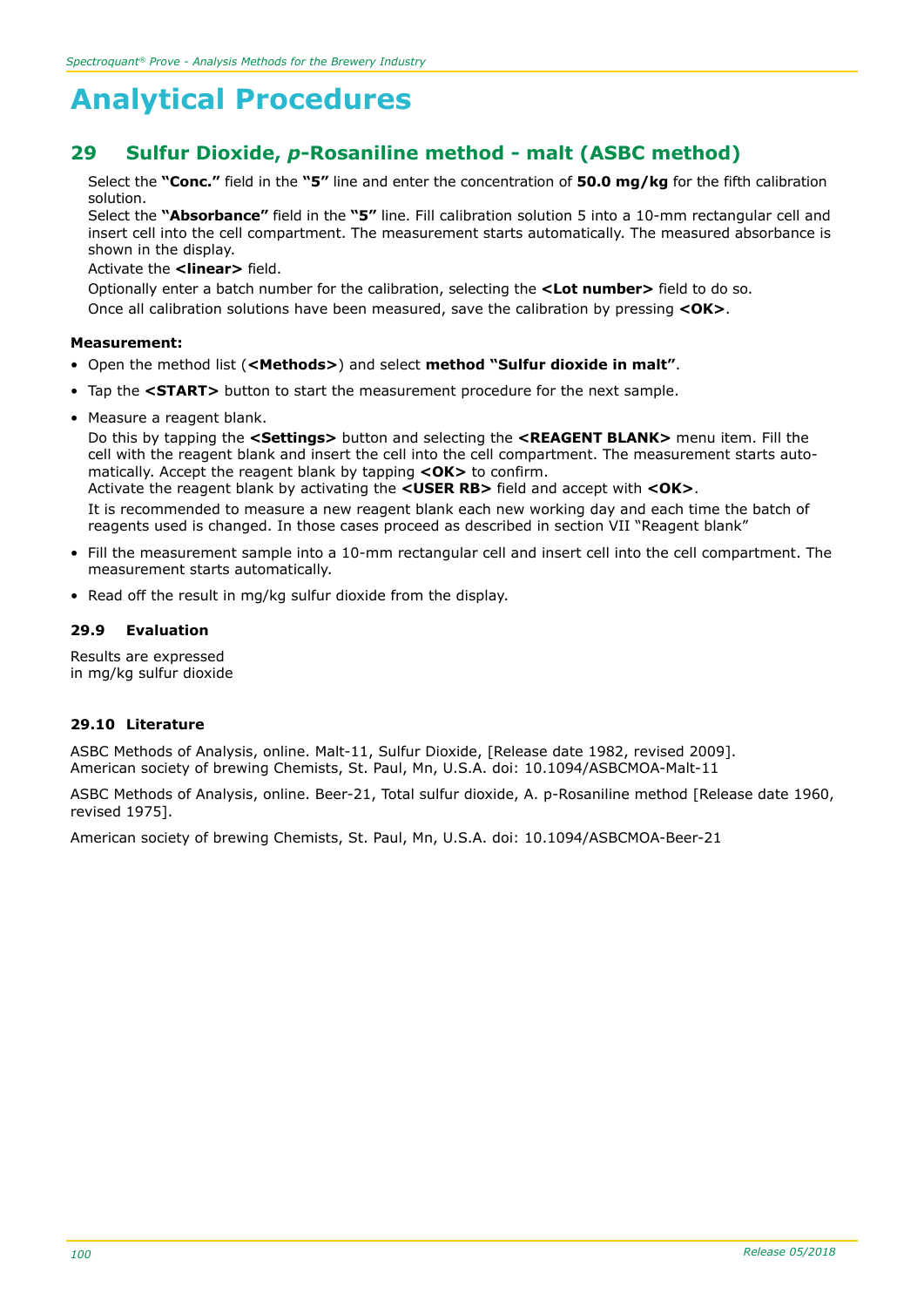# **30 Thiobarbituric Acid Number (TAN) - beer / wort (MEBAK / ASBC method)**

The thiobarbituric acid number counts as a sum parameter for the thermal effects on malt and wort. It is a parameter that measures not only 5-hydroxymethylfurfural (HMF) but also a multitude of products of the Maillard reaction and other organic compounds.

## **30.1 Method**

A reaction is started in the test sample (wort, beer, congress wort/malt extract) with acetic thiobarbituric acid solution, and the resultant yellow color is measured by spectrophotometry.

## **30.2 Measuring range**

Thiobarbituric acid number: 0 - 250

## **30.3 Reagents and accessories**

- Acetic acid (glacial) 100 % anhydrous for analysis EMSURE®, Cat. No. 100063
- 2-Thiobarbituric acid, Cat. No. 108180
- if clarification is necessary (acc. to MEBAK): Kieselguhr GR for analysis, Cat. No. 107910
- Standard laboratory glass equipment (e. g. glass beakers, conical flasks, measuring cylinders) and pipettes
- 100-ml volumetric flask
- Water bath (70 °C)
- Brown test tubes with ground-glass stopper, 20 25 ml content
- Rectangular cells, 10 mm, Spectroquant®, Cat. No. 114946
- if clarification is necessary (acc. to ASBC): Glass fiber filter paper

## **30.4 Preparing the solutions**

- • **Acetic acid 90 %:** In a glass vessel: mix 225 g of acetic acid 100 % with 25 g of  $H$ <sub>2</sub>O (shelf-life 3 months)
- • **Thiobarbituric acid solution 0.02 mol/l:** With heating dissolve 0.288 g of 2-thiobarbituric acid in approx. 90 ml of acetic acid 90 % in a 100-ml volumetric flask Cool to 20 °C and make up to the mark with acetic acid 90 % (prepare freshly every day)

## **30.5 Preparation**

- Clarify **turbid samples**:
	- acc. to MEBAK: Clarify over Kieselguhr
	- acc. to ASBC: Clarify using glass fiber filter paper
- **Dilute the sample** in such a way that the absorbance of the measurement sample is at least 0.1 A higher than that of the sample blank. As a rule:
	- **congress worts:** dilute  $1 + 4$  with  $H_2O$  (dilution factor: 5)<br>• worts and beer: dilute  $1 + 9$  with  $H_2O$  (dilution factor: 10)
	- dilute  $1 + 9$  with H<sub>2</sub>O (dilution factor: 10)
	- **dark strong beer:** dilute  $1 + 99$  with  $H$ <sub>2</sub>O (dilution factor: 100)

 If this is not the case, the message **"Condition not met"** appears in the display at the end of the measurement procedure. The analysis should be repeated with a lower dilution.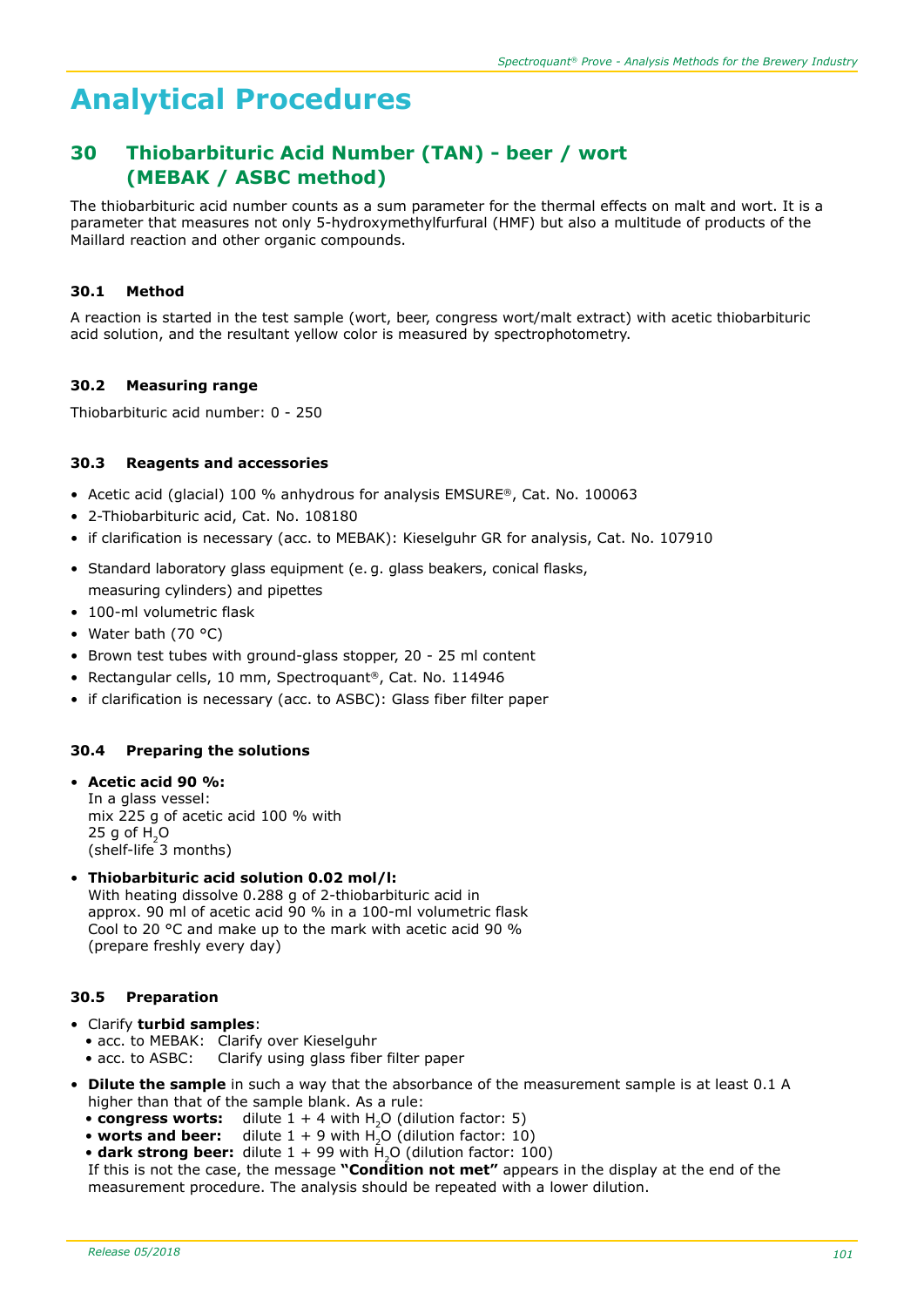# **30 Thiobarbituric Acid Number (TAN) - beer / wort (MEBAK / ASBC method)**

#### **30.6 Procedure and measurement**

#### **Sample blank:**

- Pipette **10 ml of the diluted sample** into a test tube with a ground-glass stopper
- Add **5 ml of acetic acid 90 %** and mix
- **Close** test tube and heat in a water bath at **70 °C** for **70 min (acc. to MEBAK)** or at **70 °C** for **60 min (acc. to ASBC)**

(avoid direct sunlight and use amber tubes or wrap tubes with aluminium foil. Ensure that the temperature of the bath drops only briefly by  $1 - 2$  °C when the test tubes are introduced)

• **After the temperature time has elapsed swiftly cool** the test tubes **to 20 °C** (cooling bath or under a strong flow of tapwater)

### **Measurement sample:**

- Pipette **10 ml of the diluted sample** into a test tube with a ground-glass stopper
- Add **5 ml of thiobarbituric acid solution** and mix
- **Close** test tube and heat in a water bath at **70 °C** for **70 min (acc. to MEBAK)** or at **70 °C** for **60 min (acc. to ASBC)**

(avoid direct sunlight and use amber tubes or wrap tubes with aluminium foil. Ensure that the temperature of the bath drops only briefly by  $1 - 2$  °C when the test tubes are introduced)

- **After the temperature time has elapsed swiftly cool** the test tubes **to 20 °C** (cooling bath or under a strong flow of tapwater)
- **Immediately** fill into a 10-mm rectangular cell and **measure immediately**

#### **Measurement:**

- Open the method list (**<Methods>**) and select **method No. 2619 "Thiobarbituric Acid No."**.
- It is recommended to zero the method each new working day. Proceed as described in section V "Zeroing".
- The sample dilution must be entered. An input mask pops up. Enter the dilution and tap **<OK>** to confirm.
- Tap the **<START>** button to start the measurement procedure.
- Subsequently fill sample blank into a 10-mm rectangular cell and insert cell into the cell compartment. The measurement starts automatically. The **"**ü**"** symbol appears in the line **"Insert Sample Blank"**. Confirm the message with <**OK**>.
- Fill measurement sample into a 10-mm rectangular cell and insert cell into the cell compartment. The measurement starts automatically. The "v" symbol appears in the line "Insert Sample". Confirm the message with <**OK**>.
- Read off the result as thiobarbituric acid number from the display.
- Tap the **<START>** button to start the measurement procedure for the next sample.
- If the message "Condition not met" appears, proceed as described in section 30.5.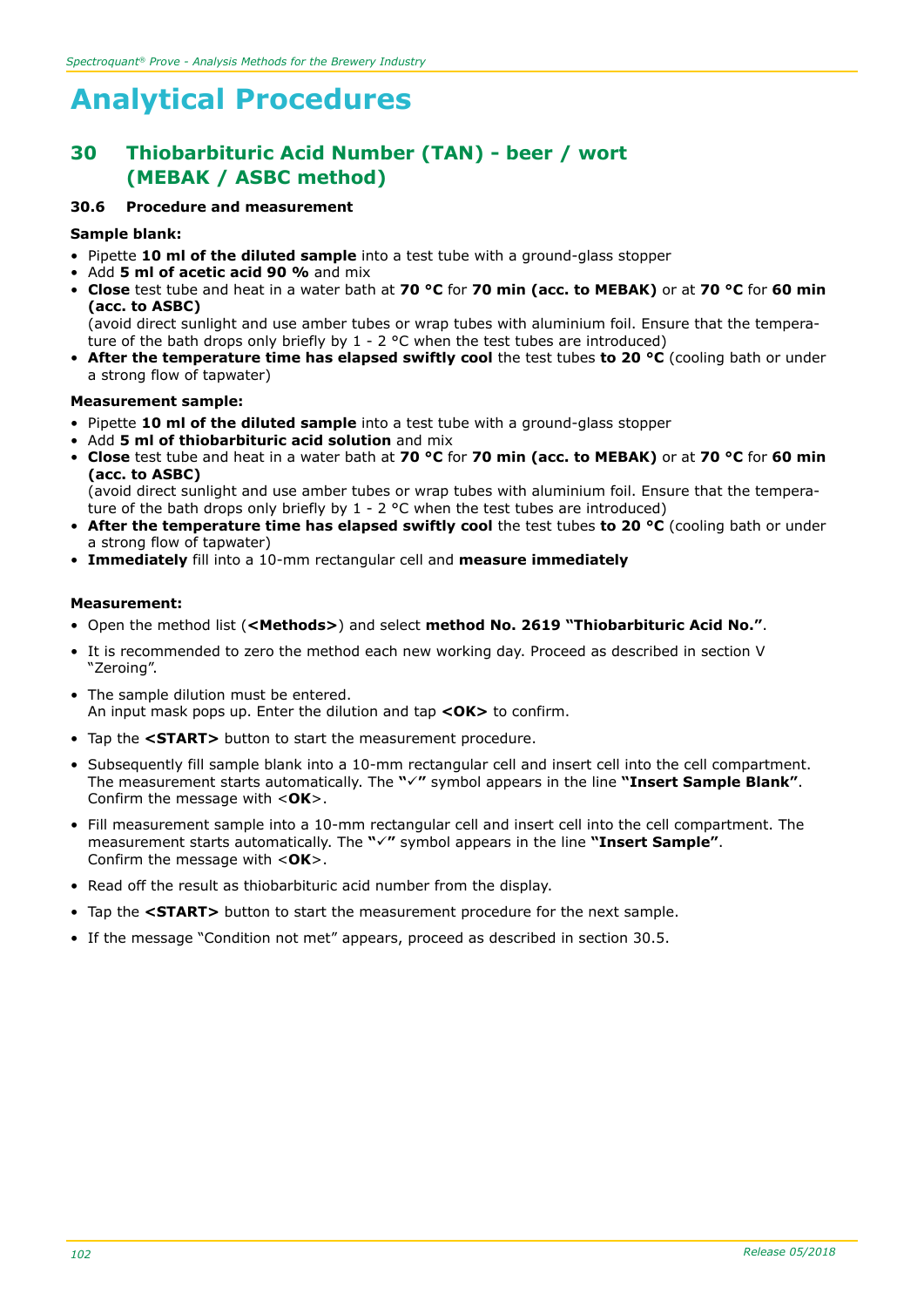# **30 Thiobarbituric Acid Number (TAN) - beer / wort (MEBAK / ASBC method)**

## **30.7 Evaluation**

Results are expressed as thiobarbituric acid number (TAN)

#### **Standard values**

| Light wort (before cooking):          | <22 (for 12 % original wort)    |
|---------------------------------------|---------------------------------|
| Light finished wort:                  | $<$ 60 (for 12 % original wort) |
| Light cold wort (after wort cooling): | $<$ 60 (for 12 % original wort) |

## **30.8 Literature**

MEBAK Brautechnische Analysemethoden 4th Edition 2002 Volume II, Method 2.4, page 35ff

ASBC Methods of Analysis, online. Wort-21, Thiobarbituric acid index [Release date 2009, revised 2010].

American society of brewing Chemists, St. Paul, Mn, U.S.A. doi: 10.1094/ASBCMOA-Wort-21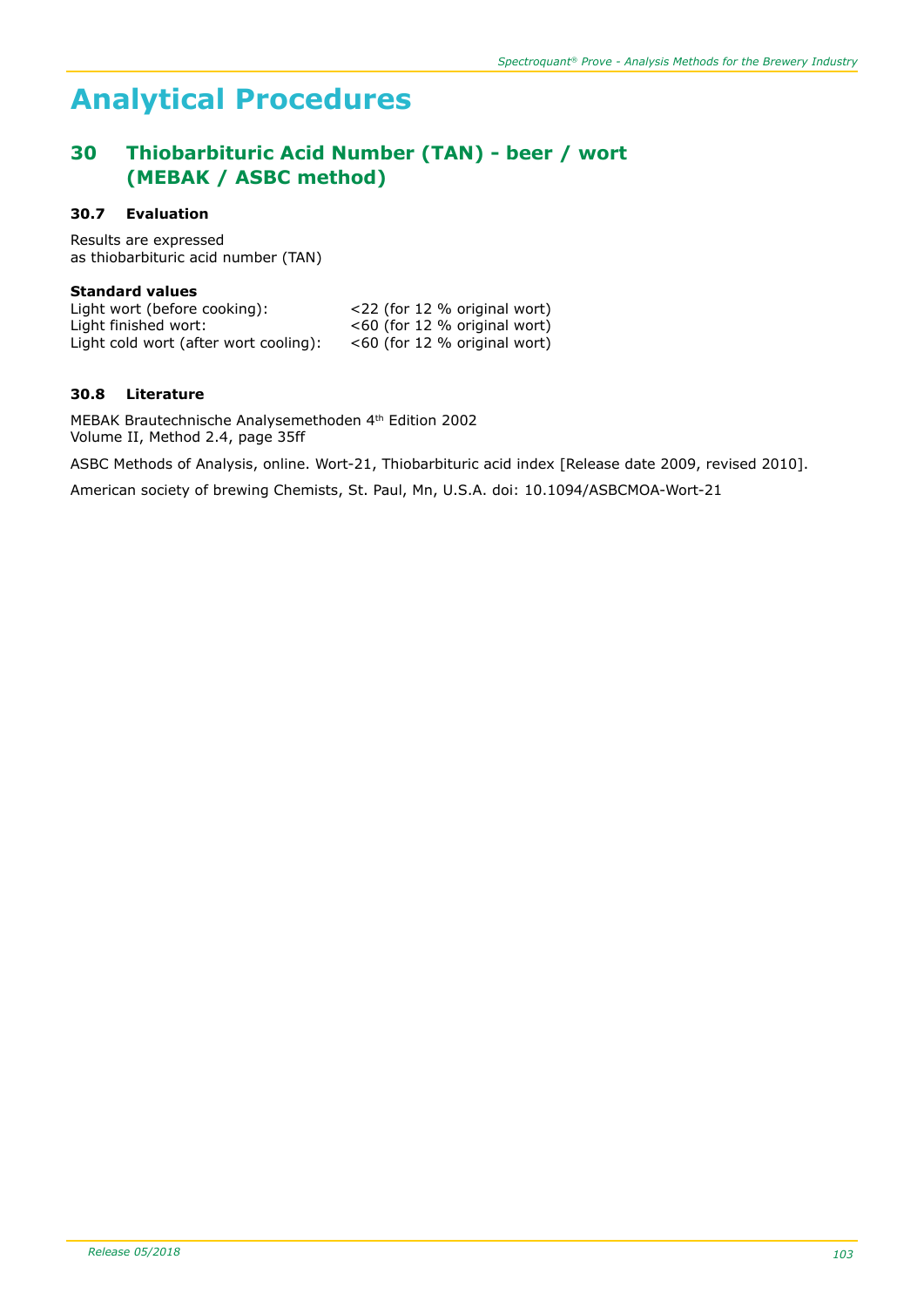# **31 Total Carbohydrates (EBC / MEBAK method)**

## **31.1 Method**

5-Hydroxymethylfurfural formed by hydrolysis with sulfuric acid and the dehydration of carbohydrates reacts with anthrone to produce a blue-green color, which is measured by spectrophotometry.

## **31.2 Measuring range**

0.000 - 6.000 g/100 ml total carbohydrates

### **31.3 Reagents and accessories**

- Sulfuric acid 95 97 % for analysis EMSURE®, Cat. No. 100731
- Anthrone GR for analysis, Cat. No. 101468
- D-Glucose anhydrous
- Standard laboratory glass equipment (e. g. glass beakers, conical flasks, measuring cylinders) and pipettes
- 100-ml volumetric flask
- 500-ml volumetric flask
- 1000-ml volumetric flask
- Water bath  $(2 4 °C)$
- Water bath  $(95 + 5 °C)$
- test tubes with ground-glass stopper, 20 x 150 mm
- Rectangular cells, 10 mm, Spectroquant®, Cat. No. 114946

## **31.4 Preparing the solutions**

#### • **Sulfuric acid 85 % (V/V):**

To 150 ml of H<sub>2</sub>O carefully and with cooling add 850 ml of  $H_2SO_4$  95 - 97 %, allow to cool completely to room temperature, mix, and make up to 1000 ml with H<sub>2</sub>O in a volumetric flask (shelf-life 3 months)

### • **Anthrone reagent:**

Dissolve 1 g of anthrone in approx 800 ml of  $H_2SO_4$  85 %, after complete dissolution make up to 1000 ml with  $H$ <sub>5</sub>O<sub>4</sub> 85 % in a volumetric flask (prepare fresh, cool to 2 - 4 °C prior to use)

#### • **D-glucose standard:**

Dry anhydrous D-glucose for 4 h at 100 °C and 100 mbar in a vacuum drying cabinet

#### • **D-glucose stock solution 400 mg/l glucose:**

Dissolve 0.4 g of D-glucose anhydrous in approx. 800 ml  $H<sub>2</sub>O<sub>t</sub>$ after complete dissolution make up to 1000 ml with H2O in a volumetric flask (solution remains stable for 1 week when stored at  $+\bar{4}$  °C)

• **D-glucose standard solution 40 mg/l glucose:**

Place 10 ml of D-glucose stock solution 400 mg/l glucose in a 100-ml volumetric flask, make up to 100 ml with  $H<sub>2</sub>O$  and mix (prepare fresh)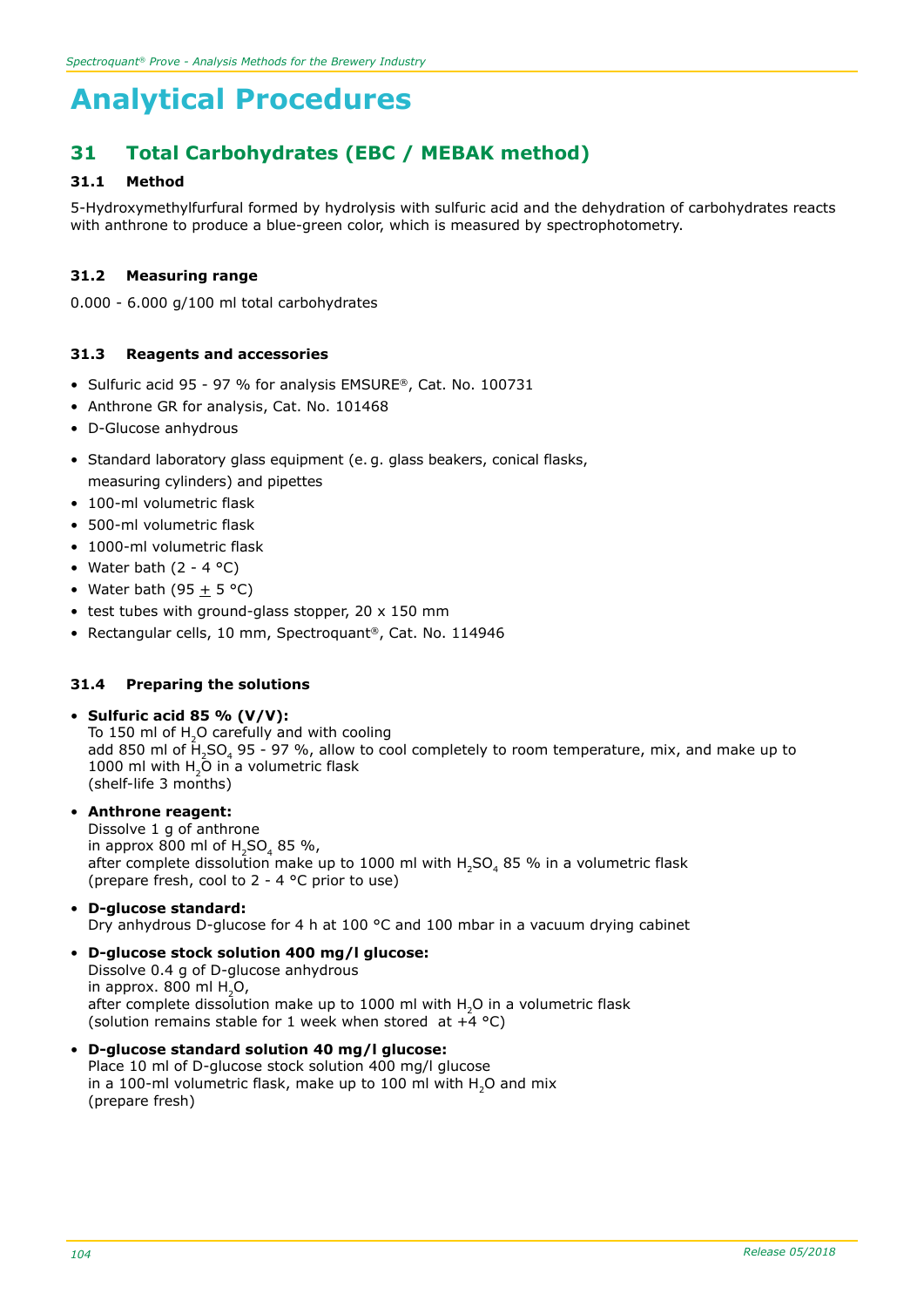# **31 Total Carbohydrates (EBC / MEBAK method)**

## **31.5 Preparation**

- Expel carbon dioxide from **beer**, allow froth to disintegrate.
- In a volumetric flask dilute 2 ml of beer with H<sub>2</sub>O to make 500 ml (dilution  $1 + 249$ ).

# **31.6 Procedure and measurement**

### **User-defined calibration:**

• Prepare standard solutions in the following manner:

|                                         | E0<br>[0.000 g/100 m]<br>total carbohy-<br>drates]                                                                                                                                                                                                    | $[0.004 \text{ g}/100 \text{ ml}]$<br>total carbohy-<br>drates]                                                       |
|-----------------------------------------|-------------------------------------------------------------------------------------------------------------------------------------------------------------------------------------------------------------------------------------------------------|-----------------------------------------------------------------------------------------------------------------------|
| Water                                   | $3.0 \text{ ml}$                                                                                                                                                                                                                                      |                                                                                                                       |
| Glucose standard solution 40 mg/l       |                                                                                                                                                                                                                                                       | $3.0 \text{ ml}$                                                                                                      |
|                                         | Pipette into separate test tubes                                                                                                                                                                                                                      |                                                                                                                       |
| Anthrone reagent (cooled to $2 - 4$ °C) | $10 \mathrm{m}$                                                                                                                                                                                                                                       | $10 \mathrm{m}$                                                                                                       |
|                                         | • Add and mix thoroughly with cooling<br>Loosely close test tubes with glass<br>$\bullet$<br>tion<br>• Heat in a water bath at 95 $\pm$ 0.5 °C<br>for <b>exactly 20 min</b><br>After the <b>temperature time has</b><br>$\bullet$<br>flow of tapwater | stoppers to prevent losses by evapora-<br>elapsed swiftly cool test tubes to<br>20 °C (cooling bath or under a strong |

## **Reagent blank:**

- Pipette **3.0 ml of H2O** into a test tube, cool to 2 4 °C
- Add **10 ml of anthrone reagent** (cooled to 2 4 °C)
- mix thoroughly with cooling
- Loosely close test tubes with glass stoppers to prevent losses by evaporation
- Heat in a **water bath at 95 + 0.5 °C** for **exactly 20 min**
- After the **temperature time has elapsed swiftly cool test tubes to 20 °C** (cooling bath or under a strong flow of tapwater)

#### **Measurement sample:**

- Pipette **3.0 ml of diluted beer** into a test tube, cool to 2 4 °C
- Add **10 ml of anthrone reagent** (cooled to 2 4 °C) mix thoroughly with cooling
- Loosely close test tubes with glass stoppers to prevent losses by evaporation
- Heat in a **water bath at 95 + 0.5 °C** for **exactly 20 min**
- After the **temperature time has elapsed swiftly cool test tubes to 20 °C** (cooling bath or under a strong flow of tapwater)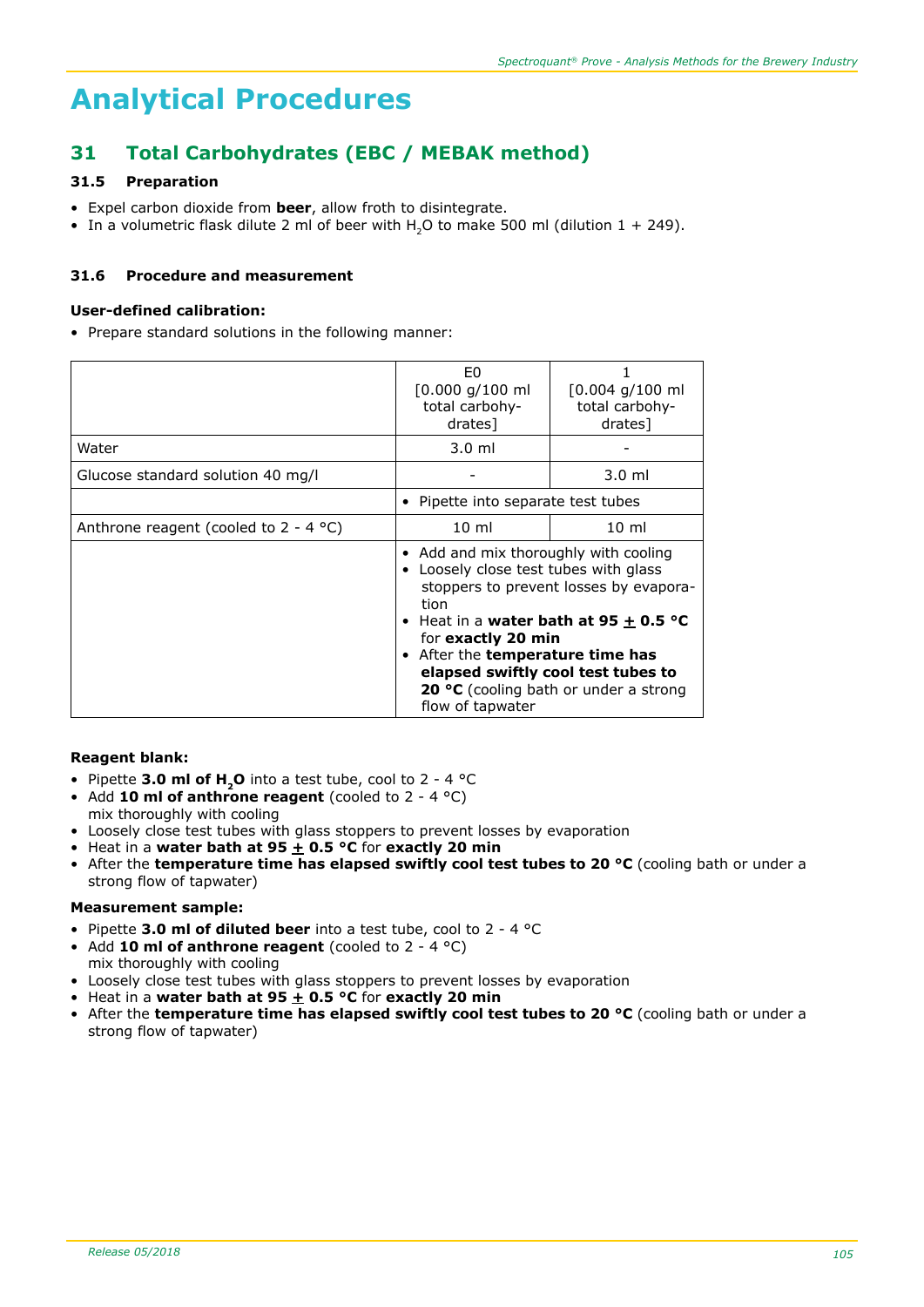# **31 Total Carbohydrates (EBC / MEBAK method)**

#### **Measurement:**

- Open the method list (**<Methods>**) and select **method No. 2625 "Total Carbohydrates"**.
- It is recommended to zero the method each new working day. Proceed as described in section V "Zeroing".
- The sample dilution must be entered. Do this by tapping the **<Settings>** button and selecting the **<DILUTION>** menu item. Activate the field for entering the dilution, enter the dilution and tap **<OK>** to confirm.
- **Measurement of the reagent blank** is necessary. Measure a new reagent blank each new working day and each time the batch of the reagents used is exchanged. To do this fill the reagent blank into a 10-mm rectangular cell and proceed as described in section VII "Reagent blank".
- **User-defined calibration** is necessary.

Do this by tapping the **<Settings>** button and selecting the **<RECALIBRATION>** menu item. An input mask pops up.

Select the **"Absorbance"** field in the **"E0"** line (selected fields are shown in a blue frame). Fill calibration solution E0 into a 10-mm rectangular cell and insert cell into the cell compartment. The measurement starts automatically. The measured absorbance is shown in the display.

Select the **"Conc."** field in the **"1"** line and enter the concentration of **0.004 g/100 ml** for the first calibration solution.

Select the **"Absorbance"** field in the **"1"** line. Fill calibration solution 1into a 10-mm rectangular cell and insert cell into the cell compartment. The measurement starts automatically. The measured absorbance is shown in the display.

### Activate the **<U-CAL on>** and **<linear>** fields.

Optionally enter a batch number for the calibration, selecting the **<Lot number>** field to do so. Once all calibration solutions have been measured, save the calibration by pressing <**OK**>.

- Fill measurement sample into a 10-mm rectangular cell and insert cell into the cell compartment. The measurement starts automatically.
- Read off the result in g/100 ml total carbohydrates from the display.

## **31.7 Evaluation**

Results are expressed in g/100 ml

## **31.8 Literature**

MEBAK Brautechnische Analysemethoden 4th Edition 2002 Volume II, Method 2.11, page 85ff

Analytica-EBC, Section 9 Beer, Method 9.26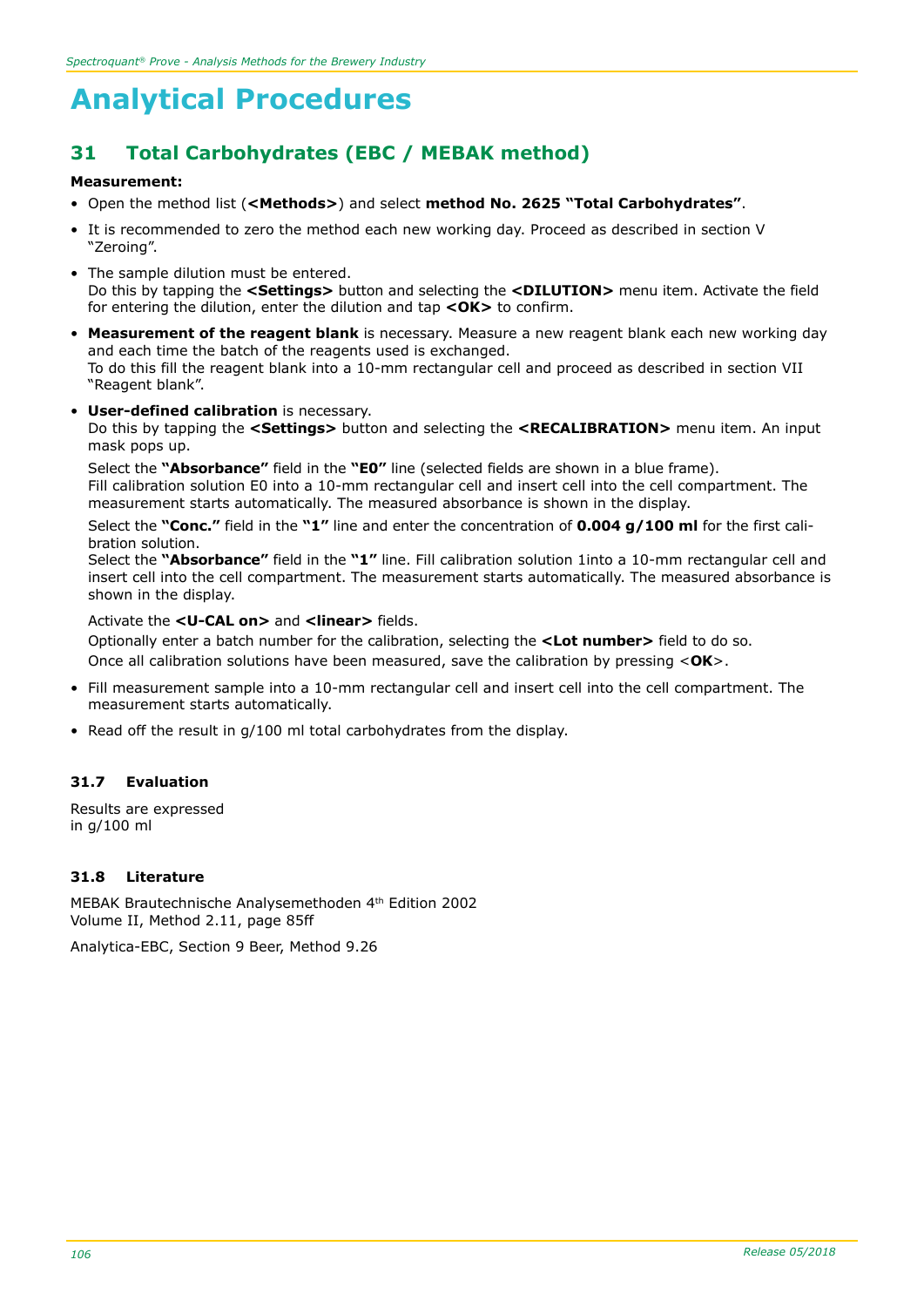# **32 Total Polyphenols (EBC / MEBAK / ASBC method)**

Depending on the technological measures being used, phenolic compounds are imported from malt and hops into beer in varying amounts. Depending on their structure and molecular size they exert a strong influence on various beer characteristics such as color, flavour, flavour stability, froth, and chemicophysical stability. Unfavorable conditions, e. g. a high content of polymerizable and/or condensable compounds and atmospheric oxygen, result in protein-precipitating byproducts with undesirable effects on the flavour.

# **32.1 Method**

In alkaline solution polyphenols react with iron(III) ions to form colored iron complexes; the resultant brownish color is measured by spectrophotometry.

## **32.2 Measuring range**

0 - 800 mg/l total polyphenols

# **32.3 Reagents and accessories**

- Carboxymethylcellulose, Sodium Salt, Low Viscosity, Calbiochem®, Cat. No. 217277
- Ethylenedinitrilotetraacetic acid disodium salt dihydrate, Cat. No. 108454 or Titriplex® III, Cat. No. 108418
- Ammonium iron(III) citrate, Cat. No. 103762
- Ammonia solution 25 % for analysis EMSURE®, Cat. No. 105432
- Standard laboratory glass equipment (e. g. glass beakers, conical flasks, measuring cylinders) and pipettes
- 25-ml volumetric flask
- 100-ml volumetric flask
- 1000-ml volumetric flask
- Mechanical shaker
- for turbid samples: centrifuge and centrifuge glasses
- Rectangular cells, 10 mm, Spectroquant®, Cat. No. 114946

## **32.4 Preparing the solutions**

- • **Carboxymethylcellulose-ethylenediaminotetraacetic acid solution (CMC-EDTA solution):** With stirring slowly dissolve 10 g of CMC and 2 g of  $EDTA-Na$ in approx. 500 ml of  $H_2O$ , after complete dissolution make up to 1000 ml with H<sub>2</sub>O in a volumetric flask,
	- if necessary clarify by centrifuging (shelf-life 1 month)

## • **Iron(III) solution:**

In a glass vessel: dissolve 3.5 g of ammonium iron(III) citrate in approx. 80 ml of H<sub>2</sub>O in a 100-ml volumetric flask, make up to 100 ml with H<sub>2</sub>O and mix (solution must be completely clear and remains stable for approx. 1 week when stored in dark bottles)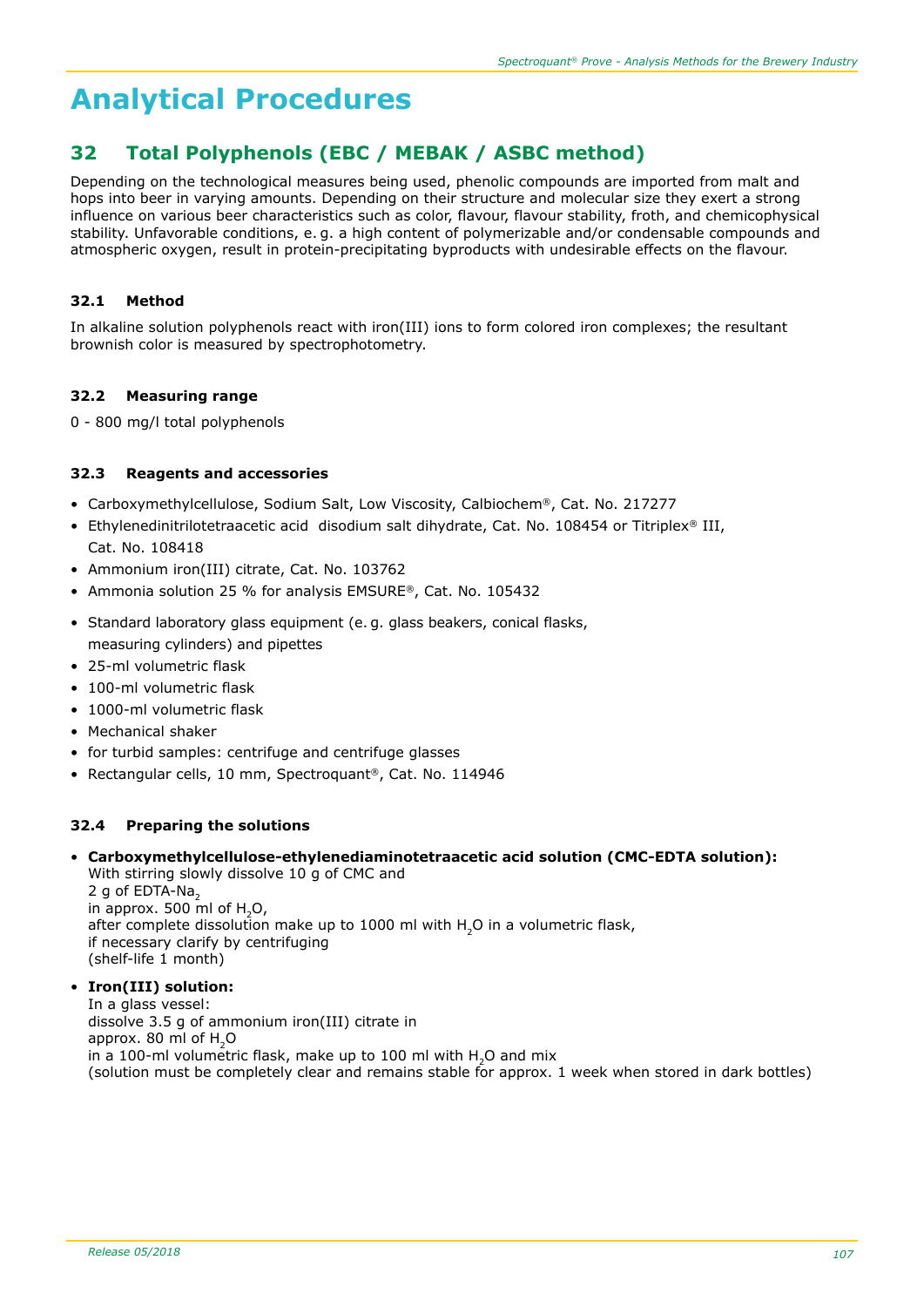# **32 Total Polyphenols (EBC / MEBAK / ASBC method)**

#### • **Ammonia solution:**

Prepare the ammonia solution depending on the chosen standard method as follows:

|                       | <b>MEBAK/EBC</b>          | <b>ASBC</b> |
|-----------------------|---------------------------|-------------|
| Ammonia solution 25 % | $5 \text{ ml}$            | 5.8 ml      |
|                       | • Place in a glass vessel |             |
| H <sub>2</sub> O      | 10 ml                     | 9.2 ml      |
|                       | • Add and mix             |             |

#### **32.5 Preparation**

- Expel carbon dioxide from **beer** by shaking.
- Clarify turbid worts or beers by centrifuging.

### **32.6 Procedure and measurement**

#### **Important:**

The accuracy is influenced to a major degree by the clarity of the test solution. At the same time, the elimination of any turbidity may result in the stripping of polyphenols, which may in turn result in a false-low finding.

#### **Sample blank:**

- Pipette **10 ml of decarbonized beer** or **wort** and **8 ml of CMC-EDTA solution** into a 25-ml volumetric flask and mix thoroughly
- Add **0.5 ml of ammonia solution** and mix thoroughly
- Make up to the mark with  $H<sub>2</sub>O$  and mix thoroughly
- Leave to stand for **10 min**

#### **Measurement sample:**

- Pipette **10 ml of decarbonized beer** or **wort** and **8 ml of CMC-EDTA solution** into a 25-ml volumetric flask and mix thoroughly
- Add **0.5 ml of iron(III) solution** and mix thoroughly
- Add **0.5 ml of ammonia solution** and mix thoroughly
- Make up to the mark with  $H<sub>2</sub>O$  and mix thoroughly
- Leave to stand for **10 min**

#### **Measurement:**

- Open the method list (**<Methods>**) and select **method No. 2610 "Total Polyphenols"**.
- It is recommended to zero the method each new working day. Proceed as described in section V "Zeroing".
- Subsequently fill sample blank into a 10-mm rectangular cell and insert cell into the cell compartment. The measurement starts automatically. The **"**ü**"** symbol appears in the line **"Insert Sample Blank"**. Confirm the message with **<OK>**.
- Fill measurement sample into a 10-mm rectangular cell and insert cell into the cell compartment. The measurement starts automatically. The **"**ü**"** symbol appears in the line **"Insert Sample"**. Confirm the message with **<OK>**.
- Read off the result in mg/l total polyphenols from the display.
- Tap the **<START>** button to start the measurement procedure for the next sample.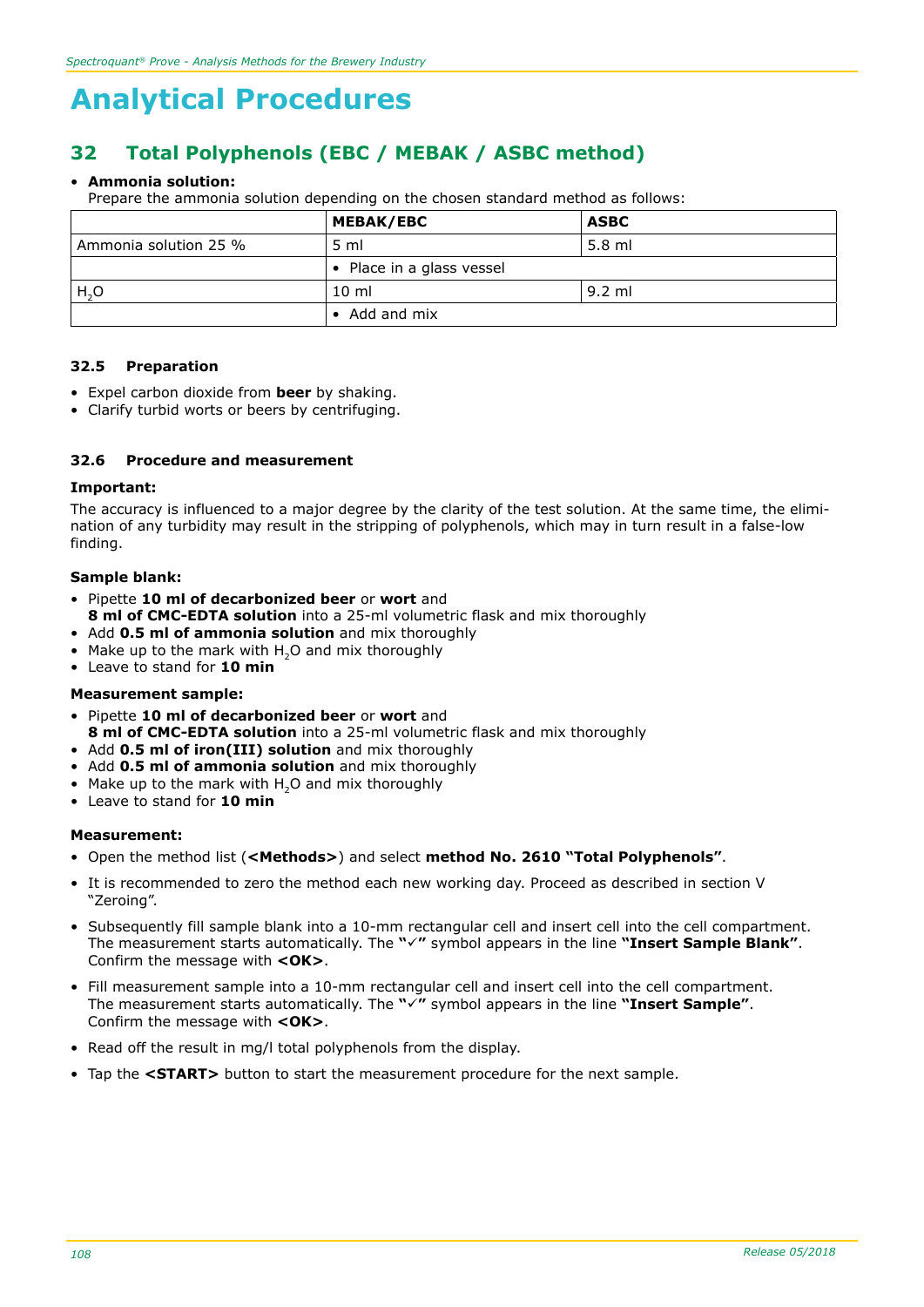# **32 Total Polyphenols (EBC / MEBAK / ASBC method)**

## **32.7 Evaluation**

Results are expressed in mg/l total polyphenols

## **Standard values**

Beer: 150 - 200 mg/l total polyphenols

## **32.8 Literature**

MEBAK Brautechnische Analysemethoden 4<sup>th</sup> Edition 2002 Volume II, Method 2.17.1, page 107ff

Analytica-EBC, Section 8 Wort, Method 8.12

Analytica-EBC, Section 9 Beer, Method 9.11

ASBC Methods of Analysis, online. Beer-35, Total Polyphenols [Release date 1978, reviewed and revised 2015].

American society of brewing Chemists, St. Paul, Mn, U.S.A. doi: 10.1094/ASBCMOA-Beer-35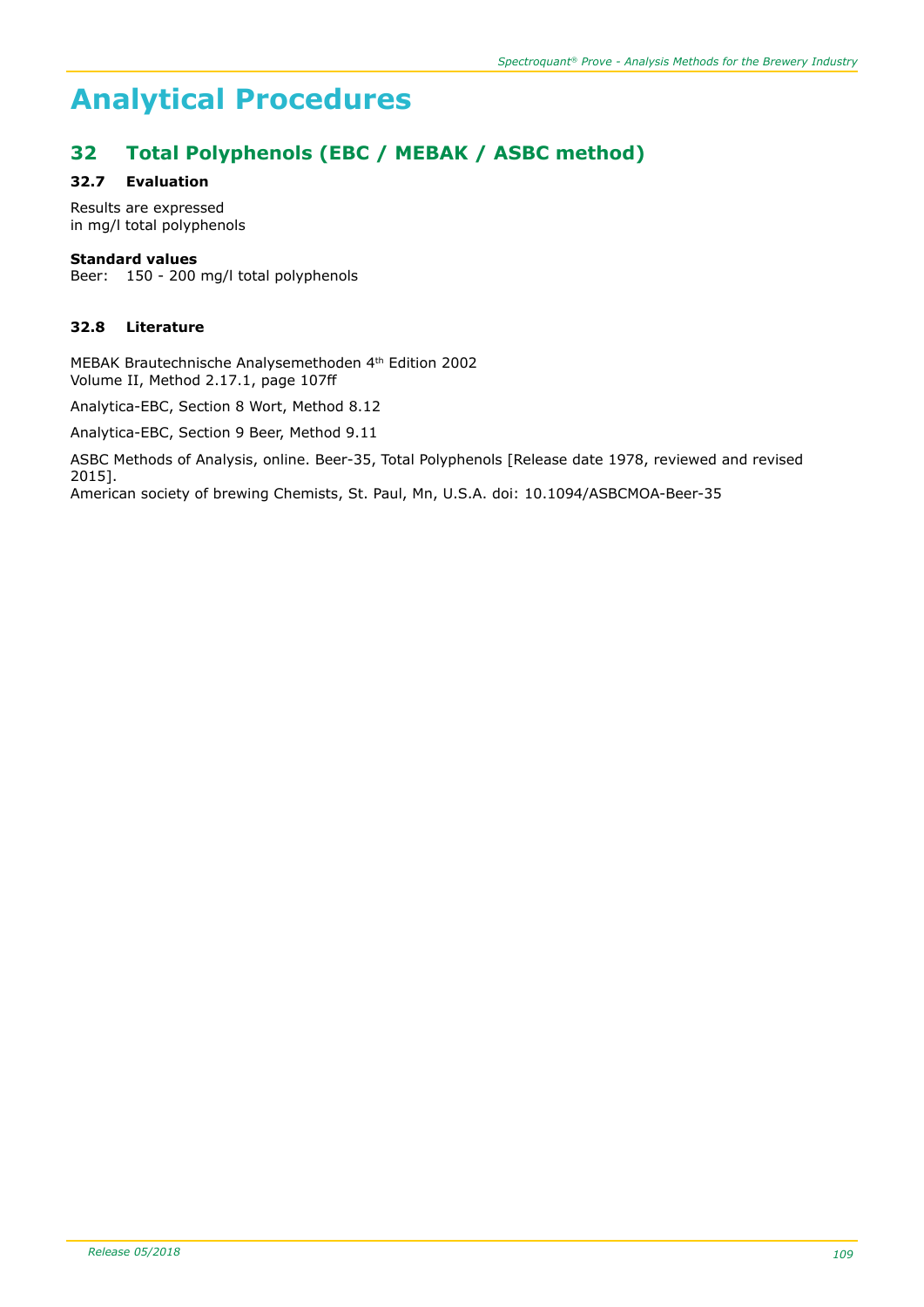# **33 Total Sulfur Dioxide,** *p***-Rosaniline method - beer (ASBC method)**

Sulfur dioxide is produced by the yeast during the fermentation process. It has an anti-oxidative function and avoids the production of carbonyl compounds which lead to a stale taste of the beer. A too high amount of sulfur dioxide on the other side leads to a bad taste of the beer.

## **33.1 Method**

Sulfur dioxide reacts with para-rosaniline and formaldehyde to form a coloring substance, which can be measured spectrophotometrically.

The method is **not preprogrammed**. A "User-defined Concentration Method" incl. calibration must be created.

#### **33.2 Measuring range**

 $0.0 - 16.0$  mg/l SO<sub>2</sub>

#### **33.3 Reagents and accessories**

- Pararosaniline (chloride) Certistain®, Cat. No. 107509
- Hydrochloric acid fuming 37% for analysis EMSURE®, Cat. No. 100317
- Formaldehyde solution about 37% for analysis, Cat. No. 104003
- Mercury(II) chloride for analysis EMSURE®, Cat. No. 104419
- Sodium chloride for analysis EMSURE®, Cat. No. 106404
- Sodium hydroxide solution 0.1 mol/l Titripur®, Cat. No. 109141
- Sulfuric acid 0.05 mol/l Titripur®, Cat. No. 109074
- Starch soluble GR for analysis ISO, Cat. No. 101252
- 1-Hexanol for synthesis, Cat. No. 804393
- Sodium disulfite (sodium metabisulfite) for analysis EMSURE®, Cat. No. 106528
- Iodine solution 0.05 mol/l Titripur®, Cat. No. 109910
- Sodium thiosulfate solution  $c(Na_2S_2O_3 \times 5 H_2O) = 0.1$  mol/l Titripur®, Cat. No. 109147
- Standard laboratory glass equipment (e. g. glass beakers, conical flasks, measuring cylinders) and pipettes
- Analytical balance, accurate to 0.001 g
- Water bath (25 °C)
- 50-ml buret
- 250-ml brown glass bottle, glass stoppered
- 1000-ml brown glass bottle, glass stoppered
- 50-ml volumetric flask, glass-stoppered
- 100-ml volumetric flask, glass-stoppered
- 250-ml volumetric flask, glass-stoppered
- 500-ml volumetric flask, glass-stoppered
- 250-ml conical flask
- 10-ml graduated flask
- Adjustable pipettes 1.0 5.0 ml
- 6-ml volumetric pipette
- 8-ml volumetric pipette
- 10-ml volumetric pipette
- 15-ml volumetric pipette
- 20-ml volumetric pipette
- 25-ml volumetric pipette
- 50-ml volumetric pipette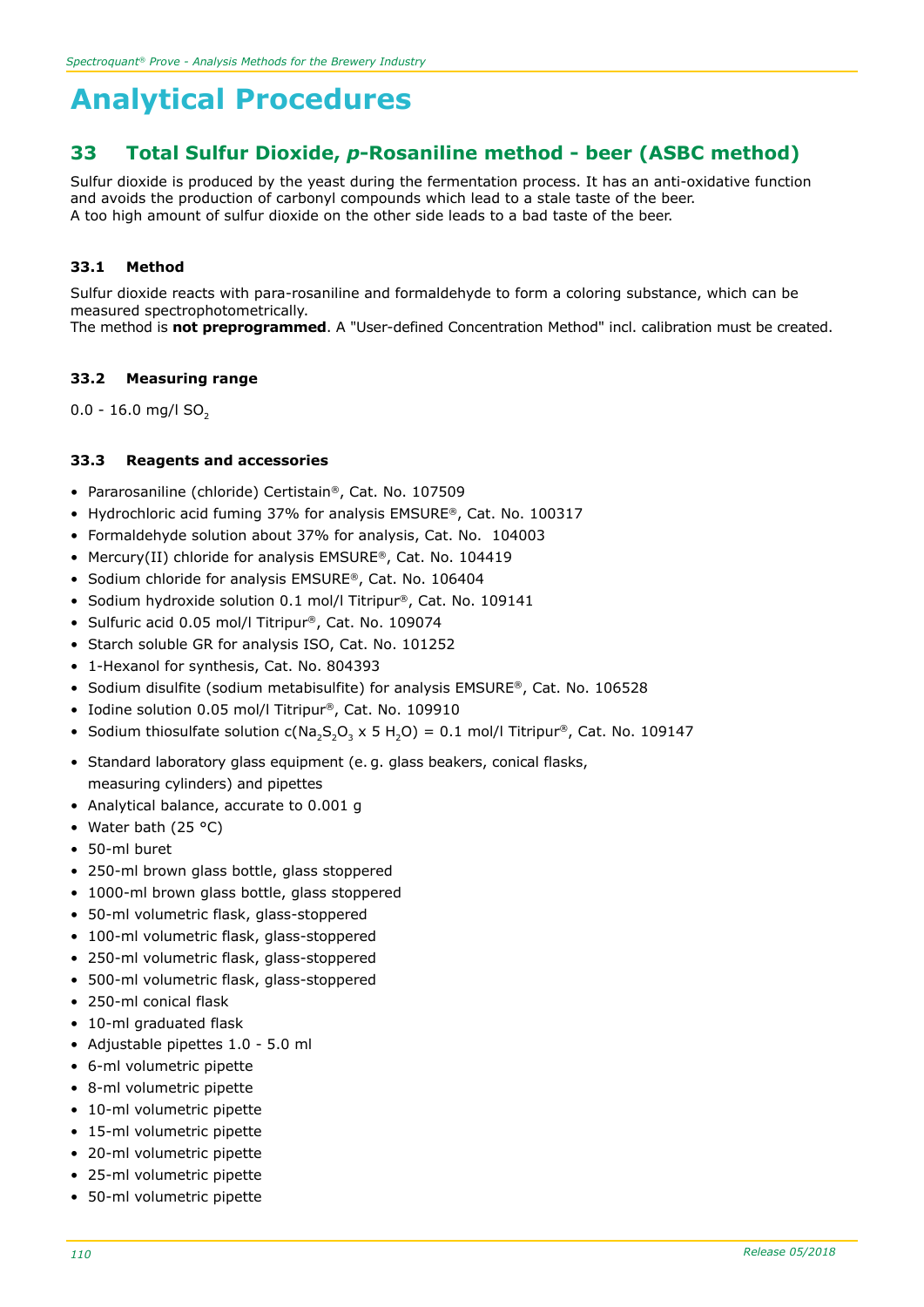# **33 Total Sulfur Dioxide,** *p***-Rosaniline method - beer (ASBC method)**

- Pasteur pipettes
- Stop watch
- Rectangular cells, 10 mm, Spectroquant®, Cat. No. 114946

## **33.4 Preparing the solutions**

#### • **Color reagent:**

Dissolve 100 mg of pararosaniline in approx. 200 ml of  $H<sub>2</sub>O$  in a 250-ml volumetric flask, add 20 ml of hydrochloric acid 37 % and mix Make up to 250 ml with H<sub>2</sub>O After preparation, transfer the solution into a brown, glass-stoppered bottle and before use, leave to stand for 15 min at room temperature Store at 0 - 4 °C

## • **Formaldehyde solution:**

Place 5.0 ml of formaldehyde solution 37 % in a 1000-ml volumetric flask, make up to 1000 ml with H<sub>2</sub>O and mix. Store in a brown, glass-stoppered bottle in the refrigerator.

#### • **Stabilizing solution:**

Dissolve 2.72 g of mercury chloride and 1.17 g of sodium chloride in approx. 80 ml of  $H<sub>2</sub>O$ in a 100-ml volumetric flask, make up to 100 ml with  $H<sub>2</sub>O$  and mix

#### • **Starch solution 1 %:**

In a glass vessel: issolve 1 g starch in 99 g of H<sub>2</sub>O

## • **Sulfur dioxide stock solution 500 mg/l SO2:**

Accurately weigh the calculated amount of sodium disulfite based on the assay determined acc. to 33.5 into a 1000-ml volumetric flask, dissolve in water, make up to 1000 ml with H<sub>2</sub>O and mix. Immediately proceed with preparing the standard solution 20 mg/l  $SO<sub>2</sub>$ .

The amount of sodium disulfite needed for preparing the stock solution is calculated as follows:

Sample weight [g] = 
$$
\frac{0.742 \text{ g} \cdot 100}{\text{assay [%]}}
$$

with assay assay of sodium disulfite determined in section 29.5

## • **Sulfur dioxide standard solution 20 mg/l SO2:**

Pipette 20 ml of stabilizing solution and 4 ml of sulfur dioxide stock solution 500 mg/l SO<sub>2</sub> in a 100-ml volumetric flask, make up to the mark with H<sub>2</sub>O and mix (solution is not stable and must be used immediately)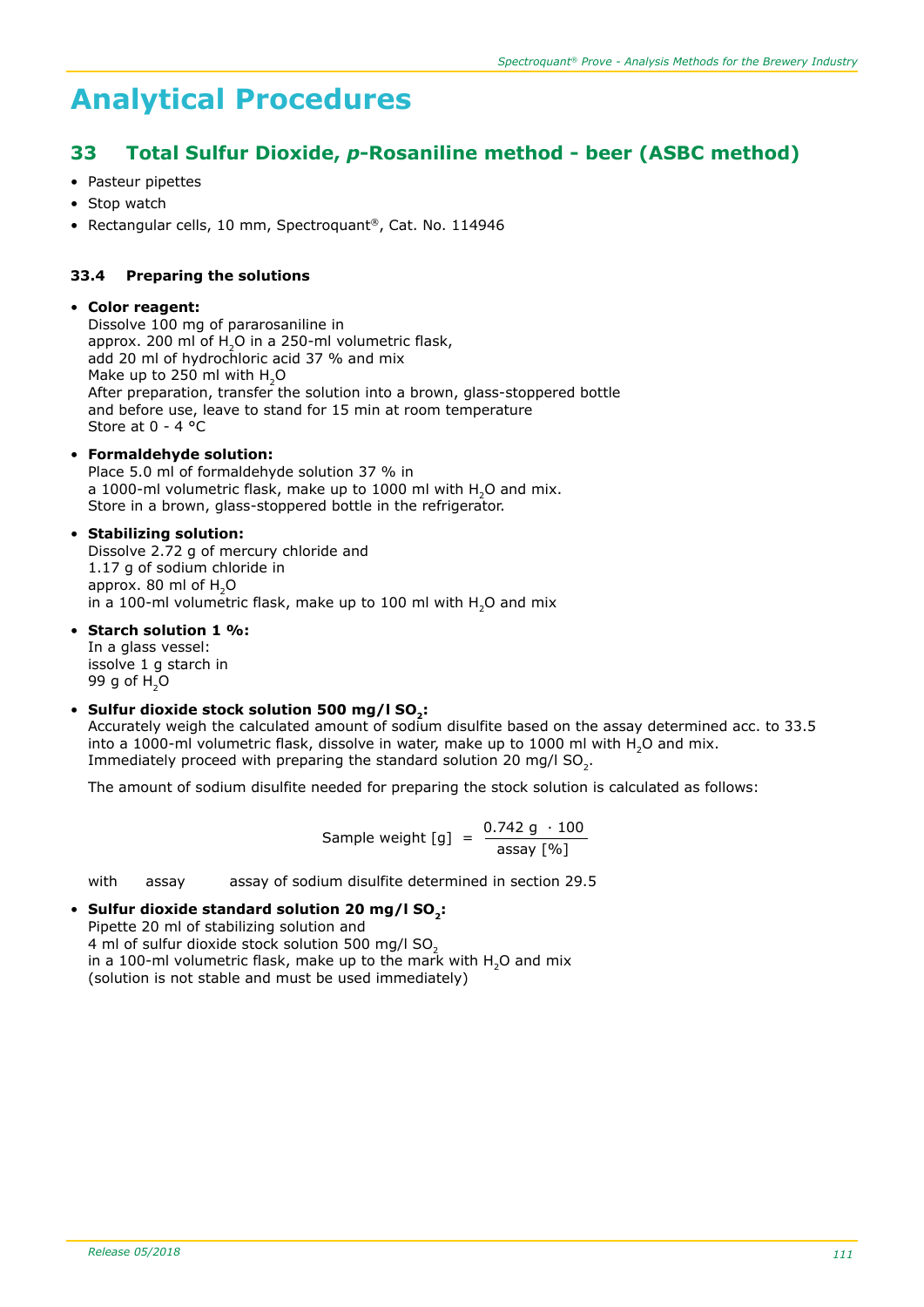# **33 Total Sulfur Dioxide,** *p***-Rosaniline method - beer (ASBC method)**

#### **33.5 Precise assay of the sodium disulfite**

To ensure an accurate standard solution the assay of the sodium disulfite must be determined in advance by titration with sodium thiosulfate solution

#### **Procedure:**

- Weigh 118.8 mg of sodium disulfite into a 250-ml conical flask and note the amount
- Add **50 ml of iodine solution 0.05 mol/l** and immediately stopper the flask
- Swirl to dissolve sodium disulfite and let the solution stand in a **dark place for 5 min** at room temperature
- Add **1 ml of hydrochloric acid 37 %**
- After mixing the contents of the flask, subsequently **titrate with sodium thiosulfate solution 0.1 mol/l** until the yellow iodine color has disappeared
- Add **1 ml of starch solution 1%**, and continue to titrate from blue to colorless
- Note the volume of sodium thiosulfate solution 0.1 mol/l
- Calculate the assay of sodium disulfite as follows:

assay [%] = 0.05 mol/l ∙ (50 ml - VNa2S2O3 [ml]) ∙ 0.5 ∙ 190.107 g/mol ∙ 100 msample weight [mg]

$$
assay [%] = \frac{475 \cdot (50 \text{ ml} - V_{\text{Na}_2\text{S}_2\text{O}_3} \text{[ml]})}{\text{msample weight [mg]}}
$$

with  $V_{\text{Na}_2\text{S}_2\text{O}_3}$  Volume of sodium thiosulfate solution 0.1 mol/l in ml<br>msample weight weight of sample in mg weight of sample in mg

#### **33.6 Preparation**

- **Cool** sample before use
- Do **not degas** beer

## **33.7 Calculation of the calibration curve**

The method is **not preprogrammed** in the photometer. A "User-defined Concentration Method" has to be created and a user-defined calibration must be performed. Due to matrix effects the calibration is performed with standard solutions prepared with the beer sample.

It is advisable to recalibrate the method when exchanging batches of the reagents used or the beer matrix changes. After making this user-defined calibration it is also necessary to measure a reagent blank.

#### **A re-calibration is necessary in the following cases:**

- When **exchanging batches** of the reagents used.
- When the **stored calibration** is to be overwritten.
- When the calibration is influenced by the **sample matrix**.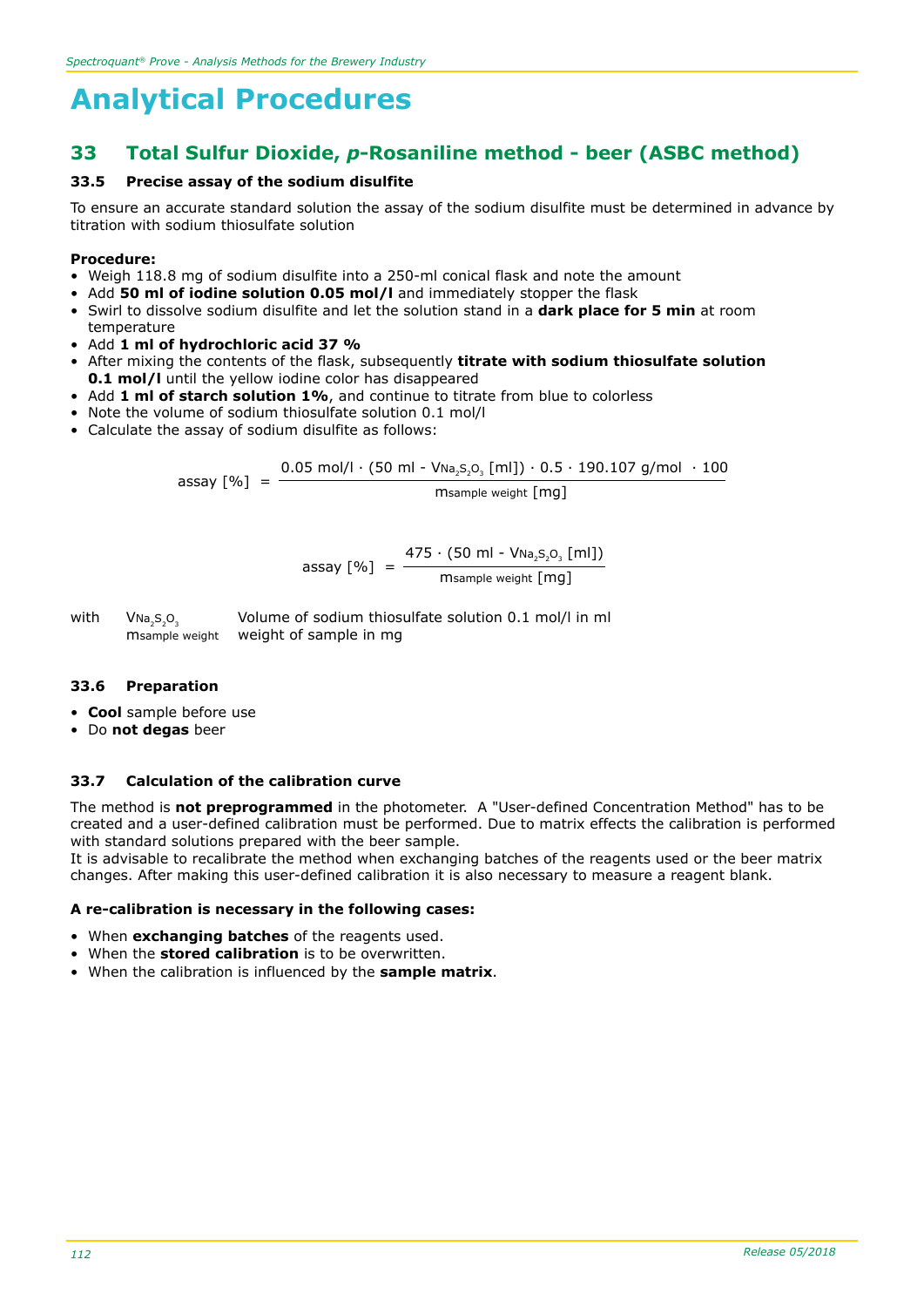# **33 Total Sulfur Dioxide,** *p***-Rosaniline method - beer (ASBC method)**

## **33.8 Procedure and measurement**

#### **User-defined calibration:**

• Prepare standard solutions in the following manner:

|                                                      | Standard solution                                                                             |                                                          |               |                      |         |                  |          |                                                                                     |
|------------------------------------------------------|-----------------------------------------------------------------------------------------------|----------------------------------------------------------|---------------|----------------------|---------|------------------|----------|-------------------------------------------------------------------------------------|
|                                                      | E0                                                                                            |                                                          | $\mathcal{L}$ | 3                    | 4       | 5                | 6        |                                                                                     |
|                                                      |                                                                                               | $[0.0 \text{ mg/l}][2.0 \text{ mg/l}][4.0 \text{ mg/l}]$ |               | $[6.0 \text{ mg}/1]$ |         |                  |          | $[8.0 \text{ mg/l}   [10.0 \text{ mg/l}   [12.0 \text{ mg/l}   [16.0 \text{ mg/l}]$ |
|                                                      | $SO2$ ]                                                                                       | $SO2$ ]                                                  | $SO2$ ]       | $SO2$ ]              | $SO2$ ] | $SO2$ ]          | $SO2$ ]  | $SO2$ ]                                                                             |
| 1-Hexanol                                            | • Add 1 drop of 1-hexanol in a 10-ml graduated measuring cylinder                             |                                                          |               |                      |         |                  |          |                                                                                     |
| Cold, undegassed beer                                | Measure 10 ml of cold, undegassed beer into the measuring cylinder<br>$\bullet$               |                                                          |               |                      |         |                  |          |                                                                                     |
|                                                      | • Transfer the content of each measuring cylinder into 8 separate 100-ml<br>volumetric flasks |                                                          |               |                      |         |                  |          |                                                                                     |
| Sulfur dioxide<br>standard solution<br>20 mg/l $SO2$ | $0.0$ ml                                                                                      | $1.0 \text{ ml}$                                         | $2.0$ ml      | $3.0$ ml             | 4.0 ml  | $5.0 \text{ ml}$ | $6.0$ ml | $8.0 \text{ ml}$                                                                    |
|                                                      | • Pipette into each flask, make up to 100-ml with $H2O$ and mix                               |                                                          |               |                      |         |                  |          |                                                                                     |

• Prepare calibration solutions in the following manner:

|                                  | Calibration solution                                                                                                      |                                        |                 |                 |                 |                 |                 |                                                                                  |
|----------------------------------|---------------------------------------------------------------------------------------------------------------------------|----------------------------------------|-----------------|-----------------|-----------------|-----------------|-----------------|----------------------------------------------------------------------------------|
|                                  | E0                                                                                                                        |                                        | 2               | 3               | 4               | 5               | 6               | $\overline{7}$                                                                   |
|                                  |                                                                                                                           | $[0.0 \text{ mg/l}][2.0 \text{ mg/l}]$ | $[4.0$ mg/l     | $[6.0$ mg/l     |                 |                 |                 | $[8.0 \text{ mg/l}$ $ [10.0 \text{ mg/l}][12.0 \text{ mg/l}][16.0 \text{ mg/l}]$ |
|                                  | $SO2$ ]                                                                                                                   | $SO2$ ]                                | $SO2$ ]         | $SO2$ ]         | $SO2$ ]         | $SO2$ ]         | $SO2$ ]         | $SO2$ ]                                                                          |
| Each standard<br>solution (E0-7) | $25 \text{ ml}$                                                                                                           | $25$ ml                                | $25$ ml         | $25 \text{ ml}$ | $25$ ml         | $25$ ml         | $25$ ml         | $25$ ml                                                                          |
|                                  | Pipette into separate 50-ml volumetric flasks<br>$\bullet$                                                                |                                        |                 |                 |                 |                 |                 |                                                                                  |
| Color reagent                    | 5 <sub>ml</sub>                                                                                                           | 5 <sub>ml</sub>                        | $5 \text{ ml}$  | 5 ml            | 5 <sub>ml</sub> | 5 <sub>ml</sub> | 5 <sub>ml</sub> | 5 <sub>ml</sub>                                                                  |
|                                  | • Add and swirl                                                                                                           |                                        |                 |                 |                 |                 |                 |                                                                                  |
| Formaldehyd solution             | 5 <sub>ml</sub>                                                                                                           | 5 <sub>m</sub>                         | 5 <sub>ml</sub> | 5 <sub>ml</sub> | 5 <sub>ml</sub> | 5 <sub>ml</sub> | 5 <sub>ml</sub> | 5 <sub>ml</sub>                                                                  |
|                                  | • Add and swirl                                                                                                           |                                        |                 |                 |                 |                 |                 |                                                                                  |
|                                  | • Make up to 50-ml with $H_2O$ and mix<br>Place the flask in a water bath, 25 °C and let it stand for 30 min<br>$\bullet$ |                                        |                 |                 |                 |                 |                 |                                                                                  |

## **Reagent blank:**

- Place **1 drop of 1-hexanol** in a 10-ml graduated measuring cylinder
- Measure exactly **10 ml of undegassed, cold beer** into the measuring cylinder
- **Transfer the beer** from the graduated measuring cylinder completely as possible into a 100-ml volumetric flask and swirl
- Add **0.5 ml of starch solution 1 %**
- **Dropwise add iodine solution 0.025 mol/l** (iodine solution 0.05 mol/l diluted 1+1 with H<sub>2</sub>O) until the solution is of permanent blue color.
- Add one drop more of iodine solution 0.025 mol/l, make up to 100-ml with  $H_2O$  and mix
- When blue color has faded, pipette **25 ml of the solution** into a 50-ml volumetric flask
- Add **5 ml of color reagent** and swirl
- Add **5 ml of formaldehyde solution** and swirl
- Make up to 50-ml with  $H_2O$  and mix
- Place the flask in a water bath, 25 °C and leave to stand for **30 min**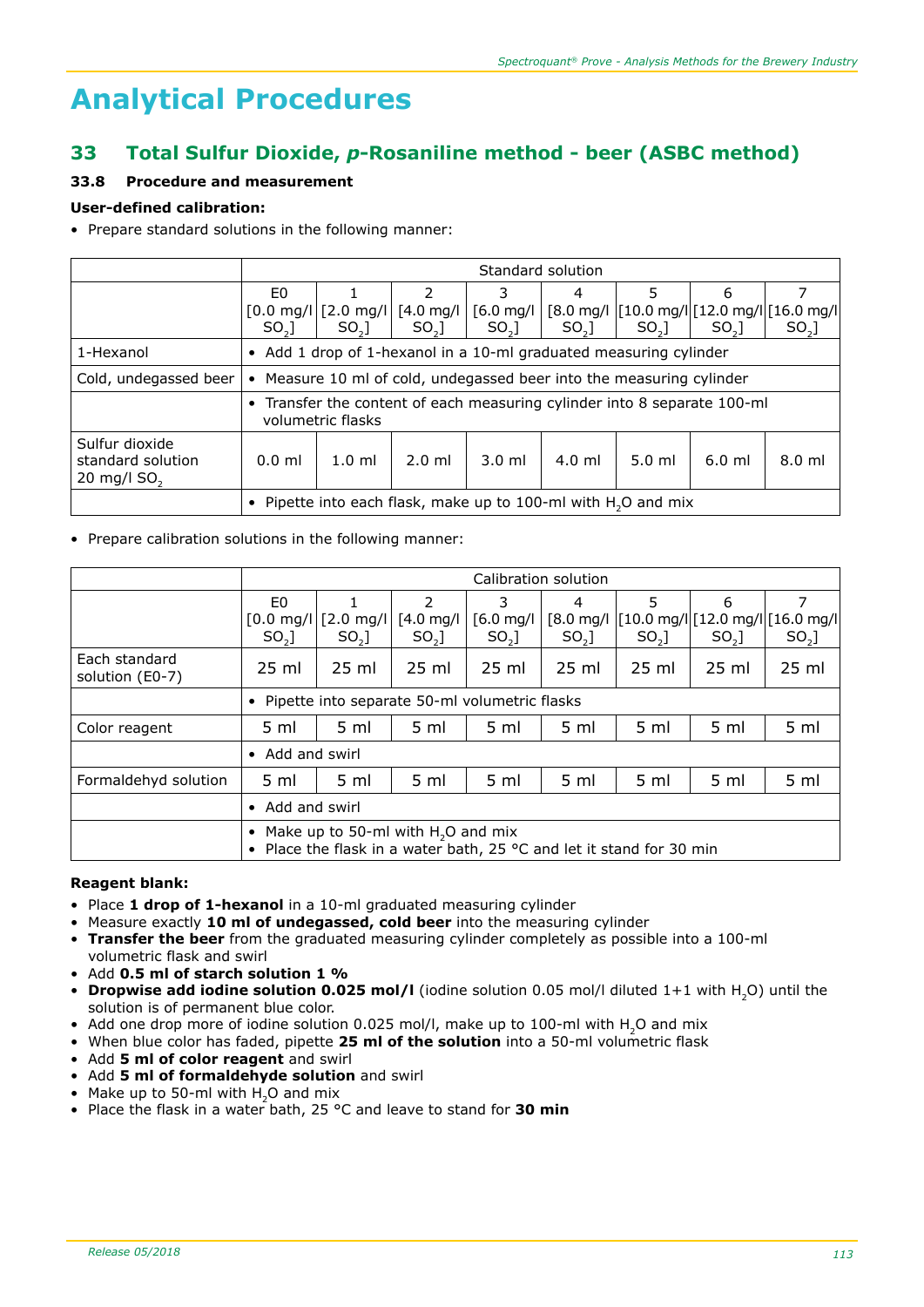# **33 Total Sulfur Dioxide,** *p***-Rosaniline method - beer (ASBC method)**

#### **Measurement sample:**

- Place **1 drop of 1-hexanol** in a 10-ml graduated measuring cylinder
- Measure exactly **10 ml of undegassed, cold beer** into the measuring cylinder
- Pipette **2 ml of stabilizing solution** and **5 ml of sulfuric acid 0.05 mol/l** into a 100-ml volumetric flask
- **Transfer the beer** from the graduated measuring cylinder completely as possible into a 100-ml volumetric flask and swirl
- Pipette **15 ml of sodium hydroxide solution 0.1 mol/l** into the flask and swirl
- Wait for 15 s
- Pipette **10 ml of sulfuric acid 0.05 mol/l** into the flask, make up to 100-ml with H2O and mix
- Pipette **25 ml of the solution** into a 50-ml volumetric flask
- Add **5 ml of color reagent** and swirl
- Add **5 ml of formaldehyde solution** and swirl
- Make up to 50-ml with  $H<sub>2</sub>O$  and mix
- Place the flask in a water bath, 25 °C and leave to stand for **30 min**

#### **Creating a user-defined method:**

The method is **not preprogrammed** in the photometer. A "User-defined Concentration Method" has to be created. Do this as follows:

- Open the method list (<Methods>) and tap on the field **<Add New Method>**
- Select the method type "Concentration"
- Fill out the input field:

| <b>Input field</b>                              | Input                  |
|-------------------------------------------------|------------------------|
| Name                                            | Sulfur dioxide in beer |
| Wavelength                                      | 550 nm                 |
| Cell                                            | $10 \text{ mm}^*$      |
| Citation form                                   | SO <sub>2</sub>        |
| Unit                                            | mg/l                   |
| Resolution                                      | 0.1                    |
| Lower and upper limit<br>of the measuring range | $0.0 - 16.0$ mg/l      |
| User-defined range                              | user-defined           |

- \* There is no cell specified in the ASBC method. All cell sizes appropriate for the analysis may be used. In those cases ensure to perform all measurements (calibration, reagent blank, measurement sample) with cells of the same size.
- Tap on the calibration field.
- Tap on the field **<value pairs>**.
- An input mask pops up.

Tap on **<+>** in the numerical keyboard to create an additional input line.

Select the **"Absorbance"** field in the **"E0"** line (selected fields are shown in a blue frame). Fill calibration solution E0 into a 10-mm rectangular cell and insert cell into the cell compartment. The measurement starts automatically. The measured absorbance is shown in the display.

Select the **"Conc."** field in the **"1"** line and enter the concentration of **2.0 mg/l** for the first calibration solution.

Select the **"Absorbance"** field in the **"1"** line. Fill calibration solution 1 into a 10-mm rectangular cell and insert cell into the cell compartment. The measurement starts automatically. The measured absorbance is shown in the display.

Select the **"Conc."** field in the **"2"** line and enter the concentration of **4.0 mg/l** for the second calibration solution.

Select the **"Absorbance"** field in the **"2"** line. Fill calibration solution 2 into a 10-mm rectangular cell and insert cell into the cell compartment. The measurement starts automatically. The measured absorbance is shown in the display.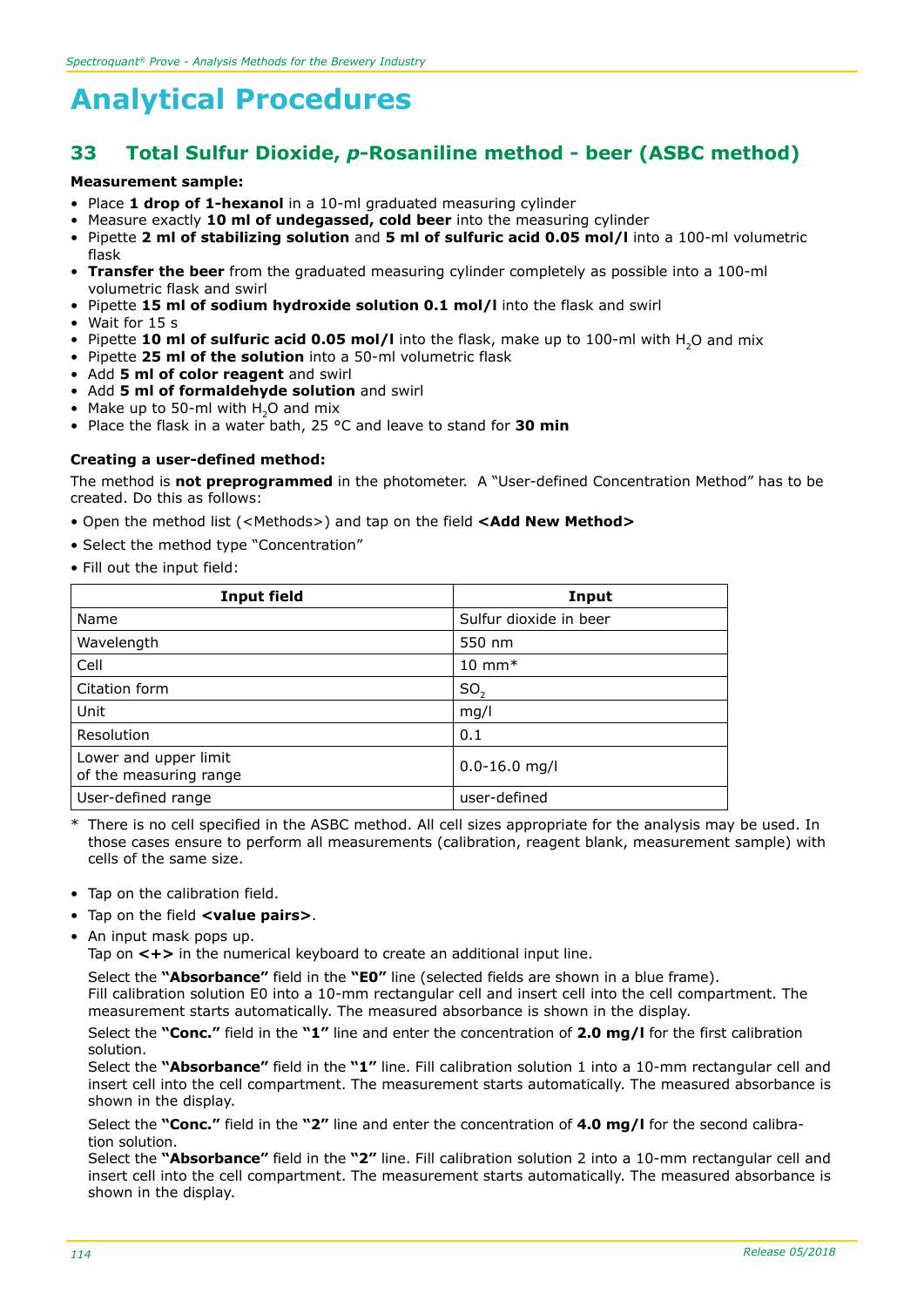# **33 Total Sulfur Dioxide,** *p***-Rosaniline method - beer (ASBC method)**

Select the **"Conc."** field in the **"3"** line and enter the concentration of **6.0 mg/l** for the third calibration solution.

Select the **"Absorbance"** field in the **"3"** line. Fill calibration solution 3 into a 10-mm rectangular cell and insert cell into the cell compartment. The measurement starts automatically. The measured absorbance is shown in the display.

Select the **"Conc."** field in the **"4"** line and enter the concentration of **8.0 mg/l** for the fourth calibration solution.

Select the **"Absorbance"** field in the **"4"** line. Fill calibration solution 4 into a 10-mm rectangular cell and insert cell into the cell compartment. The measurement starts automatically. The measured absorbance is shown in the display.

Select the **"Conc."** field in the **"5"** line and enter the concentration of **10.0 mg/l** for the fifth calibration solution.

Select the **"Absorbance"** field in the **"5"** line. Fill calibration solution 5 into a 10-mm rectangular cell and insert cell into the cell compartment. The measurement starts automatically. The measured absorbance is shown in the display.

Select the **"Conc."** field in the **"6"** line and enter the concentration of **12.0 mg/l** for the sixth calibration solution.

Select the **"Absorbance"** field in the **"6"** line. Fill calibration solution 6 into a 10-mm rectangular cell and insert cell into the cell compartment. The measurement starts automatically. The measured absorbance is shown in the display.

Select the **"Conc."** field in the **"7"** line and enter the concentration of **16.0 mg/l** for the seventh calibration solution.

Select the **"Absorbance"** field in the **"7"** line. Fill calibration solution 7 into a 10-mm rectangular cell and insert cell into the cell compartment. The measurement starts automatically. The measured absorbance is shown in the display.

Activate the **<linear>** field.

Optionally enter a batch number for the calibration, selecting the **<Lot number>** field to do so. Once all calibration solutions have been measured, save the calibration by pressing **<OK>**.

## **Measurement:**

- Open the method list (**<Methods>**) and select **method "Sulfur dioxide in beer"**.
- Tap the **<START>** button to start the measurement procedure for the next sample.
- It is recommended to zero the method each new working day. Proceed as described in section V "Zeroing".
- Measure a reagent blank.

Do this by tapping the **<Settings>** button and selecting the **<REAGENT BLANK>** menu item. Fill the cell with the reagent blank and insert the cell into the cell compartment. The measurement starts automatically. Accept the reagent blank by tapping **<OK>** to confirm.

After measuring the reagent blank the <Recalibration> menu must not be opened again as the calibration function is then changed due to the measurement of the reagent blank. Open the <Recalibration> menu only when a new recalibration should be performed.

- Fill the measurement sample into a 10-mm rectangular cell and insert cell into the cell compartment. The measurement starts automatically.
- Read off the result in mg/l sulfur dioxide from the display.

## **33.9 Evaluation**

Results are expressed in mg/l sulfur dioxide

## **33.10 Literature**

ASBC Methods of Analysis, online. Beer-21, Total sulfur dioxide, A. p-Rosaniline method [Release date 1960, revised 1975].

American society of brewing Chemists, St. Paul, Mn, U.S.A. doi: 10.1094/ASBCMOA-Beer-21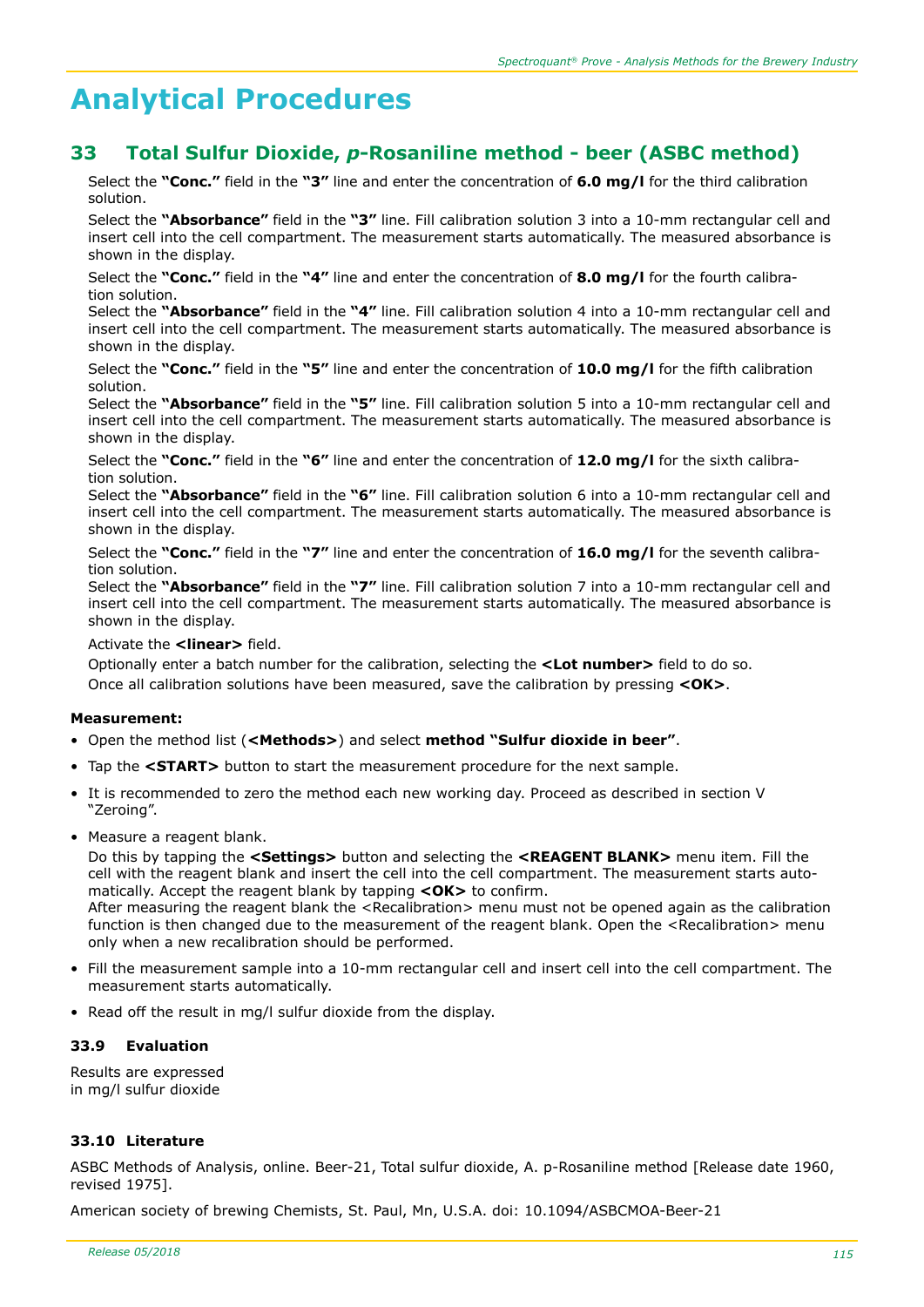# **34 Vicinal Diketones (Diacetyl, 2,3-Pentandione), spectrophotometric (EBC method)**

The metabolic processes of yeast produce 2-acetolactate and 2-acetohydroxybutyrate in the course of fermentation. These are converted by oxidization to form the vicinal diketones diacetyl (2,3-butanedione) and 2,3-pentanedione. Diacetyl can, however, also occur as a characteristic metabolic product of certain microorganisms. When the threshold value is exceeded, the beer acquires an off-flavour.

#### **34.1 Method**

The basis of the method is the reaction of diacetyl or 2,3-pentanedione with 1,2-phenylenediamine to form 2,3-dimethylquinoxaline, which is measured by spectrophotometry.

#### **34.2 Measuring range**

0.000 - 2.000 mg/kg vicinal diketones

#### **34.3 Reagents and accessories**

- Hydrochloric acid 25 % for analysis EMSURE®, Cat. No. 100316
- 1,2-Phenylenediamine GR for analysis, Cat. No. 107246
- Silicon anti-foaming agent, Cat. No. 107743
- Standard laboratory glass equipment (e. g. glass beakers, conical flasks, measuring cylinders) and pipettes
- 25-ml volumetric flask
- 1000-ml volumetric flask
- 50-ml-conical flask
- Steam distillation apparatus
- Rectangular cells, 10 mm, Spectroquant®, Cat. No. 114946, or rectangular cells, 20 mm, Spectroquant®, Cat. No. 114947

#### **34.4 Preparing the solutions**

- • **Hydrochloric acid 4 mol/l (4 N):** Place 521 ml resp. 583 g of hydrochloric acid 25 % in a volumetric flask, make up to  $1000$  ml with  $H<sub>2</sub>O$  and mix (shelf-life 3 months)
- • **Phenylenediamine solution 1 %:**

In a glass vessel: dissolve 1 g of 1,2-phenylenediamine in 99 g of hydrochloric acid 4 mol/l and store in a dark place (prepare freshly every day)

## **34.5 Preparation**

Steam distillation:

- Place **100 g of beer**, **not decarbonized**, in the preheated distillation apparatus
- Add **1 drop of silicon anti-foaming agent**
- Regulate the steam supply so that **approx. 25 ml of distillate** is obtained in **2 min**
- Collect the distillate in a 25-ml volumetric flask
- Make up to the 25-ml mark with H<sub>2</sub>O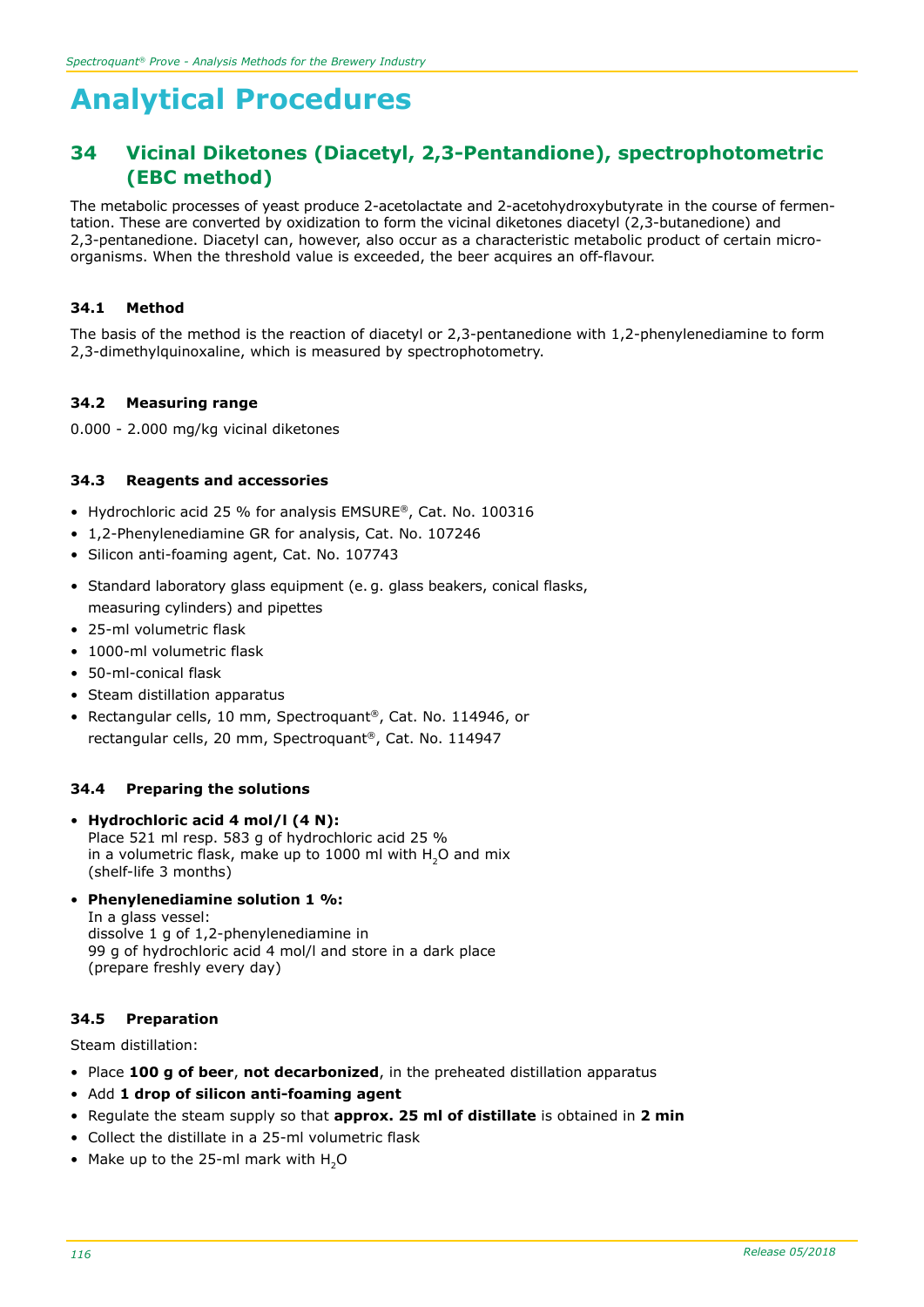# **34 Vicinal Diketones (Diacetyl, 2,3-Pentandione), spectrophotometric (EBC method)**

#### **34.6 Procedure and measurement**

#### **Sample blank:**

- Pipette **10 ml of the** thoroughly mixed **distillate** in a 50-ml conical flask
- Add **2.5 ml of hydrochloric acid 4 mol/l (4 N)** and mix

#### **Measurement sample:**

- Pipette **10 ml of the** thoroughly mixed **distillate** in a 50-ml conical flask
- Add **0.5 ml of phenylenediamine solution** and mix
- Allow to stand **in a dark place for 30 min** (reaction time)
- Add **2 ml of hydrochloric acid 4 mol/l (4 N)** and mix
- Measure within **20 min**

#### **Measurement:**

- Open the method list (**<Methods>**) and select **method No. 2620 "Vicinal Diketones"**.
- It is recommended to zero the method each new working day. Proceed as described in section V "Zeroing".
- Subsequently fill sample blank into the corresponding rectangular cell and insert cell into the cell compartment. The measurement starts automatically. The "v" symbol appears in the line "Insert Sample  **Blank"**.

Confirm the message with **<OK>**.

- Fill measurement sample into the corresponding rectangular cell and insert cell into the cell compartment. The measurement starts automatically. The **"**ü**"** symbol appears in the line **"Insert Sample"**. Confirm the message with **<OK>**.
- Read off the result in mg/kg vicinal diketones from the display.
- Tap the **<START>** button to start the measurement procedure for the next sample.

## **34.7 Evaluation**

Results are expressed in mg/kg vicinal diketones

## **Specified values**

Light "Vollbier" (beer with a high original gravity): <0.15 mg/kg vicinal diketones

## **34.8 Literature**

MEBAK Brautechnische Analysemethoden 4th Edition 2002 Volume II, Method 2.23, page 134ff

Analytica-EBC, Section 9 Beer, Method 9.24.1